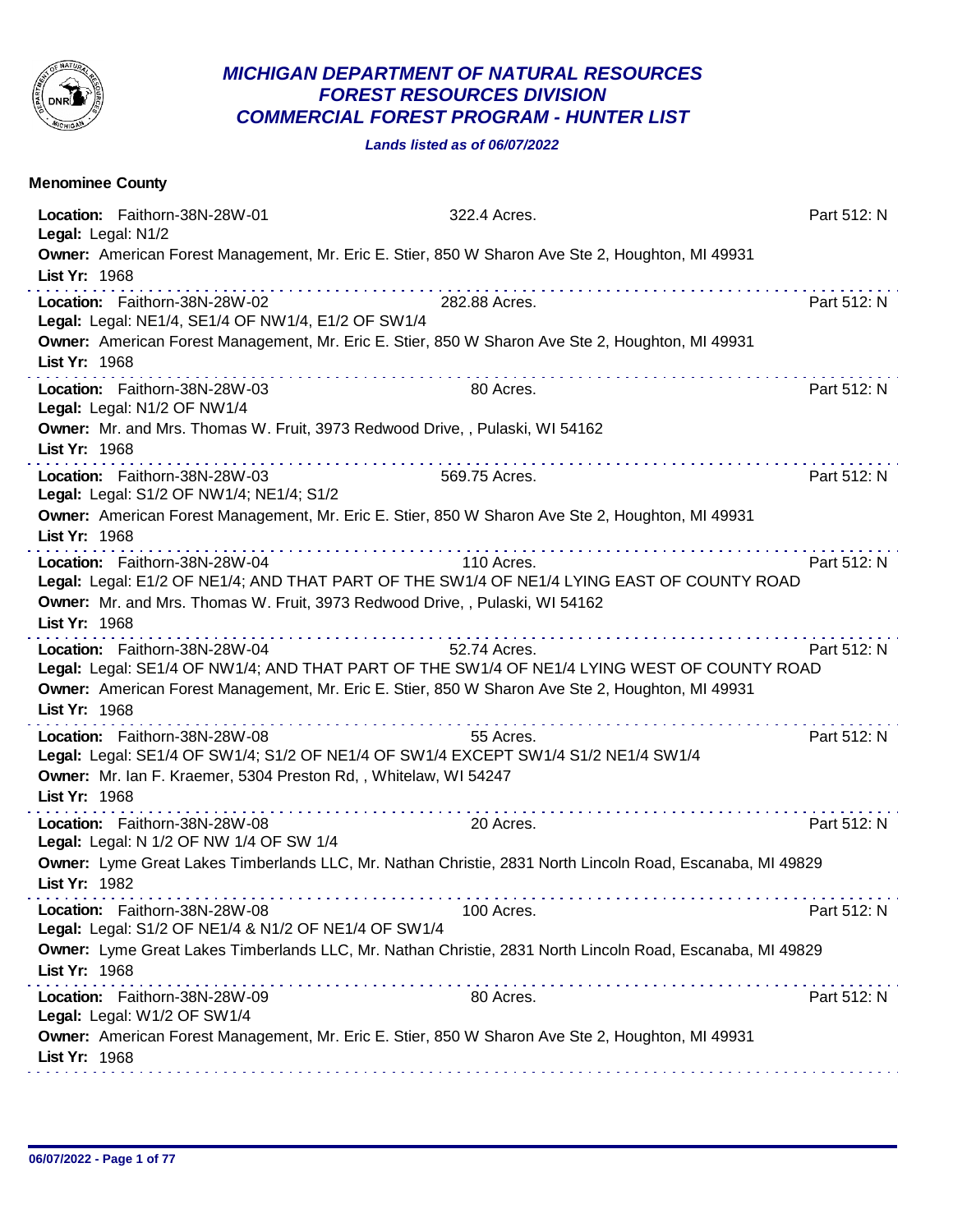| Location: Faithorn-38N-28W-09<br>Legal: Legal: SW1/4 OF NE1/4, E1/2 OF NE1/4, NE1/4 OF SW1/4, NW1/4 OF SE1/4                                                                                                                                                                                                      | 200 Acres.    | Part 512: N |
|-------------------------------------------------------------------------------------------------------------------------------------------------------------------------------------------------------------------------------------------------------------------------------------------------------------------|---------------|-------------|
| Owner: Lyme Great Lakes Timberlands LLC, Mr. Nathan Christie, 2831 North Lincoln Road, Escanaba, MI 49829<br>List Yr: 1968                                                                                                                                                                                        |               |             |
| Location: Faithorn-38N-28W-10<br>Legal: Legal: N1/2 OF NW1/4, NE1/4 OF NE1/4, S1/2 OF NE1/4<br>Owner: American Forest Management, Mr. Eric E. Stier, 850 W Sharon Ave Ste 2, Houghton, MI 49931                                                                                                                   | 200 Acres.    | Part 512: N |
| List Yr: 1968<br>.<br>Location: Faithorn-38N-28W-10<br>Legal: Legal: NW1/4 OF SE1/4                                                                                                                                                                                                                               | 40 Acres.     | Part 512: N |
| Owner: Lyme Great Lakes Timberlands LLC, Mr. Nathan Christie, 2831 North Lincoln Road, Escanaba, MI 49829<br>List Yr: 1968                                                                                                                                                                                        |               |             |
| Location: Faithorn-38N-28W-11<br>Legal: Legal: All that part of SE1/4 SE1/4 lying SE'ly of County Rd 388<br>Owner: Richard Holstein, Trustee, W7685 County Road 577, PO Box 172, Vulcan, MI 49892<br>List Yr: 1968                                                                                                | 5.75 Acres.   | Part 512: N |
| Location: Faithorn-38N-28W-11<br>Legal: Legal: E1/2 NW1/4; SE1/4 Except all that part of SE1/4 SE1/4 lying SE'ly of County Rd 388<br>Owner: American Forest Management, Mr. Eric E. Stier, 850 W Sharon Ave Ste 2, Houghton, MI 49931<br>List Yr: 1968                                                            | 234.25 Acres. | Part 512: N |
| .<br>Location: Faithorn-38N-28W-13<br>Legal: Legal: S1/2 OF N1/2, S1/2 EXC. NE1/4 OF SW1/4<br>Owner: American Forest Management, Mr. Eric E. Stier, 850 W Sharon Ave Ste 2, Houghton, MI 49931<br>List Yr: 1968                                                                                                   | 440 Acres.    | Part 512: N |
| Location: Faithorn-38N-28W-14<br>Legal: Legal: NE1/4 LESS RR ROW; SE1/4 OF NW1/4; THAT PART OF THE NE1/4 OF SW1/4 LYING NORTH OF THE<br>RR ROW; THAT P ART OF THE NW1/4 OF SE1/4 LYING NORTH OF RR ROW;<br>Owner: Richard Holstein, Trustee, W7685 County Road 577, PO Box 172, Vulcan, MI 49892<br>List Yr: 1968 | 270 Acres.    | Part 512: N |
| Location: Faithorn-38N-28W-14<br>Legal: Legal: SE1/4 OF SW1/4; SW1/4 OF SE1/4; ALL THAT PORTION OF THE NE1/4 OF SW1/4 LYING SOUTH OF<br>EXISTING RR RO W; AND ALL THAT PORTION OF THE NW1/4 OF SE1/4 LYING SOUTH OF EXISTING RR<br>ROW;                                                                           | 90 Acres.     | Part 512: N |
| Owner: Lyme Great Lakes Timberlands LLC, Mr. Nathan Christie, 2831 North Lincoln Road, Escanaba, MI 49829<br>List Yr: 1968                                                                                                                                                                                        |               |             |
| Location: Faithorn-38N-28W-15<br>Legal: Legal: SW1/4 OF NE1/4, S1/2 OF NW1/4                                                                                                                                                                                                                                      | 120 Acres.    | Part 512: N |
| Owner: Lyme Great Lakes Timberlands LLC, Mr. Nathan Christie, 2831 North Lincoln Road, Escanaba, MI 49829<br>List Yr: 1968                                                                                                                                                                                        |               |             |
| Location: Faithorn-38N-28W-23<br>Legal: Legal: E1/2 OF SW1/4 OF SW1/4; AND W1/2 OF SE1/4 OF SW1/4<br>Owner: Mr. and Mrs. Bartholomew Koenig, 4770 Dickinson Road, , De Pere, WI 54111<br>List Yr: 1968                                                                                                            | 40 Acres.     | Part 512: N |
| Location: Faithorn-38N-28W-24<br>Legal: Legal: ENTIRE<br>Owner: American Forest Management, Mr. Eric E. Stier, 850 W Sharon Ave Ste 2, Houghton, MI 49931<br>List Yr: 1968                                                                                                                                        | 640 Acres.    | Part 512: N |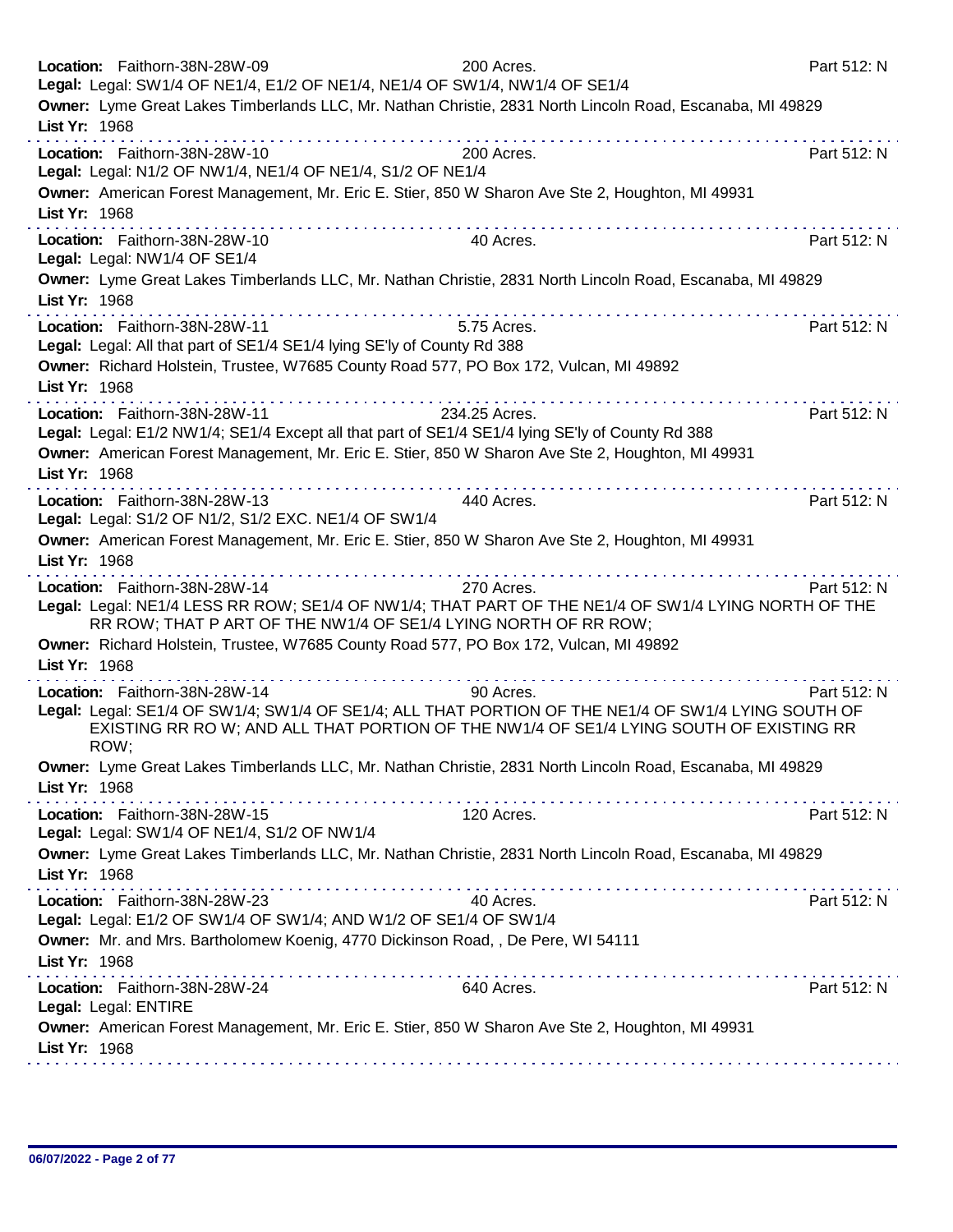|               | Location: Faithorn-38N-28W-25<br>Legal: Legal: NW1/4 OF NE1/4; AND W1/2 OF NE1/4 OF NE1/4                 | 60 Acres.                                                                                                                                                                                                                                   | Part 512: N |
|---------------|-----------------------------------------------------------------------------------------------------------|---------------------------------------------------------------------------------------------------------------------------------------------------------------------------------------------------------------------------------------------|-------------|
| List Yr: 1968 | Owner: Raymond and Constance MacCarthy, 1123 Pleasant Valley Drive, , Oneida, WI 54155                    |                                                                                                                                                                                                                                             |             |
|               | Location: Faithorn-38N-28W-25<br>Legal: Legal: SE1/4 NE1/4                                                | 40 Acres.                                                                                                                                                                                                                                   | Part 512: N |
| List Yr: 2019 | Owner: Greenleaf Timber Holding, Inc., Jordan Triest, President, P.O. Box 386, Powers, MI 49874           |                                                                                                                                                                                                                                             |             |
|               | Location: Faithorn-38N-28W-25<br>Legal: Legal: NE1/4 OF SE1/4                                             | 40 Acres.                                                                                                                                                                                                                                   | Part 512: N |
| List Yr: 1968 | Owner: Mr. and Mrs. Michael R. Denis, 4288 Pittco Rd, Green Bay, WI 54313                                 |                                                                                                                                                                                                                                             |             |
|               | Location: Faithorn-38N-28W-26<br>Legal: Legal: SE1/4 OF NE1/4                                             | 40 Acres.                                                                                                                                                                                                                                   | Part 512: N |
| List Yr: 1987 | Owner: George E. Zahn, Jr., 2503 Old Hwy B Rd, , Florence, WI 54121                                       |                                                                                                                                                                                                                                             |             |
|               | Location: Faithorn-38N-28W-26<br>Legal: Legal: NE1/4 OF SE1/4                                             | 40 Acres.                                                                                                                                                                                                                                   | Part 512: N |
| List Yr: 1987 | Owner: George E. Zahn, Jr., 2503 Old Hwy B Rd, , Florence, WI 54121                                       |                                                                                                                                                                                                                                             |             |
|               | Location: Faithorn-38N-28W-26<br>Legal: Legal: SE1/4 OF SE1/4                                             | 40 Acres.                                                                                                                                                                                                                                   | Part 512: N |
| List Yr: 1968 | Owner: Clifford and Mary Beth Thoreson, W3925 Lake Mary Dr,, Vulcan, MI 49892                             |                                                                                                                                                                                                                                             |             |
|               | .<br>Location: Faithorn-38N-28W-30<br>Legal: Legal: SE1/4 OF SW1/4, SE1/4                                 | 200 Acres.                                                                                                                                                                                                                                  | Part 512: N |
| List Yr: 1968 | Owner: Lyme Great Lakes Timberlands LLC, Mr. Nathan Christie, 2831 North Lincoln Road, Escanaba, MI 49829 |                                                                                                                                                                                                                                             |             |
|               | Location: Faithorn-38N-28W-34<br>Legal: Legal: N1/2 OF SW1/4 OF SW1/4; AND SE1/4 OF SW1/4                 | .<br>60 Acres.                                                                                                                                                                                                                              | Part 512: N |
| List Yr: 1968 | Owner: Gary and Nancy Mahloch, 402 Vista View Drive, , Cedarburg, WI 53012                                |                                                                                                                                                                                                                                             |             |
|               | Location: Faithorn-38N-28W-35<br>Legal: Legal: NE1/4 OF NE1/4                                             | 40 Acres.                                                                                                                                                                                                                                   | Part 512: N |
| List Yr: 1987 | Owner: Mr. and Mrs. Robert LaRoche, W7865 Maple Lane, , Vulcan, MI 49892                                  |                                                                                                                                                                                                                                             |             |
|               | Location: Faithorn-38N-28W-36<br>Legal: Legal: W1/2 SE1/4                                                 | 80 Acres.                                                                                                                                                                                                                                   | Part 512: N |
| List Yr: 1968 | Owner: Richard Holstein, Trustee, W7685 County Road 577, PO Box 172, Vulcan, MI 49892                     |                                                                                                                                                                                                                                             |             |
|               | Location: Faithorn-38N-28W-36<br>Legal: Legal: NE1/4 SE1/4                                                | 40 Acres.                                                                                                                                                                                                                                   | Part 512: N |
| List Yr: 1968 | Owner: Mr. and Mrs. Paul L. Dani, W5381 Anderson Street, Hermansville, MI 49847                           |                                                                                                                                                                                                                                             |             |
|               | Location: Faithorn-38N-28W-36<br>Legal: Legal: E1/2 NE1/4                                                 | the contract of the contract of the contract of the contract of the contract of the contract of the contract of the contract of the contract of the contract of the contract of the contract of the contract of the contract o<br>80 Acres. | Part 512: N |
|               | Owner: Dani Holdings LLC, Mr. William Dani, 929 Towering Oaks Court, Comstock Park, MI 49321              |                                                                                                                                                                                                                                             |             |
|               | List Yr: 1968                                                                                             |                                                                                                                                                                                                                                             |             |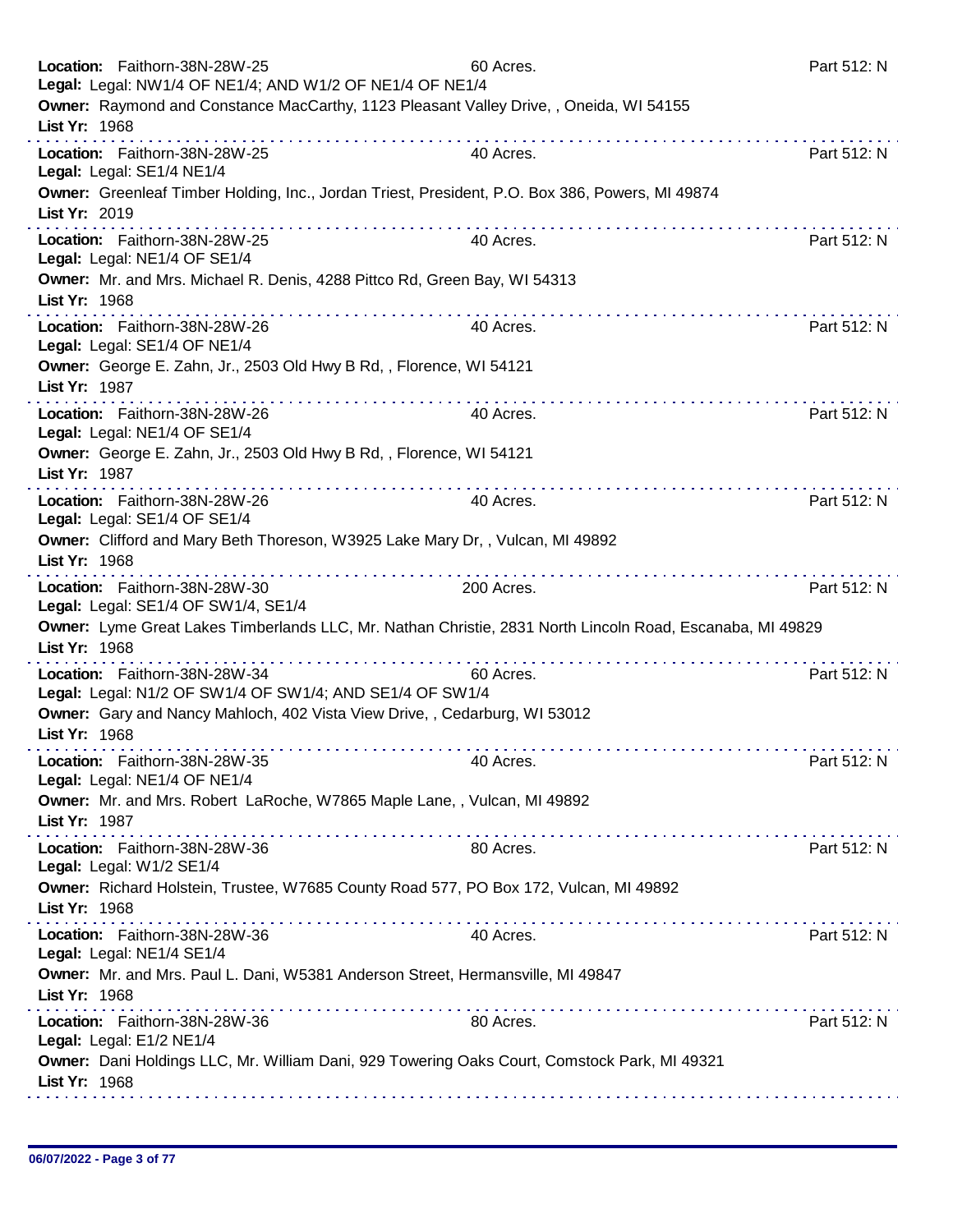| Location: Gourley-37N-25W-03<br>Legal: Legal: NORTH 2 RODS OF SW 1/4 OF NW 1/4                     |                                                                                                                                                                                                                                | 1 Acres.                                                                                                                                                                                                                                                                                                                                                                                                                                                  | Part 512: N |
|----------------------------------------------------------------------------------------------------|--------------------------------------------------------------------------------------------------------------------------------------------------------------------------------------------------------------------------------|-----------------------------------------------------------------------------------------------------------------------------------------------------------------------------------------------------------------------------------------------------------------------------------------------------------------------------------------------------------------------------------------------------------------------------------------------------------|-------------|
| Owner: Mr. Charles L. Murray, 2451 East Lake Shore Drive, , Crown Point, IN 46307<br>List Yr: 1987 |                                                                                                                                                                                                                                | .                                                                                                                                                                                                                                                                                                                                                                                                                                                         |             |
| Location: Gourley-37N-25W-04<br>Legal: Legal: SE1/4 OF NE1/4                                       |                                                                                                                                                                                                                                | 40 Acres.                                                                                                                                                                                                                                                                                                                                                                                                                                                 | Part 512: N |
| Owner: Mr. Charles L. Murray, 2451 East Lake Shore Drive, , Crown Point, IN 46307<br>List Yr: 1982 |                                                                                                                                                                                                                                |                                                                                                                                                                                                                                                                                                                                                                                                                                                           |             |
| Location: Gourley-37N-25W-12<br>Legal: Legal: E1/2 OF SE1/4                                        |                                                                                                                                                                                                                                | 80 Acres.                                                                                                                                                                                                                                                                                                                                                                                                                                                 | Part 512: N |
| List Yr: 1966                                                                                      |                                                                                                                                                                                                                                | Owner: Jeanne and Bradley Millard, Mr. Robert Myrvall, E 5119 State Hwy M35, Escanaba, MI 49829                                                                                                                                                                                                                                                                                                                                                           |             |
| Location: Gourley-37N-25W-17<br>Legal: Legal: NW1/4 OF NE1/4                                       |                                                                                                                                                                                                                                | 40 Acres.                                                                                                                                                                                                                                                                                                                                                                                                                                                 | Part 512: N |
| Owner: Daniel Kralovetz, N13420 Co Rd 557, , Carney, MI 49812<br>List Yr: 1969                     |                                                                                                                                                                                                                                | $\mathcal{L}^{\mathcal{A}}(\mathcal{A}^{\mathcal{A}}(\mathcal{A}^{\mathcal{A}}(\mathcal{A}^{\mathcal{A}}(\mathcal{A}^{\mathcal{A}}(\mathcal{A}^{\mathcal{A}}(\mathcal{A}^{\mathcal{A}}(\mathcal{A}^{\mathcal{A}}(\mathcal{A}^{\mathcal{A}}(\mathcal{A}^{\mathcal{A}}(\mathcal{A}^{\mathcal{A}}(\mathcal{A}^{\mathcal{A}}(\mathcal{A}^{\mathcal{A}}(\mathcal{A}^{\mathcal{A}}(\mathcal{A}^{\mathcal{A}}(\mathcal{A}^{\mathcal{A}}(\mathcal{A}^{\mathcal{A$ |             |
| Location: Harris-39N-25W-06<br>Legal: Legal: S1/2 SW1/4                                            |                                                                                                                                                                                                                                | 73.05 Acres.                                                                                                                                                                                                                                                                                                                                                                                                                                              | Part 512: N |
| List Yr: 1966                                                                                      |                                                                                                                                                                                                                                | Owner: Lyme Great Lakes Timberlands LLC, Mr. Nathan Christie, 2831 North Lincoln Road, Escanaba, MI 49829                                                                                                                                                                                                                                                                                                                                                 |             |
| Location: Harris-39N-25W-06<br>Legal: Legal: NW1/4 NW1/4                                           |                                                                                                                                                                                                                                | 34.73 Acres.                                                                                                                                                                                                                                                                                                                                                                                                                                              | Part 512: N |
| List Yr: 1966                                                                                      |                                                                                                                                                                                                                                | Owner: Donald J., Donald G., Patricia L. and Kevin W. Arnold, W2691 Waucedah Road, Vulcan, MI 49892                                                                                                                                                                                                                                                                                                                                                       |             |
| Location: Harris-39N-25W-07<br>Legal: Legal: NW1/4 OF NW1/4, SW1/4                                 |                                                                                                                                                                                                                                | 177.61 Acres.                                                                                                                                                                                                                                                                                                                                                                                                                                             | Part 512: N |
| List Yr: 1966                                                                                      |                                                                                                                                                                                                                                | Owner: Lyme Great Lakes Timberlands LLC, Mr. Nathan Christie, 2831 North Lincoln Road, Escanaba, MI 49829                                                                                                                                                                                                                                                                                                                                                 |             |
| Location: Harris-39N-25W-15<br>Legal: Legal: W 1/2 OF NW 1/4 OF SE 1/4                             |                                                                                                                                                                                                                                | 20 Acres.                                                                                                                                                                                                                                                                                                                                                                                                                                                 | Part 512: N |
| List Yr: 1988                                                                                      |                                                                                                                                                                                                                                | Owner: Lyme Great Lakes Timberlands LLC, Mr. Nathan Christie, 2831 North Lincoln Road, Escanaba, MI 49829                                                                                                                                                                                                                                                                                                                                                 |             |
| Location: Harris-39N-25W-15<br>Legal: Legal: S 1/2 OF NW 1/4                                       |                                                                                                                                                                                                                                | 80 Acres.                                                                                                                                                                                                                                                                                                                                                                                                                                                 | Part 512: N |
| List Yr: 1988                                                                                      |                                                                                                                                                                                                                                | Owner: Lyme Great Lakes Timberlands LLC, Mr. Nathan Christie, 2831 North Lincoln Road, Escanaba, MI 49829                                                                                                                                                                                                                                                                                                                                                 |             |
| Location: Harris-39N-25W-15<br>Legal: Legal: N 1/2 OF SW 1/4                                       |                                                                                                                                                                                                                                | 80 Acres.                                                                                                                                                                                                                                                                                                                                                                                                                                                 | Part 512: N |
| List Yr: 1988                                                                                      |                                                                                                                                                                                                                                | Owner: Lyme Great Lakes Timberlands LLC, Mr. Nathan Christie, 2831 North Lincoln Road, Escanaba, MI 49829                                                                                                                                                                                                                                                                                                                                                 |             |
| Location: Harris-39N-25W-15<br>Legal: Legal: N 1/2 OF NW 1/4                                       |                                                                                                                                                                                                                                | 80 Acres.                                                                                                                                                                                                                                                                                                                                                                                                                                                 | Part 512: N |
| List Yr: 1990                                                                                      | the contract of the contract of the contract of the contract of the contract of the contract of the contract of the contract of the contract of the contract of the contract of the contract of the contract of the contract o | Owner: Lyme Great Lakes Timberlands LLC, Mr. Nathan Christie, 2831 North Lincoln Road, Escanaba, MI 49829                                                                                                                                                                                                                                                                                                                                                 |             |
| Location: Harris-39N-25W-15<br>Legal: Legal: S 1/2 OF SW 1/4                                       |                                                                                                                                                                                                                                | 78 Acres.                                                                                                                                                                                                                                                                                                                                                                                                                                                 | Part 512: N |
| List Yr: 1990                                                                                      |                                                                                                                                                                                                                                | Owner: Lyme Great Lakes Timberlands LLC, Mr. Nathan Christie, 2831 North Lincoln Road, Escanaba, MI 49829                                                                                                                                                                                                                                                                                                                                                 |             |
|                                                                                                    |                                                                                                                                                                                                                                |                                                                                                                                                                                                                                                                                                                                                                                                                                                           |             |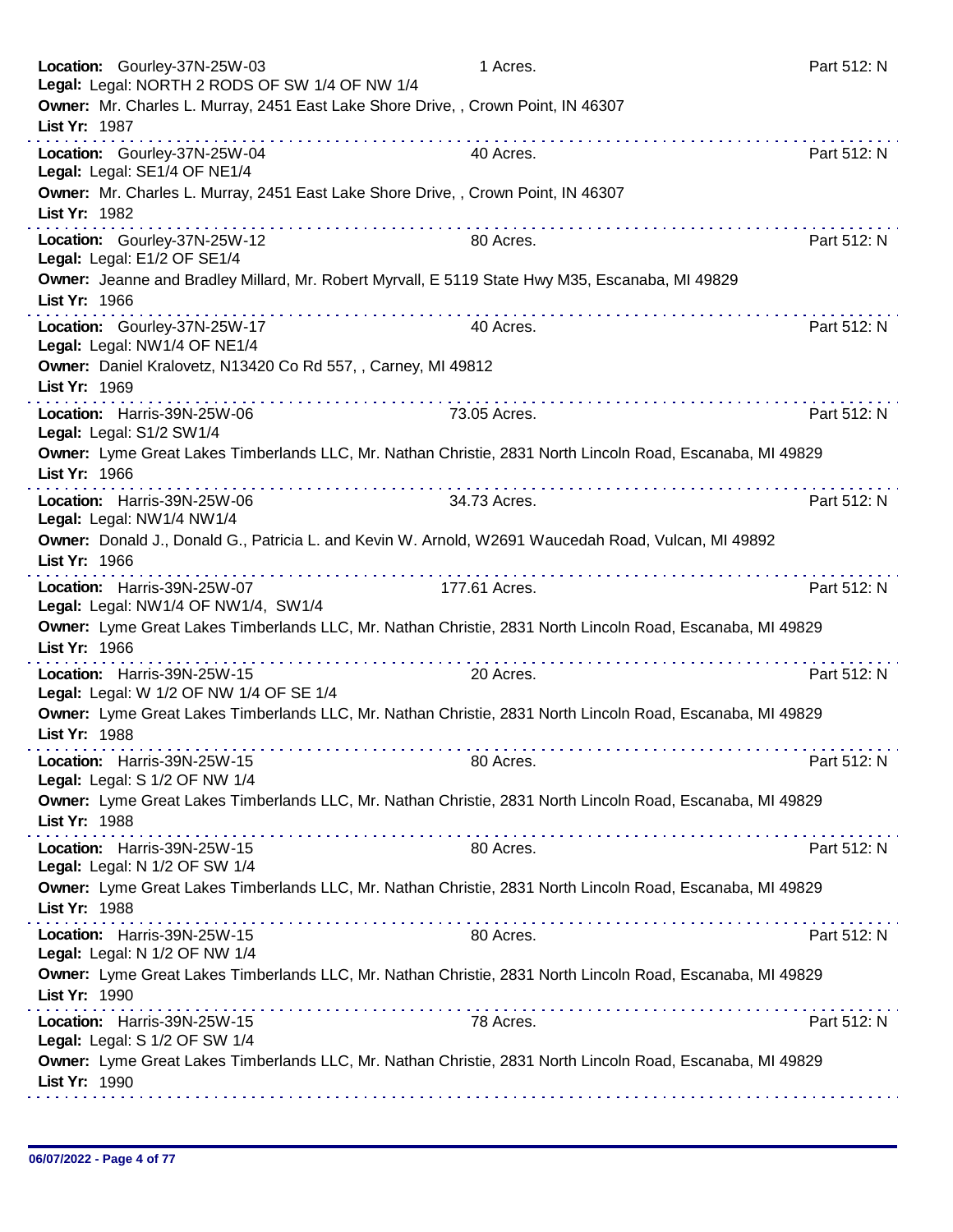| Location: Harris-39N-25W-15<br>Legal: Legal: W 1/2 OF SW 1/4 OF SE 1/4                                                                                    | 19.5 Acres.                                                                                               | Part 512: N |
|-----------------------------------------------------------------------------------------------------------------------------------------------------------|-----------------------------------------------------------------------------------------------------------|-------------|
| List Yr: 1990                                                                                                                                             | Owner: Lyme Great Lakes Timberlands LLC, Mr. Nathan Christie, 2831 North Lincoln Road, Escanaba, MI 49829 |             |
| Location: Harris-39N-25W-18<br>Legal: Legal: N1/2 OF NW1/4                                                                                                | 72.37 Acres.                                                                                              | Part 512: N |
| List Yr: 1966                                                                                                                                             | Owner: Lyme Great Lakes Timberlands LLC, Mr. Nathan Christie, 2831 North Lincoln Road, Escanaba, MI 49829 |             |
| Location: Harris-39N-25W-20<br>Legal: Legal: NE 1/4 OF SE 1/4                                                                                             | 40 Acres.                                                                                                 | Part 512: N |
| List Yr: 1986                                                                                                                                             | Owner: Mr. James G. Henderson, 5709 Birch 0.1 Street, , Gladstone, MI 49837                               |             |
| Location: Harris-39N-25W-20<br>Legal: Legal: S 1/2 OF SE 1/4                                                                                              | 80 Acres.                                                                                                 | Part 512: N |
| List Yr: 1986                                                                                                                                             | Owner: Mr. James G. Henderson, 5709 Birch 0.1 Street, , Gladstone, MI 49837                               |             |
| Location: Harris-39N-25W-20<br>Legal: Legal: SW1/4 OF NE1/4                                                                                               | 40 Acres.                                                                                                 | Part 512: N |
| List Yr: 1966                                                                                                                                             | Owner: Mr. and Mrs. James Henderson, 5709 Birch 0.1 Street, , Gladstone, MI 49837                         |             |
| Location: Harris-39N-25W-20<br>Legal: Legal: NW1/4 Except railroad row                                                                                    | 152.4 Acres.                                                                                              | Part 512: N |
| List Yr: 1966                                                                                                                                             | Owner: Lyme Great Lakes Timberlands LLC, Mr. Nathan Christie, 2831 North Lincoln Road, Escanaba, MI 49829 |             |
| Location: Harris-39N-25W-20<br>Legal: Legal: NE1/4 NE1/4 Except railroad row                                                                              | 38 Acres.                                                                                                 | Part 512: N |
| List Yr: 1966                                                                                                                                             | Owner: Mr. Steven Hackleman and Ms. Nicole Dutton, 6841 M.75 Road, Escanaba, MI 49829                     |             |
| Location: Harris-39N-25W-20<br>Legal: Legal: SE1/4 OF NE1/4                                                                                               | 40 Acres.                                                                                                 | Part 512: N |
| List Yr: 1997                                                                                                                                             | Owner: Mr. Steven Hackleman and Ms. Nicole Dutton, 6841 M.75 Road, Escanaba, MI 49829                     |             |
| Location: Harris-39N-25W-22<br>Legal: Legal: SW1/4 OF SW1/4                                                                                               | 40 Acres.                                                                                                 | Part 512: N |
| Owner: Mr. and Mrs. Jordan Triest, N15003 Ash Lane, , Powers, MI 49874<br>List Yr: 1982                                                                   |                                                                                                           |             |
| Location: Harris-39N-25W-22<br>Legal: Legal: SE1/4 OF SW1/4                                                                                               | 40 Acres.                                                                                                 | Part 512: N |
| Owner: Mr. and Mrs. Jordan Triest, N15003 Ash Lane, , Powers, MI 49874<br>List Yr: 1982                                                                   |                                                                                                           |             |
| Location: Harris-40N-25W-01                                                                                                                               | 218.98 Acres.<br>Legal: Legal: S1/2 OF S1/2, E1/2 OF NE1/4 EXC. E1/2 OF E1/2 OF E1/2 OF NE1/4             | Part 512: N |
| Owner: Thomas St. John, PO Box 119, , Perronville, MI 49873<br>List Yr: 1957                                                                              |                                                                                                           |             |
| Location: Harris-40N-25W-01<br>Legal: Legal: NW1/4 OF NE1/4, E1/2 OF NW1/4, SW1/4 OF NW1/4<br>Owner: Thomas St. John, PO Box 119, , Perronville, MI 49873 | 161.44 Acres.                                                                                             | Part 512: N |
| List Yr: 1961                                                                                                                                             |                                                                                                           |             |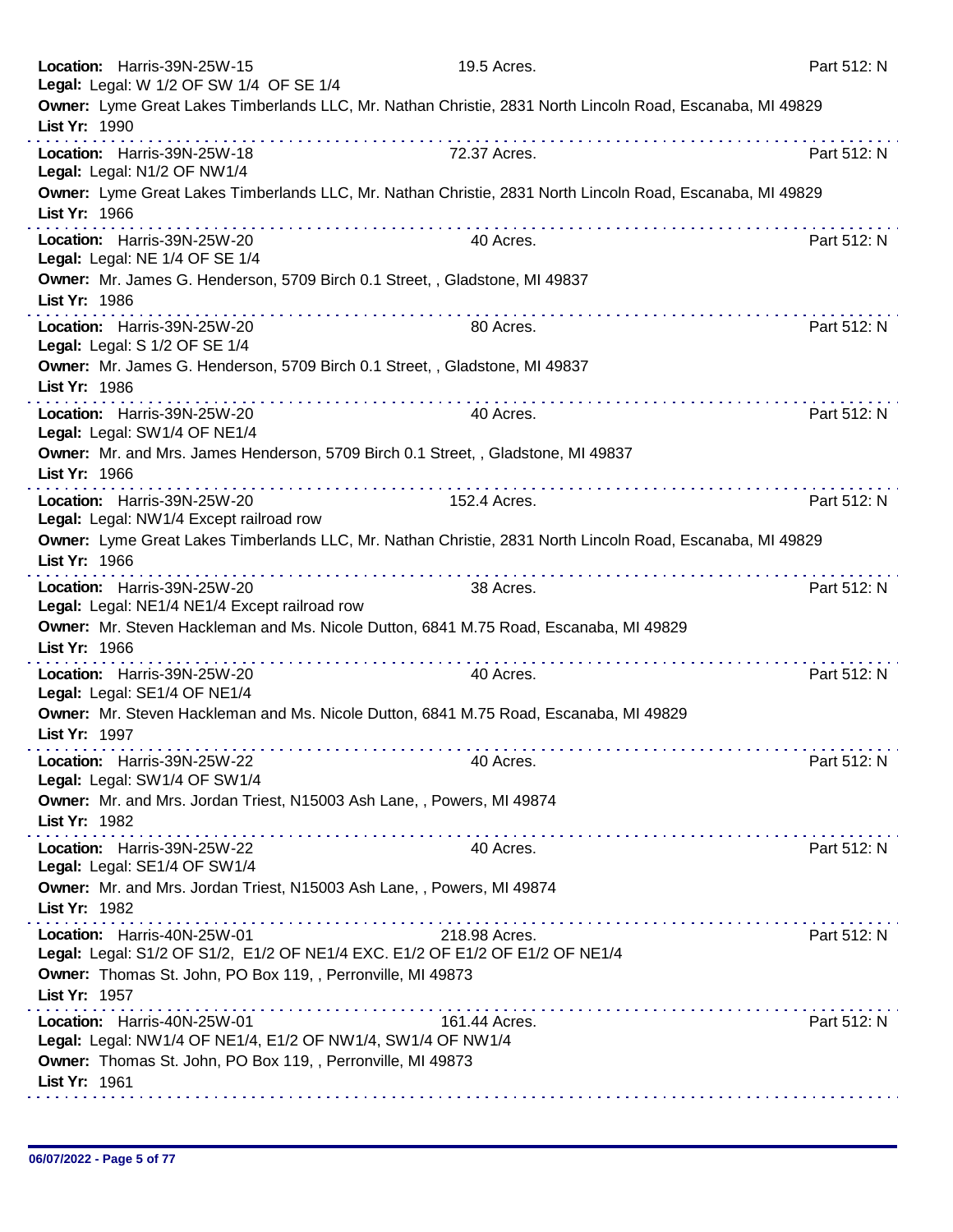| Location: Harris-40N-25W-01<br>Legal: Legal: SW1/4 OF NE1/4, NW1/4 OF SW1/4, N1/2 OF SE1/4<br>Owner: Thomas St. John, PO Box 119, , Perronville, MI 49873<br>List Yr: 1960 | 160 Acres.                                                                                                                                                                                                            | Part 512: N |
|----------------------------------------------------------------------------------------------------------------------------------------------------------------------------|-----------------------------------------------------------------------------------------------------------------------------------------------------------------------------------------------------------------------|-------------|
| Location: Harris-40N-25W-01<br>Legal: Legal: NW1/4 OF NW1/4<br>Owner: Thomas St. John, PO Box 119, , Perronville, MI 49873<br>List Yr: 1964                                | a construction of the construction of<br>41.46 Acres.                                                                                                                                                                 | Part 512: N |
| Location: Harris-40N-25W-01<br>List Yr: 1957                                                                                                                               | .<br>20 Acres.<br>Legal: Legal: E1/2 OF E1/2 OF NE1/4 OF NE1/4, E1/2 OF E1/2 OF SE1/4 OF NE1/4<br>Owner: Lyme Great Lakes Timberlands LLC, Mr. Nathan Christie, 2831 North Lincoln Road, Escanaba, MI 49829           | Part 512: N |
| Location: Harris-40N-25W-02<br>Legal: Legal: N1/2 OF NE1/4, SW1/4 OF SE1/4<br>List Yr: 1957                                                                                | 123.9 Acres.<br>Owner: St. John Real Estate Company, Mr. Trevor St. John, P.O. Box 130, Spalding, MI 49886                                                                                                            | Part 512: N |
| Location: Harris-40N-25W-02<br>Legal: Legal: S1/2 OF NE1/4, NW1/4 OF SE1/4, SE1/4 OF SE1/4<br>List Yr: 1969                                                                | 159.97 Acres.<br>Owner: St. John Real Estate Company, Mr. Trevor St. John, P.O. Box 130, Spalding, MI 49886                                                                                                           | Part 512: N |
| Location: Harris-40N-25W-02<br>Legal: Legal: NE1/4 OF SE1/4<br>List Yr: 1961                                                                                               | 40 Acres.<br>Owner: St. John Real Estate Company, Mr. Trevor St. John, P.O. Box 130, Spalding, MI 49886                                                                                                               | Part 512: N |
| Location: Harris-40N-25W-02<br>Legal: Legal: W1/2<br>List Yr: 1969                                                                                                         | .<br>324.07 Acres.<br>Owner: St. John Real Estate Company, Mr. Trevor St. John, P.O. Box 130, Spalding, MI 49886                                                                                                      | Part 512: N |
| Location: Harris-40N-25W-03<br>List Yr: 1969                                                                                                                               | dia dia dia dia dia dia dia<br>323.13 Acres.<br>Legal: Legal: SE1/4 OF NW1/4, NE1/4 EXCEPT NW1/4 OF NE1/4, N1/2 OF S1/2<br>Owner: St. John Real Estate Company, Mr. Trevor St. John, P.O. Box 130, Spalding, MI 49886 | Part 512: N |
| Location: Harris-40N-25W-03<br>Legal: Legal: FRAC W1/2 OF NW1/4 & FRAC NW1/4 OF NE1/4<br>List Yr: 2017                                                                     | 129.42 Acres.<br>Owner: St. John Real Estate Company, Mr. Trevor St. John, P.O. Box 130, Spalding, MI 49886                                                                                                           | Part 512: N |
| Location: Harris-40N-25W-03<br>Legal: Legal: S1/4<br>List Yr: 1969                                                                                                         | 160 Acres.<br>Owner: St. John Real Estate Company, Mr. Trevor St. John, P.O. Box 130, Spalding, MI 49886                                                                                                              | Part 512: N |
| Location: Harris-40N-25W-04<br>Legal: Legal: FRAC NE1/4 OF NE1/4<br>List Yr: 2017                                                                                          | 46.36 Acres.<br>Owner: St. John Real Estate Company, Mr. Trevor St. John, P.O. Box 130, Spalding, MI 49886                                                                                                            | Part 512: N |
| Location: Harris-40N-25W-04<br>Legal: Legal: SE1/4 OF NE1/4, NE1/4 OF SE1/4<br>List Yr: 1957                                                                               | 80 Acres.<br>Owner: Lyme Great Lakes Timberlands LLC, Mr. Nathan Christie, 2831 North Lincoln Road, Escanaba, MI 49829                                                                                                | Part 512: N |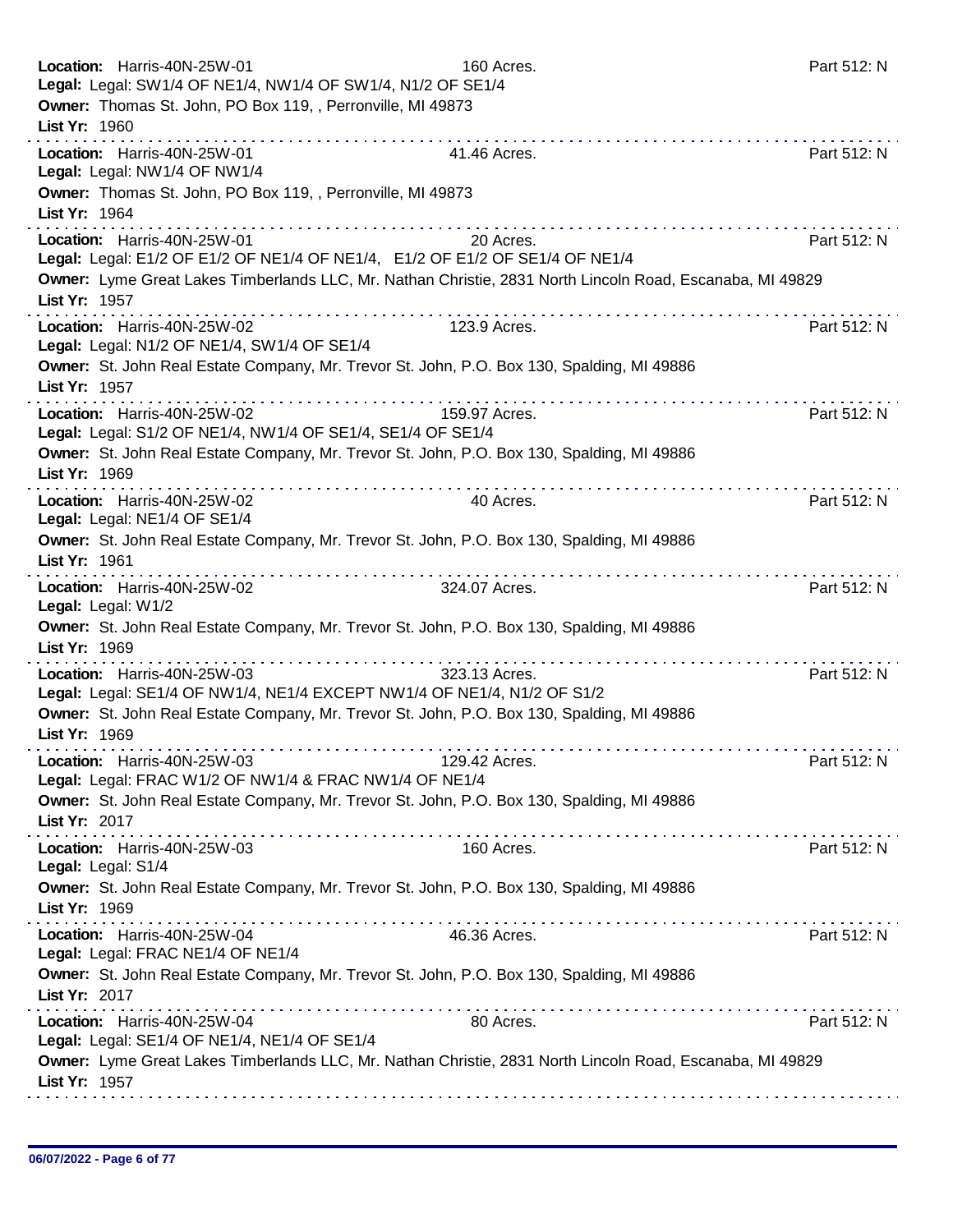| Location: Harris-40N-25W-04<br>Legal: Legal: SW1/4 OF NE1/4, NE1/4 OF SW1/4, NW1/4 OF SE1/4 | 120 Acres.                                                                                                | Part 512: N |
|---------------------------------------------------------------------------------------------|-----------------------------------------------------------------------------------------------------------|-------------|
| List Yr: 1961                                                                               | Owner: Lyme Great Lakes Timberlands LLC, Mr. Nathan Christie, 2831 North Lincoln Road, Escanaba, MI 49829 |             |
| Location: Harris-40N-25W-06<br>Legal: Legal: NW1/4 OF NE1/4                                 | 48.13 Acres.                                                                                              | Part 512: N |
| List Yr: 1957                                                                               | Owner: Chenier Family Partnership, 4452 County 416 20th Rd,, Gladstone, MI 49837                          |             |
| Location: Harris-40N-25W-06                                                                 | 157.37 Acres.<br>Legal: Legal: SE1/4 OF NE1/4; S1/2 OF SW1/4; AND SW1/4 OF SE1/4                          | Part 512: N |
| List Yr: 1957                                                                               | Owner: Chenier Family Partnership, 4452 County 416 20th Rd,, Gladstone, MI 49837                          |             |
| Location: Harris-40N-25W-06<br>Legal: Legal: NE1/4 OF NE1/4                                 | 49.27 Acres.                                                                                              | Part 512: N |
| List Yr: 1961                                                                               | Owner: Chenier Family Partnership, 4452 County 416 20th Rd,, Gladstone, MI 49837<br>.                     |             |
| Location: Harris-40N-25W-06<br>Legal: Legal: SW1/4 OF NE1/4                                 | 40 Acres.                                                                                                 | Part 512: N |
| List Yr: 1961                                                                               | Owner: Chenier Family Partnership, 4452 County 416 20th Rd,, Gladstone, MI 49837                          |             |
| Location: Harris-40N-25W-06<br>Legal: Legal: SE1/4 OF NW1/4                                 | 40 Acres.                                                                                                 | Part 512: N |
| List Yr: 1975                                                                               | Owner: Chenier Family Partnership, 4452 County 416 20th Rd,, Gladstone, MI 49837<br>.                     |             |
| Location: Harris-40N-25W-06<br>Legal: Legal: NE1/4 OF NW1/4                                 | 40 Acres.                                                                                                 | Part 512: N |
| List Yr: 1975                                                                               | Owner: Chenier Family Partnership, 4452 County 416 20th Rd,, Gladstone, MI 49837                          |             |
| Location: Harris-40N-25W-06<br>Legal: Legal: NW1/4 EXCEPT E1/2 OF NW1/4                     | 82.88 Acres.                                                                                              | Part 512: N |
| List Yr: 1975                                                                               | Owner: Lyme Great Lakes Timberlands LLC, Mr. Nathan Christie, 2831 North Lincoln Road, Escanaba, MI 49829 |             |
| Location: Harris-40N-25W-07<br>Legal: Legal: NW1/4 OF NW1/4                                 | 37.5 Acres.                                                                                               | Part 512: N |
| List Yr: 1957                                                                               | Owner: Mr. and Mrs. Walter J. Welch, 4993 D Road, , Bark River, MI 49807                                  |             |
| Location: Harris-40N-25W-09<br>Legal: Legal: SE1/4 OF SW1/4                                 | 40 Acres.                                                                                                 | Part 512: N |
| Owner: Thomas St. John, PO Box 119, , Perronville, MI 49873<br>List Yr: 1956                |                                                                                                           |             |
| Location: Harris-40N-25W-10<br>Legal: Legal: SW1/4 OF NW1/4                                 | 40 Acres.                                                                                                 | Part 512: N |
| List Yr: 1969                                                                               | Owner: St. John Real Estate Company, Mr. Trevor St. John, P.O. Box 130, Spalding, MI 49886                |             |
| Location: Harris-40N-25W-10<br>Legal: Legal: NW1/4 OF SW1/4                                 | 40 Acres.                                                                                                 | Part 512: N |
| List Yr: 1969                                                                               | Owner: St. John Real Estate Company, Mr. Trevor St. John, P.O. Box 130, Spalding, MI 49886                |             |
|                                                                                             |                                                                                                           |             |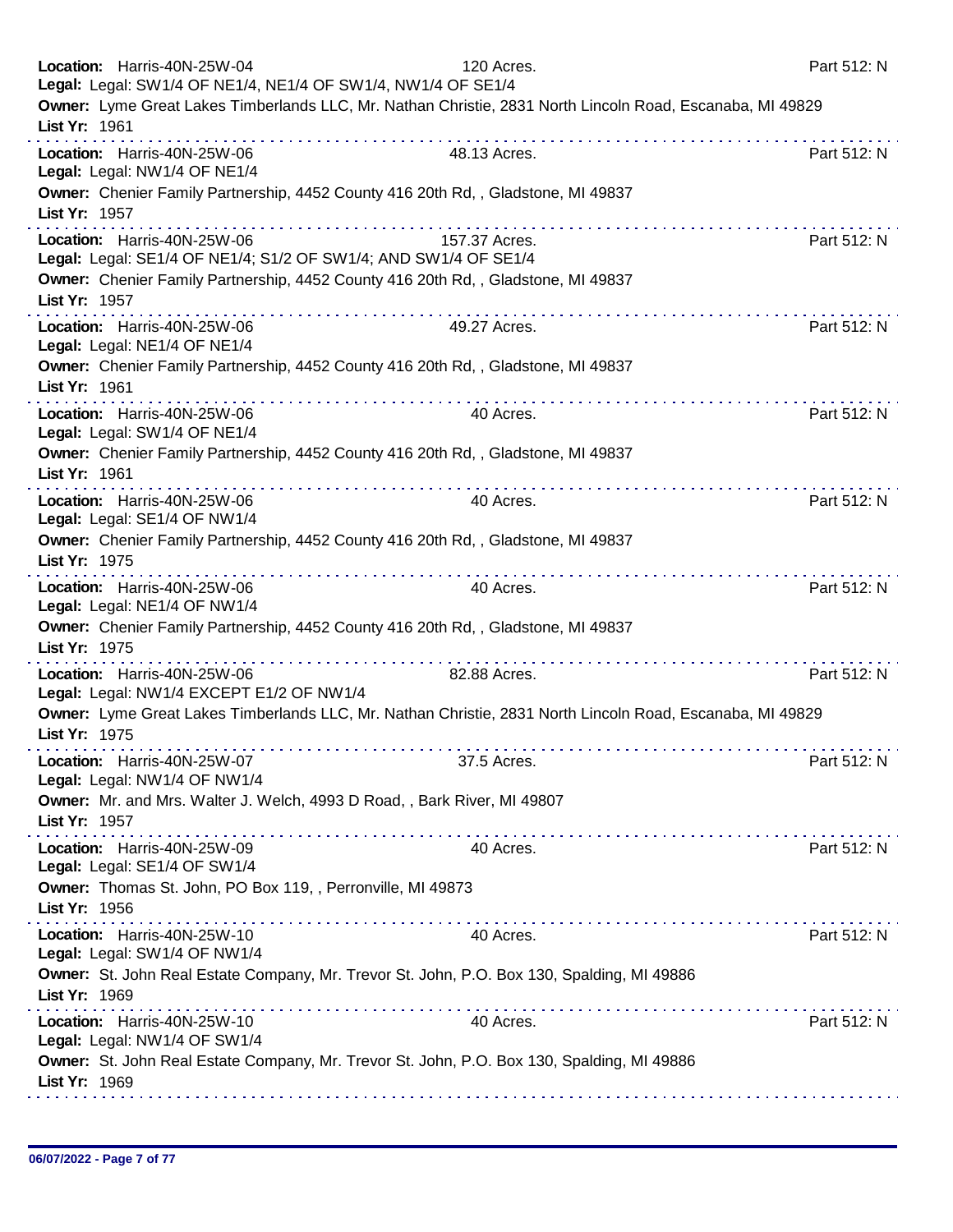| Location: Harris-40N-25W-10<br>Legal: Legal: SE1/4 OF SW1/4                                                                                                                            | 40 Acres.  | Part 512: N |
|----------------------------------------------------------------------------------------------------------------------------------------------------------------------------------------|------------|-------------|
| Owner: Lyme Great Lakes Timberlands LLC, Mr. Nathan Christie, 2831 North Lincoln Road, Escanaba, MI 49829<br>List Yr: 1994                                                             |            |             |
| Location: Harris-40N-25W-10<br>Legal: Legal: E 1/2                                                                                                                                     | 320 Acres. | Part 512: N |
| Owner: Lyme Great Lakes Timberlands LLC, Mr. Nathan Christie, 2831 North Lincoln Road, Escanaba, MI 49829<br>List Yr: 1989<br>.                                                        |            |             |
| Location: Harris-40N-25W-10<br>Legal: Legal: E 1/2 OF NW 1/4                                                                                                                           | 80 Acres.  | Part 512: N |
| Owner: Lyme Great Lakes Timberlands LLC, Mr. Nathan Christie, 2831 North Lincoln Road, Escanaba, MI 49829<br>List Yr: 1989                                                             |            |             |
| Location: Harris-40N-25W-11<br>Legal: Legal: SW1/4                                                                                                                                     | 160 Acres. | Part 512: N |
| Owner: St. John Real Estate Company, Mr. Trevor St. John, P.O. Box 130, Spalding, MI 49886<br>List Yr: 1969                                                                            |            |             |
| Location: Harris-40N-25W-11<br>Legal: Legal: NW1/4                                                                                                                                     | 160 Acres. | Part 512: N |
| Owner: St. John Real Estate Company, Mr. Trevor St. John, P.O. Box 130, Spalding, MI 49886<br>List Yr: 1969                                                                            |            |             |
| Location: Harris-40N-25W-11<br>Legal: Legal: NE1/4                                                                                                                                     | 160 Acres. | Part 512: N |
| Owner: St. John Real Estate Company, Mr. Trevor St. John, P.O. Box 130, Spalding, MI 49886<br>List Yr: 1957                                                                            |            |             |
| Location: Harris-40N-25W-11<br>Legal: Legal: NE1/4 OF SE1/4                                                                                                                            | 40 Acres.  | Part 512: N |
| Owner: Hadcom Enterprises Inc., PO Box 130, , Spalding, MI 49886<br>List Yr: 2017                                                                                                      |            |             |
| Location: Harris-40N-25W-11<br>Legal: Legal: SE1/4 EXC. NE1/4 OF SE1/4 AND EXC N1/2 OF NW1/4 OF SE1/4<br>Owner: Thomas St. John, PO Box 119, , Perronville, MI 49873<br>List Yr: 1957  | 100 Acres. | Part 512: N |
| Location: Harris-40N-25W-12<br>Legal: Legal: NE1/4 OF NE1/4, SW1/4 OF SE1/4, NE1/4 OF SW1/4<br>Owner: Thomas St. John, PO Box 119, , Perronville, MI 49873<br>List Yr: 1961            | 120 Acres. | Part 512: N |
| .<br>Location: Harris-40N-25W-12<br>Legal: Legal: W1/2 OF NE1/4, NW1/4, NW1/4 OF SW1/4, SE1/4 OF SW1/4<br>Owner: Thomas St. John, PO Box 119, , Perronville, MI 49873<br>List Yr: 1957 | 320 Acres. | Part 512: N |
| Location: Harris-40N-25W-12<br>Legal: Legal: SE1/4 OF NE1/4, NE1/4 OF SE1/4<br>Owner: Thomas St. John, PO Box 119, , Perronville, MI 49873<br>List Yr: 1969                            | 80 Acres.  | Part 512: N |
| Location: Harris-40N-25W-12<br>Legal: Legal: SW1/4 OF SW1/4, NW1/4 OF SE1/4<br>Owner: Thomas St. John, PO Box 119, , Perronville, MI 49873<br>List Yr: 1962                            | 80 Acres.  | Part 512: N |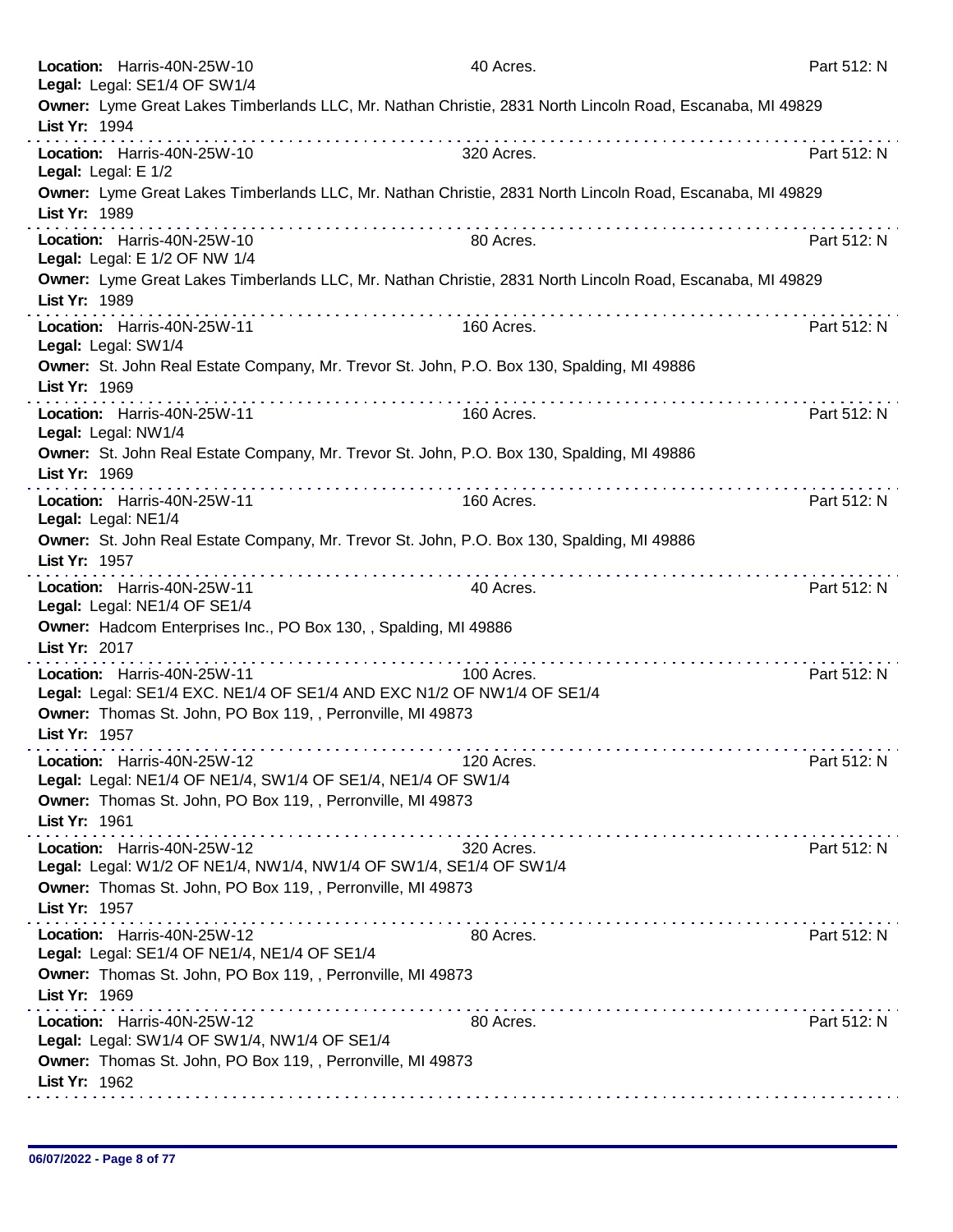| Location: Harris-40N-25W-12<br>Legal: Legal: E1/2 OF E1/2 OF SE1/4 OF SE1/4 ROW/ CROSSING THE NW 1/4 OF NW 1/4; NW 1/4 OF SE 1/4; NE1/4<br>OF SE 1/4; NE 1/4 OF NW 1/4 AND SE 1/4 OF NW 1/4            | 10 Acres.                                   | Part 512: N |
|--------------------------------------------------------------------------------------------------------------------------------------------------------------------------------------------------------|---------------------------------------------|-------------|
| Owner: Lyme Great Lakes Timberlands LLC, Mr. Nathan Christie, 2831 North Lincoln Road, Escanaba, MI 49829<br>List Yr: 1981                                                                             |                                             |             |
| .<br>Location: Harris-40N-25W-13<br>Legal: Legal: NE1/4 OF NW1/4, W1/2 OF W1/2, SE1/4 OF NE1/4 EXC. LYING EAST OF FORD RIVER (EXC = 18.00<br>AC), NE1/4 O F SE1/4, S1/2 OF SE1/4                       | 342 Acres.                                  | Part 512: N |
| Owner: Thomas St. John, PO Box 119, , Perronville, MI 49873<br>List Yr: 1957                                                                                                                           |                                             |             |
| Location: Harris-40N-25W-13<br>Legal: Legal: W1/2 OF NE1/4 EXC. THAT PART EAST OF RIVER, E1/2 OF SW1/4, NW1/4 OF SE1/4<br>Owner: Thomas St. John, PO Box 119, , Perronville, MI 49873<br>List Yr: 1961 | 193.85 Acres.                               | Part 512: N |
| Location: Harris-40N-25W-13                                                                                                                                                                            | 10 Acres.                                   | Part 512: N |
| Legal: Legal: E1/2 OF E1/2 OF NE1/4 OF NE1/4<br>Owner: Lyme Great Lakes Timberlands LLC, Mr. Nathan Christie, 2831 North Lincoln Road, Escanaba, MI 49829<br>List Yr: 1981<br>.                        | .                                           |             |
| Location: Harris-40N-25W-14<br>Legal: Legal: W1/2                                                                                                                                                      | 320 Acres.                                  | Part 512: N |
| Owner: St. John Real Estate Company, Mr. Trevor St. John, P.O. Box 130, Spalding, MI 49886<br>List Yr: 1957                                                                                            |                                             |             |
| Location: Harris-40N-25W-14<br>Legal: Legal: NE1/4                                                                                                                                                     | 160 Acres.                                  | Part 512: N |
| Owner: Thomas St. John, PO Box 119, , Perronville, MI 49873<br>List Yr: 1964                                                                                                                           |                                             |             |
| Location: Harris-40N-25W-14<br>Legal: Legal: N1/2 OF SE1/4, SW1/4 OF SE1/4                                                                                                                             | 120 Acres.                                  | Part 512: N |
| Owner: Thomas St. John, PO Box 119, , Perronville, MI 49873<br>List Yr: 1957                                                                                                                           |                                             |             |
| Location: Harris-40N-25W-14<br>Legal: Legal: SE1/4 OF SE1/4                                                                                                                                            | 40 Acres.                                   | Part 512: N |
| Owner: Thomas St. John, PO Box 119, , Perronville, MI 49873<br>List Yr: 1961                                                                                                                           | did did a did did a did did a did a did a d |             |
| Location: Harris-40N-25W-16<br>Legal: Legal: W1/2, SW1/4 OF NE1/4                                                                                                                                      | 360 Acres.                                  | Part 512: N |
| Owner: Thomas St. John, PO Box 119, , Perronville, MI 49873<br>List Yr: 1956                                                                                                                           |                                             |             |
| Location: Harris-40N-25W-17<br>Legal: Legal: N1/2 OF SE1/4, SW1/4 OF SE1/4                                                                                                                             | 120 Acres.                                  | Part 512: N |
| Owner: Thomas St. John, PO Box 119, , Perronville, MI 49873<br>List Yr: 1956                                                                                                                           |                                             |             |
| a construction of the construction of<br>Location: Harris-40N-25W-21<br>Legal: Legal: W1/2                                                                                                             | 320 Acres.                                  | Part 512: N |
| Owner: Thomas St. John, PO Box 119, , Perronville, MI 49873<br>List Yr: 1969                                                                                                                           |                                             |             |
| .<br>Location: Harris-40N-25W-23<br>Legal: Legal: W1/2 OF W1/2, E1/2 OF SW1/4                                                                                                                          | 240 Acres.                                  | Part 512: N |
| Owner: St. John Real Estate Company, Mr. Trevor St. John, P.O. Box 130, Spalding, MI 49886<br>List Yr: 1957                                                                                            |                                             |             |
|                                                                                                                                                                                                        |                                             |             |

06/07/2022 - Page 9 of 77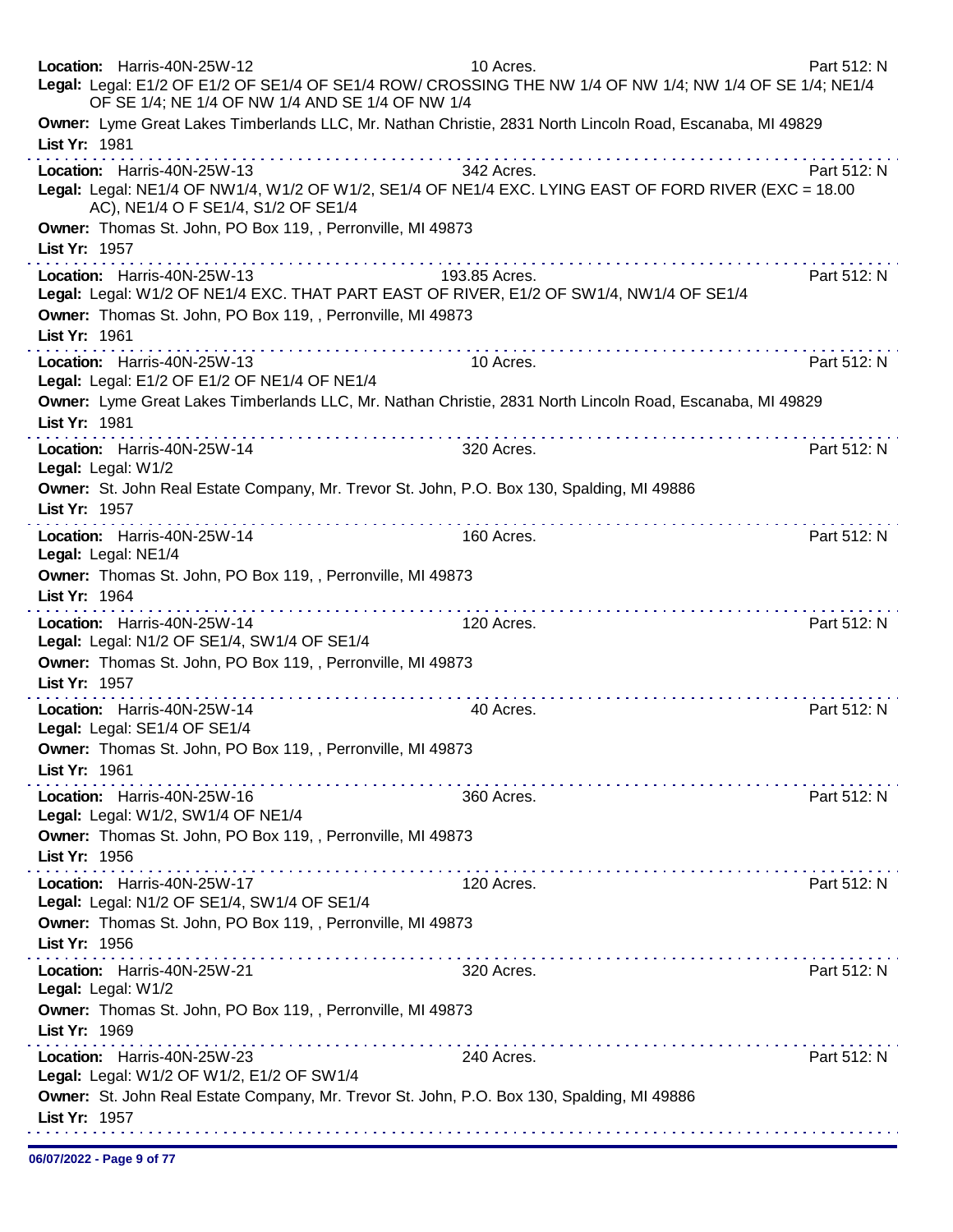| Location: Harris-40N-25W-23<br>Legal: Legal: E1/2 OF NW1/4, SW1/4 OF SE1/4                                                                                                                                                                                                                                                                                                                                                                                           | 120 Acres.                                     | Part 512: N |
|----------------------------------------------------------------------------------------------------------------------------------------------------------------------------------------------------------------------------------------------------------------------------------------------------------------------------------------------------------------------------------------------------------------------------------------------------------------------|------------------------------------------------|-------------|
| Owner: St. John Real Estate Company, Mr. Trevor St. John, P.O. Box 130, Spalding, MI 49886<br>List Yr: 1961                                                                                                                                                                                                                                                                                                                                                          |                                                |             |
| Location: Harris-40N-25W-23<br>Legal: Legal: NE1/4 OF NE1/4                                                                                                                                                                                                                                                                                                                                                                                                          | 40 Acres.                                      | Part 512: N |
| Owner: Thomas St. John, PO Box 119, , Perronville, MI 49873<br>List Yr: 1961                                                                                                                                                                                                                                                                                                                                                                                         |                                                |             |
| .<br>Location: Harris-40N-25W-23<br>Legal: Legal: NW1/4 OF NE1/4                                                                                                                                                                                                                                                                                                                                                                                                     | 40 Acres.                                      | Part 512: N |
| Owner: Thomas St. John, PO Box 119, , Perronville, MI 49873<br>List Yr: 1965                                                                                                                                                                                                                                                                                                                                                                                         |                                                |             |
| Location: Harris-40N-25W-24<br>Legal: Legal: NE1/4 NW1/4                                                                                                                                                                                                                                                                                                                                                                                                             | 40 Acres.                                      | Part 512: N |
| Owner: Thomas St. John, PO Box 119, , Perronville, MI 49873<br>List Yr: 1961                                                                                                                                                                                                                                                                                                                                                                                         |                                                |             |
| Location: Harris-40N-25W-24<br>Legal: Legal: NW1/4 OF NW1/4, SE1/4 OF NW1/4                                                                                                                                                                                                                                                                                                                                                                                          | 80 Acres.                                      | Part 512: N |
| Owner: Thomas St. John, PO Box 119, , Perronville, MI 49873<br>List Yr: 1957                                                                                                                                                                                                                                                                                                                                                                                         |                                                |             |
| .<br>Location: Harris-40N-25W-24<br>Legal: Legal: W1/2 NE1/4 and NE1/4 NE1/4<br>Owner: Thomas St. John, PO Box 119, , Perronville, MI 49873                                                                                                                                                                                                                                                                                                                          | 120 Acres.                                     | Part 512: N |
| List Yr: 1984                                                                                                                                                                                                                                                                                                                                                                                                                                                        | distribution of the complete original control. |             |
| Location: Harris-40N-25W-25<br>Legal: Legal: SW1/4 OF NE1/4, NE1/4 OF SW1/4, SE1/4 OF SW1/4, W1/2 OF SE1/4<br>Owner: St. John Real Estate Company, Mr. Trevor St. John, P.O. Box 130, Spalding, MI 49886                                                                                                                                                                                                                                                             | 200 Acres.                                     | Part 512: N |
| List Yr: 1969<br>.                                                                                                                                                                                                                                                                                                                                                                                                                                                   | .                                              |             |
| Location: Harris-40N-25W-25<br>Legal: Legal: S1/2 OF SE1/4 OF NW1/4                                                                                                                                                                                                                                                                                                                                                                                                  | 20 Acres.                                      | Part 512: N |
| Owner: St. John Real Estate Company, Mr. Trevor St. John, P.O. Box 130, Spalding, MI 49886<br>List Yr: 1969                                                                                                                                                                                                                                                                                                                                                          |                                                |             |
| Location: Harris-40N-25W-25<br>Legal: Legal: S1/2 OF NW1/4 OF SW1/4                                                                                                                                                                                                                                                                                                                                                                                                  | 20 Acres.                                      | Part 512: N |
| Owner: St. John Real Estate Company, Mr. Trevor St. John, P.O. Box 130, Spalding, MI 49886<br>List Yr: 1969                                                                                                                                                                                                                                                                                                                                                          |                                                |             |
| Location: Harris-40N-25W-25<br>Legal: Legal: SE 1/4 OF NE 1/4                                                                                                                                                                                                                                                                                                                                                                                                        | 40 Acres.                                      | Part 512: N |
| Owner: Kimberly Anderson, Christina Anderson, 254 Lake Shore Drive, Escanaba, MI 49829<br>List Yr: 1987                                                                                                                                                                                                                                                                                                                                                              |                                                |             |
| Location: Harris-40N-25W-26<br>Legal: Legal: E1/2 OF W1/2, W1/2 OF NW1/4                                                                                                                                                                                                                                                                                                                                                                                             | 240 Acres.                                     | Part 512: N |
| Owner: St. John Real Estate Company, Mr. Trevor St. John, P.O. Box 130, Spalding, MI 49886<br>List Yr: 1969                                                                                                                                                                                                                                                                                                                                                          |                                                |             |
| Location: Harris-40N-25W-27<br>Legal: Legal: E1/2 Except SW1/4 of SE1/4, and Except W1/2 of NE1/4 lying west of Ten Mile Creek, and Except NW1/4 of<br>SE1/4 lying west and south of Ten Mile Creek, and Except SE1/4 SE1/4 south of Ten Mile Creek. Access easement<br>is West 100 feet of SW1/4 NW1/4 and West 100 feet of S1/2 NW1/4 NW1/4, Section 35, T40N, R25W.<br>Owner: St. John Real Estate Company, Mr. Trevor St. John, P.O. Box 130, Spalding, MI 49886 | 77 Acres.                                      | Part 512: N |
| List Yr: 1969                                                                                                                                                                                                                                                                                                                                                                                                                                                        |                                                |             |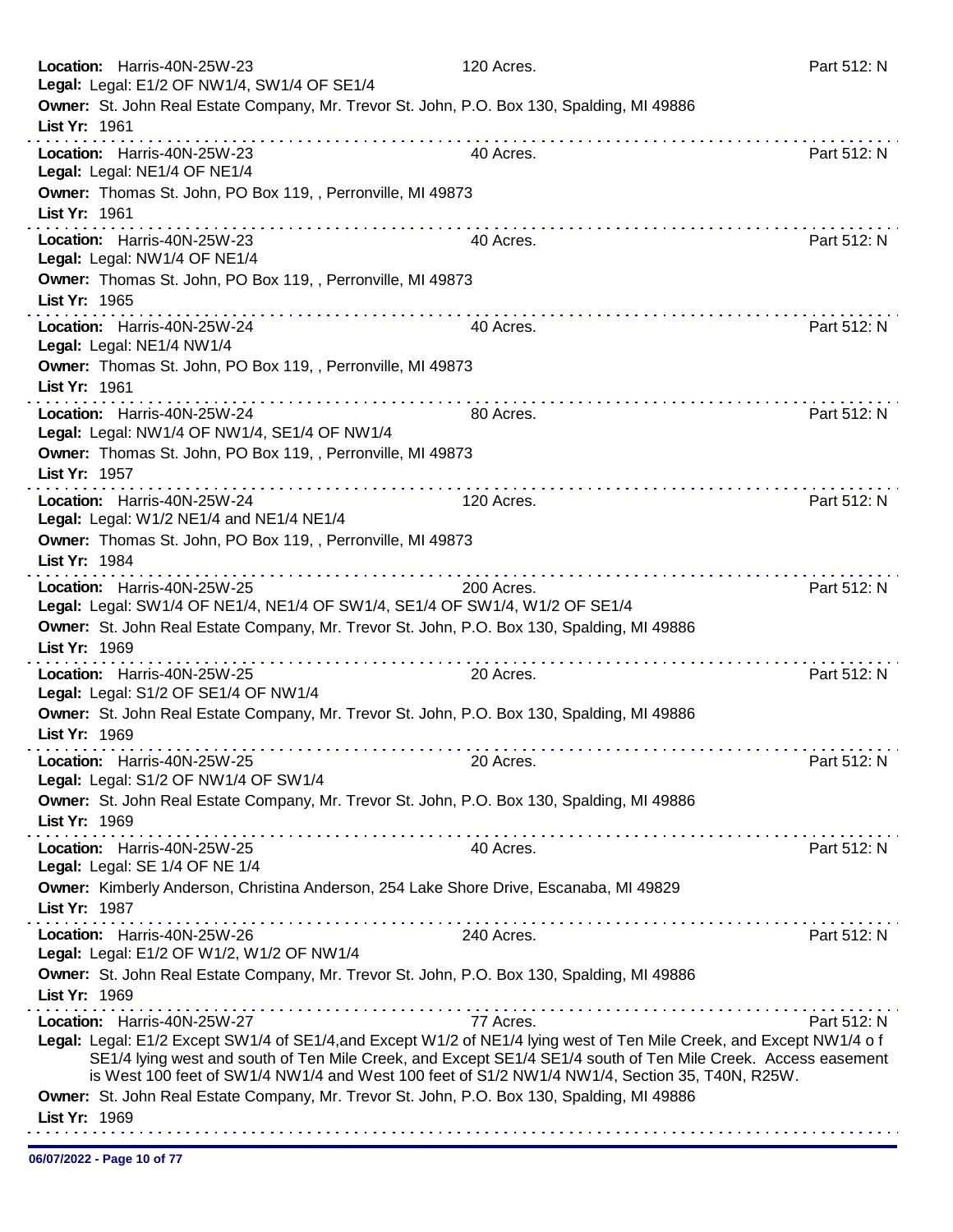| Location: Harris-40N-25W-27<br>Legal: Legal: SE1/4 SE1/4 lying south of Ten Mile Creek. Access easement is West 100 feet of SW1/4 NW1/4 and West<br>100 feet of S1/2 NW1/4 NW1/4, Section 35, T40N, R25W.                                        | 35 Acres.       | Part 512: N |
|--------------------------------------------------------------------------------------------------------------------------------------------------------------------------------------------------------------------------------------------------|-----------------|-------------|
| Owner: Mr. and Mrs. Thomas Conine, W1271 Hwy M-69,, Perronville, MI 49873<br>List Yr: 1969                                                                                                                                                       |                 |             |
| Location: Harris-40N-25W-34<br>Legal: Legal: N1/2 OF NE1/4. Access easement is West 100 feet of the SW1/4 NW1/4 and West 100 feet of the S1/2 NW<br>1/4 NW1/4, Section 35, T40N, R25W.                                                           | 80 Acres.       | Part 512: N |
| Owner: Mr. and Mrs. Thomas Conine, W1271 Hwy M-69,, Perronville, MI 49873<br>List Yr: 1969                                                                                                                                                       |                 |             |
| Location: Harris-41N-25W-01<br>Legal: Legal: ENTIRE EXC NW1/4 OF SW1/4                                                                                                                                                                           | 596.23 Acres.   | Part 512: N |
| Owner: Lyme Great Lakes Timberlands LLC, Mr. Nathan Christie, 2831 North Lincoln Road, Escanaba, MI 49829<br>List Yr: 1957                                                                                                                       |                 |             |
| Location: Harris-41N-25W-02<br>Legal: Legal: NW1/4 OF SW1/4                                                                                                                                                                                      | 40 Acres.       | Part 512: N |
| Owner: Lyme Great Lakes Timberlands LLC, Mr. Nathan Christie, 2831 North Lincoln Road, Escanaba, MI 49829<br>List Yr: 1961                                                                                                                       |                 |             |
| Location: Harris-41N-25W-02<br>Legal: Legal: SE1/4 OF SE1/4                                                                                                                                                                                      | 40 Acres.       | Part 512: N |
| Owner: Lyme Great Lakes Timberlands LLC, Mr. Nathan Christie, 2831 North Lincoln Road, Escanaba, MI 49829<br>List Yr: 1960                                                                                                                       |                 |             |
| Location: Harris-41N-25W-02<br>Legal: Legal: N1/2 EXCEPT THAT PORTION OF THE S1/2 OF NW1/4 AND SW1/4 OF NE1/4 LYING SOUTH OF FORD<br>RIVER, NE1/4 OF SW1/4, SW1/4 OF SW1/4                                                                       | 356.77 Acres.   | Part 512: N |
| Owner: Lyme Great Lakes Timberlands LLC, Mr. Nathan Christie, 2831 North Lincoln Road, Escanaba, MI 49829<br>List Yr: 1957                                                                                                                       |                 |             |
| Location: Harris-41N-25W-02<br>Legal: Legal: SE1/4 OF SW1/4, W1/2 OF SE1/4 EXC THAT PART OF NW1/4 OF SE1/4 LYING EAST OF FORD RIVER<br>Owner: Lyme Great Lakes Timberlands LLC, Mr. Nathan Christie, 2831 North Lincoln Road, Escanaba, MI 49829 | .<br>102 Acres. | Part 512: N |
| List Yr: 1965                                                                                                                                                                                                                                    |                 |             |
| Location: Harris-41N-25W-03<br>Legal: Legal: NE1/4, NE1/4 OF NW1/4, SW1/4 OF SW1/4                                                                                                                                                               | 239.38 Acres.   | Part 512: N |
| Owner: Lyme Great Lakes Timberlands LLC, Mr. Nathan Christie, 2831 North Lincoln Road, Escanaba, MI 49829<br>List Yr: 1957                                                                                                                       |                 |             |
| Location: Harris-41N-25W-03<br>Legal: Legal: NW1/4 OF NW1/4, E1/2 OF SE1/4                                                                                                                                                                       | 119.86 Acres.   | Part 512: N |
| Owner: Lyme Great Lakes Timberlands LLC, Mr. Nathan Christie, 2831 North Lincoln Road, Escanaba, MI 49829<br>List Yr: 1961                                                                                                                       |                 |             |
| Location: Harris-41N-25W-03<br>Legal: Legal: N1/2 OF SW1/4, SE1/4 OF SW1/4, NW1/4 OF SE1/4                                                                                                                                                       | 160 Acres.      | Part 512: N |
| Owner: Lyme Great Lakes Timberlands LLC, Mr. Nathan Christie, 2831 North Lincoln Road, Escanaba, MI 49829<br>List Yr: 1965                                                                                                                       |                 |             |
| Location: Harris-41N-25W-03<br>Legal: Legal: SW1/4 OF SE1/4                                                                                                                                                                                      | 40 Acres.       | Part 512: N |
| Owner: Lyme Great Lakes Timberlands LLC, Mr. Nathan Christie, 2831 North Lincoln Road, Escanaba, MI 49829<br>List Yr: 1972                                                                                                                       |                 |             |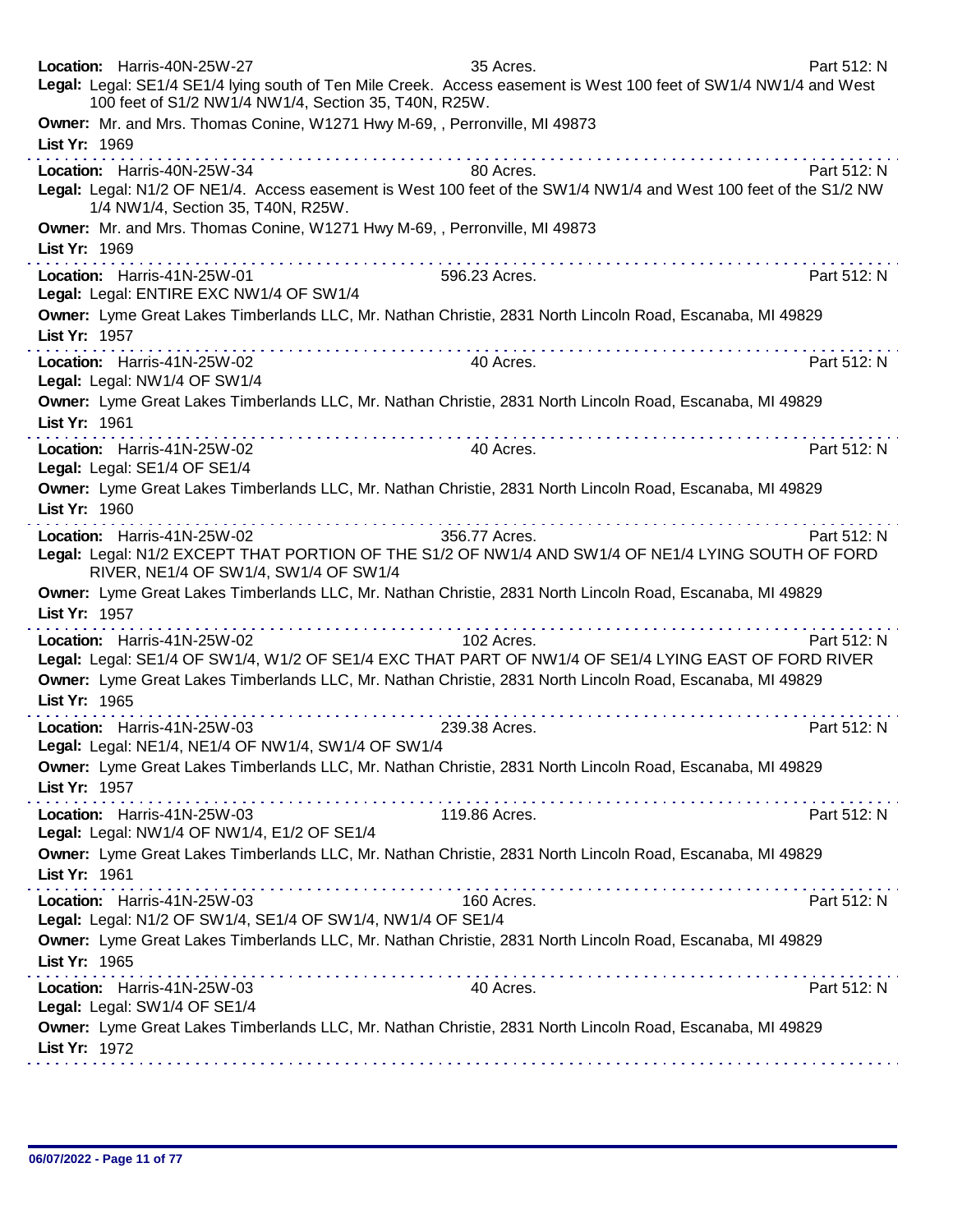| Location: Harris-41N-25W-04<br>480.19 Acres.<br>Legal: Legal: N1/2 EXC. SW1/4 OF NW1/4, N1/2 OF SW1/4, SE1/4 OF SW1/4, W1/2 OF SE1/4 | Part 512: N               |  |
|--------------------------------------------------------------------------------------------------------------------------------------|---------------------------|--|
| Owner: Lyme Great Lakes Timberlands LLC, Mr. Nathan Christie, 2831 North Lincoln Road, Escanaba, MI 49829<br>List Yr: 1957           |                           |  |
| Location: Harris-41N-25W-05<br>560.04 Acres.<br>Legal: Legal: E1/2, SOUTH 3/4 OF W1/2                                                | Part 512: N               |  |
| Owner: Lyme Great Lakes Timberlands LLC, Mr. Nathan Christie, 2831 North Lincoln Road, Escanaba, MI 49829<br>List Yr: 1957           |                           |  |
| .<br>Location: Harris-41N-25W-05<br>79.24 Acres.<br>Legal: Legal: N1/2 OF NW1/4                                                      | Part 512: N               |  |
| Owner: Lyme Great Lakes Timberlands LLC, Mr. Nathan Christie, 2831 North Lincoln Road, Escanaba, MI 49829<br>List Yr: 1960           |                           |  |
| .<br>Location: Harris-41N-25W-06<br>119.35 Acres.<br>Legal: Legal: N1/2 OF NE1/4, SE1/4 OF SE1/4                                     | Part 512: N               |  |
| Owner: Lyme Great Lakes Timberlands LLC, Mr. Nathan Christie, 2831 North Lincoln Road, Escanaba, MI 49829<br>List Yr: 1957           |                           |  |
| 80 Acres.<br>Location: Harris-41N-25W-06<br>Legal: Legal: SE1/4 OF SW1/4, SW1/4 OF SE1/4                                             | Part 512: N               |  |
| Owner: Lyme Great Lakes Timberlands LLC, Mr. Nathan Christie, 2831 North Lincoln Road, Escanaba, MI 49829<br>List Yr: 1964           |                           |  |
| Location: Harris-41N-25W-07<br>40 Acres.<br>Legal: Legal: NW 1/4 OF NE 1/4                                                           | Part 512: N               |  |
| Owner: American Forest Management, Mr. Eric E. Stier, 850 W Sharon Ave Ste 2, Houghton, MI 49931<br>List Yr: 1990                    |                           |  |
| Location: Harris-41N-25W-07<br>333.69 Acres.<br>Legal: Legal: W 1/2                                                                  | Part 512: N               |  |
| Owner: American Forest Management, Mr. Eric E. Stier, 850 W Sharon Ave Ste 2, Houghton, MI 49931<br>List Yr: 1990                    |                           |  |
| Location: Harris-41N-25W-07<br>80 Acres.<br>Legal: Legal: W 1/2 OF SE 1/4                                                            | Part 512: N               |  |
| Owner: American Forest Management, Mr. Eric E. Stier, 850 W Sharon Ave Ste 2, Houghton, MI 49931<br>List Yr: 1990                    |                           |  |
| Location: Harris-41N-25W-07<br>120 Acres.<br>Legal: Legal: E1/2 OF NE1/4, NE1/4 OF SE1/4                                             | Part 512: N               |  |
| Owner: Lyme Great Lakes Timberlands LLC, Mr. Nathan Christie, 2831 North Lincoln Road, Escanaba, MI 49829<br>List Yr: 1957           |                           |  |
| Location: Harris-41N-25W-08<br>320 Acres.<br>Legal: Legal: NE1/4 OF NE1/4, SW1/4 OF NE1/4, E1/2 OF NW1/4, SE1/4                      | Part 512: N               |  |
| Owner: Lyme Great Lakes Timberlands LLC, Mr. Nathan Christie, 2831 North Lincoln Road, Escanaba, MI 49829<br>List Yr: 1957           |                           |  |
| Location: Harris-41N-25W-08<br>40 Acres.<br>Legal: Legal: SE1/4 OF NE1/4                                                             | . <b>.</b><br>Part 512: N |  |
| Owner: Lyme Great Lakes Timberlands LLC, Mr. Nathan Christie, 2831 North Lincoln Road, Escanaba, MI 49829<br>List Yr: 1965           |                           |  |
| Location: Harris-41N-25W-08<br>40 Acres.<br>Legal: Legal: SW1/4 OF NW1/4                                                             | Part 512: N               |  |
| Owner: Lyme Great Lakes Timberlands LLC, Mr. Nathan Christie, 2831 North Lincoln Road, Escanaba, MI 49829<br>List Yr: 1960           |                           |  |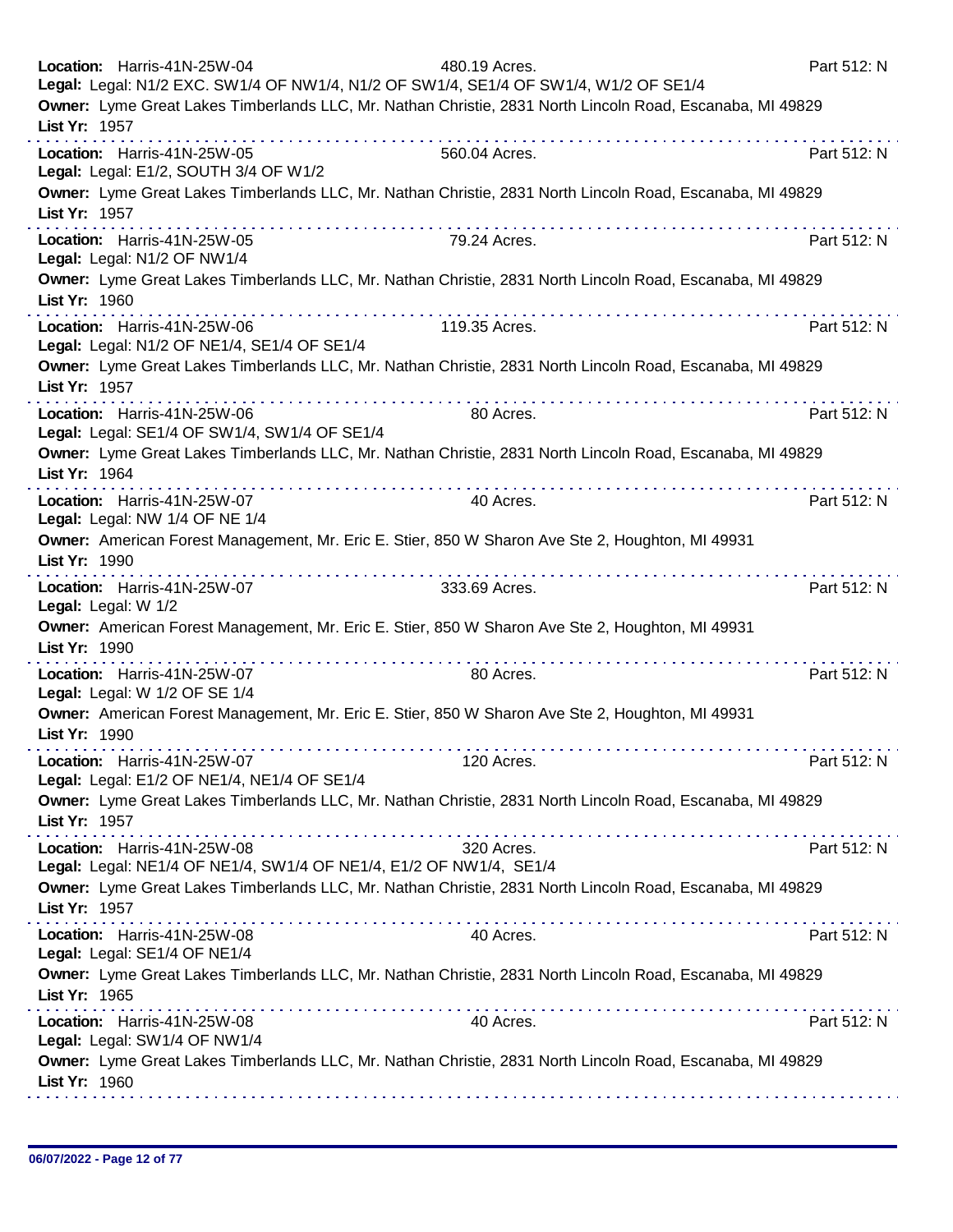| Location: Harris-41N-25W-09<br>Legal: Legal: NW1/4 OF NE1/4, SW1/4 OF SE1/4                                                | 80 Acres.  |   | Part 512: N |
|----------------------------------------------------------------------------------------------------------------------------|------------|---|-------------|
| Owner: Lyme Great Lakes Timberlands LLC, Mr. Nathan Christie, 2831 North Lincoln Road, Escanaba, MI 49829<br>List Yr: 1961 |            |   |             |
| Location: Harris-41N-25W-09<br>Legal: Legal: S1/2 OF N1/2, N1/2 OF SW1/4, NW1/4 OF SE1/4                                   | 280 Acres. |   | Part 512: N |
| Owner: Lyme Great Lakes Timberlands LLC, Mr. Nathan Christie, 2831 North Lincoln Road, Escanaba, MI 49829<br>List Yr: 1965 |            |   |             |
| Location: Harris-41N-25W-09<br>Legal: Legal: N1/2 OF NW1/4, S1/2 OF SW1/4                                                  | 160 Acres. |   | Part 512: N |
| Owner: Lyme Great Lakes Timberlands LLC, Mr. Nathan Christie, 2831 North Lincoln Road, Escanaba, MI 49829<br>List Yr: 1957 |            |   |             |
| Location: Harris-41N-25W-09<br>Legal: Legal: E1/2 OF SE1/4                                                                 | 80 Acres.  |   | Part 512: N |
| Owner: Lyme Great Lakes Timberlands LLC, Mr. Nathan Christie, 2831 North Lincoln Road, Escanaba, MI 49829<br>List Yr: 1960 |            |   |             |
| Location: Harris-41N-25W-10<br>Legal: Legal: NE1/4, SW1/4 OF SW1/4                                                         | 200 Acres. |   | Part 512: N |
| Owner: Lyme Great Lakes Timberlands LLC, Mr. Nathan Christie, 2831 North Lincoln Road, Escanaba, MI 49829<br>List Yr: 1960 |            |   |             |
| Location: Harris-41N-25W-10<br>Legal: Legal: E1/2 OF W1/2, NW1/4 OF NW1/4, S1/2 OF SE1/4                                   | 280 Acres. |   | Part 512: N |
| Owner: Lyme Great Lakes Timberlands LLC, Mr. Nathan Christie, 2831 North Lincoln Road, Escanaba, MI 49829<br>List Yr: 1961 |            |   |             |
| Location: Harris-41N-25W-10<br>Legal: Legal: SW1/4 OF NW1/4, NW1/4 OF SW1/4, N1/2 OF SE1/4                                 | 160 Acres. |   | Part 512: N |
| Owner: Lyme Great Lakes Timberlands LLC, Mr. Nathan Christie, 2831 North Lincoln Road, Escanaba, MI 49829<br>List Yr: 1965 |            |   |             |
| Location: Harris-41N-25W-11<br>Legal: Legal: NE 1/4 OF SW 1/4                                                              | 40 Acres.  | . | Part 512: N |
| Owner: Lyme Great Lakes Timberlands LLC, Mr. Nathan Christie, 2831 North Lincoln Road, Escanaba, MI 49829<br>List Yr: 1983 |            |   |             |
| Location: Harris-41N-25W-11<br>Legal: Legal: E1/2, NW1/4 OF SW1/4, S1/2 OF SW1/4                                           | 440 Acres. |   | Part 512: N |
| Owner: Lyme Great Lakes Timberlands LLC, Mr. Nathan Christie, 2831 North Lincoln Road, Escanaba, MI 49829<br>List Yr: 1957 |            |   |             |
| Location: Harris-41N-25W-11<br>Legal: Legal: NW1/4                                                                         | 160 Acres. |   | Part 512: N |
| Owner: Lyme Great Lakes Timberlands LLC, Mr. Nathan Christie, 2831 North Lincoln Road, Escanaba, MI 49829<br>List Yr: 1965 |            |   |             |
| Location: Harris-41N-25W-12<br>Legal: Legal: NE1/4 OF NE1/4, E1/2 OF NW1/4, SW1/4 OF NW1/4, N1/2 OF SW1/4, SW1/4 OF SW1/4  | 280 Acres. |   | Part 512: N |
| Owner: Lyme Great Lakes Timberlands LLC, Mr. Nathan Christie, 2831 North Lincoln Road, Escanaba, MI 49829<br>List Yr: 1957 |            |   |             |
| Location: Harris-41N-25W-12<br>Legal: Legal: NW1/4 OF NE1/4, S1/2 OF NE1/4, SE1/4 OF SW1/4, NE1/4 OF SE1/4, S1/2 OF SE1/4  | 280 Acres. |   | Part 512: N |
| Owner: Lyme Great Lakes Timberlands LLC, Mr. Nathan Christie, 2831 North Lincoln Road, Escanaba, MI 49829<br>List Yr: 1961 |            |   |             |
|                                                                                                                            |            |   |             |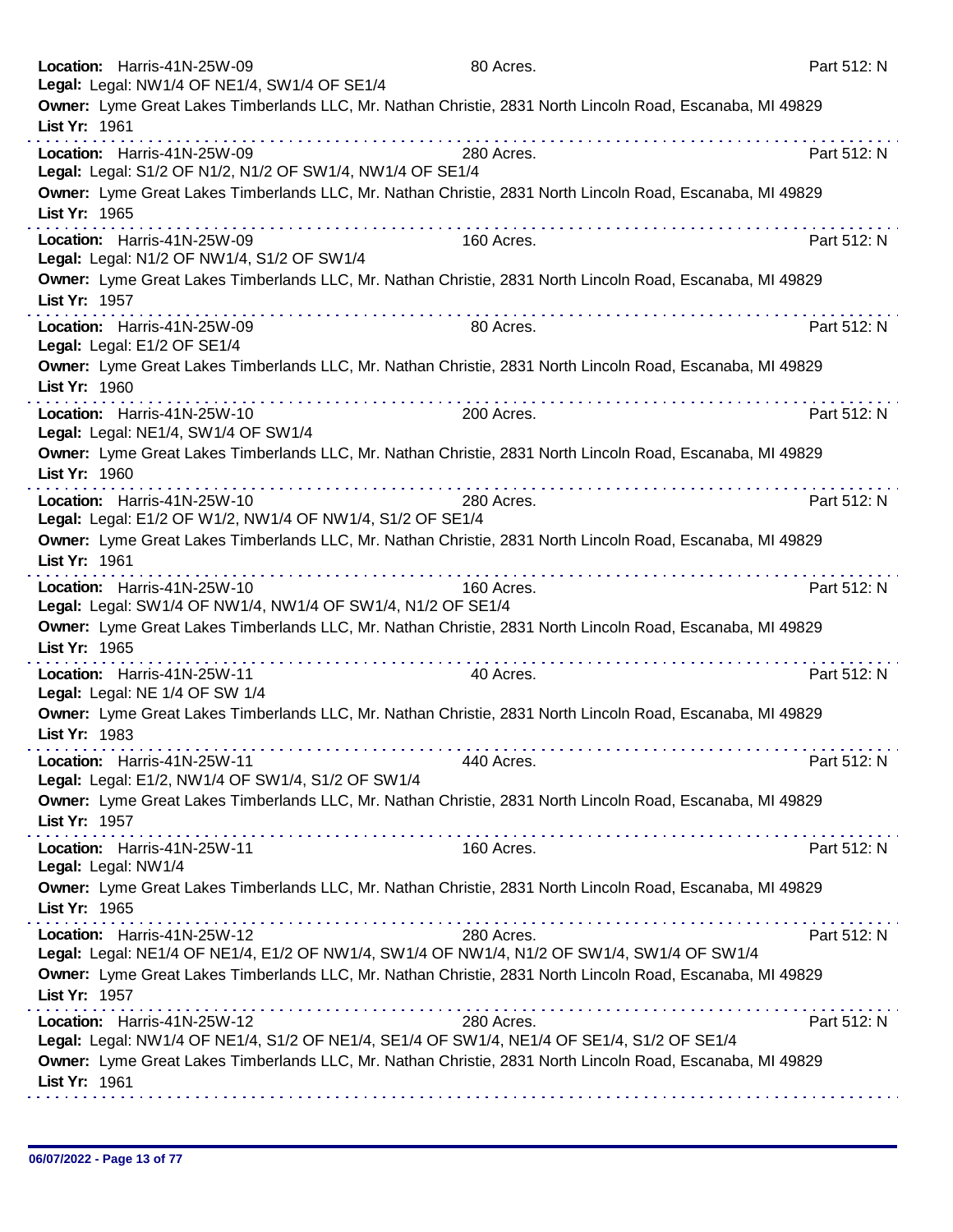| Location: Harris-41N-25W-12<br>Legal: Legal: NW1/4 OF NW1/4       |                                                                                                                                                                                                                                                                                                                                                                                                                                                           | 40 Acres.                                                                                                                                                                                                                     | Part 512: N |
|-------------------------------------------------------------------|-----------------------------------------------------------------------------------------------------------------------------------------------------------------------------------------------------------------------------------------------------------------------------------------------------------------------------------------------------------------------------------------------------------------------------------------------------------|-------------------------------------------------------------------------------------------------------------------------------------------------------------------------------------------------------------------------------|-------------|
| List Yr: 1969                                                     |                                                                                                                                                                                                                                                                                                                                                                                                                                                           | Owner: Lyme Great Lakes Timberlands LLC, Mr. Nathan Christie, 2831 North Lincoln Road, Escanaba, MI 49829                                                                                                                     |             |
| Location: Harris-41N-25W-12<br>Legal: Legal: NW1/4 OF SE1/4       |                                                                                                                                                                                                                                                                                                                                                                                                                                                           | 40 Acres.                                                                                                                                                                                                                     | Part 512: N |
| List Yr: 1960                                                     |                                                                                                                                                                                                                                                                                                                                                                                                                                                           | Owner: Lyme Great Lakes Timberlands LLC, Mr. Nathan Christie, 2831 North Lincoln Road, Escanaba, MI 49829                                                                                                                     |             |
| Location: Harris-41N-25W-13                                       | .<br>Legal: Legal: NW1/4 OF NE1/4, NE1/4 OF NW1/4, NE1/4 OF SW1/4                                                                                                                                                                                                                                                                                                                                                                                         | .<br>120 Acres.                                                                                                                                                                                                               | Part 512: N |
| List Yr: 1961                                                     |                                                                                                                                                                                                                                                                                                                                                                                                                                                           | Owner: Lyme Great Lakes Timberlands LLC, Mr. Nathan Christie, 2831 North Lincoln Road, Escanaba, MI 49829<br>.                                                                                                                |             |
| Location: Harris-41N-25W-13<br>List Yr: 1957                      |                                                                                                                                                                                                                                                                                                                                                                                                                                                           | 360 Acres.<br>Legal: Legal: E1/2 EXC. NW1/4 OF NE1/4 AND EXC SE1/4; W1/2 OF W1/2, SE1/4 OF NW1/4, SE1/4 OF SW1/4<br>Owner: Lyme Great Lakes Timberlands LLC, Mr. Nathan Christie, 2831 North Lincoln Road, Escanaba, MI 49829 | Part 512: N |
| Location: Harris-41N-25W-14                                       | Legal: Legal: E1/2 OF NE1/4, S1/2 EXC NW1/4 OF SW1/4                                                                                                                                                                                                                                                                                                                                                                                                      | 360 Acres.                                                                                                                                                                                                                    | Part 512: N |
| List Yr: 1957                                                     |                                                                                                                                                                                                                                                                                                                                                                                                                                                           | Owner: Lyme Great Lakes Timberlands LLC, Mr. Nathan Christie, 2831 North Lincoln Road, Escanaba, MI 49829                                                                                                                     |             |
| Location: Harris-41N-25W-14                                       | Legal: Legal: W1/2 OF NE1/4, E1/2 OF NW1/4, NW1/4 OF SW1/4                                                                                                                                                                                                                                                                                                                                                                                                | 200 Acres.                                                                                                                                                                                                                    | Part 512: N |
| List Yr: 1965                                                     | $\label{eq:2.1} \begin{array}{lllllllllllllllllllll} \mathbf{1}_{\mathbf{1}} & \mathbf{1}_{\mathbf{1}} & \mathbf{1}_{\mathbf{1}} & \mathbf{1}_{\mathbf{1}} & \mathbf{1}_{\mathbf{1}} & \mathbf{1}_{\mathbf{1}} & \mathbf{1}_{\mathbf{1}} & \mathbf{1}_{\mathbf{1}} & \mathbf{1}_{\mathbf{1}} & \mathbf{1}_{\mathbf{1}} & \mathbf{1}_{\mathbf{1}} & \mathbf{1}_{\mathbf{1}} & \mathbf{1}_{\mathbf{1}} & \mathbf{1}_{\mathbf{1}} & \mathbf{1}_{\mathbf{1}}$ | Owner: Lyme Great Lakes Timberlands LLC, Mr. Nathan Christie, 2831 North Lincoln Road, Escanaba, MI 49829<br>.                                                                                                                |             |
| Location: Harris-41N-25W-14<br>Legal: Legal: W1/2 OF NW1/4        |                                                                                                                                                                                                                                                                                                                                                                                                                                                           | 80 Acres.                                                                                                                                                                                                                     | Part 512: N |
| List Yr: 1961                                                     |                                                                                                                                                                                                                                                                                                                                                                                                                                                           | Owner: Lyme Great Lakes Timberlands LLC, Mr. Nathan Christie, 2831 North Lincoln Road, Escanaba, MI 49829                                                                                                                     |             |
| Location: Harris-41N-25W-15<br>Legal: Legal: W 1/2 OF SW 1/4      |                                                                                                                                                                                                                                                                                                                                                                                                                                                           | 80 Acres.                                                                                                                                                                                                                     | Part 512: N |
| List Yr: 1984                                                     | Owner: Mr. Kevin Fitzgerald, 104 Alexa Court, El Dorado Hills, CA 95762                                                                                                                                                                                                                                                                                                                                                                                   |                                                                                                                                                                                                                               |             |
| Location: Harris-41N-25W-15                                       | Legal: Legal: E1/2 OF NE1/4, N1/2 OF SE1/4                                                                                                                                                                                                                                                                                                                                                                                                                | 160 Acres.                                                                                                                                                                                                                    | Part 512: N |
| List Yr: 1965                                                     |                                                                                                                                                                                                                                                                                                                                                                                                                                                           | Owner: Lyme Great Lakes Timberlands LLC, Mr. Nathan Christie, 2831 North Lincoln Road, Escanaba, MI 49829                                                                                                                     |             |
| Location: Harris-41N-25W-15<br>Legal: Legal: W1/2 OF NE1/4, NW1/4 |                                                                                                                                                                                                                                                                                                                                                                                                                                                           | 240 Acres.                                                                                                                                                                                                                    | Part 512: N |
| List Yr: 1961                                                     |                                                                                                                                                                                                                                                                                                                                                                                                                                                           | Owner: Lyme Great Lakes Timberlands LLC, Mr. Nathan Christie, 2831 North Lincoln Road, Escanaba, MI 49829                                                                                                                     |             |
| Location: Harris-41N-25W-15                                       | Legal: Legal: E1/2 OF SW1/4, S1/2 OF SE1/4                                                                                                                                                                                                                                                                                                                                                                                                                | 160 Acres.                                                                                                                                                                                                                    | Part 512: N |
| List Yr: 1957                                                     |                                                                                                                                                                                                                                                                                                                                                                                                                                                           | Owner: Lyme Great Lakes Timberlands LLC, Mr. Nathan Christie, 2831 North Lincoln Road, Escanaba, MI 49829                                                                                                                     |             |
| Location: Harris-41N-25W-16<br>Legal: Legal: N1/2 OF NE1/4        |                                                                                                                                                                                                                                                                                                                                                                                                                                                           | 80 Acres.                                                                                                                                                                                                                     | Part 512: N |
| List Yr: 1957                                                     |                                                                                                                                                                                                                                                                                                                                                                                                                                                           | Owner: Lyme Great Lakes Timberlands LLC, Mr. Nathan Christie, 2831 North Lincoln Road, Escanaba, MI 49829                                                                                                                     |             |
|                                                                   |                                                                                                                                                                                                                                                                                                                                                                                                                                                           |                                                                                                                                                                                                                               |             |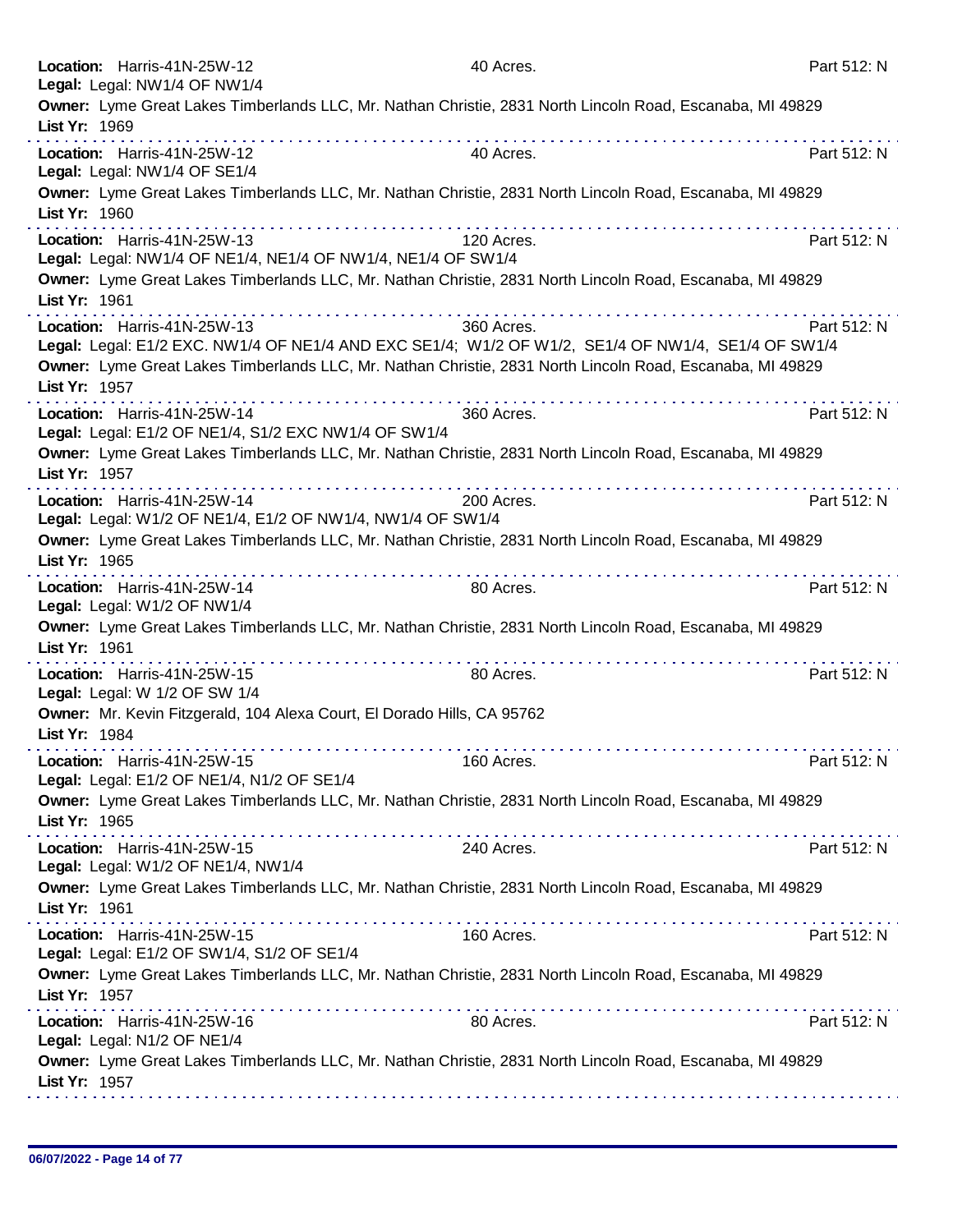| Location: Harris-41N-25W-16<br>Legal: Legal: N1/2 OF NW1/4                                   | 80 Acres.                                                                                                                                                                                                                                                                                                                                                                                                                                                                                         | Part 512: N |
|----------------------------------------------------------------------------------------------|---------------------------------------------------------------------------------------------------------------------------------------------------------------------------------------------------------------------------------------------------------------------------------------------------------------------------------------------------------------------------------------------------------------------------------------------------------------------------------------------------|-------------|
| List Yr: 1969                                                                                | Owner: Lyme Great Lakes Timberlands LLC, Mr. Nathan Christie, 2831 North Lincoln Road, Escanaba, MI 49829                                                                                                                                                                                                                                                                                                                                                                                         |             |
| Location: Harris-41N-25W-16<br>Legal: Legal: SW 1/4 OF NW 1/4, NE1/4 OF SE1/4                | dia a dia a dia a dia a dia a dia a dia a dia a<br>80 Acres.                                                                                                                                                                                                                                                                                                                                                                                                                                      | Part 512: N |
| List Yr: 1972                                                                                | Owner: Lyme Great Lakes Timberlands LLC, Mr. Nathan Christie, 2831 North Lincoln Road, Escanaba, MI 49829                                                                                                                                                                                                                                                                                                                                                                                         |             |
| Location: Harris-41N-25W-16                                                                  | 320 Acres.<br>Legal: Legal: S1/2 OF NE1/4, SE1/4 OF NW1/4, N1/2 OF SW1/4, NW1/4 OF SE1/4, S1/2 OF SE1/4                                                                                                                                                                                                                                                                                                                                                                                           | Part 512: N |
| List Yr: 1975                                                                                | Owner: Lyme Great Lakes Timberlands LLC, Mr. Nathan Christie, 2831 North Lincoln Road, Escanaba, MI 49829<br>.                                                                                                                                                                                                                                                                                                                                                                                    |             |
| Location: Harris-41N-25W-17<br>Legal: Legal: NW1/4 OF NE1/4, NE1/4 OF NW1/4                  | 80 Acres.                                                                                                                                                                                                                                                                                                                                                                                                                                                                                         | Part 512: N |
| List Yr: 1961                                                                                | Owner: Lyme Great Lakes Timberlands LLC, Mr. Nathan Christie, 2831 North Lincoln Road, Escanaba, MI 49829                                                                                                                                                                                                                                                                                                                                                                                         |             |
| Location: Harris-41N-25W-17<br>Legal: Legal: NW1/4 OF NW1/4                                  | 40 Acres.                                                                                                                                                                                                                                                                                                                                                                                                                                                                                         | Part 512: N |
| List Yr: 1960                                                                                | Owner: Lyme Great Lakes Timberlands LLC, Mr. Nathan Christie, 2831 North Lincoln Road, Escanaba, MI 49829                                                                                                                                                                                                                                                                                                                                                                                         |             |
| Location: Harris-41N-25W-17<br>Legal: Legal: SW 1/4 OF NE1/4, SE1/4 OF NW1/4                 | 80 Acres.                                                                                                                                                                                                                                                                                                                                                                                                                                                                                         | Part 512: N |
| List Yr: 1965                                                                                | Owner: Lyme Great Lakes Timberlands LLC, Mr. Nathan Christie, 2831 North Lincoln Road, Escanaba, MI 49829<br>.<br>.                                                                                                                                                                                                                                                                                                                                                                               |             |
| Location: Harris-41N-25W-21<br>Legal: Legal: SE 1/4 OF NW 1/4                                | 40 Acres.                                                                                                                                                                                                                                                                                                                                                                                                                                                                                         | Part 512: N |
| Owner: Mr. Daniel Wewaele, 1715 North 78th Avenue, , Elmwood Park, IL 60707<br>List Yr: 1984 |                                                                                                                                                                                                                                                                                                                                                                                                                                                                                                   |             |
| Location: Harris-41N-25W-21<br>Legal: Legal: SW 1/4 OF NE 1/4                                | 40 Acres.                                                                                                                                                                                                                                                                                                                                                                                                                                                                                         | Part 512: N |
| Owner: Mr. Daniel Wewaele, 1715 North 78th Avenue, , Elmwood Park, IL 60707<br>List Yr: 1984 |                                                                                                                                                                                                                                                                                                                                                                                                                                                                                                   |             |
| Location: Harris-41N-25W-21<br>Legal: Legal: E 1/2 OF SE 1/4                                 | 80 Acres.                                                                                                                                                                                                                                                                                                                                                                                                                                                                                         | Part 512: N |
| Owner: Mr. Daniel Wewaele, 1715 North 78th Avenue, , Elmwood Park, IL 60707<br>List Yr: 1984 | $\label{eq:reduced} \begin{split} \mathcal{L}_{\mathcal{A}}(\mathcal{A}) = \mathcal{L}_{\mathcal{A}}(\mathcal{A}) = \mathcal{L}_{\mathcal{A}}(\mathcal{A}) = \mathcal{L}_{\mathcal{A}}(\mathcal{A}) = \mathcal{L}_{\mathcal{A}}(\mathcal{A}) = \mathcal{L}_{\mathcal{A}}(\mathcal{A}) = \mathcal{L}_{\mathcal{A}}(\mathcal{A}) = \mathcal{L}_{\mathcal{A}}(\mathcal{A}) = \mathcal{L}_{\mathcal{A}}(\mathcal{A}) = \mathcal{L}_{\mathcal{A}}(\mathcal{A}) = \mathcal{L}_{\mathcal{A}}(\mathcal{A$ |             |
| Location: Harris-41N-25W-21<br>Legal: Legal: SW 1/4 OF SW 1/4                                | 40 Acres.                                                                                                                                                                                                                                                                                                                                                                                                                                                                                         | Part 512: N |
| Owner: Mr. Daniel Wewaele, 1715 North 78th Avenue, , Elmwood Park, IL 60707<br>List Yr: 1986 |                                                                                                                                                                                                                                                                                                                                                                                                                                                                                                   |             |
| Location: Harris-41N-25W-22<br>Legal: Legal: SW 1/4 OF NW 1/4                                | 40 Acres.                                                                                                                                                                                                                                                                                                                                                                                                                                                                                         | Part 512: N |
| Owner: Mr. Kevin Fitzgerald, 104 Alexa Court, El Dorado Hills, CA 95762<br>List Yr: 1984     |                                                                                                                                                                                                                                                                                                                                                                                                                                                                                                   |             |
| Location: Harris-41N-25W-22<br>Legal: Legal: NW 1/4 OF SW 1/4                                | 40 Acres.                                                                                                                                                                                                                                                                                                                                                                                                                                                                                         | Part 512: N |
| Owner: Mr. Kevin Fitzgerald, 104 Alexa Court, El Dorado Hills, CA 95762<br>List Yr: 1984     |                                                                                                                                                                                                                                                                                                                                                                                                                                                                                                   |             |
|                                                                                              |                                                                                                                                                                                                                                                                                                                                                                                                                                                                                                   |             |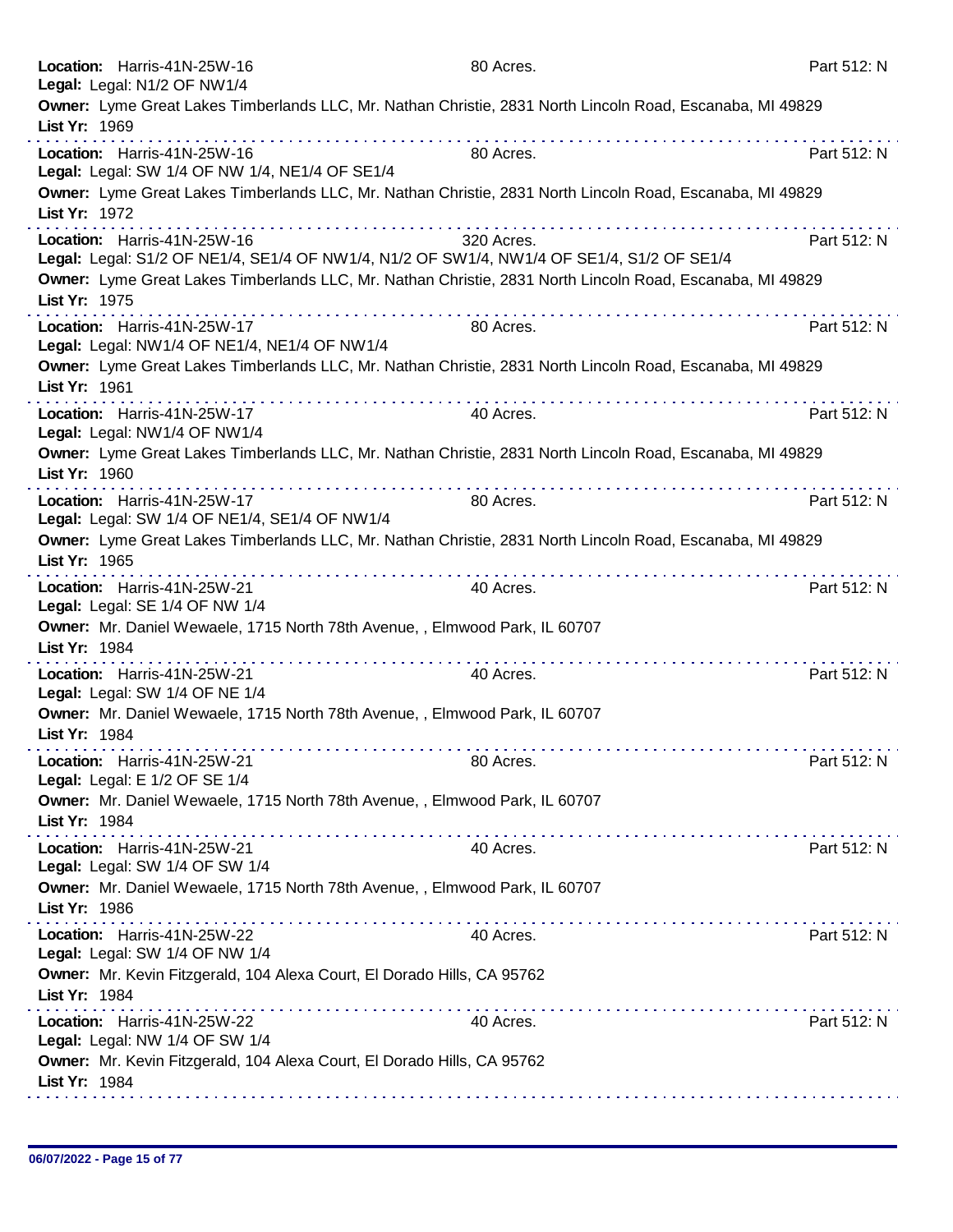| Location: Harris-41N-25W-22<br>Legal: Legal: EAST 3/4                                            | 480 Acres.                                                                                                                                                                                                       | Part 512: N |
|--------------------------------------------------------------------------------------------------|------------------------------------------------------------------------------------------------------------------------------------------------------------------------------------------------------------------|-------------|
| List Yr: 1957                                                                                    | Owner: Lyme Great Lakes Timberlands LLC, Mr. Nathan Christie, 2831 North Lincoln Road, Escanaba, MI 49829                                                                                                        |             |
| Location: Harris-41N-25W-23<br>Legal: Legal: SW1/4 OF SW1/4                                      | 40 Acres.                                                                                                                                                                                                        | Part 512: N |
| List Yr: 1961                                                                                    | Owner: Lyme Great Lakes Timberlands LLC, Mr. Nathan Christie, 2831 North Lincoln Road, Escanaba, MI 49829                                                                                                        |             |
| Location: Harris-41N-25W-25<br>Legal: Legal: SW1/4 OF SE1/4                                      | 40 Acres.                                                                                                                                                                                                        | Part 512: N |
| List Yr: 2018                                                                                    | Owner: American Forest Management, Mr. Eric E. Stier, 850 W Sharon Ave Ste 2, Houghton, MI 49931                                                                                                                 |             |
| Location: Harris-41N-25W-25<br>Legal: Legal: SW1/4 OF SW1/4                                      | 40 Acres.                                                                                                                                                                                                        | Part 512: N |
| List Yr: 1956                                                                                    | Owner: Lyme Great Lakes Timberlands LLC, Mr. Nathan Christie, 2831 North Lincoln Road, Escanaba, MI 49829                                                                                                        |             |
| Location: Harris-41N-25W-26<br>Legal: Legal: S1/2 OF SW1/4; AND SW1/4 OF SE1/4                   | 120 Acres.                                                                                                                                                                                                       | Part 512: N |
| List Yr: 2003                                                                                    | Owner: St. John Real Estate Company, Mr. Trevor St. John, P.O. Box 130, Spalding, MI 49886<br>.                                                                                                                  |             |
| Location: Harris-41N-25W-27<br>Legal: Legal: E1/2 OF NE1/4 LYING SOUTH OF THE FORD RIVER         | 51 Acres.                                                                                                                                                                                                        | Part 512: N |
| Owner: Leroy H. and Sandra A. Brunette, 7694 Tipperary Rd,, Gladstone, MI 49837<br>List Yr: 1961 | .                                                                                                                                                                                                                |             |
| Location: Harris-41N-25W-27<br>Legal: Legal: E1/2 OF SE1/4                                       | 80 Acres.                                                                                                                                                                                                        | Part 512: N |
| Owner: James and Carrie Polley, 25 Sandy Ln,, Gladstone, MI 49837<br>List Yr: 1957               |                                                                                                                                                                                                                  |             |
| Location: Harris-41N-25W-27<br>Legal: Legal: SW 1/4 OF NW 1/4                                    | 40 Acres.                                                                                                                                                                                                        | Part 512: N |
| Owner: Ms. Susan Mroczkowski, 4667 Fernwood 16.85 Drive, , Escanaba, MI 49829<br>List Yr: 1991   |                                                                                                                                                                                                                  |             |
| Location: Harris-41N-25W-27<br>Legal: Legal: N1/2 OF SW 1/4, SW1/4 OF SW1/4                      | 120 Acres.                                                                                                                                                                                                       | Part 512: N |
| List Yr: 1991                                                                                    | Owner: Lyme Great Lakes Timberlands LLC, Mr. Nathan Christie, 2831 North Lincoln Road, Escanaba, MI 49829                                                                                                        |             |
| Location: Harris-41N-25W-27<br>Legal: Legal: SW1/4 SE1/4                                         | 40 Acres.                                                                                                                                                                                                        | Part 512: N |
| List Yr: 2020                                                                                    | Owner: Lyme Great Lakes Timberlands LLC, Mr. Nathan Christie, 2831 North Lincoln Road, Escanaba, MI 49829                                                                                                        |             |
| Location: Harris-41N-25W-27<br>Legal: Legal: SE1/4 SW1/4                                         | 40 Acres.                                                                                                                                                                                                        | Part 512: N |
| List Yr: 2020                                                                                    | Owner: Lyme Great Lakes Timberlands LLC, Mr. Nathan Christie, 2831 North Lincoln Road, Escanaba, MI 49829                                                                                                        |             |
| Location: Harris-41N-25W-27                                                                      | 113 Acres.<br>Legal: Legal: N1/2 N1/2 Except NE1/4 NE1/4 lying South of Ford River, and except NW1/4 NW1/4, and except NE1/4<br>NW1/4 lying West of Ford River, and except SW1/4 NE1/4 lying South of Ford River | Part 512: N |
| List Yr: 1961                                                                                    | Owner: Lyme Great Lakes Timberlands LLC, Mr. Nathan Christie, 2831 North Lincoln Road, Escanaba, MI 49829                                                                                                        |             |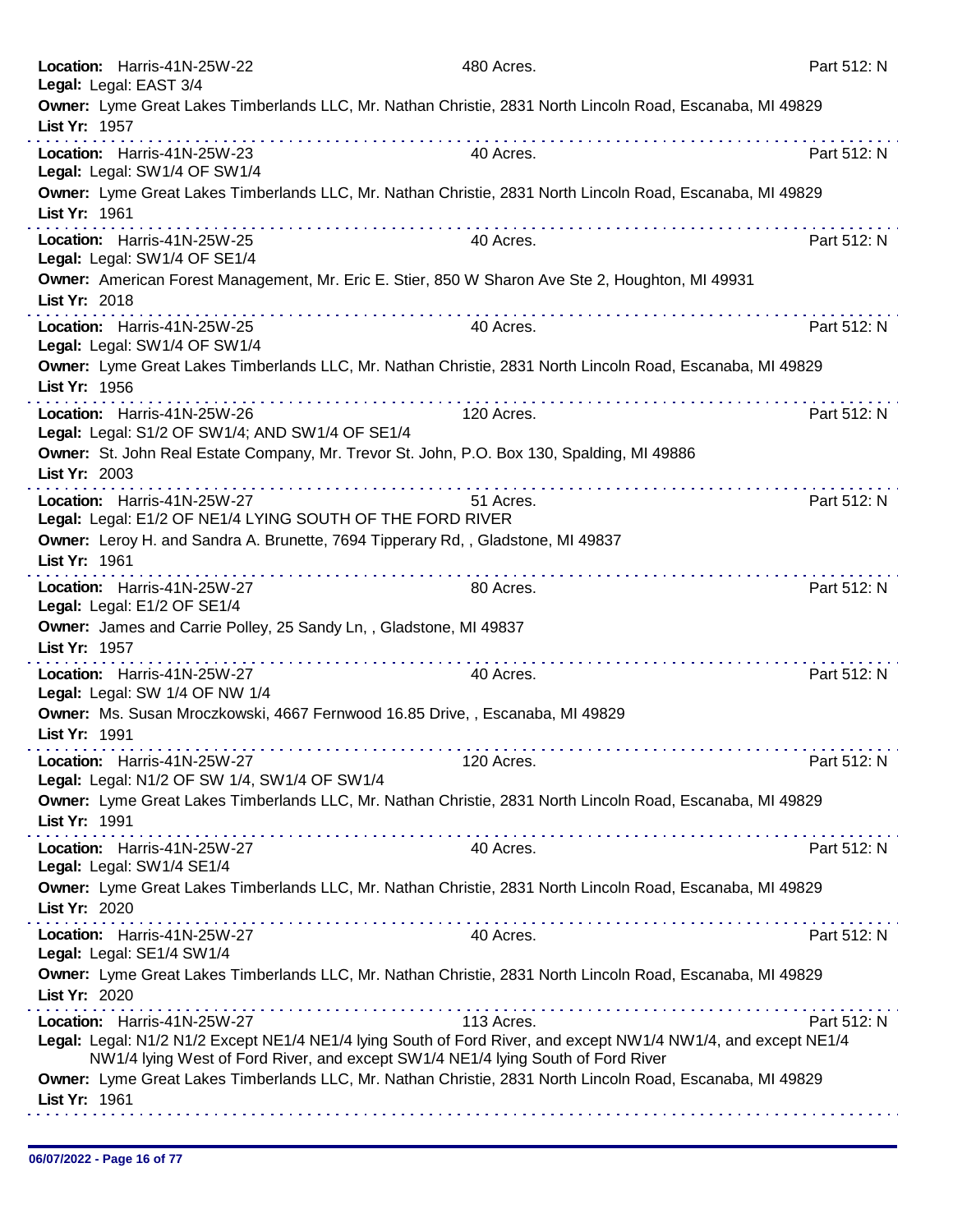| Location: Harris-41N-25W-28<br>Legal: Legal: N1/2 OF NW1/4 AND NW1/4 OF NE1/4                                              | 120 Acres.    | Part 512: N |
|----------------------------------------------------------------------------------------------------------------------------|---------------|-------------|
| Owner: Ms. Susan Mroczkowski, 4667 Fernwood 16.85 Drive, , Escanaba, MI 49829<br>List Yr: 1957                             |               |             |
| Location: Harris-41N-25W-28<br>Legal: Legal: NE1/4 OF NE1/4                                                                | 40 Acres.     | Part 512: N |
| Owner: Mr. David S. Kuchar, 4667 Fernwood 16.85 Dr,, Escanaba, MI 49829<br>List Yr: 1957                                   |               |             |
| Location: Harris-41N-25W-28<br>Legal: Legal: S1/2                                                                          | 320 Acres.    | Part 512: N |
| Owner: Lyme Great Lakes Timberlands LLC, Mr. Nathan Christie, 2831 North Lincoln Road, Escanaba, MI 49829<br>List Yr: 1975 |               |             |
| Location: Harris-41N-25W-28<br>Legal: Legal: S1/2 OF N1/2                                                                  | 160 Acres.    | Part 512: N |
| Owner: Lyme Great Lakes Timberlands LLC, Mr. Nathan Christie, 2831 North Lincoln Road, Escanaba, MI 49829<br>List Yr: 1957 |               |             |
| Location: Harris-41N-25W-29<br>Legal: Legal: S1/2 OF SE1/4                                                                 | 80 Acres.     | Part 512: N |
| Owner: Lyme Great Lakes Timberlands LLC, Mr. Nathan Christie, 2831 North Lincoln Road, Escanaba, MI 49829<br>List Yr: 1975 |               |             |
| Location: Harris-41N-25W-29<br>Legal: Legal: NW 1/4 OF SW 1/4                                                              | 40 Acres.     | Part 512: N |
| Owner: Mr. and Mrs. Theodore Schaffer and Mrs Brantmeier, W4433 Harrison Road, Hilbert, WI 54129<br>List Yr: 1984          |               |             |
| Location: Harris-41N-25W-29<br>Legal: Legal: NE 1/4 OF SW 1/4                                                              | 40 Acres.     | Part 512: N |
| Owner: Mr. and Mrs. Theodore Schaffer and Mrs Brantmeier, W4433 Harrison Road, Hilbert, WI 54129<br>List Yr: 1984          |               |             |
| Location: Harris-41N-25W-30<br>Legal: Legal: SW1/4 OF NE1/4; NW1/4 OF SW1/4; AND SE1/4 OF SW1/4                            | 123.82 Acres. | Part 512: N |
| Owner: Lyme Great Lakes Timberlands LLC, Mr. Nathan Christie, 2831 North Lincoln Road, Escanaba, MI 49829<br>List Yr: 1966 |               |             |
| Location: Harris-41N-25W-31<br>Legal: Legal: N1/2 OF NE1/4; SW1/4 OF NE1/4; AND S1/2 OF NW1/4                              | 204.03 Acres. | Part 512: N |
| Owner: Lyme Great Lakes Timberlands LLC, Mr. Nathan Christie, 2831 North Lincoln Road, Escanaba, MI 49829<br>List Yr: 1966 |               |             |
| Location: Harris-41N-25W-32<br>Legal: Legal: SE1/4                                                                         | 160 Acres.    | Part 512: N |
| Owner: Lyme Great Lakes Timberlands LLC, Mr. Nathan Christie, 2831 North Lincoln Road, Escanaba, MI 49829<br>List Yr: 1956 |               |             |
| Location: Harris-41N-25W-32<br>Legal: Legal: N1/2 OF NE1/4, SE1/4 OF NE1/4                                                 | 120 Acres.    | Part 512: N |
| Owner: Lyme Great Lakes Timberlands LLC, Mr. Nathan Christie, 2831 North Lincoln Road, Escanaba, MI 49829<br>List Yr: 1975 |               |             |
| Location: Harris-41N-25W-33<br>Legal: Legal: W1/2 OF SW1/4                                                                 | 80 Acres.     | Part 512: N |
| Owner: Lyme Great Lakes Timberlands LLC, Mr. Nathan Christie, 2831 North Lincoln Road, Escanaba, MI 49829<br>List Yr: 1956 |               |             |
|                                                                                                                            |               |             |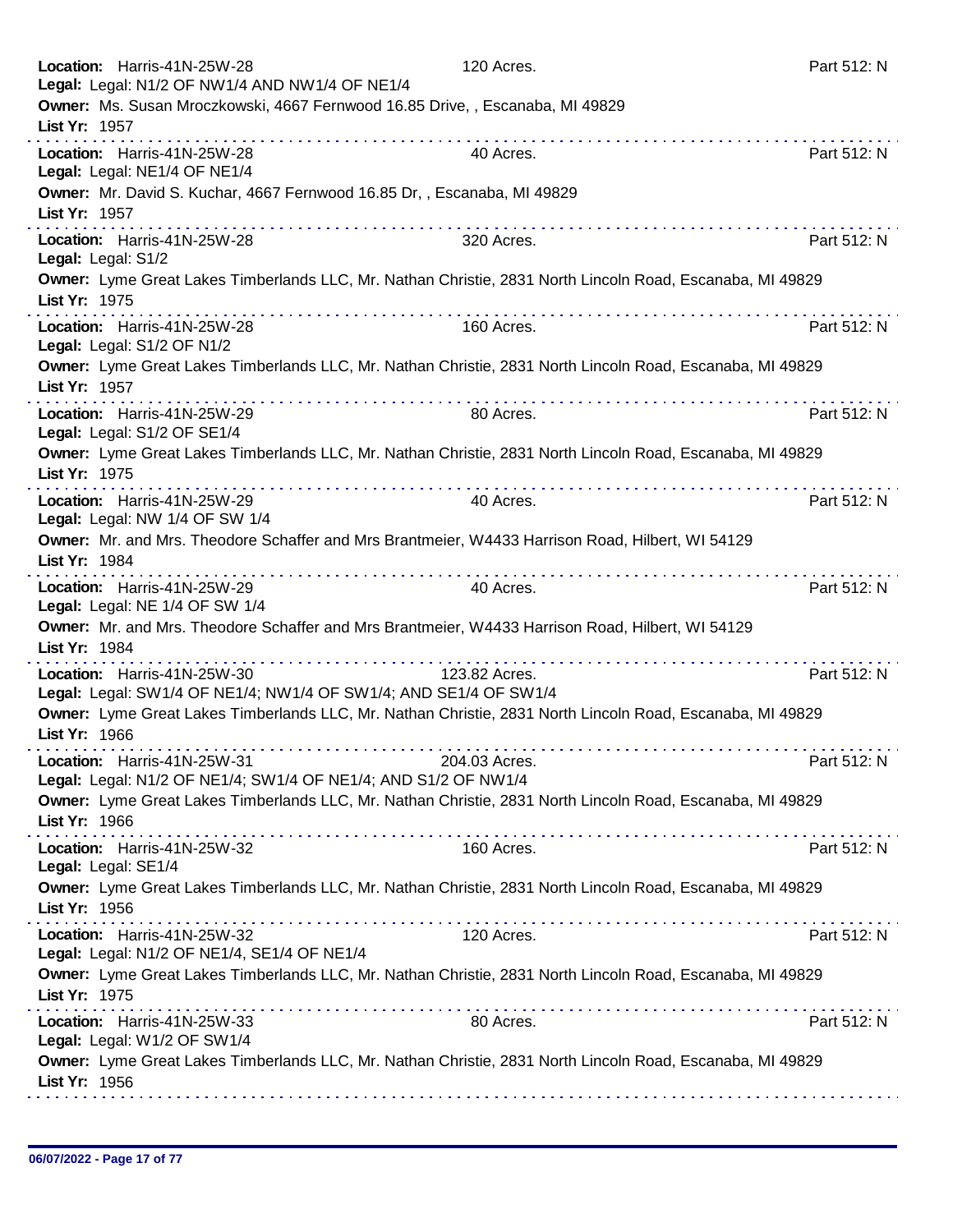| Location: Harris-41N-25W-33<br>Legal: Legal: N1/2 OF NW1/4 EXC. SW1/4 OF NW1/4 OF NW1/4, SW1/4 OF NW1/4                                                         | 110 Acres.                                                                                                                                                                                                                                                                                                                                                                                                                                                                                                                                                                                                                                                                                                                                                                                                                                                                                                                                                        | Part 512: N |
|-----------------------------------------------------------------------------------------------------------------------------------------------------------------|-------------------------------------------------------------------------------------------------------------------------------------------------------------------------------------------------------------------------------------------------------------------------------------------------------------------------------------------------------------------------------------------------------------------------------------------------------------------------------------------------------------------------------------------------------------------------------------------------------------------------------------------------------------------------------------------------------------------------------------------------------------------------------------------------------------------------------------------------------------------------------------------------------------------------------------------------------------------|-------------|
| Owner: Lyme Great Lakes Timberlands LLC, Mr. Nathan Christie, 2831 North Lincoln Road, Escanaba, MI 49829                                                       |                                                                                                                                                                                                                                                                                                                                                                                                                                                                                                                                                                                                                                                                                                                                                                                                                                                                                                                                                                   |             |
| List Yr: 1975                                                                                                                                                   |                                                                                                                                                                                                                                                                                                                                                                                                                                                                                                                                                                                                                                                                                                                                                                                                                                                                                                                                                                   |             |
| Location: Harris-41N-25W-34<br>Legal: Legal: NE1/4 OF NE1/4                                                                                                     | 40 Acres.                                                                                                                                                                                                                                                                                                                                                                                                                                                                                                                                                                                                                                                                                                                                                                                                                                                                                                                                                         | Part 512: N |
| Owner: St. John Real Estate Company, Mr. Trevor St. John, P.O. Box 130, Spalding, MI 49886<br>List Yr: 2003                                                     |                                                                                                                                                                                                                                                                                                                                                                                                                                                                                                                                                                                                                                                                                                                                                                                                                                                                                                                                                                   |             |
| Location: Harris-41N-25W-35<br>Legal: Legal: N1/2; AND SE1/4                                                                                                    | 480 Acres.                                                                                                                                                                                                                                                                                                                                                                                                                                                                                                                                                                                                                                                                                                                                                                                                                                                                                                                                                        | Part 512: N |
| Owner: St. John Real Estate Company, Mr. Trevor St. John, P.O. Box 130, Spalding, MI 49886<br>List Yr: 2003                                                     |                                                                                                                                                                                                                                                                                                                                                                                                                                                                                                                                                                                                                                                                                                                                                                                                                                                                                                                                                                   |             |
| Location: Harris-41N-25W-36<br>Legal: Legal: SW1/4 OF NE1/4, NW1/4 OF NW1/4, NE1/4 OF SW1/4, S1/2 OF S1/2, NW1/4 OF SE1/4                                       | .<br>320 Acres.                                                                                                                                                                                                                                                                                                                                                                                                                                                                                                                                                                                                                                                                                                                                                                                                                                                                                                                                                   | Part 512: N |
| Owner: American Forest Management, Mr. Eric E. Stier, 850 W Sharon Ave Ste 2, Houghton, MI 49931<br>List Yr: 1969                                               |                                                                                                                                                                                                                                                                                                                                                                                                                                                                                                                                                                                                                                                                                                                                                                                                                                                                                                                                                                   |             |
| Location: Harris-41N-25W-36<br>Legal: Legal: NE1/4 OF NW1/4, NW1/4 OF NE1/4                                                                                     | 80 Acres.                                                                                                                                                                                                                                                                                                                                                                                                                                                                                                                                                                                                                                                                                                                                                                                                                                                                                                                                                         | Part 512: N |
| Owner: American Forest Management, Mr. Eric E. Stier, 850 W Sharon Ave Ste 2, Houghton, MI 49931<br>List Yr: 1980                                               |                                                                                                                                                                                                                                                                                                                                                                                                                                                                                                                                                                                                                                                                                                                                                                                                                                                                                                                                                                   |             |
| .<br>Location: Holmes-36N-27W-16<br>Legal: Legal: SW1/4 OF NW1/4                                                                                                | 40 Acres.                                                                                                                                                                                                                                                                                                                                                                                                                                                                                                                                                                                                                                                                                                                                                                                                                                                                                                                                                         | Part 512: N |
| Owner: Norbert, Harold and Gregory Klatt, N1224 Hwy 41,, Menominee, MI 49858<br>List Yr: 2012                                                                   |                                                                                                                                                                                                                                                                                                                                                                                                                                                                                                                                                                                                                                                                                                                                                                                                                                                                                                                                                                   |             |
| and and and and and and and<br>Location: Holmes-36N-28W-06<br>Legal: Legal: E1/2 OF NE1/4, NW1/4 OF NE1/4                                                       | 95.73 Acres.                                                                                                                                                                                                                                                                                                                                                                                                                                                                                                                                                                                                                                                                                                                                                                                                                                                                                                                                                      | Part 512: N |
| Owner: American Forest Management, Mr. Eric E. Stier, 850 W Sharon Ave Ste 2, Houghton, MI 49931<br>List Yr: 1969                                               |                                                                                                                                                                                                                                                                                                                                                                                                                                                                                                                                                                                                                                                                                                                                                                                                                                                                                                                                                                   |             |
| Location: Holmes-36N-28W-08<br>Legal: Legal: NW1/4 OF NW1/4, S1/2 OF NW1/4, N1/2 OF SW1/4                                                                       | 200 Acres.                                                                                                                                                                                                                                                                                                                                                                                                                                                                                                                                                                                                                                                                                                                                                                                                                                                                                                                                                        | Part 512: N |
| Owner: American Forest Management, Mr. Eric E. Stier, 850 W Sharon Ave Ste 2, Houghton, MI 49931<br>List Yr: 1969                                               |                                                                                                                                                                                                                                                                                                                                                                                                                                                                                                                                                                                                                                                                                                                                                                                                                                                                                                                                                                   |             |
| Location: Holmes-36N-28W-08<br>Legal: Legal: SW1/4 OF NE1/4; SE1/4; AND SE1/4 OF SW1/4                                                                          | 240 Acres.                                                                                                                                                                                                                                                                                                                                                                                                                                                                                                                                                                                                                                                                                                                                                                                                                                                                                                                                                        | Part 512: N |
| Owner: Lyme Great Lakes Timberlands LLC, Mr. Nathan Christie, 2831 North Lincoln Road, Escanaba, MI 49829<br>List Yr: 1969                                      |                                                                                                                                                                                                                                                                                                                                                                                                                                                                                                                                                                                                                                                                                                                                                                                                                                                                                                                                                                   |             |
| Location: Holmes-36N-28W-16                                                                                                                                     | 5 Acres.                                                                                                                                                                                                                                                                                                                                                                                                                                                                                                                                                                                                                                                                                                                                                                                                                                                                                                                                                          | Part 512: N |
| Legal: Legal: Part of NE1/4 SW1/4 described as: Commencing at the S1/4 Corner of Section 16, and run thence<br>N85°45'39" E, 379.79 feet to POINT OF BEGINNING. | N01°36'12" E along the East Line of E1/2 SW1/4 of Section 16, 2186.65 feet to a SET 5/8" x 24" steel rebar/l.D. cap<br>on the North right of way of Chalk Hill Road, and the POINT OF BEGINNING; thence continue N01°36'12" E along<br>the East Line of NE1/4 SW1/4, 437.69 feet to a SET 3/4" x 24" steel rebar/I.D. cap at the NE Corner of said forty,<br>said point also being the C1/4 Corner of Section 16; thence N89°21'10" W along the North Line of NE1/4 SW1/4,<br>474.73 feet to a SET 3/4" x 24" steel rebar/I.D. cap; thence S01°36'12" W parallel with the East Line of said NE1/4<br>SW1/4, 476.27 feet to a SET 5/8" x 24" steel rebar/I.D. cap on the North right of way of Chalk Hill Road; thence<br>N86°58'27" E along said North right of way, 97.17 feet to a SET 3/4" x 24" steel rebar/I.D. cap; thence Northeasterly<br>379.82 feet along North right of way and the arc of an 8967.66 foot radius curve to the left, whose chord bears |             |
| Owner: Jeffery A. Benson, N1109 Franklin Road, , Oconomowoc, WI 53066<br>List Yr: 1969                                                                          |                                                                                                                                                                                                                                                                                                                                                                                                                                                                                                                                                                                                                                                                                                                                                                                                                                                                                                                                                                   |             |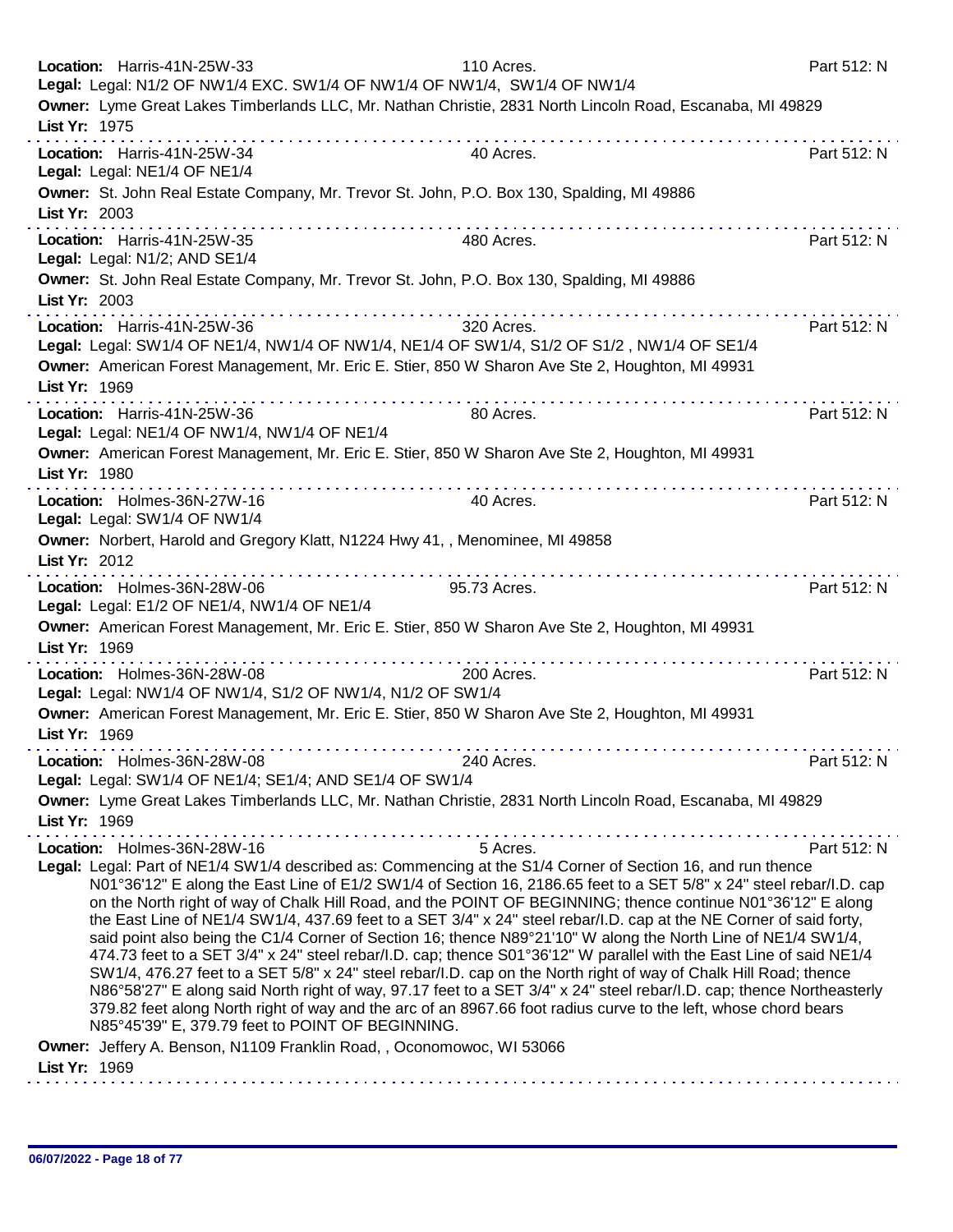|  | Location: Holmes-36N-28W-16 | 75 Acres. | Part 512: N |
|--|-----------------------------|-----------|-------------|
|--|-----------------------------|-----------|-------------|

| Legal: Legal: E1/2 SW1/4 Except Part of the NE1/4 SW1/4 described as: Commencing at the S1/4 Corner of Section 16,<br>and run thence N01°36'12" E along the East Line of E1/2 SW1/4 of Section 16, 2186.65 feet to a SET 5/8" x 24"<br>steel rebar/l.D. cap on the North right of way of Chalk Hill Road, and the POINT OF BEGINNING; thence continue<br>N01°36'12" E along the East Line of NE1/4 SW1/4, 437.69 feet to a SET 3/4" x 24" steel rebar/I.D. cap at the NE<br>Corner of said forty, said point also being the C1/4 Corner of Section 16; thence N89°21'10" W along the North Line<br>of NE1/4 SW1/4, 474.73 feet to a SET 3/4" x 24" steel rebar/l.D. cap; thence S01°36'12" W parallel with the East<br>Line of said NE1/4 SW1/4, 476.27 feet to a SET 5/8" x 24" steel rebar/I.D. cap on the North right of way of Chalk Hill<br>Road; thence N86°58'27" E along said North right of way, 97.17 feet to a SET 3/4" x 24" steel rebar/I.D. cap; thence<br>Northeasterly 379.82 feet along North right of way and the arc of an 8967.66 foot radius curve to the left, whose<br>N85°45'39" E, 379.79 feet to POINT OF BEGINNING.<br>chord bears |             |  |
|---------------------------------------------------------------------------------------------------------------------------------------------------------------------------------------------------------------------------------------------------------------------------------------------------------------------------------------------------------------------------------------------------------------------------------------------------------------------------------------------------------------------------------------------------------------------------------------------------------------------------------------------------------------------------------------------------------------------------------------------------------------------------------------------------------------------------------------------------------------------------------------------------------------------------------------------------------------------------------------------------------------------------------------------------------------------------------------------------------------------------------------------------------------|-------------|--|
| Owner: Jeffery A. Benson, N1109 Franklin Road, , Oconomowoc, WI 53066<br>List Yr: 1969                                                                                                                                                                                                                                                                                                                                                                                                                                                                                                                                                                                                                                                                                                                                                                                                                                                                                                                                                                                                                                                                        |             |  |
| Location: Holmes-36N-28W-17<br>80 Acres.<br>Legal: Legal: N1/2 OF NE1/4                                                                                                                                                                                                                                                                                                                                                                                                                                                                                                                                                                                                                                                                                                                                                                                                                                                                                                                                                                                                                                                                                       | Part 512: N |  |
| Owner: Lyme Great Lakes Timberlands LLC, Mr. Nathan Christie, 2831 North Lincoln Road, Escanaba, MI 49829<br>List Yr: 1969                                                                                                                                                                                                                                                                                                                                                                                                                                                                                                                                                                                                                                                                                                                                                                                                                                                                                                                                                                                                                                    |             |  |
| Location: Holmes-36N-28W-21<br>40 Acres.<br>Legal: Legal: NW1/4 OF NE1/4                                                                                                                                                                                                                                                                                                                                                                                                                                                                                                                                                                                                                                                                                                                                                                                                                                                                                                                                                                                                                                                                                      | Part 512: N |  |
| Owner: American Forest Management, Mr. Eric E. Stier, 850 W Sharon Ave Ste 2, Houghton, MI 49931<br>List Yr: 1969                                                                                                                                                                                                                                                                                                                                                                                                                                                                                                                                                                                                                                                                                                                                                                                                                                                                                                                                                                                                                                             |             |  |
| Location: Holmes-36N-28W-21<br>120 Acres.<br>Legal: Legal: E1/2 OF NW1/4, AND NE1/4 OF SW1/4                                                                                                                                                                                                                                                                                                                                                                                                                                                                                                                                                                                                                                                                                                                                                                                                                                                                                                                                                                                                                                                                  | Part 512: N |  |
| Owner: Jeffery A. Benson, N1109 Franklin Road, , Oconomowoc, WI 53066<br>List Yr: 1969                                                                                                                                                                                                                                                                                                                                                                                                                                                                                                                                                                                                                                                                                                                                                                                                                                                                                                                                                                                                                                                                        |             |  |
| Location: Holmes-37N-28W-31<br>160 Acres.<br>Legal: Legal: SE1/4                                                                                                                                                                                                                                                                                                                                                                                                                                                                                                                                                                                                                                                                                                                                                                                                                                                                                                                                                                                                                                                                                              | Part 512: N |  |
| Owner: American Forest Management, Mr. Eric E. Stier, 850 W Sharon Ave Ste 2, Houghton, MI 49931<br>List Yr: 1969                                                                                                                                                                                                                                                                                                                                                                                                                                                                                                                                                                                                                                                                                                                                                                                                                                                                                                                                                                                                                                             |             |  |
| Location: Ingallston-33N-26W-03<br>200 Acres.<br>Legal: Legal: S1/2 OF NW1/4; N1/2 OF SW1/4; AND SW1/4 OF SW1/4                                                                                                                                                                                                                                                                                                                                                                                                                                                                                                                                                                                                                                                                                                                                                                                                                                                                                                                                                                                                                                               | Part 512: N |  |
| Owner: Lyme Great Lakes Timberlands LLC, Mr. Nathan Christie, 2831 North Lincoln Road, Escanaba, MI 49829<br>List Yr: 1966                                                                                                                                                                                                                                                                                                                                                                                                                                                                                                                                                                                                                                                                                                                                                                                                                                                                                                                                                                                                                                    |             |  |
| 80 Acres.<br>Location: Ingallston-33N-26W-04<br>Legal: Legal: E1/2 OF SE1/4                                                                                                                                                                                                                                                                                                                                                                                                                                                                                                                                                                                                                                                                                                                                                                                                                                                                                                                                                                                                                                                                                   | Part 512: N |  |
| Owner: Lyme Great Lakes Timberlands LLC, Mr. Nathan Christie, 2831 North Lincoln Road, Escanaba, MI 49829<br>List Yr: 1966                                                                                                                                                                                                                                                                                                                                                                                                                                                                                                                                                                                                                                                                                                                                                                                                                                                                                                                                                                                                                                    |             |  |
| Location: Ingallston-33N-26W-10<br>40 Acres.<br>Legal: Legal: NE 1/4 OF SE 1/4                                                                                                                                                                                                                                                                                                                                                                                                                                                                                                                                                                                                                                                                                                                                                                                                                                                                                                                                                                                                                                                                                | Part 512: N |  |
| Owner: Mr. Brian MacAskil and Ms. Beth Spooner, 509 Sharon Drive, , Flushing, MI 48433<br>List Yr: 1984                                                                                                                                                                                                                                                                                                                                                                                                                                                                                                                                                                                                                                                                                                                                                                                                                                                                                                                                                                                                                                                       |             |  |
| Location: Ingallston-33N-26W-20<br>110 Acres.<br>Legal: Legal: SW1/4 OF NE1/4; SE1/4 OF NW1/4; AND NE1/4 OF SW1/4 EXCEPT THE SE1/4 OF NE1/4 OF SW1/4<br>Owner: Beattie Creek, LLC, 4478 Mt Vernon Pass, Swartz Creek, MI 48473<br>List Yr: 1965                                                                                                                                                                                                                                                                                                                                                                                                                                                                                                                                                                                                                                                                                                                                                                                                                                                                                                               | Part 512: N |  |
| Location: Ingallston-33N-26W-20<br>110 Acres.<br>Legal: Legal: SW1/4 OF NE1/4; SE1/4 OF NW1/4; AND NE1/4 OF SW1/4 EXCEPT THE SE1/4 OF NE1/4 OF SW1/4<br>Owner: Gregg MacInnis, 747 Cascade Lane, Princeton, TX 75407<br>List Yr: 1965                                                                                                                                                                                                                                                                                                                                                                                                                                                                                                                                                                                                                                                                                                                                                                                                                                                                                                                         | Part 512: N |  |
|                                                                                                                                                                                                                                                                                                                                                                                                                                                                                                                                                                                                                                                                                                                                                                                                                                                                                                                                                                                                                                                                                                                                                               |             |  |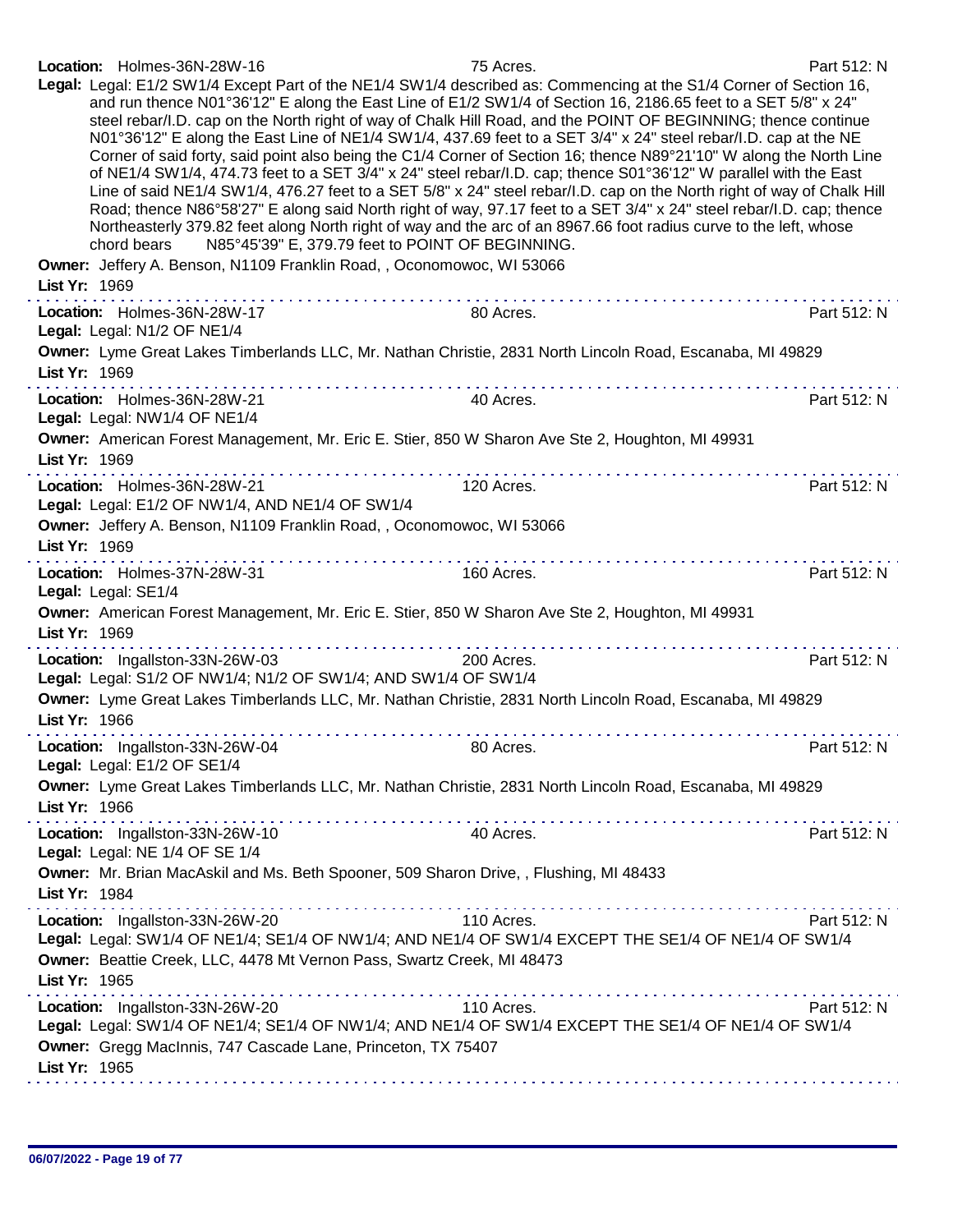| Location: Meyer-38N-27W-05<br>Legal: Legal: N1/2 OF NW1/4 OF SW1/4                                                                       | 20 Acres.     | Part 512: N |
|------------------------------------------------------------------------------------------------------------------------------------------|---------------|-------------|
| Owner: Daniel G. Wind, N16485 Co Rd 440, Powers, MI 49874<br>List Yr: 2000                                                               |               |             |
|                                                                                                                                          |               |             |
| Location: Meyer-38N-27W-05<br>Legal: Legal: SW1/4 EXC. E1/2 OF E1/2 OF NE1/4 OF SW1/4, EXC. S 3/4 OF S1/2 OF SW1/4, & EXC. N1/2 OF NW1/4 | 70 Acres.     | Part 512: N |
| OF SW1/4.                                                                                                                                |               |             |
| Owner: Daniel G. Wind, N16485 Co Rd 440, Powers, MI 49874                                                                                |               |             |
| List Yr: 1968<br>. <b>.</b>                                                                                                              |               |             |
| Location: Meyer-38N-27W-06                                                                                                               | 236.47 Acres. | Part 512: N |
| Legal: Legal: NW1/4, NE1/4 OF SW1/4 AND NW1/4 OF NE1/4                                                                                   |               |             |
| Owner: American Forest Management, Mr. Eric E. Stier, 850 W Sharon Ave Ste 2, Houghton, MI 49931                                         |               |             |
| List Yr: 1968                                                                                                                            |               |             |
| Location: Meyer-38N-27W-07                                                                                                               | 40 Acres.     | Part 512: N |
| Legal: Legal: SE1/4 OF NE1/4                                                                                                             |               |             |
| Owner: American Forest Management, Mr. Eric E. Stier, 850 W Sharon Ave Ste 2, Houghton, MI 49931                                         |               |             |
| List Yr: 1968                                                                                                                            |               |             |
| Location: Meyer-38N-27W-07                                                                                                               | 160 Acres.    | Part 512: N |
| Legal: Legal: SE1/4 OF SW1/4; NE1/4 OF SE1/4; W1/2 OF SE1/4                                                                              |               |             |
| Owner: American Forest Management, Mr. Eric E. Stier, 850 W Sharon Ave Ste 2, Houghton, MI 49931                                         |               |             |
| List Yr: 2009                                                                                                                            |               |             |
| Location: Meyer-38N-27W-07                                                                                                               | 80 Acres.     | Part 512: N |
| Legal: Legal: SW1/4 OF NE1/4; AND SE1/4 OF NW1/4                                                                                         |               |             |
| Owner: Greenleaf Timber Holding, Inc., Jordan Triest, President, P.O. Box 386, Powers, MI 49874                                          |               |             |
| List Yr: 1968                                                                                                                            |               |             |
| the second contract of the second con-<br>Location: Meyer-38N-27W-08                                                                     | 100 Acres.    | Part 512: N |
| Legal: Legal: NW1/4 OF NW1/4; SW1/4 OF NW1/4; S1/2 OF SE1/4 OF NW1/4;                                                                    |               |             |
| Owner: American Forest Management, Mr. Eric E. Stier, 850 W Sharon Ave Ste 2, Houghton, MI 49931                                         |               |             |
| List Yr: 2009                                                                                                                            |               |             |
| Location: Meyer-38N-27W-12                                                                                                               | 120 Acres.    | Part 512: N |
| Legal: Legal: NE1/4 OF NE1/4; AND S1/2 OF NE1/4                                                                                          |               |             |
| Owner: Lyme Great Lakes Timberlands LLC, Mr. Nathan Christie, 2831 North Lincoln Road, Escanaba, MI 49829                                |               |             |
| List Yr: 1968                                                                                                                            |               |             |
| Location: Meyer-38N-27W-15                                                                                                               | 40 Acres.     | Part 512: N |
| Legal: Legal: SW 1/4 OF NE 1/4                                                                                                           |               |             |
| Owner: St. John Real Estate Company, Mr. Trevor St. John, P.O. Box 130, Spalding, MI 49886                                               |               |             |
| List Yr: 1987                                                                                                                            |               |             |
| Location: Meyer-38N-27W-15                                                                                                               | 40 Acres.     | Part 512: N |
| Legal: Legal: SE 1/4 OF NE 1/4                                                                                                           |               |             |
| Owner: St. John Real Estate Company, Mr. Trevor St. John, P.O. Box 130, Spalding, MI 49886                                               |               |             |
| List Yr: 1987                                                                                                                            |               |             |
|                                                                                                                                          | 40 Acres.     | Part 512: N |
| Location: Meyer-38N-27W-15<br>Legal: Legal: NE 1/4 OF NW 1/4                                                                             |               |             |
| Owner: St. John Real Estate Company, Mr. Trevor St. John, P.O. Box 130, Spalding, MI 49886                                               |               |             |
| List Yr: 1987                                                                                                                            |               |             |
|                                                                                                                                          |               |             |
| Location: Meyer-38N-27W-15<br>Legal: Legal: SW 1/4 OF NW 1/4                                                                             | 40 Acres.     | Part 512: N |
| Owner: St. John Real Estate Company, Mr. Trevor St. John, P.O. Box 130, Spalding, MI 49886                                               |               |             |
| List Yr: 1987                                                                                                                            |               |             |
|                                                                                                                                          |               |             |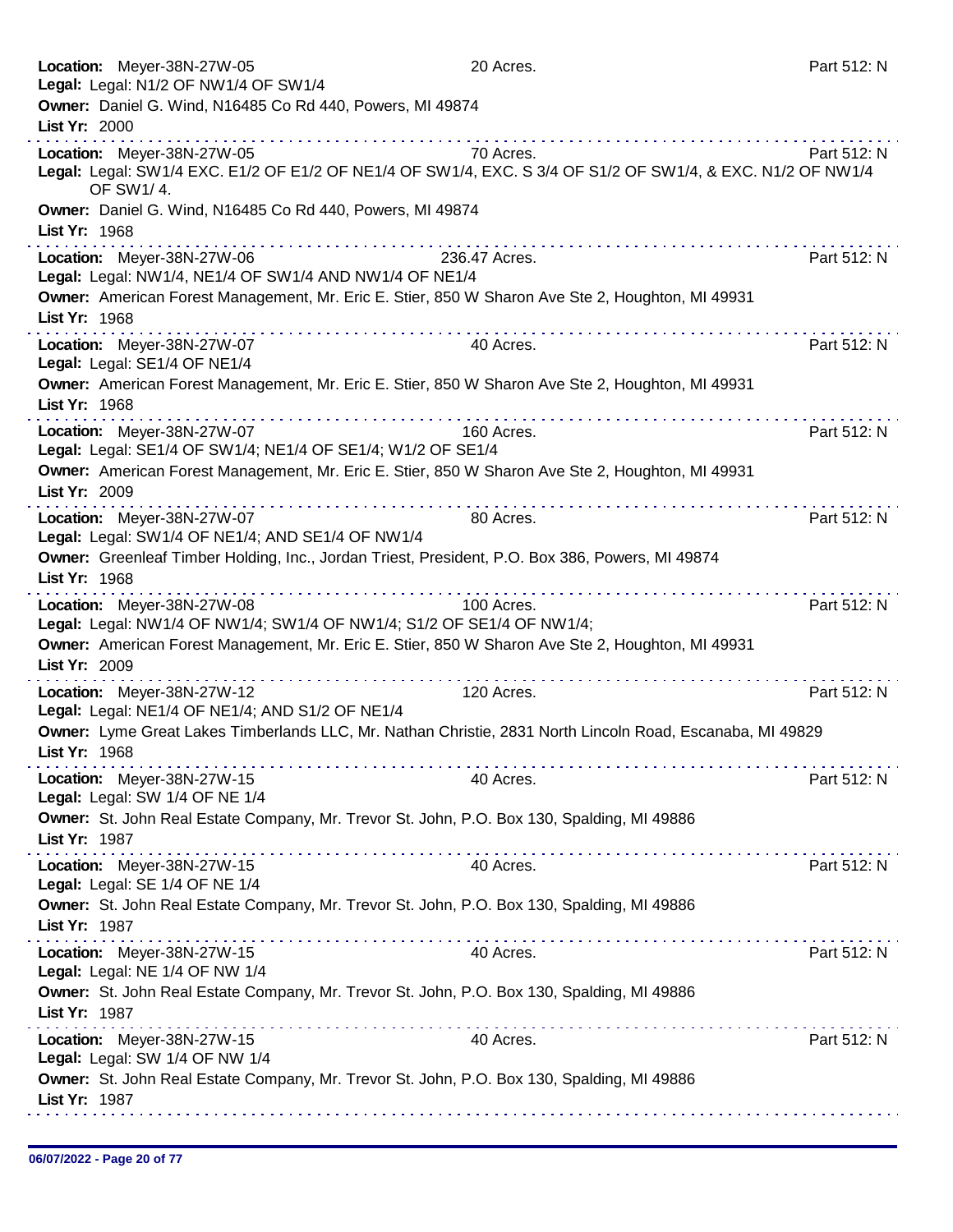| Location: Meyer-38N-27W-15<br>Legal: Legal: SE 1/4 OF NW 1/4                                                                                                                                                                                                                                                                                                                                                                                                                                                                                                                                                                                                                                                                                                                                                                                                                                 | 40 Acres. | Part 512: N |  |
|----------------------------------------------------------------------------------------------------------------------------------------------------------------------------------------------------------------------------------------------------------------------------------------------------------------------------------------------------------------------------------------------------------------------------------------------------------------------------------------------------------------------------------------------------------------------------------------------------------------------------------------------------------------------------------------------------------------------------------------------------------------------------------------------------------------------------------------------------------------------------------------------|-----------|-------------|--|
| Owner: St. John Real Estate Company, Mr. Trevor St. John, P.O. Box 130, Spalding, MI 49886<br>List Yr: 1987                                                                                                                                                                                                                                                                                                                                                                                                                                                                                                                                                                                                                                                                                                                                                                                  |           |             |  |
| Location: Meyer-38N-27W-15<br>Legal: Legal: NE 1/4 OF SW 1/4                                                                                                                                                                                                                                                                                                                                                                                                                                                                                                                                                                                                                                                                                                                                                                                                                                 | 40 Acres. | Part 512: N |  |
| Owner: St. John Real Estate Company, Mr. Trevor St. John, P.O. Box 130, Spalding, MI 49886<br>List Yr: 1987                                                                                                                                                                                                                                                                                                                                                                                                                                                                                                                                                                                                                                                                                                                                                                                  |           |             |  |
| Location: Meyer-38N-27W-15<br>Legal: Legal: SW 1/4 OF SW 1/4                                                                                                                                                                                                                                                                                                                                                                                                                                                                                                                                                                                                                                                                                                                                                                                                                                 | 40 Acres. | Part 512: N |  |
| Owner: St. John Real Estate Company, Mr. Trevor St. John, P.O. Box 130, Spalding, MI 49886<br>List Yr: 1987                                                                                                                                                                                                                                                                                                                                                                                                                                                                                                                                                                                                                                                                                                                                                                                  |           |             |  |
| Location: Meyer-38N-27W-15<br>Legal: Legal: SE 1/4 OF SW 1/4                                                                                                                                                                                                                                                                                                                                                                                                                                                                                                                                                                                                                                                                                                                                                                                                                                 | 40 Acres. | Part 512: N |  |
| Owner: St. John Real Estate Company, Mr. Trevor St. John, P.O. Box 130, Spalding, MI 49886<br>List Yr: 1987                                                                                                                                                                                                                                                                                                                                                                                                                                                                                                                                                                                                                                                                                                                                                                                  |           |             |  |
| Location: Meyer-38N-27W-15<br>Legal: Legal: NE 1/4 OF SE 1/4                                                                                                                                                                                                                                                                                                                                                                                                                                                                                                                                                                                                                                                                                                                                                                                                                                 | 40 Acres. | Part 512: N |  |
| Owner: St. John Real Estate Company, Mr. Trevor St. John, P.O. Box 130, Spalding, MI 49886<br>List Yr: 1987                                                                                                                                                                                                                                                                                                                                                                                                                                                                                                                                                                                                                                                                                                                                                                                  |           |             |  |
| Location: Meyer-38N-27W-15<br>Legal: Legal: SW 1/4 OF SE 1/4                                                                                                                                                                                                                                                                                                                                                                                                                                                                                                                                                                                                                                                                                                                                                                                                                                 | 40 Acres. | Part 512: N |  |
| Owner: St. John Real Estate Company, Mr. Trevor St. John, P.O. Box 130, Spalding, MI 49886<br>List Yr: 1987                                                                                                                                                                                                                                                                                                                                                                                                                                                                                                                                                                                                                                                                                                                                                                                  |           |             |  |
| Location: Meyer-38N-27W-15<br>Legal: Legal: SE 1/4 OF SE 1/4                                                                                                                                                                                                                                                                                                                                                                                                                                                                                                                                                                                                                                                                                                                                                                                                                                 | 40 Acres. | Part 512: N |  |
| Owner: St. John Real Estate Company, Mr. Trevor St. John, P.O. Box 130, Spalding, MI 49886<br>List Yr: 1987                                                                                                                                                                                                                                                                                                                                                                                                                                                                                                                                                                                                                                                                                                                                                                                  |           |             |  |
| Location: Meyer-38N-27W-15<br>Legal: Legal: NW 1/4 OF SE 1/4                                                                                                                                                                                                                                                                                                                                                                                                                                                                                                                                                                                                                                                                                                                                                                                                                                 | 40 Acres. | Part 512: N |  |
| Owner: St. John Real Estate Company, Mr. Trevor St. John, P.O. Box 130, Spalding, MI 49886<br>List Yr: 1988                                                                                                                                                                                                                                                                                                                                                                                                                                                                                                                                                                                                                                                                                                                                                                                  |           |             |  |
| Location: Meyer-38N-27W-16<br>Legal: Legal: NE 1/4 OF NE 1/4                                                                                                                                                                                                                                                                                                                                                                                                                                                                                                                                                                                                                                                                                                                                                                                                                                 | 40 Acres. | Part 512: N |  |
| Owner: St. John Real Estate Company, Mr. Trevor St. John, P.O. Box 130, Spalding, MI 49886<br>List Yr: 1987                                                                                                                                                                                                                                                                                                                                                                                                                                                                                                                                                                                                                                                                                                                                                                                  |           |             |  |
| 20 Acres.<br>Location: Meyer-38N-27W-16<br>Part 512: N<br>Legal: Legal: NW1/4 OF NE1/4 EXC. COMMENCING AT THE SW CORNER OF SAID QUARTER-QUARTER SECTION,<br>THENCE EAST ALONG T HE SOUTH LINE OF SAID QUARTER-QUARTER SECTION A DISTANCE OF FOUR<br>HUNDRED (400) FEET, THENCE NORTH AT RIGHT ANGLES TO SAID SOUTH LINE OF SAID QUARTER-<br>QUARTER SECTION TWO HUNDRED NINETY-ONE (291) FEET TO A POINT, THENCE IN A<br>NORTHEASTERLY DIRECTION, A DISTANCE OF ELEVEN HUNDRED EIGHTY-FIVE (1185) FEET TO A POINT<br>IN THE NORTH LINE OF SAID QUARTER-QUARTER SECTION WHICH POINT IS TWO HUNDRED EIGHTY-<br>ONE(281) FEET WEST OF THE NORTHEAST CORNER OF SAID QUARTER-QUARTER SECTION THENCE<br>WESTERLY ALONG THE NORTH LINE TO THE NORTHWEST CORNER OF SAID QUARTER-QUARTER<br>SECTION, THENCE SOUTH ALONG THE WEST LINEOF SAID QUARTER-QUARTER SECTION TO THE<br>PLACE OF COMMENCEMENT. |           |             |  |
| Owner: St. John Real Estate Company, Mr. Trevor St. John, P.O. Box 130, Spalding, MI 49886<br>List Yr: 1987                                                                                                                                                                                                                                                                                                                                                                                                                                                                                                                                                                                                                                                                                                                                                                                  |           |             |  |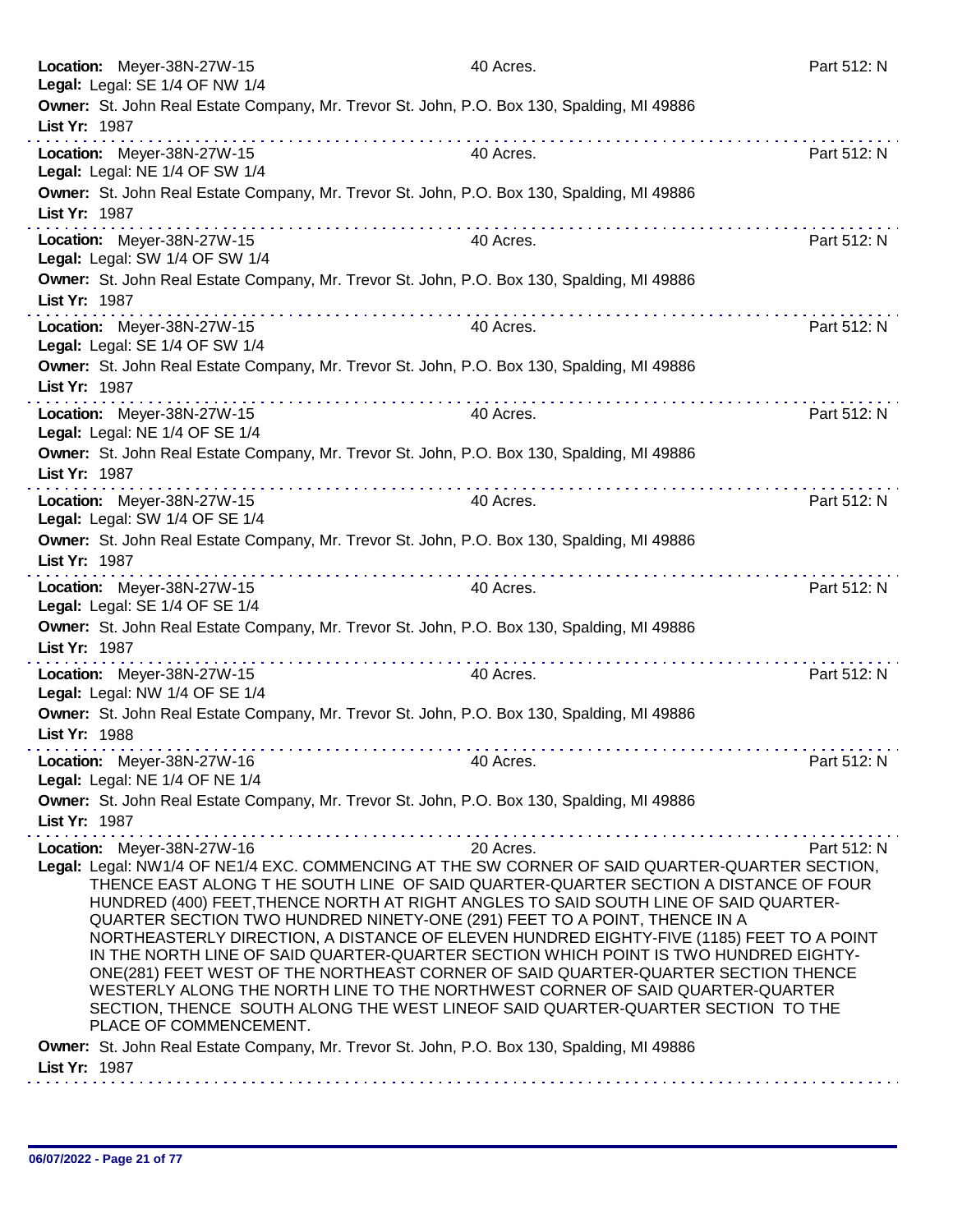| Location: Meyer-38N-27W-16<br>Legal: Legal: SW1/4 OF NE1/4   |                                                                                            | 40 Acres.                                                                                        | Part 512: N |
|--------------------------------------------------------------|--------------------------------------------------------------------------------------------|--------------------------------------------------------------------------------------------------|-------------|
| List Yr: 1987                                                | Owner: St. John Real Estate Company, Mr. Trevor St. John, P.O. Box 130, Spalding, MI 49886 |                                                                                                  |             |
| Location: Meyer-38N-27W-16<br>Legal: Legal: SW 1/4           |                                                                                            | 160 Acres.                                                                                       | Part 512: N |
| List Yr: 1987                                                | Owner: St. John Real Estate Company, Mr. Trevor St. John, P.O. Box 130, Spalding, MI 49886 |                                                                                                  |             |
| Location: Meyer-38N-27W-16<br>Legal: Legal: SW 1/4 OF SE 1/4 |                                                                                            | 40 Acres.                                                                                        | Part 512: N |
| List Yr: 1987                                                | Owner: St. John Real Estate Company, Mr. Trevor St. John, P.O. Box 130, Spalding, MI 49886 |                                                                                                  |             |
| Location: Meyer-38N-27W-17<br>Legal: Legal: SE 1/4           |                                                                                            | 160 Acres.                                                                                       | Part 512: N |
| List Yr: 1987                                                | Owner: St. John Real Estate Company, Mr. Trevor St. John, P.O. Box 130, Spalding, MI 49886 |                                                                                                  |             |
| Location: Meyer-38N-27W-17<br>Legal: Legal: SW1/4            |                                                                                            | 160 Acres.                                                                                       | Part 512: N |
| List Yr: 1968                                                | Owner: St. John Real Estate Company, Mr. Trevor St. John, P.O. Box 130, Spalding, MI 49886 |                                                                                                  |             |
| Location: Meyer-38N-27W-18<br>Legal: Legal: SW1/4            |                                                                                            | 160 Acres.                                                                                       | Part 512: N |
| List Yr: 1968                                                |                                                                                            | Owner: American Forest Management, Mr. Eric E. Stier, 850 W Sharon Ave Ste 2, Houghton, MI 49931 |             |
| Location: Meyer-38N-27W-18<br>Legal: Legal: S1/2 OF NW1/4    |                                                                                            | 74.42 Acres.                                                                                     | Part 512: N |
| List Yr: 1968                                                |                                                                                            | Owner: American Forest Management, Mr. Eric E. Stier, 850 W Sharon Ave Ste 2, Houghton, MI 49931 |             |
| Location: Meyer-38N-27W-19<br>Legal: Legal: NW1/4 OF NE1/4   |                                                                                            | 40 Acres.                                                                                        | Part 512: N |
| List Yr: 1968                                                | Owner: Dale and Laura Destree, 4447 Humboldt Rd, , Green Bay, WI 54311                     |                                                                                                  |             |
| Location: Meyer-38N-27W-19<br>Legal: Legal: SW1/4 OF NE1/4   |                                                                                            | 40 Acres.                                                                                        | Part 512: N |
| List Yr: 1968                                                | Owner: Joel Westerfeld, 829 N Platten St, , Green Bay, WI 54303                            |                                                                                                  |             |
| Location: Meyer-38N-27W-19<br>Legal: Legal: W1/2             |                                                                                            | 313.46 Acres.                                                                                    | Part 512: N |
| List Yr: 1968                                                |                                                                                            | Owner: American Forest Management, Mr. Eric E. Stier, 850 W Sharon Ave Ste 2, Houghton, MI 49931 |             |
| Location: Meyer-38N-27W-20<br>Legal: Legal: E 1/2            |                                                                                            | 320 Acres.                                                                                       | Part 512: N |
| List Yr: 1987                                                | Owner: St. John Real Estate Company, Mr. Trevor St. John, P.O. Box 130, Spalding, MI 49886 |                                                                                                  |             |
| Location: Meyer-38N-27W-20<br>Legal: Legal: W1/2             |                                                                                            | 320 Acres.                                                                                       | Part 512: N |
| List Yr: 1968                                                | Owner: St. John Real Estate Company, Mr. Trevor St. John, P.O. Box 130, Spalding, MI 49886 |                                                                                                  |             |
|                                                              |                                                                                            |                                                                                                  |             |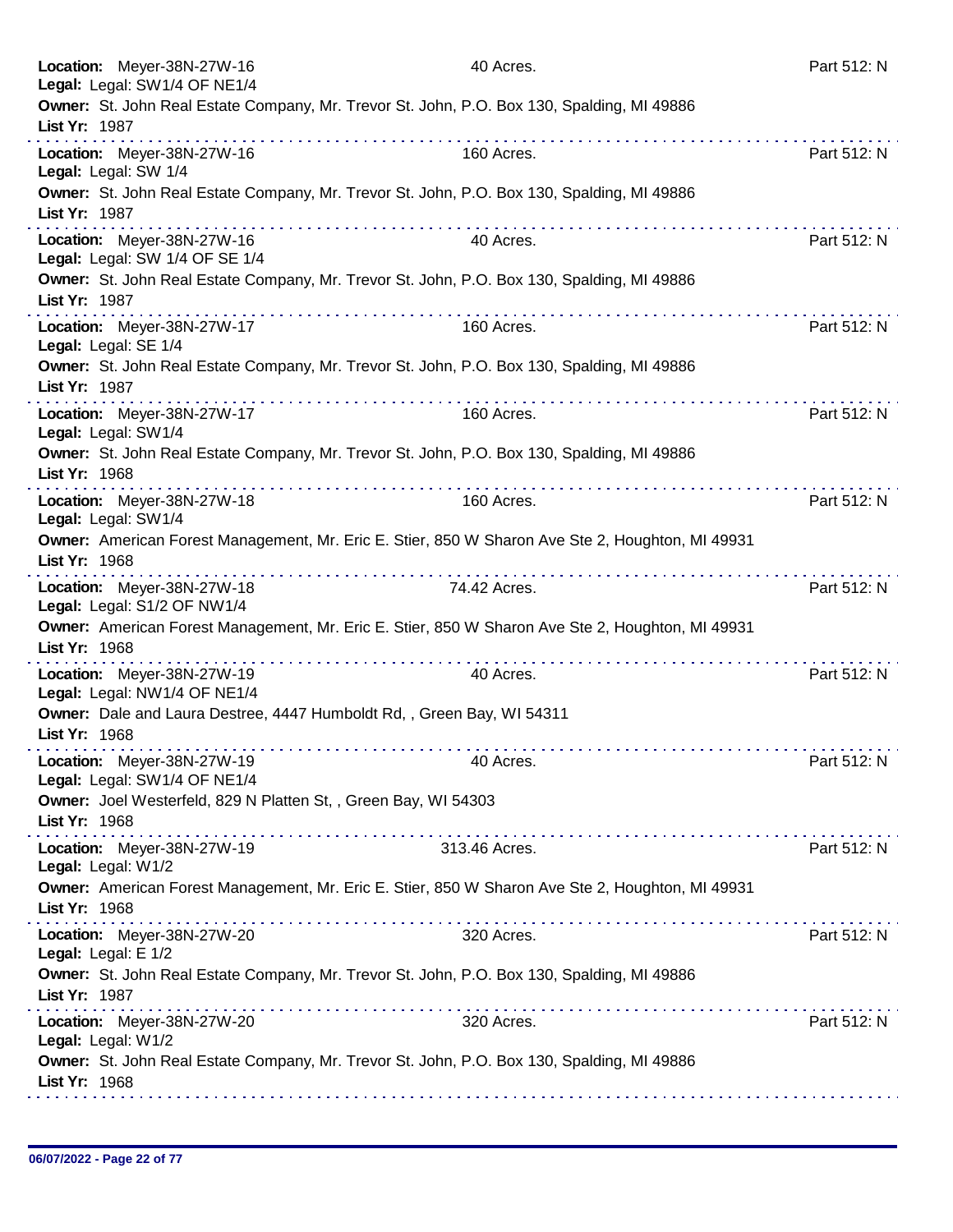| Location: Meyer-38N-27W-21<br>Legal: Legal: NW1/4 and W1/2 NE1/4                                                                                                                                                                                                                                                                                                                                                                                                                                                                                                            | 240 Acres.            | Part 512: N |
|-----------------------------------------------------------------------------------------------------------------------------------------------------------------------------------------------------------------------------------------------------------------------------------------------------------------------------------------------------------------------------------------------------------------------------------------------------------------------------------------------------------------------------------------------------------------------------|-----------------------|-------------|
| Owner: St. John Real Estate Company, Mr. Trevor St. John, P.O. Box 130, Spalding, MI 49886<br>List Yr: 1987                                                                                                                                                                                                                                                                                                                                                                                                                                                                 | dia analahana analaha |             |
| Location: Meyer-38N-27W-21<br>Legal: Legal: NW 1/4 OF SE 1/4                                                                                                                                                                                                                                                                                                                                                                                                                                                                                                                | 40 Acres.             | Part 512: N |
| Owner: St. John Real Estate Company, Mr. Trevor St. John, P.O. Box 130, Spalding, MI 49886<br>List Yr: 1988                                                                                                                                                                                                                                                                                                                                                                                                                                                                 |                       |             |
| Location: Meyer-38N-27W-21<br>Legal: Legal: SW 1/4 OF SE 1/4                                                                                                                                                                                                                                                                                                                                                                                                                                                                                                                | 40 Acres.             | Part 512: N |
| Owner: St. John Real Estate Company, Mr. Trevor St. John, P.O. Box 130, Spalding, MI 49886<br>List Yr: 1988<br>$\mathcal{L}^{\mathcal{A}}(\mathcal{A},\mathcal{A},\mathcal{A},\mathcal{A},\mathcal{A},\mathcal{A},\mathcal{A},\mathcal{A},\mathcal{A},\mathcal{A},\mathcal{A},\mathcal{A},\mathcal{A},\mathcal{A},\mathcal{A},\mathcal{A},\mathcal{A},\mathcal{A},\mathcal{A},\mathcal{A},\mathcal{A},\mathcal{A},\mathcal{A},\mathcal{A},\mathcal{A},\mathcal{A},\mathcal{A},\mathcal{A},\mathcal{A},\mathcal{A},\mathcal{A},\mathcal{A},\mathcal{A},\mathcal{A},\mathcal$ |                       |             |
| Location: Meyer-38N-27W-21<br>Legal: Legal: SE 1/4 OF SE 1/4                                                                                                                                                                                                                                                                                                                                                                                                                                                                                                                | 40 Acres.             | Part 512: N |
| Owner: St. John Real Estate Company, Mr. Trevor St. John, P.O. Box 130, Spalding, MI 49886<br>List Yr: 1988                                                                                                                                                                                                                                                                                                                                                                                                                                                                 |                       |             |
| Location: Meyer-38N-27W-21<br>Legal: Legal: NE 1/4 OF SW 1/4                                                                                                                                                                                                                                                                                                                                                                                                                                                                                                                | 40 Acres.             | Part 512: N |
| Owner: St. John Real Estate Company, Mr. Trevor St. John, P.O. Box 130, Spalding, MI 49886<br>List Yr: 1988                                                                                                                                                                                                                                                                                                                                                                                                                                                                 |                       |             |
| Location: Meyer-38N-27W-21<br>Legal: Legal: NW 1/4 OF SW 1/4                                                                                                                                                                                                                                                                                                                                                                                                                                                                                                                | 40 Acres.             | Part 512: N |
| Owner: St. John Real Estate Company, Mr. Trevor St. John, P.O. Box 130, Spalding, MI 49886<br>List Yr: 1988                                                                                                                                                                                                                                                                                                                                                                                                                                                                 | .                     |             |
| Location: Meyer-38N-27W-21<br>Legal: Legal: SW 1/4 OF SW 1/4                                                                                                                                                                                                                                                                                                                                                                                                                                                                                                                | 40 Acres.             | Part 512: N |
| Owner: St. John Real Estate Company, Mr. Trevor St. John, P.O. Box 130, Spalding, MI 49886<br>List Yr: 1988                                                                                                                                                                                                                                                                                                                                                                                                                                                                 |                       |             |
| Location: Meyer-38N-27W-21<br>Legal: Legal: SE 1/4 OF SW 1/4                                                                                                                                                                                                                                                                                                                                                                                                                                                                                                                | 40 Acres.             | Part 512: N |
| Owner: St. John Real Estate Company, Mr. Trevor St. John, P.O. Box 130, Spalding, MI 49886<br>List Yr: 1988                                                                                                                                                                                                                                                                                                                                                                                                                                                                 |                       |             |
| Location: Meyer-38N-27W-22<br>Legal: Legal: NW 1/4 OF SW 1/4                                                                                                                                                                                                                                                                                                                                                                                                                                                                                                                | 40 Acres.             | Part 512: N |
| Owner: St. John Real Estate Company, Mr. Trevor St. John, P.O. Box 130, Spalding, MI 49886<br>List Yr: 1989                                                                                                                                                                                                                                                                                                                                                                                                                                                                 |                       |             |
| Location: Meyer-38N-27W-22<br>Legal: Legal: SW 1/4 OF SW 1/4                                                                                                                                                                                                                                                                                                                                                                                                                                                                                                                | 40 Acres.             | Part 512: N |
| Owner: St. John Real Estate Company, Mr. Trevor St. John, P.O. Box 130, Spalding, MI 49886<br>List Yr: 1989                                                                                                                                                                                                                                                                                                                                                                                                                                                                 |                       |             |
| Location: Meyer-38N-27W-22<br>Legal: Legal: E 1/2                                                                                                                                                                                                                                                                                                                                                                                                                                                                                                                           | 320 Acres.            | Part 512: N |
| Owner: St. John Real Estate Company, Mr. Trevor St. John, P.O. Box 130, Spalding, MI 49886<br>List Yr: 1987                                                                                                                                                                                                                                                                                                                                                                                                                                                                 |                       |             |
| Location: Meyer-38N-27W-22<br>Legal: Legal: SE 1/4 OF NW 1/4                                                                                                                                                                                                                                                                                                                                                                                                                                                                                                                | 40 Acres.             | Part 512: N |
| Owner: St. John Real Estate Company, Mr. Trevor St. John, P.O. Box 130, Spalding, MI 49886<br>List Yr: 1987                                                                                                                                                                                                                                                                                                                                                                                                                                                                 |                       |             |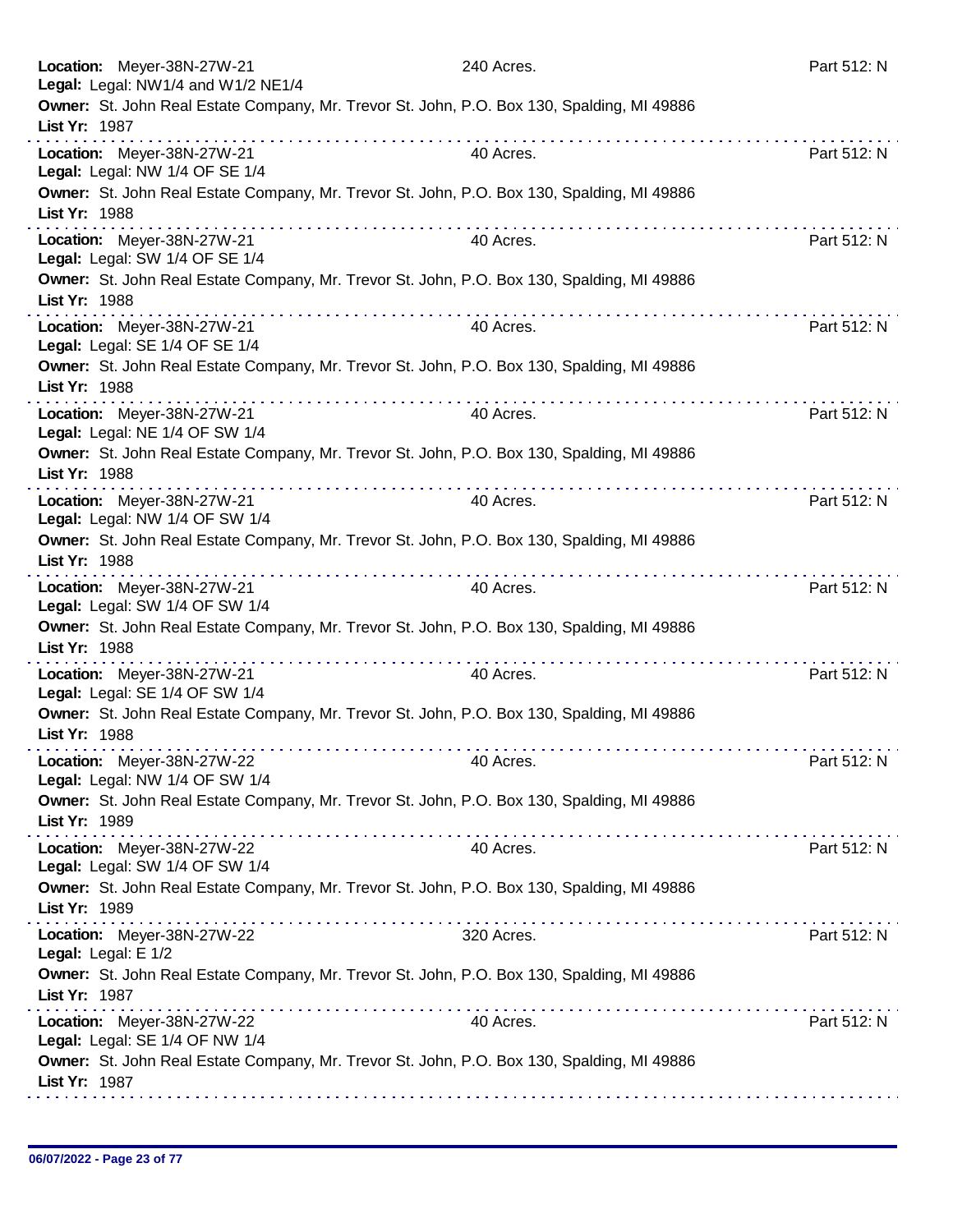| Location: Meyer-38N-27W-22<br>Legal: Legal: E 1/2 OF SW 1/4                                                                                            | 80 Acres.                                     | Part 512: N |
|--------------------------------------------------------------------------------------------------------------------------------------------------------|-----------------------------------------------|-------------|
| Owner: St. John Real Estate Company, Mr. Trevor St. John, P.O. Box 130, Spalding, MI 49886<br>List Yr: 1987                                            |                                               |             |
| Location: Meyer-38N-27W-22<br>Legal: Legal: NE 1/4 OF NW 1/4                                                                                           | 40 Acres.                                     | Part 512: N |
| Owner: St. John Real Estate Company, Mr. Trevor St. John, P.O. Box 130, Spalding, MI 49886<br>List Yr: 1988                                            |                                               |             |
| Location: Meyer-38N-27W-23<br>Legal: Legal: W 1/2 OF SW 1/4                                                                                            | 80 Acres.                                     | Part 512: N |
| Owner: St. John Real Estate Company, Mr. Trevor St. John, P.O. Box 130, Spalding, MI 49886<br>List Yr: 1987                                            |                                               |             |
| Location: Meyer-38N-27W-25<br>Legal: Legal: NE1/4 OF NE1/4; S1/2 OF NE1/4; SE1/4; AND SE1/4 OF SW1/4                                                   | 320 Acres.                                    | Part 512: N |
| Owner: St. John Real Estate Company, Mr. Trevor St. John, P.O. Box 130, Spalding, MI 49886<br>List Yr: 1968                                            |                                               |             |
| Location: Meyer-38N-27W-27<br>Legal: Legal: NW 1/4 OF NW 1/4                                                                                           | 40 Acres.                                     | Part 512: N |
| Owner: St. John Real Estate Company, Mr. Trevor St. John, P.O. Box 130, Spalding, MI 49886<br>List Yr: 1989<br>the second contract and contract of the | a provincia de la caractería de la caractería |             |
| Location: Meyer-38N-27W-27<br>Legal: Legal: W3/4 OF S1/2                                                                                               | 240 Acres.                                    | Part 512: N |
| Owner: St. John Real Estate Company, Mr. Trevor St. John, P.O. Box 130, Spalding, MI 49886<br>List Yr: 1968                                            |                                               |             |
| Location: Meyer-38N-27W-27<br>Legal: Legal: E1/2 OF SE1/4                                                                                              | 80 Acres.                                     | Part 512: N |
| Owner: St. John Real Estate Company, Mr. Trevor St. John, P.O. Box 130, Spalding, MI 49886<br>List Yr: 1968                                            | .                                             |             |
| Location: Meyer-38N-27W-27<br>Legal: Legal: N 1/2 OF NE 1/4                                                                                            | 80 Acres.                                     | Part 512: N |
| Owner: St. John Real Estate Company, Mr. Trevor St. John, P.O. Box 130, Spalding, MI 49886<br>List Yr: 1987                                            |                                               |             |
| Location: Meyer-38N-27W-27<br>Legal: Legal: NE 1/4 OF NW 1/4                                                                                           | 40 Acres.                                     | Part 512: N |
| Owner: St. John Real Estate Company, Mr. Trevor St. John, P.O. Box 130, Spalding, MI 49886<br>List Yr: 1988                                            |                                               |             |
| Location: Meyer-38N-27W-27<br>Legal: Legal: SE 1/4 OF NW 1/4                                                                                           | 40 Acres.                                     | Part 512: N |
| Owner: St. John Real Estate Company, Mr. Trevor St. John, P.O. Box 130, Spalding, MI 49886<br>List Yr: 1988                                            |                                               |             |
| Location: Meyer-38N-27W-27<br>Legal: Legal: SE 1/4 OF NE 1/4                                                                                           | 40 Acres.                                     | Part 512: N |
| Owner: St. John Real Estate Company, Mr. Trevor St. John, P.O. Box 130, Spalding, MI 49886<br>List Yr: 1988                                            |                                               |             |
| Location: Meyer-38N-27W-28<br>Legal: Legal: NE 1/4 OF NE 1/4                                                                                           | 40 Acres.                                     | Part 512: N |
| Owner: St. John Real Estate Company, Mr. Trevor St. John, P.O. Box 130, Spalding, MI 49886<br>List Yr: 1989                                            |                                               |             |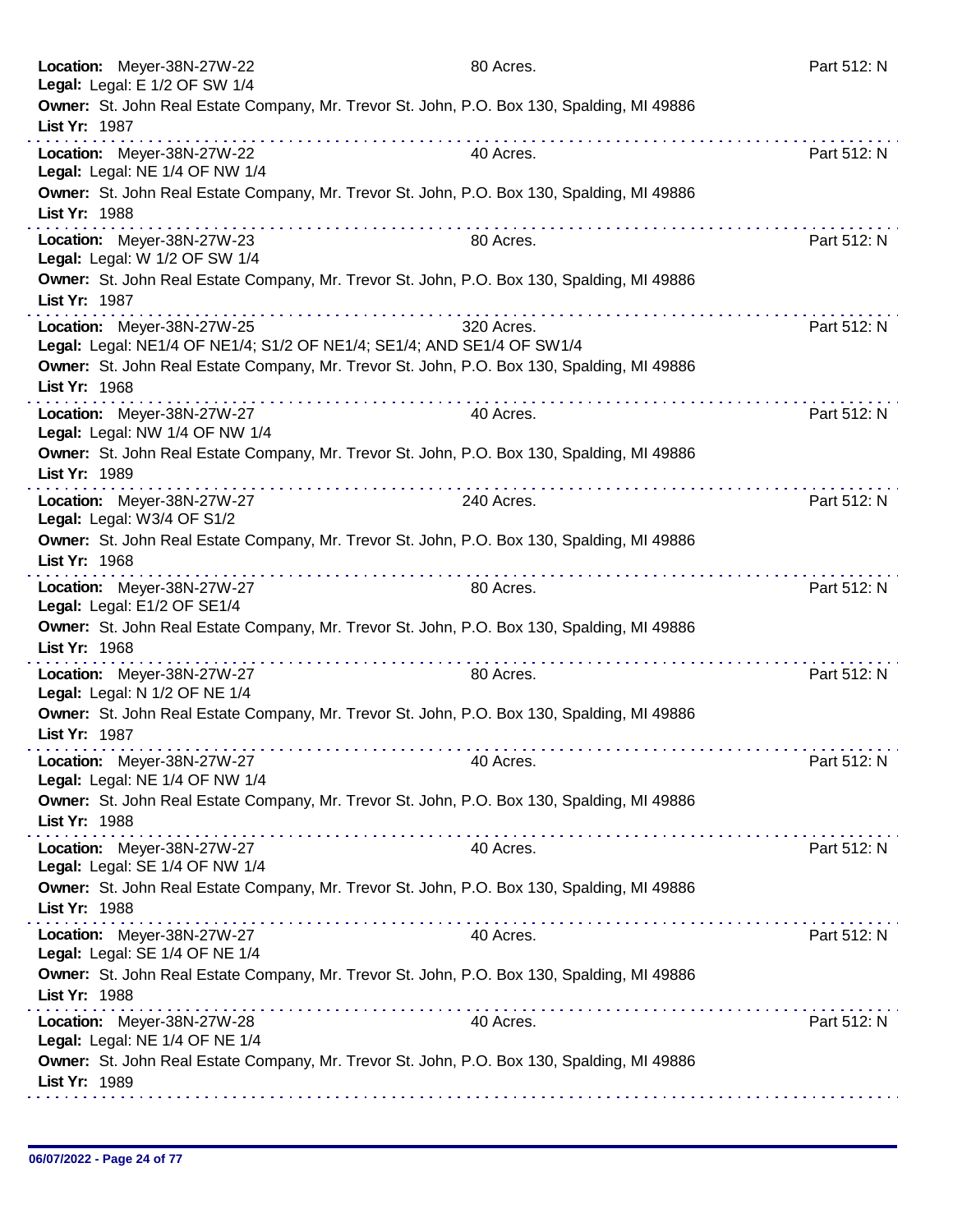| Location: Meyer-38N-27W-28<br>Legal: Legal: NW 1/4 OF NE 1/4                                                | 40 Acres. | Part 512: N |
|-------------------------------------------------------------------------------------------------------------|-----------|-------------|
| Owner: St. John Real Estate Company, Mr. Trevor St. John, P.O. Box 130, Spalding, MI 49886<br>List Yr: 1988 |           |             |
| Location: Meyer-38N-27W-28<br>Legal: Legal: SW 1/4 OF NE 1/4                                                | 40 Acres. | Part 512: N |
| Owner: St. John Real Estate Company, Mr. Trevor St. John, P.O. Box 130, Spalding, MI 49886<br>List Yr: 1988 |           |             |
| Location: Meyer-38N-27W-28<br>Legal: Legal: SE 1/4 OF NE 1/4                                                | 40 Acres. | Part 512: N |
| Owner: St. John Real Estate Company, Mr. Trevor St. John, P.O. Box 130, Spalding, MI 49886<br>List Yr: 1988 | .         |             |
| Location: Meyer-38N-27W-28<br>Legal: Legal: NE 1/4 OF NW 1/4                                                | 40 Acres. | Part 512: N |
| Owner: St. John Real Estate Company, Mr. Trevor St. John, P.O. Box 130, Spalding, MI 49886<br>List Yr: 1988 | .         |             |
| Location: Meyer-38N-27W-28<br>Legal: Legal: NW 1/4 OF NW 1/4                                                | 40 Acres. | Part 512: N |
| Owner: St. John Real Estate Company, Mr. Trevor St. John, P.O. Box 130, Spalding, MI 49886<br>List Yr: 1988 |           |             |
| Location: Meyer-38N-27W-28<br>Legal: Legal: SW 1/4 OF NW 1/4                                                | 40 Acres. | Part 512: N |
| Owner: St. John Real Estate Company, Mr. Trevor St. John, P.O. Box 130, Spalding, MI 49886<br>List Yr: 1988 |           |             |
| Location: Meyer-38N-27W-29<br>Legal: Legal: S1/2 OF NE 1/4 OF NE 1/4                                        | 20 Acres. | Part 512: N |
| Owner: St. John Real Estate Company, Mr. Trevor St. John, P.O. Box 130, Spalding, MI 49886<br>List Yr: 1988 | .         |             |
| Location: Meyer-38N-27W-29<br>Legal: Legal: N1/2 OF NW1/4                                                   | 80 Acres. | Part 512: N |
| Owner: St. John Real Estate Company, Mr. Trevor St. John, P.O. Box 130, Spalding, MI 49886<br>List Yr: 1968 |           |             |
| Location: Meyer-38N-27W-29<br>Legal: Legal: NW 1/4 OF NE 1/4                                                | 40 Acres. | Part 512: N |
| Owner: St. John Real Estate Company, Mr. Trevor St. John, P.O. Box 130, Spalding, MI 49886<br>List Yr: 1988 |           |             |
| Location: Meyer-38N-27W-29<br>Legal: Legal: SW 1/4 OF NE 1/4                                                | 40 Acres. | Part 512: N |
| Owner: St. John Real Estate Company, Mr. Trevor St. John, P.O. Box 130, Spalding, MI 49886<br>List Yr: 1988 |           |             |
| Location: Meyer-38N-27W-29<br>Legal: Legal: SE 1/4 OF NE 1/4                                                | 40 Acres. | Part 512: N |
| Owner: St. John Real Estate Company, Mr. Trevor St. John, P.O. Box 130, Spalding, MI 49886<br>List Yr: 1988 |           |             |
| Location: Meyer-38N-27W-30<br>Legal: Legal: W1/2 NW1/4                                                      | 80 Acres. | Part 512: N |
| Owner: Raymond and Constance MacCarthy, 1123 Pleasant Valley Drive,, Oneida, WI 54155<br>List Yr: 1968      |           |             |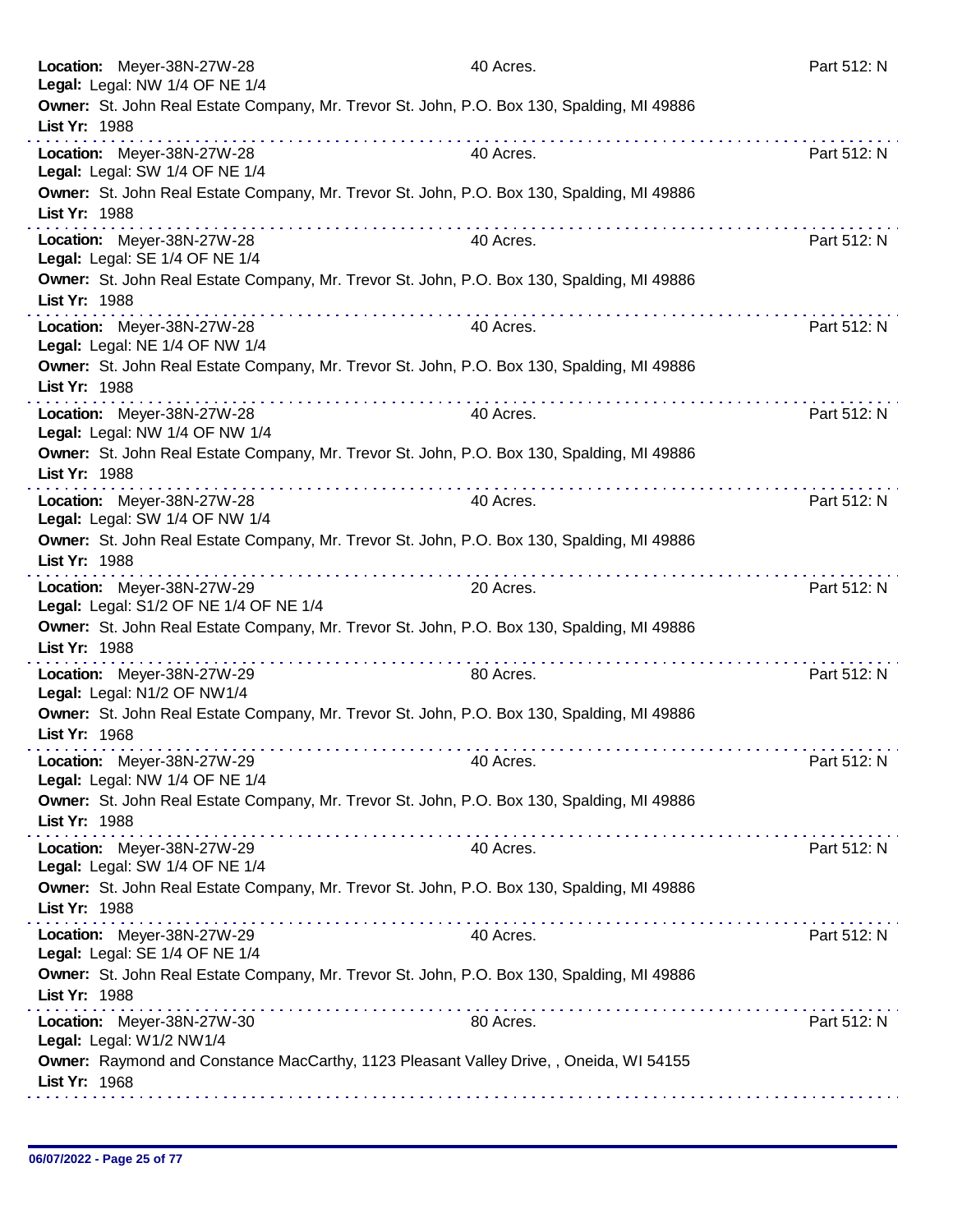| Location: Meyer-38N-27W-30<br>Legal: Legal: E1/2 NW1/4; NE1/4 SW1/4                                                                                                                                                                                                                                                                                                                                                                                                                             | 120 Acres.                                                                                                    | Part 512: N |
|-------------------------------------------------------------------------------------------------------------------------------------------------------------------------------------------------------------------------------------------------------------------------------------------------------------------------------------------------------------------------------------------------------------------------------------------------------------------------------------------------|---------------------------------------------------------------------------------------------------------------|-------------|
| Owner: Mr. and Mrs. Thomas W. Fruit, 3973 Redwood Drive, , Pulaski, WI 54162<br>List Yr: 1968                                                                                                                                                                                                                                                                                                                                                                                                   |                                                                                                               |             |
| Location: Meyer-38N-27W-30<br>Legal: Legal: SE1/4 OF SE1/4                                                                                                                                                                                                                                                                                                                                                                                                                                      | 40 Acres.                                                                                                     | Part 512: N |
| Owner: Ms. Barbara A. Henry, PO Box 957, , Harrison, MI 48625<br>List Yr: 1968                                                                                                                                                                                                                                                                                                                                                                                                                  |                                                                                                               |             |
| .<br>Location: Meyer-38N-27W-30<br>Legal: Legal: SE1/4 OF SW1/4                                                                                                                                                                                                                                                                                                                                                                                                                                 | 40 Acres.                                                                                                     | Part 512: N |
| Owner: Patrick Denis, 3362 Wynding Ridgeway, , Green Bay, WI 54313<br>List Yr: 1968                                                                                                                                                                                                                                                                                                                                                                                                             |                                                                                                               |             |
| Location: Meyer-38N-27W-30<br>Legal: Legal: SW1/4 OF SW1/4                                                                                                                                                                                                                                                                                                                                                                                                                                      | 40 Acres.                                                                                                     | Part 512: N |
| Owner: Mr. and Mrs. Michael R. Denis, 4288 Pittco Rd, Green Bay, WI 54313<br>List Yr: 1968                                                                                                                                                                                                                                                                                                                                                                                                      |                                                                                                               |             |
| Location: Meyer-38N-27W-30<br>Legal: Legal: NW1/4 OF NW1/4 OF NW1/4 OF SW1/4                                                                                                                                                                                                                                                                                                                                                                                                                    | 2.5 Acres.                                                                                                    | Part 512: N |
| Owner: Mr. and Mrs. Michael R. Denis, 4288 Pittco Rd, Green Bay, WI 54313<br>List Yr: 1968                                                                                                                                                                                                                                                                                                                                                                                                      |                                                                                                               |             |
| Location: Meyer-38N-27W-33<br>Legal: Legal: S1/2 EXCEPT SE1/4 OF SW1/4 OF NE1/4 OF SW1/4 (2.5 AC), EXCEPT W1/2 OF SW1/4 OF SE1/4 OF<br>NE1/4 OF SW1 /4 (1.25 AC), EXCEPT SE1/4 OF NE1/4 OF SW1/4 OF NE1/4 OF SW1/4 (0.625 AC); AND<br>EXCEPT SW1/4 OF NW1/4OF SE1/4 OF NE1/4 OF SW1/4 (0.625 AC)                                                                                                                                                                                                | 315 Acres.                                                                                                    | Part 512: N |
| Owner: Legros Development, LLC, 2764 Scotch Pint Trl,, Green Bay, WI 54313<br>List Yr: 2006                                                                                                                                                                                                                                                                                                                                                                                                     |                                                                                                               |             |
| Location: Meyer-38N-27W-34<br>Legal: Legal: N1/2, SW1/4 EXCEPT THE SE1/4 OF SW1/4, NW1/4 OF SE1/4                                                                                                                                                                                                                                                                                                                                                                                               | 480 Acres.                                                                                                    | Part 512: N |
| Owner: St. John Real Estate Company, Mr. Trevor St. John, P.O. Box 130, Spalding, MI 49886<br>List Yr: 1968                                                                                                                                                                                                                                                                                                                                                                                     |                                                                                                               |             |
| Location: Meyer-38N-27W-36<br>Legal: Legal: SE1/4 OF NW1/4, N1/2 OF SW1/4                                                                                                                                                                                                                                                                                                                                                                                                                       | 120 Acres.                                                                                                    | Part 512: N |
| Owner: St. John Real Estate Company, Mr. Trevor St. John, P.O. Box 130, Spalding, MI 49886<br>List Yr: 1968                                                                                                                                                                                                                                                                                                                                                                                     |                                                                                                               |             |
| the second contract and contract and<br>Location: Meyer-38N-27W-36<br>Legal: Legal: E1/2 OF SW1/4 OF NW1/4                                                                                                                                                                                                                                                                                                                                                                                      | 20 Acres.                                                                                                     | Part 512: N |
| Owner: St. John Real Estate Company, Mr. Trevor St. John, P.O. Box 130, Spalding, MI 49886<br>List Yr: 1968                                                                                                                                                                                                                                                                                                                                                                                     |                                                                                                               |             |
| Location: Meyer-38N-27W-36<br>Legal: Legal: N1/2 OF NW1/4, W1/2 OF NW1/4 OF NE1/4                                                                                                                                                                                                                                                                                                                                                                                                               | 100 Acres.                                                                                                    | Part 512: N |
| Owner: St. John Real Estate Company, Mr. Trevor St. John, P.O. Box 130, Spalding, MI 49886<br>List Yr: 1968                                                                                                                                                                                                                                                                                                                                                                                     |                                                                                                               |             |
| $\label{eq:reduced} \begin{split} \mathbf{u}^{\top} & \mathbf{u}^{\top} \mathbf{u}^{\top} \mathbf{u}^{\top} \mathbf{u}^{\top} \mathbf{u}^{\top} \mathbf{u}^{\top} \mathbf{u}^{\top} \mathbf{u}^{\top} \mathbf{u}^{\top} \mathbf{u}^{\top} \mathbf{u}^{\top} \mathbf{u}^{\top} \mathbf{u}^{\top} \mathbf{u}^{\top} \mathbf{u}^{\top} \mathbf{u}^{\top} \mathbf{u}^{\top} \mathbf{u}^{\top} \mathbf{u}^{\top} \mathbf{u}$<br>Location: Meyer-39N-27W-01<br>Legal: Legal: NW1/4; AND N1/2 OF SW1/4 | 240 Acres.                                                                                                    | Part 512: N |
|                                                                                                                                                                                                                                                                                                                                                                                                                                                                                                 |                                                                                                               |             |
| List Yr: 1968                                                                                                                                                                                                                                                                                                                                                                                                                                                                                   | Owner: UP Northwoods Land Co., LLC, Mr. Jeffrey Noeldner, 2300 Lineville Road, Suite 200, Green Bay, WI 54313 |             |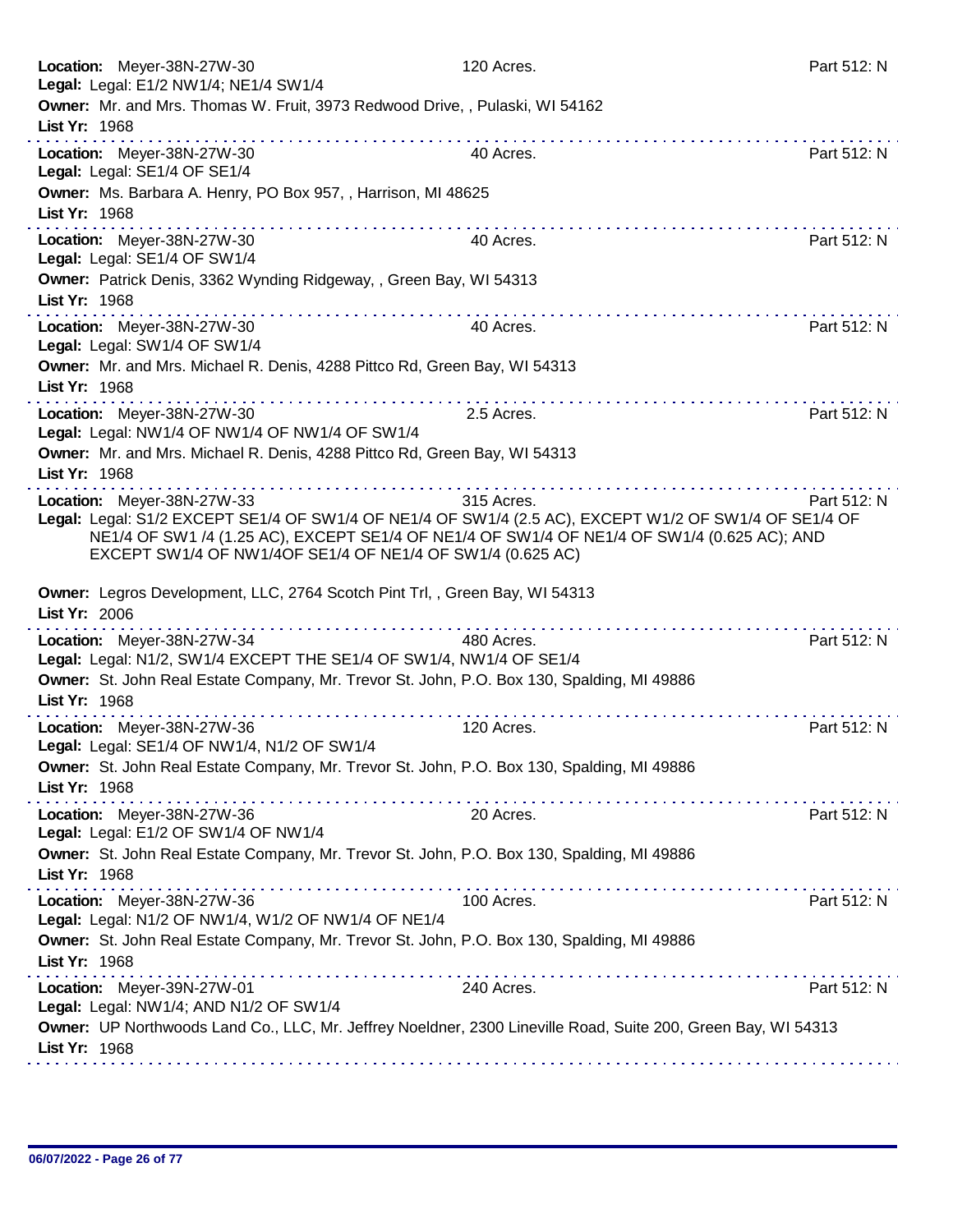| Location: Meyer-39N-27W-01<br>Legal: Legal: NE1/4; W1/2 OF SE1/4; AND S1/2 OF SW1/4                                                                  | 322.24 Acres.  | Part 512: N |
|------------------------------------------------------------------------------------------------------------------------------------------------------|----------------|-------------|
| Owner: American Forest Management, Mr. Eric E. Stier, 850 W Sharon Ave Ste 2, Houghton, MI 49931<br>List Yr: 1968                                    |                |             |
| Location: Meyer-39N-27W-01<br>Legal: Legal: E1/2 OF SE1/4;                                                                                           | .<br>80 Acres. | Part 512: N |
| Owner: Umentum Family, LLP, 1161 Grignon St,, Green Bay, WI 54301<br>List Yr: 1968                                                                   |                |             |
| Location: Meyer-39N-27W-02<br>Legal: Legal: NE1/4 OF NE1/4; AND W1/2 OF NW1/4                                                                        | 120 Acres.     | Part 512: N |
| Owner: UP Northwoods Land Co., LLC, Mr. Jeffrey Noeldner, 2300 Lineville Road, Suite 200, Green Bay, WI 54313<br>List Yr: 1968                       |                |             |
| Location: Meyer-39N-27W-02<br>Legal: Legal: E1/2 OF NW1/4; W1/2 OF NE1/4; NE1/4 OF SW1/4; S1/2 OF SW1/4; NE1/4 OF SE1/4; AND S1/2 OF<br><b>SE1/4</b> | 405.18 Acres.  | Part 512: N |
| Owner: American Forest Management, Mr. Eric E. Stier, 850 W Sharon Ave Ste 2, Houghton, MI 49931<br>List Yr: 1968                                    |                |             |
| Location: Meyer-39N-27W-03<br>Legal: Legal: E1/2 OF NE1/4; AND N1/2 OF SE1/4                                                                         | 160 Acres.     | Part 512: N |
| Owner: UP Northwoods Land Co., LLC, Mr. Jeffrey Noeldner, 2300 Lineville Road, Suite 200, Green Bay, WI 54313<br>List Yr: 1968                       |                |             |
| Location: Meyer-39N-27W-03<br>Legal: Legal: SW1/4 OF NE1/4                                                                                           | 40 Acres.      | Part 512: N |
| Owner: Wayne P. Gajeski, 2204 Cumberland Dr,, Green Bay, WI 54311<br>List Yr: 1968                                                                   |                |             |
| Location: Meyer-39N-27W-03<br>Legal: Legal: NW1/4 OF NE1/4                                                                                           | 40 Acres.      | Part 512: N |
| Owner: G-d Sales, Inc., PO Box 40, , Little Suamico, WI 54141<br>List Yr: 1968<br>.                                                                  |                |             |
| Location: Meyer-39N-27W-03<br>Legal: Legal: W1/2; AND S1/2 OF SE1/4                                                                                  | 415.66 Acres.  | Part 512: N |
| Owner: American Forest Management, Mr. Eric E. Stier, 850 W Sharon Ave Ste 2, Houghton, MI 49931<br>List Yr: 1968                                    |                |             |
| Location: Meyer-39N-27W-04<br>Legal: Legal: NE1/4 OF NW1/4; N1/2 OF SE1/4 OF NW1/4; AND N1/2 OF NE1/4                                                | 159.22 Acres.  | Part 512: N |
| Owner: Buck Horn Ridge, LLC, Attn: Mr. Peter Mersberger, W2241 Ourtown Rd, Sheboygan Falls, WI 53085<br>List Yr: 1968                                |                |             |
| Location: Meyer-39N-27W-04<br>Legal: Legal: S1/2 OF NE1/4; AND S1/2                                                                                  | 400 Acres.     | Part 512: N |
| Owner: American Forest Management, Mr. Eric E. Stier, 850 W Sharon Ave Ste 2, Houghton, MI 49931<br>List Yr: 1968                                    |                |             |
| Location: Meyer-39N-27W-05<br>Legal: Legal: S1/2                                                                                                     | 320 Acres.     | Part 512: N |
| Owner: UP Northwoods Land Co., LLC, Mr. Jeffrey Noeldner, 2300 Lineville Road, Suite 200, Green Bay, WI 54313<br>List Yr: 1968                       |                |             |
| Location: Meyer-39N-27W-05<br>Legal: Legal: N1/2                                                                                                     | 355.44 Acres.  | Part 512: N |
| Owner: American Forest Management, Mr. Eric E. Stier, 850 W Sharon Ave Ste 2, Houghton, MI 49931<br>List Yr: 1968                                    |                |             |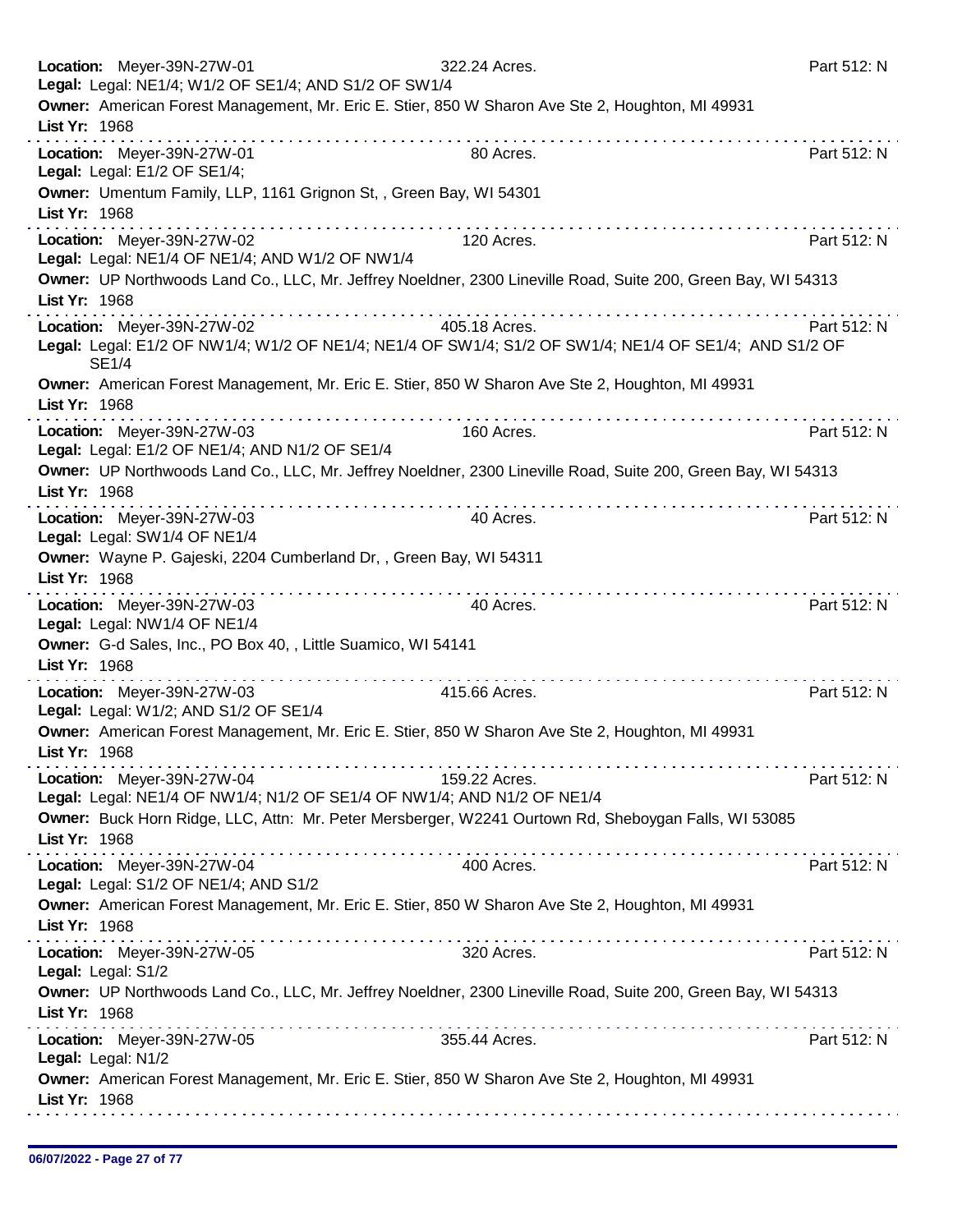| Legal: Legal: ENTIRE | Location: Meyer-39N-27W-06                                                                                                                                                                                                                                                                                      | 665.12 Acres.                                                                                         | Part 512: N |
|----------------------|-----------------------------------------------------------------------------------------------------------------------------------------------------------------------------------------------------------------------------------------------------------------------------------------------------------------|-------------------------------------------------------------------------------------------------------|-------------|
| List Yr: 1968        |                                                                                                                                                                                                                                                                                                                 | Owner: American Forest Management, Mr. Eric E. Stier, 850 W Sharon Ave Ste 2, Houghton, MI 49931      |             |
|                      | Location: Meyer-39N-27W-07<br>Legal: Legal: SE1/4 OF SW1/4                                                                                                                                                                                                                                                      | 40 Acres.                                                                                             | Part 512: N |
| List Yr: 1968        | Owner: John and Cathy Groeneveld, N3022 Fumee Lake Dr,, Iron Mountain, MI 49801                                                                                                                                                                                                                                 |                                                                                                       |             |
|                      | Location: Meyer-39N-27W-07<br>Legal: Legal: N1/2, N1/2 OF SW1/4, SW1/4 OF SW1/4, GOV LOT 1, NW1/4 OF SE1/4                                                                                                                                                                                                      | 532.54 Acres.                                                                                         | Part 512: N |
| List Yr: 1968        |                                                                                                                                                                                                                                                                                                                 | Owner: American Forest Management, Mr. Eric E. Stier, 850 W Sharon Ave Ste 2, Houghton, MI 49931      |             |
|                      | Location: Meyer-39N-27W-08<br>Legal: Legal: NE 1/4 OF SW 1/4                                                                                                                                                                                                                                                    | 34.4 Acres.                                                                                           | Part 512: N |
| List Yr: 1990        |                                                                                                                                                                                                                                                                                                                 | Owner: American Forest Management, Mr. Eric E. Stier, 850 W Sharon Ave Ste 2, Houghton, MI 49931      |             |
|                      | Location: Meyer-39N-27W-08<br>Legal: Legal: S 1/2 OF NE 1/4                                                                                                                                                                                                                                                     | 80 Acres.                                                                                             | Part 512: N |
| List Yr: 1990        |                                                                                                                                                                                                                                                                                                                 | Owner: American Forest Management, Mr. Eric E. Stier, 850 W Sharon Ave Ste 2, Houghton, MI 49931<br>. |             |
|                      | Location: Meyer-39N-27W-08                                                                                                                                                                                                                                                                                      | 492.1 Acres.<br>Legal: Legal: N1/2 OF N1/2, SW1/4 OF NW1/4, GOV. LOTS 1, 2 & 4, SE1/4 OF SW1/4, SE1/4 | Part 512: N |
| List Yr: 1968        |                                                                                                                                                                                                                                                                                                                 | Owner: American Forest Management, Mr. Eric E. Stier, 850 W Sharon Ave Ste 2, Houghton, MI 49931      |             |
|                      | a construction of the construction of the construction of the construction of the construction of the construction of the construction of the construction of the construction of the construction of the construction of the<br>Location: Meyer-39N-27W-09<br>Legal: Legal: N1/2, W1/2 OF SW1/4, E1/2 OF SE1/4 | 480 Acres.                                                                                            | Part 512: N |
| List Yr: 1968        |                                                                                                                                                                                                                                                                                                                 | Owner: American Forest Management, Mr. Eric E. Stier, 850 W Sharon Ave Ste 2, Houghton, MI 49931      |             |
|                      | Location: Meyer-39N-27W-09<br>Legal: Legal: SW1/4 OF SE1/4                                                                                                                                                                                                                                                      | 40 Acres.                                                                                             | Part 512: N |
| List Yr: 2015        | Owner: Ford River Land Company, LLC, Mr. Phillip J. Minerick, PO Box 47, Sagola, MI 49881                                                                                                                                                                                                                       |                                                                                                       |             |
|                      | Location: Meyer-39N-27W-10<br>Legal: Legal: ENTIRE EXC. E1/2 OF NE1/4 OF NE1/4 OF NE1/4                                                                                                                                                                                                                         | 635 Acres.                                                                                            | Part 512: N |
| List Yr: 1968        |                                                                                                                                                                                                                                                                                                                 | Owner: American Forest Management, Mr. Eric E. Stier, 850 W Sharon Ave Ste 2, Houghton, MI 49931      |             |
|                      | Location: Meyer-39N-27W-11<br>Legal: Legal: SE1/4 OF SW1/4                                                                                                                                                                                                                                                      | 40 Acres.                                                                                             | Part 512: N |
| List Yr: 1981        | Owner: John D. Ray Estate, 4725 Hickory Shores Boulevard, Gulf Breeze, FL 32563                                                                                                                                                                                                                                 |                                                                                                       |             |
|                      | Location: Meyer-39N-27W-11<br>Legal: Legal: S1/2 OF SE1/4                                                                                                                                                                                                                                                       | 80 Acres.                                                                                             | Part 512: N |
| List Yr: 1981        | Owner: John D. Ray Estate, 4725 Hickory Shores Boulevard, Gulf Breeze, FL 32563                                                                                                                                                                                                                                 |                                                                                                       |             |
|                      | Location: Meyer-39N-27W-11<br>Legal: Legal: WEST 3/4 OF N1/2 EXC. W1/2 OF NW1/4 OF NW1/4 OF NW1/4                                                                                                                                                                                                               | 235 Acres.                                                                                            | Part 512: N |
| List Yr: 1968        |                                                                                                                                                                                                                                                                                                                 | Owner: American Forest Management, Mr. Eric E. Stier, 850 W Sharon Ave Ste 2, Houghton, MI 49931      |             |
|                      |                                                                                                                                                                                                                                                                                                                 |                                                                                                       |             |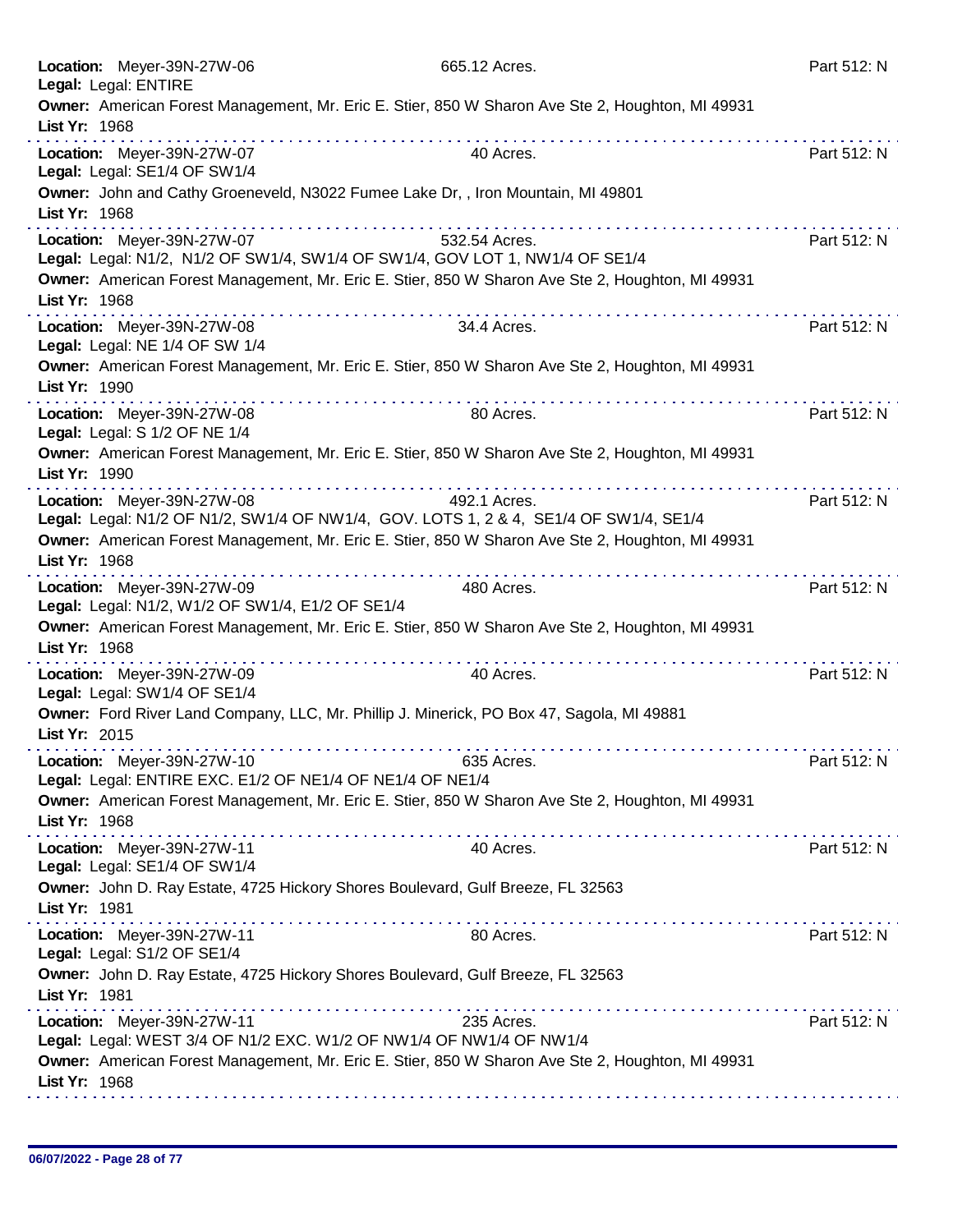| Location: Meyer-39N-27W-12<br>Legal: Legal: W 1/2 OF NE 1/4                                      | 80 Acres.                                                                                                       | Part 512: N |
|--------------------------------------------------------------------------------------------------|-----------------------------------------------------------------------------------------------------------------|-------------|
| List Yr: 1981                                                                                    | Owner: Lyme Great Lakes Timberlands LLC, Mr. Nathan Christie, 2831 North Lincoln Road, Escanaba, MI 49829       |             |
| Location: Meyer-39N-27W-12<br>Legal: Legal: SE 1/4 OF NE 1/4                                     | 40 Acres.                                                                                                       | Part 512: N |
| List Yr: 1981                                                                                    | Owner: Lyme Great Lakes Timberlands LLC, Mr. Nathan Christie, 2831 North Lincoln Road, Escanaba, MI 49829       |             |
| Location: Meyer-39N-27W-12<br>Legal: Legal: NE 1/4 OF NW 1/4                                     | 40 Acres.                                                                                                       | Part 512: N |
| List Yr: 1981                                                                                    | Owner: Lyme Great Lakes Timberlands LLC, Mr. Nathan Christie, 2831 North Lincoln Road, Escanaba, MI 49829       |             |
| Location: Meyer-39N-27W-12<br>Legal: Legal: S 1/2 OF SW 1/4                                      | 80 Acres.                                                                                                       | Part 512: N |
| List Yr: 1981                                                                                    | Owner: Lyme Great Lakes Timberlands LLC, Mr. Nathan Christie, 2831 North Lincoln Road, Escanaba, MI 49829       |             |
| Location: Meyer-39N-27W-12<br>Legal: Legal: SE 1/4                                               | 160 Acres.                                                                                                      | Part 512: N |
| List Yr: 1981                                                                                    | Owner: Lyme Great Lakes Timberlands LLC, Mr. Nathan Christie, 2831 North Lincoln Road, Escanaba, MI 49829       |             |
| Location: Meyer-39N-27W-13<br>Legal: Legal: N 1/2                                                | 320 Acres.                                                                                                      | Part 512: N |
| List Yr: 1981                                                                                    | Owner: Lyme Great Lakes Timberlands LLC, Mr. Nathan Christie, 2831 North Lincoln Road, Escanaba, MI 49829       |             |
| Location: Meyer-39N-27W-13<br>Legal: Legal: NW 1/4 OF SW 1/4                                     | . The second construction is a second construction of the second construction of the $\mathcal{A}$<br>40 Acres. | Part 512: N |
| List Yr: 1981                                                                                    | Owner: Lyme Great Lakes Timberlands LLC, Mr. Nathan Christie, 2831 North Lincoln Road, Escanaba, MI 49829       |             |
| Location: Meyer-39N-27W-13<br>Legal: Legal: S 1/2 OF SW 1/4                                      | 80 Acres.                                                                                                       | Part 512: N |
| List Yr: 1981                                                                                    | Owner: Lyme Great Lakes Timberlands LLC, Mr. Nathan Christie, 2831 North Lincoln Road, Escanaba, MI 49829       |             |
| Location: Meyer-39N-27W-13<br>Legal: Legal: SE 1/4                                               | 160 Acres.                                                                                                      | Part 512: N |
| List Yr: 1981                                                                                    | Owner: Lyme Great Lakes Timberlands LLC, Mr. Nathan Christie, 2831 North Lincoln Road, Escanaba, MI 49829       |             |
| Location: Meyer-39N-27W-14<br>Legal: Legal: SW1/4 OF NW1/4                                       | 40 Acres.                                                                                                       | Part 512: N |
| Owner: John D. Ray Estate, 4725 Hickory Shores Boulevard, Gulf Breeze, FL 32563<br>List Yr: 1981 |                                                                                                                 |             |
| Location: Meyer-39N-27W-14<br>Legal: Legal: NE 1/4                                               | 160 Acres.                                                                                                      | Part 512: N |
| List Yr: 1981                                                                                    | Owner: Lyme Great Lakes Timberlands LLC, Mr. Nathan Christie, 2831 North Lincoln Road, Escanaba, MI 49829       |             |
| Location: Meyer-39N-27W-14<br>Legal: Legal: NE 1/4 OF NW 1/4                                     | 40 Acres.                                                                                                       | Part 512: N |
| List Yr: 1981                                                                                    | Owner: Lyme Great Lakes Timberlands LLC, Mr. Nathan Christie, 2831 North Lincoln Road, Escanaba, MI 49829       |             |
|                                                                                                  |                                                                                                                 |             |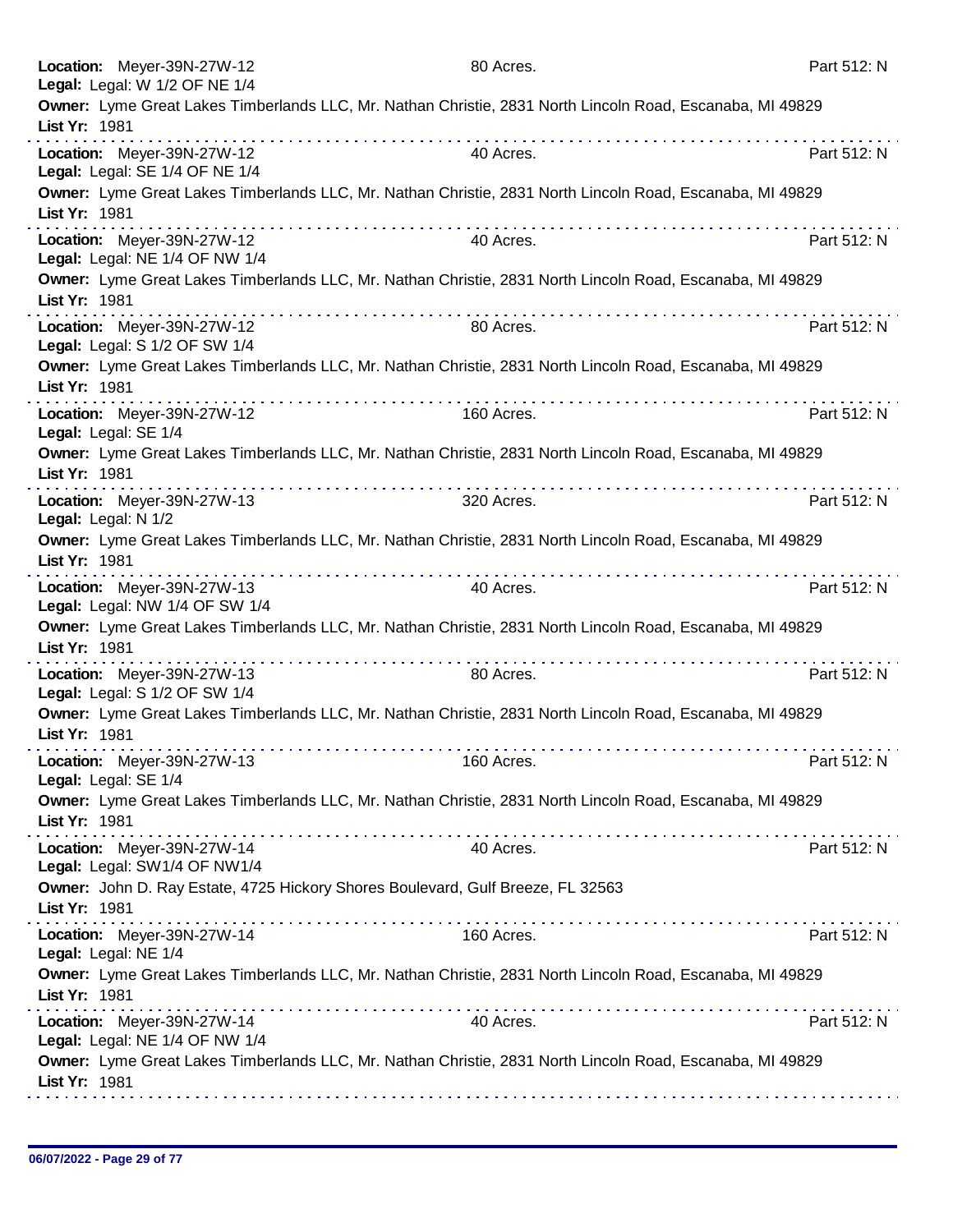|               | Location: Meyer-39N-27W-14<br>Legal: Legal: SE1/4 OF NW 1/4                                                                                              | 40 Acres.                                                                                                     | Part 512: N |
|---------------|----------------------------------------------------------------------------------------------------------------------------------------------------------|---------------------------------------------------------------------------------------------------------------|-------------|
| List Yr: 1981 |                                                                                                                                                          | Owner: Lyme Great Lakes Timberlands LLC, Mr. Nathan Christie, 2831 North Lincoln Road, Escanaba, MI 49829     |             |
|               | Location: Meyer-39N-27W-14<br>Legal: Legal: S1/2 EXCEPT SW1/4 OF SW1/4 AND EXCEPT NW1/4 OF SW1/4                                                         | 240 Acres.                                                                                                    | Part 512: N |
| List Yr: 1981 |                                                                                                                                                          | Owner: Lyme Great Lakes Timberlands LLC, Mr. Nathan Christie, 2831 North Lincoln Road, Escanaba, MI 49829     |             |
|               | Location: Meyer-39N-27W-15<br>Legal: Legal: ENTIRE                                                                                                       | 640 Acres.                                                                                                    | Part 512: N |
| List Yr: 1968 | Owner: American Forest Management, Mr. Eric E. Stier, 850 W Sharon Ave Ste 2, Houghton, MI 49931                                                         |                                                                                                               |             |
|               | Location: Meyer-39N-27W-16<br>Legal: Legal: NW1/4 OF SE1/4 AND SW1/4 OF SE1/4                                                                            | 80 Acres.                                                                                                     | Part 512: N |
| List Yr: 1968 |                                                                                                                                                          | Owner: UP Northwoods Land Co., LLC, Mr. Jeffrey Noeldner, 2300 Lineville Road, Suite 200, Green Bay, WI 54313 |             |
|               | Location: Meyer-39N-27W-16<br>Legal: Legal: N1/2 OF N1/2 AND SW1/4 OF NW1/4                                                                              | 200 Acres.                                                                                                    | Part 512: N |
| List Yr: 1968 | Owner: American Forest Management, Mr. Eric E. Stier, 850 W Sharon Ave Ste 2, Houghton, MI 49931                                                         |                                                                                                               |             |
|               | Location: Meyer-39N-27W-16<br>Legal: Legal: NE1/4 OF SE1/4                                                                                               | 40 Acres.                                                                                                     | Part 512: N |
| List Yr: 1968 | Owner: Joseph Turek, N18499 Vega Road, PO Box 8, Hermansville, MI 49847                                                                                  |                                                                                                               |             |
|               | Location: Meyer-39N-27W-17<br>Legal: Legal: E1/2 OF NE1/4, SE1/4 OF SW1/4                                                                                | 120 Acres.                                                                                                    | Part 512: N |
| List Yr: 1968 | Owner: American Forest Management, Mr. Eric E. Stier, 850 W Sharon Ave Ste 2, Houghton, MI 49931                                                         |                                                                                                               |             |
|               | Location: Meyer-39N-27W-20<br>Legal: Legal: NE1/4, E1/2 OF NW1/4, N1/2 OF SW1/4, NW1/4 OF SE1/4                                                          | 360 Acres.                                                                                                    | Part 512: N |
| List Yr: 1968 | Owner: American Forest Management, Mr. Eric E. Stier, 850 W Sharon Ave Ste 2, Houghton, MI 49931                                                         |                                                                                                               |             |
|               | Location: Meyer-39N-27W-21<br>Legal: Legal: W1/2 OF NE1/4; E1/2 OF NW1/4; NE1/4 OF SW1/4; S1/2 OF SW1/4; AND SE1/4                                       | 440 Acres.                                                                                                    | Part 512: N |
| List Yr: 1968 |                                                                                                                                                          | Owner: UP Northwoods Land Co., LLC, Mr. Jeffrey Noeldner, 2300 Lineville Road, Suite 200, Green Bay, WI 54313 |             |
|               | <u>a serie district de la característica de la cara</u><br>Location: Meyer-39N-27W-21<br>Legal: Legal: SW1/4 OF NW1/4; NW1/4 OF SW1/4; AND E1/2 OF NE1/4 | 160 Acres.                                                                                                    | Part 512: N |
| List Yr: 1968 | Owner: American Forest Management, Mr. Eric E. Stier, 850 W Sharon Ave Ste 2, Houghton, MI 49931                                                         |                                                                                                               |             |
|               | Location: Meyer-39N-27W-23<br>Legal: Legal: NW1/4 OF NE1/4, NE1/4 OF NW1/4                                                                               | 80 Acres.                                                                                                     | Part 512: N |
| List Yr: 1968 | Owner: Richard and Mary Severinsen, W210 N11190 Mountbrooke Dr,, Germantown, WI 53022                                                                    |                                                                                                               |             |
|               | Location: Meyer-39N-27W-23<br>Legal: Legal: NW1/4 OF NW1/4 EXCEPT WEST 330 FT THEREOF                                                                    | 30 Acres.                                                                                                     | Part 512: N |
| List Yr: 1968 | Owner: Richard and Mary Severinsen, W210 N11190 Mountbrooke Dr,, Germantown, WI 53022                                                                    |                                                                                                               |             |
|               |                                                                                                                                                          |                                                                                                               |             |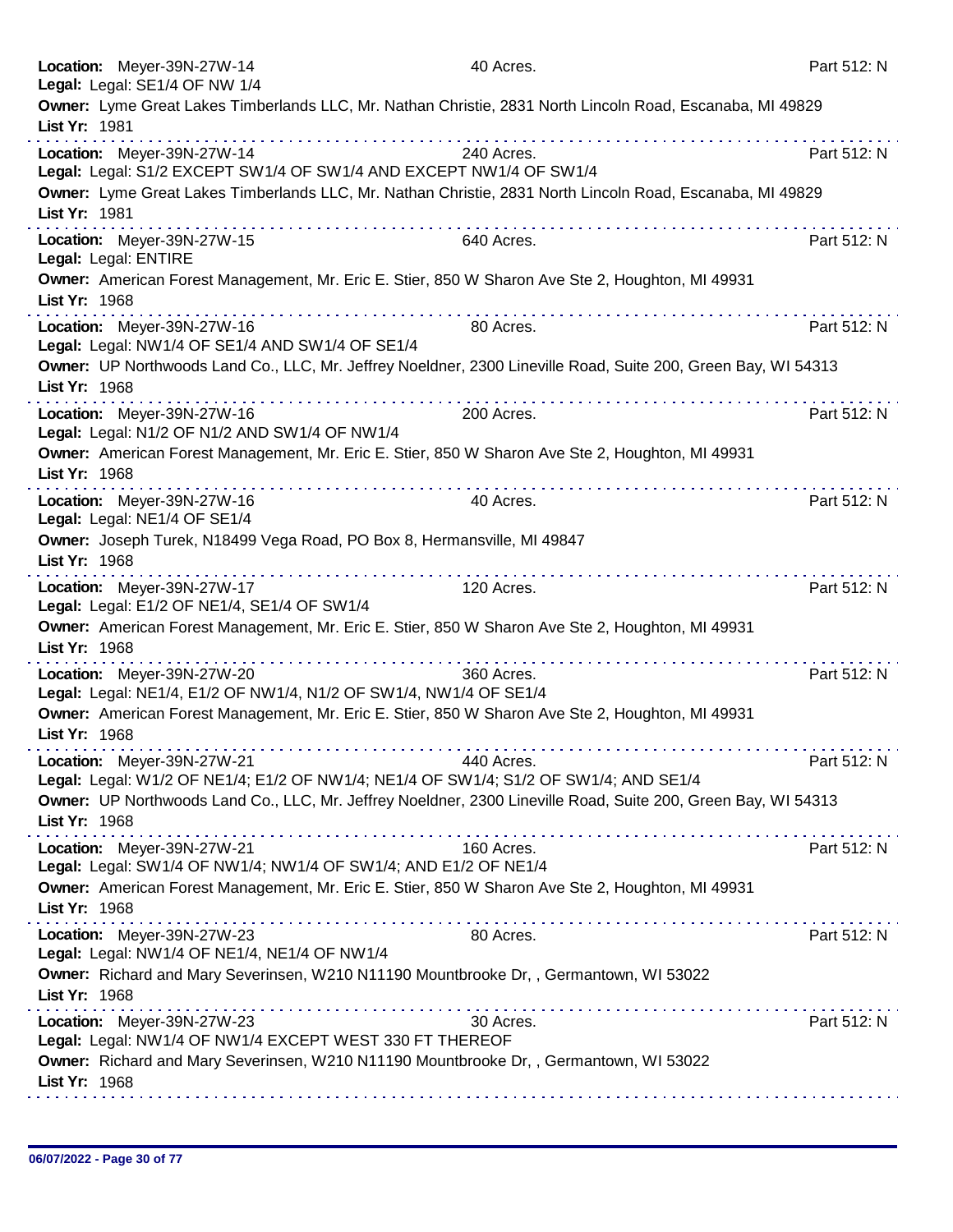| Location: Meyer-39N-27W-23<br>Legal: Legal: NE 1/4 OF NE 1/4                                   | 40 Acres.                                                                                                 | Part 512: N |
|------------------------------------------------------------------------------------------------|-----------------------------------------------------------------------------------------------------------|-------------|
| List Yr: 1981                                                                                  | Owner: Lyme Great Lakes Timberlands LLC, Mr. Nathan Christie, 2831 North Lincoln Road, Escanaba, MI 49829 |             |
| Location: Meyer-39N-27W-24<br>Legal: Legal: SW 1/4                                             | . <i>.</i> .<br>160 Acres.                                                                                | Part 512: N |
| Owner: Gerald and Anna Dugree, W6087 Old US-2, , Hermansville, MI 49847<br>List Yr: 1985       |                                                                                                           |             |
| Location: Meyer-39N-27W-24<br>Legal: Legal: W 1/2 OF NE 1/4                                    | 80 Acres.                                                                                                 | Part 512: N |
| List Yr: 1981                                                                                  | Owner: Gary and Scott Johnson, c/o Gary Johnson, W5640 Hwy 2, Hermansville, MI 49847                      |             |
| Location: Meyer-39N-27W-24<br>Legal: Legal: N 1/2 OF SE 1/4                                    | 80 Acres.                                                                                                 | Part 512: N |
| List Yr: 1981                                                                                  | Owner: Gary and Scott Johnson, c/o Gary Johnson, W5640 Hwy 2, Hermansville, MI 49847<br>.                 |             |
| Location: Meyer-39N-27W-24<br>Legal: Legal: E 1/2 OF NE 1/4                                    | 80 Acres.                                                                                                 | Part 512: N |
| List Yr: 1985                                                                                  | Owner: Gary and Scott Johnson, c/o Gary Johnson, W5640 Hwy 2, Hermansville, MI 49847                      |             |
| Location: Meyer-39N-27W-24<br>Legal: Legal: S 1/2 OF SE 1/4                                    | 80 Acres.                                                                                                 | Part 512: N |
| List Yr: 1985                                                                                  | Owner: Lyme Great Lakes Timberlands LLC, Mr. Nathan Christie, 2831 North Lincoln Road, Escanaba, MI 49829 |             |
| Location: Meyer-39N-27W-24<br>Legal: Legal: NW 1/4                                             | 160 Acres.                                                                                                | Part 512: N |
| List Yr: 1985                                                                                  | Owner: Lyme Great Lakes Timberlands LLC, Mr. Nathan Christie, 2831 North Lincoln Road, Escanaba, MI 49829 |             |
| Location: Meyer-39N-27W-25<br>Legal: Legal: NE 1/4 OF NE 1/4                                   | 40 Acres.                                                                                                 | Part 512: N |
| List Yr: 1985                                                                                  | Owner: Lyme Great Lakes Timberlands LLC, Mr. Nathan Christie, 2831 North Lincoln Road, Escanaba, MI 49829 |             |
| Location: Meyer-39N-27W-27<br>Legal: Legal: NW1/4 OF SW1/4                                     | 40 Acres.                                                                                                 | Part 512: N |
| Owner: Ella Gurgall, W5828 Old US 2 Road, , Hermansville, MI 49847<br>List Yr: 1968            |                                                                                                           |             |
| Location: Meyer-39N-27W-27<br>Legal: Legal: WEST3/4 OF SW1/4 OF NE1/4; SE1/4 OF NW1/4          | 70 Acres.                                                                                                 | Part 512: N |
| List Yr: 1980                                                                                  | Owner: David A. and Mary L. Gurgall, W5964 Old US-2 Rd N 43, , Hermansville, MI 49847                     |             |
| Location: Meyer-39N-27W-27<br>Legal: Legal: NW1/4 NW1/4                                        | 40 Acres.                                                                                                 | Part 512: N |
| Owner: Mr. and Mrs. John Lauscher, W4398 Ball Road, Vulcan, MI 49892<br>List Yr: 1968          |                                                                                                           |             |
| Location: Meyer-39N-27W-27<br>Legal: Legal: NE1/4 OF NW1/4 EXC. WEST 330 FT. OF NORTH 132 FT., | 39 Acres.                                                                                                 | Part 512: N |
| Owner: Mr. and Mrs. John Lauscher, W4398 Ball Road, Vulcan, MI 49892<br>List Yr: 1968          |                                                                                                           |             |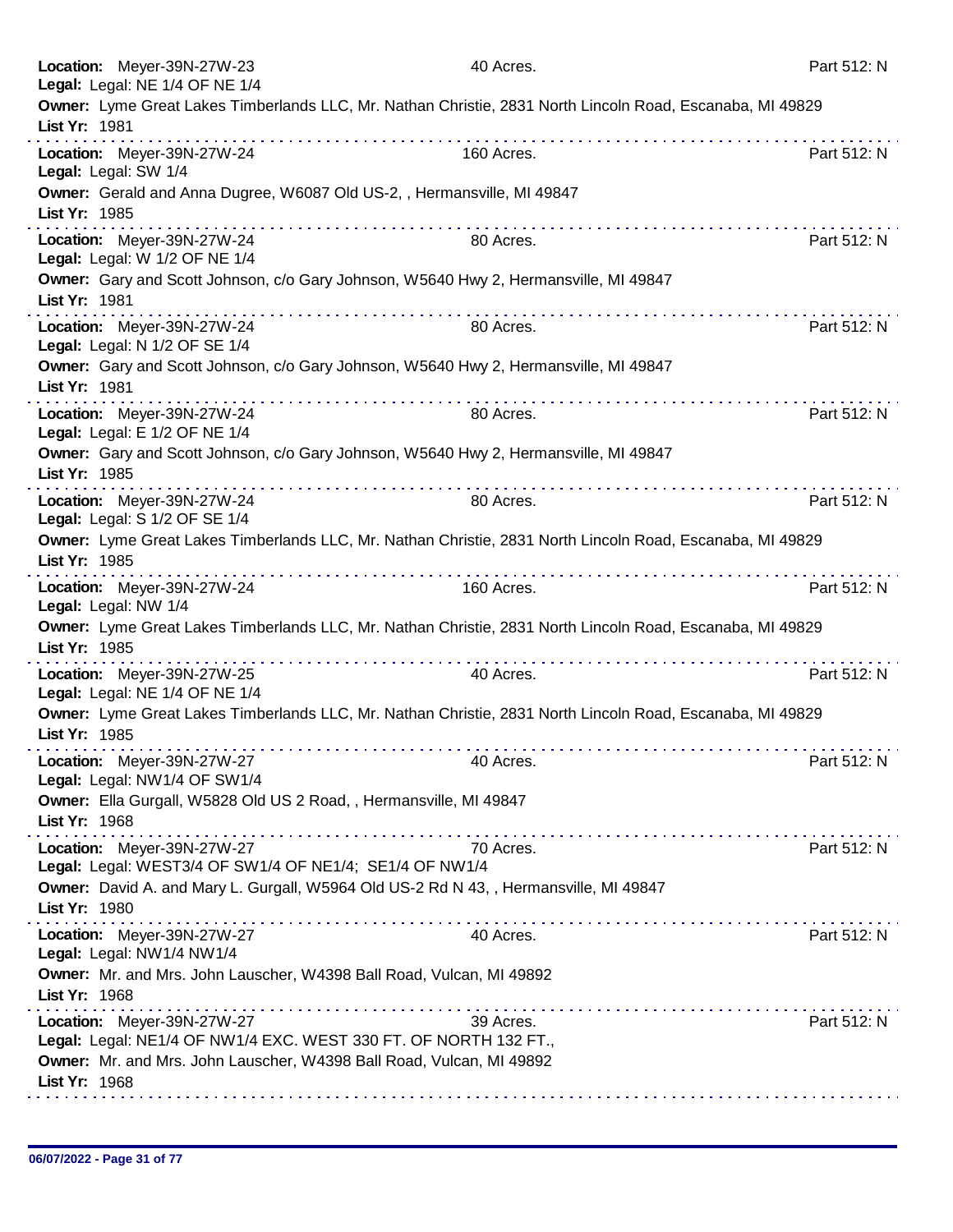|                     | Location: Meyer-39N-27W-28                                   | 280 Acres.<br>Legal: Legal: N1/2 OF N1/2; SE1/4 OF NE1/4; SW1/4 OF NW1/4; AND NE1/4 OF SE1/4                  | Part 512: N |
|---------------------|--------------------------------------------------------------|---------------------------------------------------------------------------------------------------------------|-------------|
| List Yr: 1968       |                                                              | Owner: UP Northwoods Land Co., LLC, Mr. Jeffrey Noeldner, 2300 Lineville Road, Suite 200, Green Bay, WI 54313 |             |
|                     | Location: Meyer-39N-27W-28                                   | 120 Acres.<br>Legal: Legal: SE1/4 OF NW1/4; SW1/4 OF NE1/4; AND NW1/4 OF SE1/4                                | Part 512: N |
| List Yr: 1968       |                                                              | Owner: American Forest Management, Mr. Eric E. Stier, 850 W Sharon Ave Ste 2, Houghton, MI 49931              |             |
| Legal: Legal: SW1/4 | Location: Meyer-39N-27W-30                                   | a construction of the construction<br>156.77 Acres.                                                           | Part 512: N |
| List Yr: 1968       |                                                              | Owner: Lyme Great Lakes Timberlands LLC, Mr. Nathan Christie, 2831 North Lincoln Road, Escanaba, MI 49829     |             |
|                     | Location: Meyer-39N-27W-31<br>Legal: Legal: NW1/4; AND S1/2  | 468.72 Acres.                                                                                                 | Part 512: N |
| List Yr: 1968       |                                                              | Owner: Lyme Great Lakes Timberlands LLC, Mr. Nathan Christie, 2831 North Lincoln Road, Escanaba, MI 49829     |             |
|                     | Location: Meyer-40N-27W-04<br>Legal: Legal: NE 1/4 OF NE 1/4 | 51.07 Acres.                                                                                                  | Part 512: N |
| List Yr: 1981       |                                                              | Owner: Lyme Great Lakes Timberlands LLC, Mr. Nathan Christie, 2831 North Lincoln Road, Escanaba, MI 49829     |             |
|                     | Location: Meyer-40N-27W-04<br>Legal: Legal: NW 1/4 OF NE 1/4 | 51.19 Acres.                                                                                                  | Part 512: N |
| List Yr: 1981       |                                                              | Owner: Lyme Great Lakes Timberlands LLC, Mr. Nathan Christie, 2831 North Lincoln Road, Escanaba, MI 49829     |             |
|                     | Location: Meyer-40N-27W-04<br>Legal: Legal: S 1/2 OF NE 1/4  | 80 Acres.                                                                                                     | Part 512: N |
| List Yr: 1981       |                                                              | Owner: Lyme Great Lakes Timberlands LLC, Mr. Nathan Christie, 2831 North Lincoln Road, Escanaba, MI 49829     |             |
|                     | Location: Meyer-40N-27W-04<br>Legal: Legal: N 1/2 OF NW 1/4  | 102.62 Acres.                                                                                                 | Part 512: N |
| List Yr: 1981       |                                                              | Owner: Lyme Great Lakes Timberlands LLC, Mr. Nathan Christie, 2831 North Lincoln Road, Escanaba, MI 49829     |             |
|                     | Location: Meyer-40N-27W-04<br>Legal: Legal: S 1/2 OF NW 1/4  | 80 Acres.                                                                                                     | Part 512: N |
| List Yr: 1981       |                                                              | Owner: Lyme Great Lakes Timberlands LLC, Mr. Nathan Christie, 2831 North Lincoln Road, Escanaba, MI 49829     |             |
| Legal: Legal: S 1/2 | Location: Meyer-40N-27W-04                                   | 320 Acres.                                                                                                    | Part 512: N |
| List Yr: 1981       |                                                              | Owner: Lyme Great Lakes Timberlands LLC, Mr. Nathan Christie, 2831 North Lincoln Road, Escanaba, MI 49829     |             |
|                     | Location: Meyer-40N-27W-05<br>Legal: Legal: W 1/2 OF NW 1/4  | 92.58 Acres.                                                                                                  | Part 512: N |
| List Yr: 1981       |                                                              | Owner: Lyme Great Lakes Timberlands LLC, Mr. Nathan Christie, 2831 North Lincoln Road, Escanaba, MI 49829     |             |
|                     | Location: Meyer-40N-27W-05<br>Legal: Legal: SE 1/4 OF NW 1/4 | 40 Acres.                                                                                                     | Part 512: N |
| List Yr: 1981       |                                                              | Owner: Lyme Great Lakes Timberlands LLC, Mr. Nathan Christie, 2831 North Lincoln Road, Escanaba, MI 49829     |             |
|                     |                                                              |                                                                                                               |             |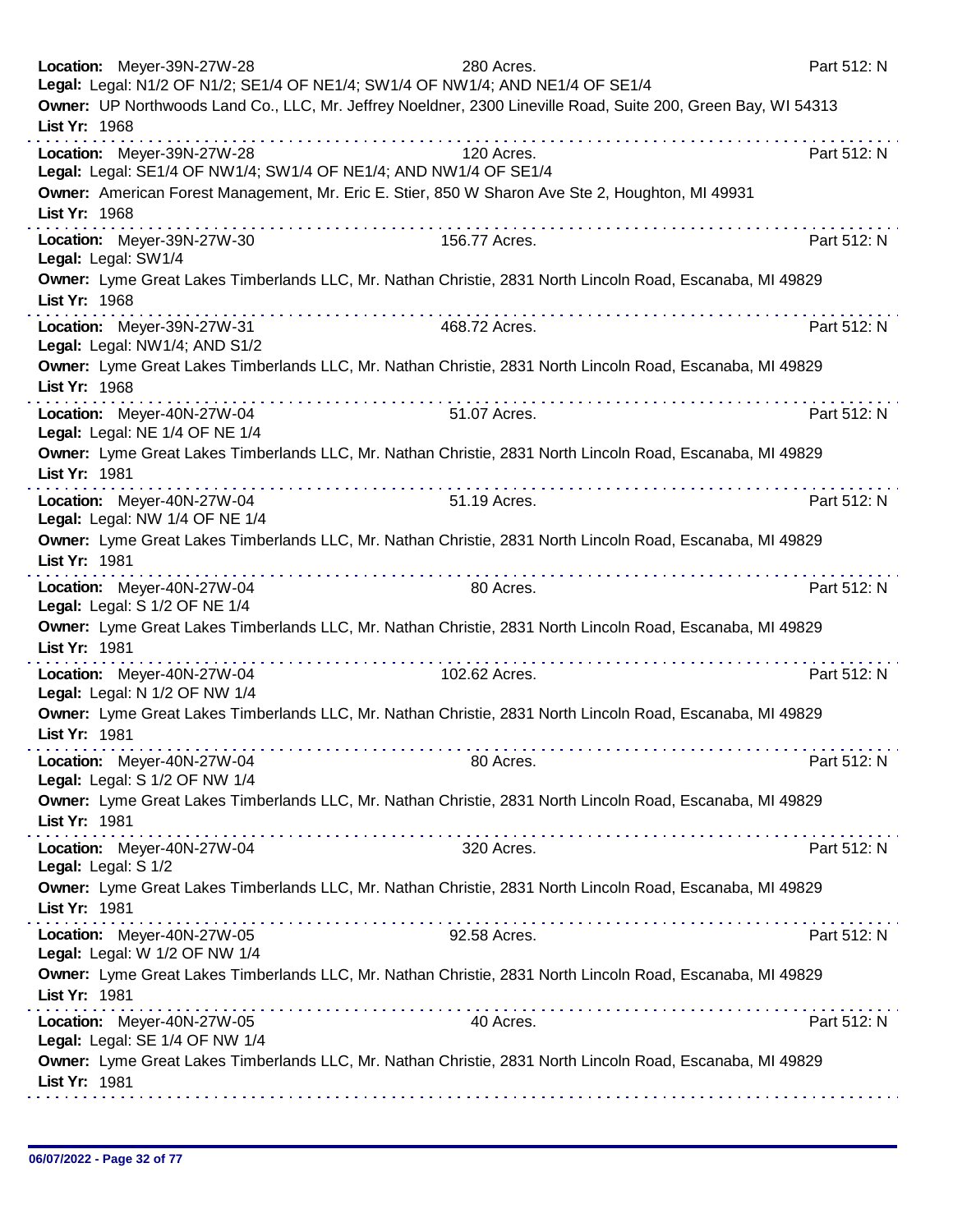|               | Location: Meyer-40N-27W-05<br>Legal: Legal: S 1/2            | 320 Acres.    |                                                                                                                                                                                                                                                                                                                                                                                                                                                                                                                                                                                                                                                           | Part 512: N |
|---------------|--------------------------------------------------------------|---------------|-----------------------------------------------------------------------------------------------------------------------------------------------------------------------------------------------------------------------------------------------------------------------------------------------------------------------------------------------------------------------------------------------------------------------------------------------------------------------------------------------------------------------------------------------------------------------------------------------------------------------------------------------------------|-------------|
|               |                                                              |               | Owner: Lyme Great Lakes Timberlands LLC, Mr. Nathan Christie, 2831 North Lincoln Road, Escanaba, MI 49829                                                                                                                                                                                                                                                                                                                                                                                                                                                                                                                                                 |             |
| List Yr: 1981 |                                                              |               |                                                                                                                                                                                                                                                                                                                                                                                                                                                                                                                                                                                                                                                           |             |
|               | Location: Meyer-40N-27W-05<br>Legal: Legal: NE 1/4           | 182.76 Acres. |                                                                                                                                                                                                                                                                                                                                                                                                                                                                                                                                                                                                                                                           | Part 512: N |
| List Yr: 1985 |                                                              |               | Owner: Lyme Great Lakes Timberlands LLC, Mr. Nathan Christie, 2831 North Lincoln Road, Escanaba, MI 49829                                                                                                                                                                                                                                                                                                                                                                                                                                                                                                                                                 |             |
|               | Location: Meyer-40N-27W-06<br>Legal: Legal: NE 1/4 OF NW 1/4 | 51.12 Acres.  |                                                                                                                                                                                                                                                                                                                                                                                                                                                                                                                                                                                                                                                           | Part 512: N |
| List Yr: 1983 |                                                              |               | Owner: Lyme Great Lakes Timberlands LLC, Mr. Nathan Christie, 2831 North Lincoln Road, Escanaba, MI 49829                                                                                                                                                                                                                                                                                                                                                                                                                                                                                                                                                 |             |
|               | Location: Meyer-40N-27W-06<br>Legal: Legal: NW 1/4 OF NE 1/4 | 52 Acres.     |                                                                                                                                                                                                                                                                                                                                                                                                                                                                                                                                                                                                                                                           | Part 512: N |
| List Yr: 1983 |                                                              |               | Owner: Lyme Great Lakes Timberlands LLC, Mr. Nathan Christie, 2831 North Lincoln Road, Escanaba, MI 49829                                                                                                                                                                                                                                                                                                                                                                                                                                                                                                                                                 |             |
|               | Location: Meyer-40N-27W-06<br>Legal: Legal: NE 1/4 OF NE 1/4 | 52.87 Acres.  |                                                                                                                                                                                                                                                                                                                                                                                                                                                                                                                                                                                                                                                           | Part 512: N |
| List Yr: 1983 |                                                              |               | Owner: Lyme Great Lakes Timberlands LLC, Mr. Nathan Christie, 2831 North Lincoln Road, Escanaba, MI 49829                                                                                                                                                                                                                                                                                                                                                                                                                                                                                                                                                 |             |
|               | Location: Meyer-40N-27W-06<br>Legal: Legal: S 1/2 OF NE 1/4  | 80 Acres.     |                                                                                                                                                                                                                                                                                                                                                                                                                                                                                                                                                                                                                                                           | Part 512: N |
| List Yr: 1981 |                                                              |               | Owner: Lyme Great Lakes Timberlands LLC, Mr. Nathan Christie, 2831 North Lincoln Road, Escanaba, MI 49829                                                                                                                                                                                                                                                                                                                                                                                                                                                                                                                                                 |             |
|               | Location: Meyer-40N-27W-06<br>Legal: Legal: NE 1/4 OF SW 1/4 | 40 Acres.     |                                                                                                                                                                                                                                                                                                                                                                                                                                                                                                                                                                                                                                                           | Part 512: N |
| List Yr: 1981 |                                                              |               | Owner: Lyme Great Lakes Timberlands LLC, Mr. Nathan Christie, 2831 North Lincoln Road, Escanaba, MI 49829                                                                                                                                                                                                                                                                                                                                                                                                                                                                                                                                                 |             |
|               | Location: Meyer-40N-27W-06<br>Legal: Legal: S 1/2 OF SW 1/4  | 71.63 Acres.  |                                                                                                                                                                                                                                                                                                                                                                                                                                                                                                                                                                                                                                                           | Part 512: N |
| List Yr: 1981 |                                                              |               | Owner: Lyme Great Lakes Timberlands LLC, Mr. Nathan Christie, 2831 North Lincoln Road, Escanaba, MI 49829                                                                                                                                                                                                                                                                                                                                                                                                                                                                                                                                                 |             |
|               | Location: Meyer-40N-27W-06<br>Legal: Legal: SE 1/4 OF NW 1/4 | 40 Acres.     |                                                                                                                                                                                                                                                                                                                                                                                                                                                                                                                                                                                                                                                           | Part 512: N |
| List Yr: 1984 |                                                              |               | Owner: Lyme Great Lakes Timberlands LLC, Mr. Nathan Christie, 2831 North Lincoln Road, Escanaba, MI 49829                                                                                                                                                                                                                                                                                                                                                                                                                                                                                                                                                 |             |
|               | Location: Meyer-40N-27W-06<br>Legal: Legal: SE 1/4           | 160 Acres.    |                                                                                                                                                                                                                                                                                                                                                                                                                                                                                                                                                                                                                                                           | Part 512: N |
| List Yr: 1985 |                                                              | .             | Owner: Lyme Great Lakes Timberlands LLC, Mr. Nathan Christie, 2831 North Lincoln Road, Escanaba, MI 49829<br>$\mathcal{L}^{\mathcal{A}}(\mathcal{A},\mathcal{A},\mathcal{A},\mathcal{A},\mathcal{A},\mathcal{A},\mathcal{A},\mathcal{A},\mathcal{A},\mathcal{A},\mathcal{A},\mathcal{A},\mathcal{A},\mathcal{A},\mathcal{A},\mathcal{A},\mathcal{A},\mathcal{A},\mathcal{A},\mathcal{A},\mathcal{A},\mathcal{A},\mathcal{A},\mathcal{A},\mathcal{A},\mathcal{A},\mathcal{A},\mathcal{A},\mathcal{A},\mathcal{A},\mathcal{A},\mathcal{A},\mathcal{A},\mathcal{A},\mathcal$                                                                                 |             |
|               | Location: Meyer-40N-27W-06                                   | 30.8 Acres.   |                                                                                                                                                                                                                                                                                                                                                                                                                                                                                                                                                                                                                                                           | Part 512: N |
|               | ACRE MORE OR LESS.                                           |               | Legal: Legal: SW1/4 OF NW1/4 EXC. A PARCEL OF LAND LOCATED IN THE SW1/4, SEC. 6, T40N, R27W,<br>BEGINNING AT A POINT ON THE SW CORNER OF SAID SEC. WHICH SAID POINT SHALL BE THE POB, AND<br>CONTINUING NORTH ALONG THE WESTERN MOST SECTION LINE A DISTANCE OF 208 FT TO A POINT;<br>THENCE CONTINUING EAST A DISTANCE OF 208 FTPARALLEL WITH THE SOUTH SECTION LINE TO A<br>POINT; THENCE CONTINUING SOUTH A DISTANCE OF 208 FT ALONGTHE LINE PARALLEL WITH THE<br>WEST SEC. LINE TO A POINT ON THE SOUTH SEC. LINE; THENCE CONTINUING EASTA DISTANCE OF 208<br>FT ALONG THE SOUTH SECTION LINE TO THE POINT OF BEG., WHICH SAID PARCEL SHALL CONTAIN 1 |             |
| List Yr: 1984 |                                                              |               | Owner: Lyme Great Lakes Timberlands LLC, Mr. Nathan Christie, 2831 North Lincoln Road, Escanaba, MI 49829                                                                                                                                                                                                                                                                                                                                                                                                                                                                                                                                                 |             |
|               |                                                              |               |                                                                                                                                                                                                                                                                                                                                                                                                                                                                                                                                                                                                                                                           |             |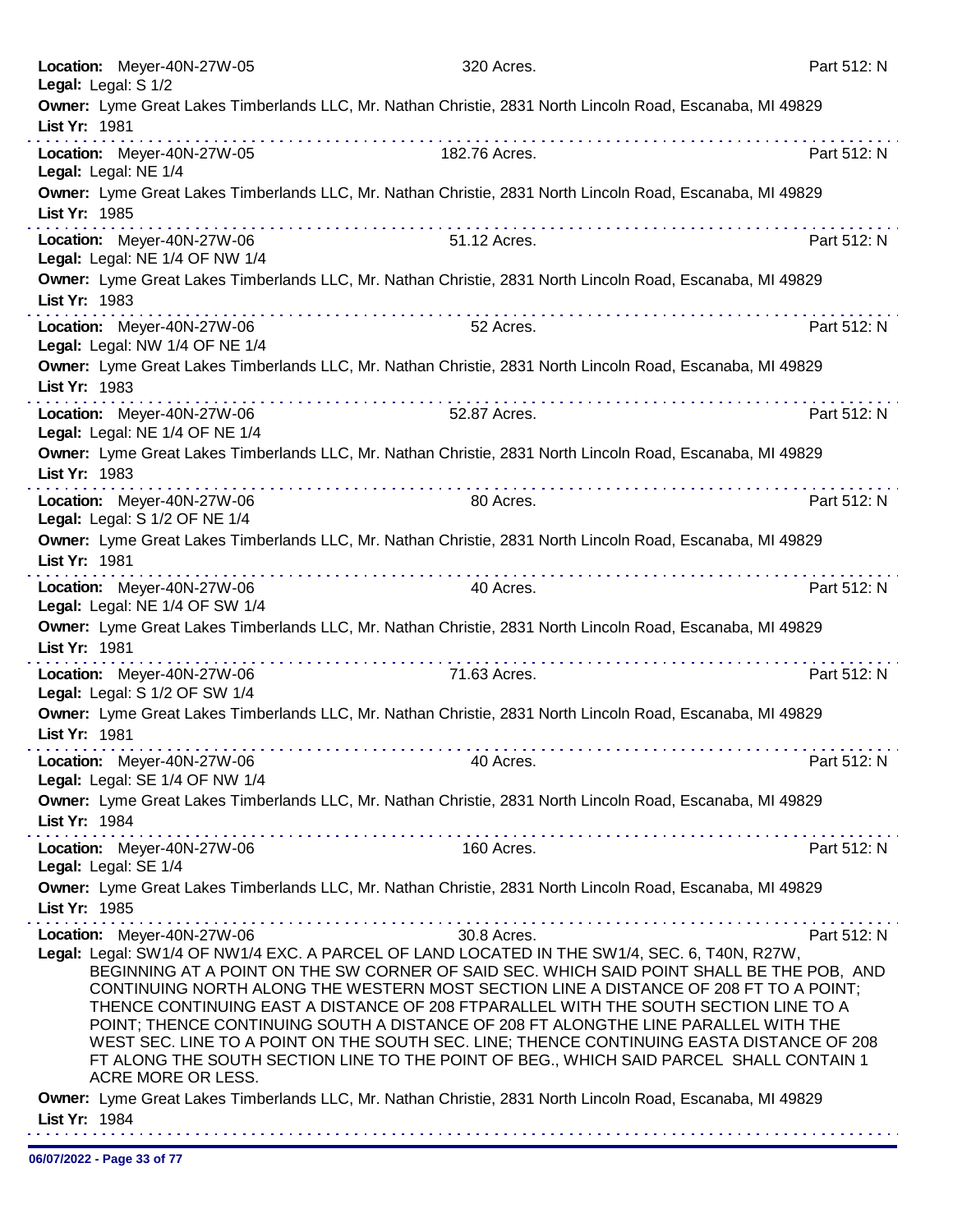|               | Location: Meyer-40N-27W-07<br>Legal: Legal: E 1/2 OF NW 1/4              | 80 Acres.                                                                                                 | Part 512: N |
|---------------|--------------------------------------------------------------------------|-----------------------------------------------------------------------------------------------------------|-------------|
| List Yr: 1981 |                                                                          | Owner: Lyme Great Lakes Timberlands LLC, Mr. Nathan Christie, 2831 North Lincoln Road, Escanaba, MI 49829 |             |
|               | Location: Meyer-40N-27W-07<br>Legal: Legal: SW 1/4                       | 142.27 Acres.                                                                                             | Part 512: N |
| List Yr: 1981 |                                                                          | Owner: Lyme Great Lakes Timberlands LLC, Mr. Nathan Christie, 2831 North Lincoln Road, Escanaba, MI 49829 |             |
|               | Location: Meyer-40N-27W-07<br>Legal: Legal: NW 1/4 OF SE 1/4             | 40 Acres.                                                                                                 | Part 512: N |
| List Yr: 1981 |                                                                          | Owner: Lyme Great Lakes Timberlands LLC, Mr. Nathan Christie, 2831 North Lincoln Road, Escanaba, MI 49829 |             |
|               | Location: Meyer-40N-27W-07<br>Legal: Legal: S 1/2 OF SE 1/4              | 80 Acres.                                                                                                 | Part 512: N |
| List Yr: 1981 |                                                                          | Owner: Lyme Great Lakes Timberlands LLC, Mr. Nathan Christie, 2831 North Lincoln Road, Escanaba, MI 49829 |             |
|               | Location: Meyer-40N-27W-07<br>Legal: Legal: NE 1/4 OF SE 1/4             | 40 Acres.                                                                                                 | Part 512: N |
| List Yr: 1985 |                                                                          | Owner: Lyme Great Lakes Timberlands LLC, Mr. Nathan Christie, 2831 North Lincoln Road, Escanaba, MI 49829 |             |
|               | Location: Meyer-40N-27W-07<br>Legal: Legal: NE 1/4 EXCEPT SE1/4 OF NE1/4 | 120 Acres.                                                                                                | Part 512: N |
| List Yr: 1985 |                                                                          | Owner: Lyme Great Lakes Timberlands LLC, Mr. Nathan Christie, 2831 North Lincoln Road, Escanaba, MI 49829 |             |
|               | Location: Meyer-40N-27W-08<br>Legal: Legal: NE 1/4                       | 160 Acres.                                                                                                | Part 512: N |
| List Yr: 1981 |                                                                          | Owner: Lyme Great Lakes Timberlands LLC, Mr. Nathan Christie, 2831 North Lincoln Road, Escanaba, MI 49829 |             |
|               | Location: Meyer-40N-27W-08<br>Legal: Legal: N 1/2 OF NW 1/4              | 80 Acres.                                                                                                 | Part 512: N |
| List Yr: 1981 |                                                                          | Owner: Lyme Great Lakes Timberlands LLC, Mr. Nathan Christie, 2831 North Lincoln Road, Escanaba, MI 49829 |             |
|               | Location: Meyer-40N-27W-08<br>Legal: Legal: NE 1/4 OF SW 1/4             | 40 Acres.                                                                                                 | Part 512: N |
| List Yr: 1981 |                                                                          | Owner: Lyme Great Lakes Timberlands LLC, Mr. Nathan Christie, 2831 North Lincoln Road, Escanaba, MI 49829 |             |
|               | Location: Meyer-40N-27W-08<br>Legal: Legal: S 1/2 OF SW 1/4              | 80 Acres.                                                                                                 | Part 512: N |
| List Yr: 1981 |                                                                          | Owner: Lyme Great Lakes Timberlands LLC, Mr. Nathan Christie, 2831 North Lincoln Road, Escanaba, MI 49829 |             |
|               | Location: Meyer-40N-27W-08<br>Legal: Legal: NW 1/4 OF SE 1/4             | 40 Acres.                                                                                                 | Part 512: N |
| List Yr: 1981 |                                                                          | Owner: Lyme Great Lakes Timberlands LLC, Mr. Nathan Christie, 2831 North Lincoln Road, Escanaba, MI 49829 |             |
|               | Location: Meyer-40N-27W-08<br>Legal: Legal: S 1/2 OF SE 1/4              | 80 Acres.                                                                                                 | Part 512: N |
| List Yr: 1981 |                                                                          | Owner: Lyme Great Lakes Timberlands LLC, Mr. Nathan Christie, 2831 North Lincoln Road, Escanaba, MI 49829 |             |
|               |                                                                          |                                                                                                           |             |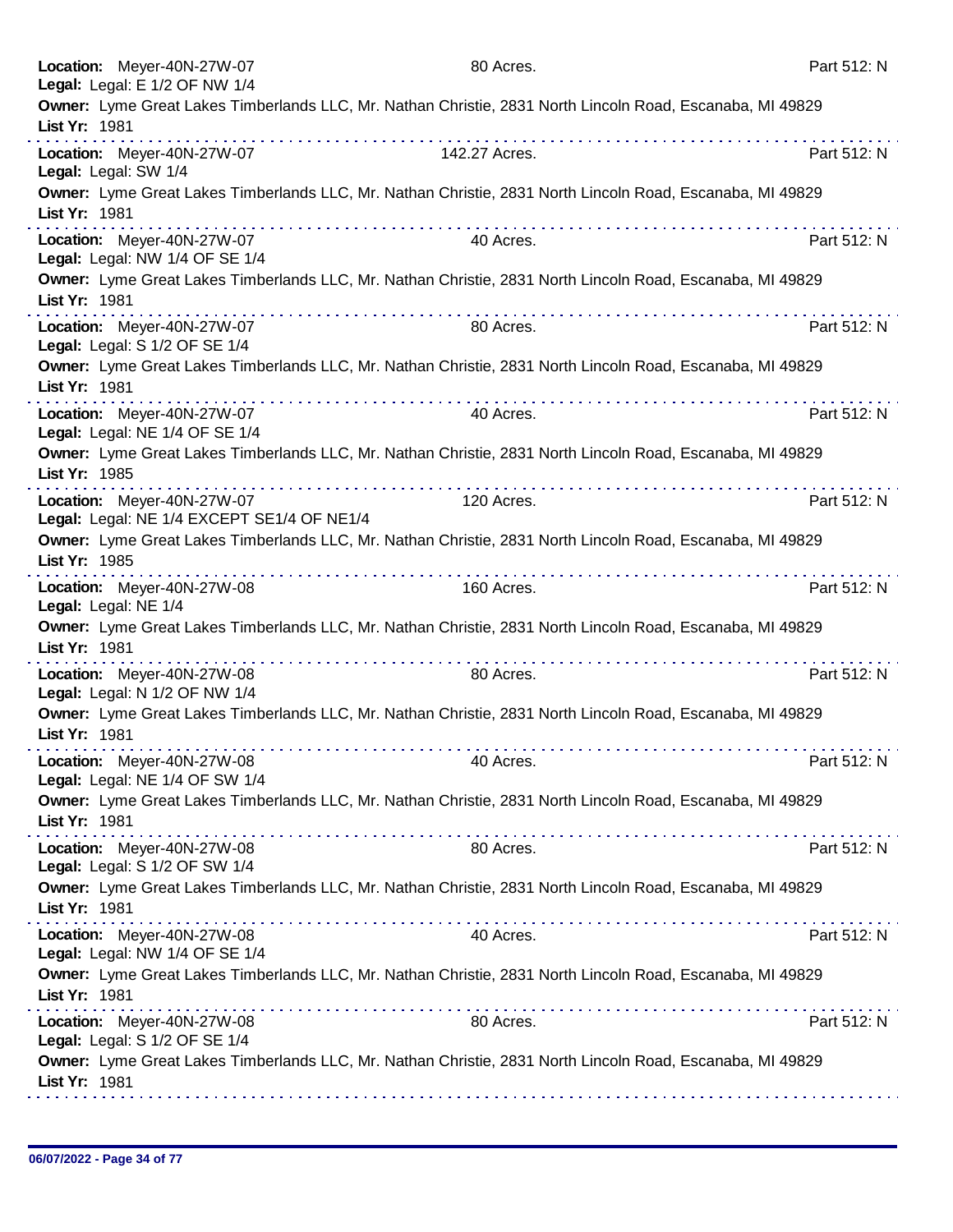|                     | Location: Meyer-40N-27W-08<br>Legal: Legal: NE 1/4 OF SE 1/4 | 40 Acres.                                                                                                 | Part 512: N |
|---------------------|--------------------------------------------------------------|-----------------------------------------------------------------------------------------------------------|-------------|
| List Yr: 1985       |                                                              | Owner: Lyme Great Lakes Timberlands LLC, Mr. Nathan Christie, 2831 North Lincoln Road, Escanaba, MI 49829 |             |
|                     | Location: Meyer-40N-27W-09<br>Legal: Legal: S 1/2 OF SW 1/4  | 80 Acres.                                                                                                 | Part 512: N |
| List Yr: 1982       |                                                              | Owner: Lyme Great Lakes Timberlands LLC, Mr. Nathan Christie, 2831 North Lincoln Road, Escanaba, MI 49829 |             |
|                     | Location: Meyer-40N-27W-09<br>Legal: Legal: N 1/2 OF SE 1/4  | 80 Acres.                                                                                                 | Part 512: N |
| List Yr: 1982       |                                                              | Owner: Lyme Great Lakes Timberlands LLC, Mr. Nathan Christie, 2831 North Lincoln Road, Escanaba, MI 49829 |             |
|                     | Location: Meyer-40N-27W-09<br>Legal: Legal: SW 1/4 OF SE 1/4 | 40 Acres.                                                                                                 | Part 512: N |
| List Yr: 1982       |                                                              | Owner: Lyme Great Lakes Timberlands LLC, Mr. Nathan Christie, 2831 North Lincoln Road, Escanaba, MI 49829 |             |
| Legal: Legal: N 1/2 | Location: Meyer-40N-27W-09                                   | 320 Acres.                                                                                                | Part 512: N |
| List Yr: 1981       |                                                              | Owner: Lyme Great Lakes Timberlands LLC, Mr. Nathan Christie, 2831 North Lincoln Road, Escanaba, MI 49829 |             |
|                     | Location: Meyer-40N-27W-09<br>Legal: Legal: N 1/2 OF SW 1/4  | 80 Acres.                                                                                                 | Part 512: N |
| List Yr: 1981       |                                                              | Owner: Lyme Great Lakes Timberlands LLC, Mr. Nathan Christie, 2831 North Lincoln Road, Escanaba, MI 49829 |             |
|                     | Location: Meyer-40N-27W-09<br>Legal: Legal: SE 1/4 OF SE 1/4 | 40 Acres.                                                                                                 | Part 512: N |
| List Yr: 1981       |                                                              | Owner: Lyme Great Lakes Timberlands LLC, Mr. Nathan Christie, 2831 North Lincoln Road, Escanaba, MI 49829 |             |
|                     | Location: Meyer-40N-27W-16<br>Legal: Legal: NE 1/4 OF NE 1/4 | 40 Acres.                                                                                                 | Part 512: N |
| List Yr: 1981       |                                                              | Owner: Lyme Great Lakes Timberlands LLC, Mr. Nathan Christie, 2831 North Lincoln Road, Escanaba, MI 49829 |             |
|                     | Location: Meyer-40N-27W-16<br>Legal: Legal: SW 1/4 OF NW 1/4 | 40 Acres.                                                                                                 | Part 512: N |
| List Yr: 1981       |                                                              | Owner: Lyme Great Lakes Timberlands LLC, Mr. Nathan Christie, 2831 North Lincoln Road, Escanaba, MI 49829 |             |
|                     | Location: Meyer-40N-27W-16<br>Legal: Legal: NE 1/4 OF SE 1/4 | 40 Acres.                                                                                                 | Part 512: N |
| List Yr: 1981       |                                                              | Owner: Lyme Great Lakes Timberlands LLC, Mr. Nathan Christie, 2831 North Lincoln Road, Escanaba, MI 49829 |             |
|                     | Location: Meyer-40N-27W-16<br>Legal: Legal: S 1/2 OF SE 1/4  | 80 Acres.                                                                                                 | Part 512: N |
| List Yr: 1981       |                                                              | Owner: Lyme Great Lakes Timberlands LLC, Mr. Nathan Christie, 2831 North Lincoln Road, Escanaba, MI 49829 |             |
|                     | Location: Meyer-40N-27W-16<br>Legal: Legal: NW 1/4 OF NE 1/4 | 40 Acres.                                                                                                 | Part 512: N |
| List Yr: 1985       |                                                              | Owner: Lyme Great Lakes Timberlands LLC, Mr. Nathan Christie, 2831 North Lincoln Road, Escanaba, MI 49829 |             |
|                     |                                                              |                                                                                                           |             |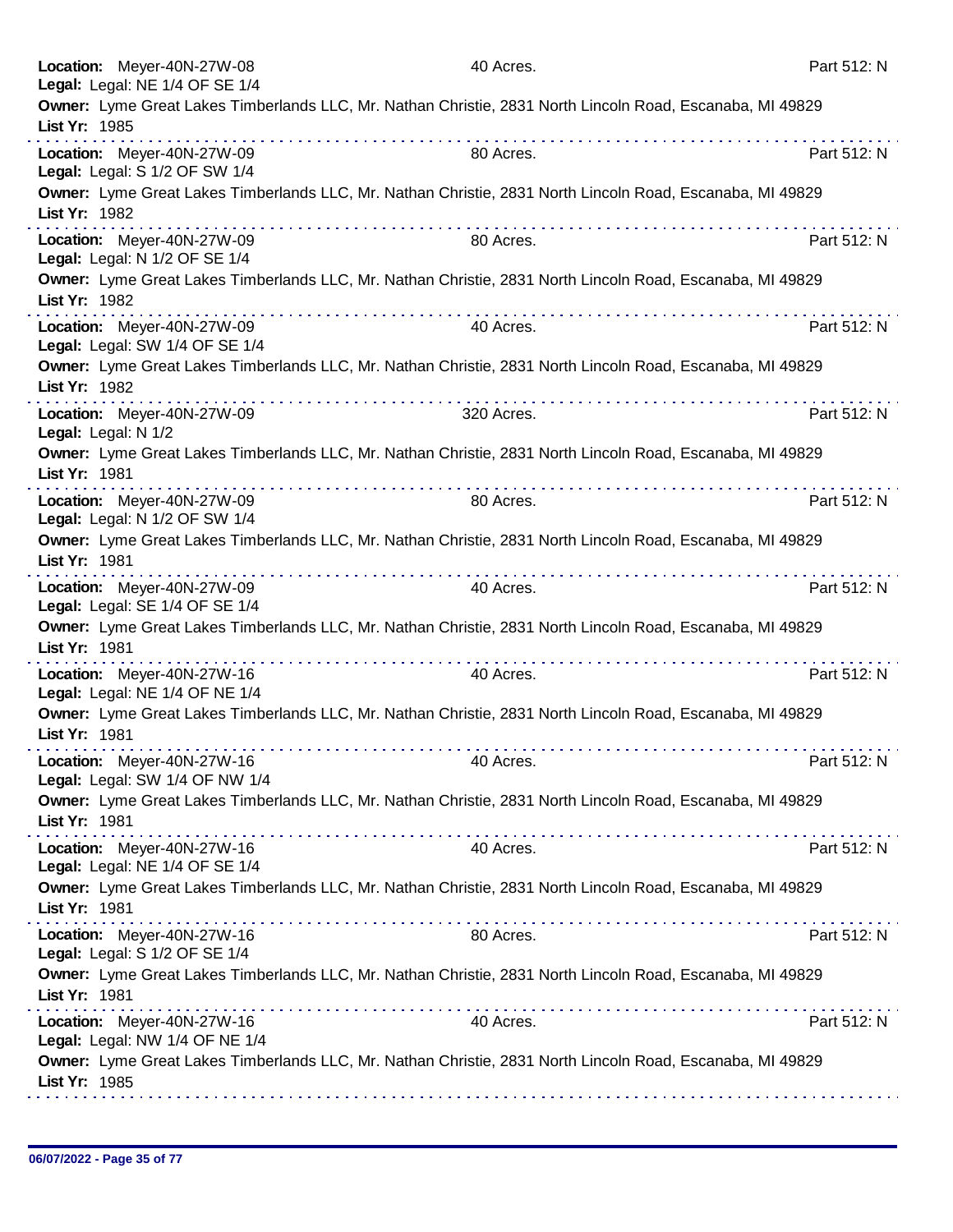|                                                                                                                            | Location: Meyer-40N-27W-16<br>Legal: Legal: SW 1/4 OF NE 1/4 | 40 Acres.                                                                                                 | Part 512: N |
|----------------------------------------------------------------------------------------------------------------------------|--------------------------------------------------------------|-----------------------------------------------------------------------------------------------------------|-------------|
|                                                                                                                            | List Yr: 1985                                                | Owner: Lyme Great Lakes Timberlands LLC, Mr. Nathan Christie, 2831 North Lincoln Road, Escanaba, MI 49829 |             |
|                                                                                                                            | Location: Meyer-40N-27W-16<br>Legal: Legal: NE 1/4 OF NW 1/4 | 40 Acres.                                                                                                 | Part 512: N |
|                                                                                                                            | List Yr: 1985                                                | Owner: Lyme Great Lakes Timberlands LLC, Mr. Nathan Christie, 2831 North Lincoln Road, Escanaba, MI 49829 |             |
|                                                                                                                            | Location: Meyer-40N-27W-16<br>Legal: Legal: SW 1/4           | .<br>160 Acres.                                                                                           | Part 512: N |
|                                                                                                                            | List Yr: 1985                                                | Owner: Lyme Great Lakes Timberlands LLC, Mr. Nathan Christie, 2831 North Lincoln Road, Escanaba, MI 49829 |             |
|                                                                                                                            | Location: Meyer-40N-27W-16<br>Legal: Legal: NW 1/4 OF SE 1/4 | 40 Acres.                                                                                                 | Part 512: N |
|                                                                                                                            | List Yr: 1985                                                | Owner: Lyme Great Lakes Timberlands LLC, Mr. Nathan Christie, 2831 North Lincoln Road, Escanaba, MI 49829 |             |
|                                                                                                                            | Location: Meyer-40N-27W-17<br>Legal: Legal: NE 1/4 OF NE 1/4 | 40 Acres.                                                                                                 | Part 512: N |
|                                                                                                                            | List Yr: 1982                                                | Owner: Lyme Great Lakes Timberlands LLC, Mr. Nathan Christie, 2831 North Lincoln Road, Escanaba, MI 49829 |             |
|                                                                                                                            | Location: Meyer-40N-27W-17<br>Legal: Legal: SW 1/4 OF NE 1/4 | 40 Acres.                                                                                                 | Part 512: N |
|                                                                                                                            | List Yr: 1982                                                | Owner: Lyme Great Lakes Timberlands LLC, Mr. Nathan Christie, 2831 North Lincoln Road, Escanaba, MI 49829 |             |
|                                                                                                                            | Location: Meyer-40N-27W-17<br>Legal: Legal: NE 1/4 OF NW 1/4 | 40 Acres.                                                                                                 | Part 512: N |
|                                                                                                                            | List Yr: 1982                                                | Owner: Lyme Great Lakes Timberlands LLC, Mr. Nathan Christie, 2831 North Lincoln Road, Escanaba, MI 49829 |             |
|                                                                                                                            | Location: Meyer-40N-27W-17<br>Legal: Legal: S 1/2 OF NW 1/4  | 80 Acres.                                                                                                 | Part 512: N |
|                                                                                                                            | List Yr: 1982                                                | Owner: Lyme Great Lakes Timberlands LLC, Mr. Nathan Christie, 2831 North Lincoln Road, Escanaba, MI 49829 |             |
|                                                                                                                            | Location: Meyer-40N-27W-17<br>Legal: Legal: NW 1/4 OF NE 1/4 | 40 Acres.                                                                                                 | Part 512: N |
|                                                                                                                            | List Yr: 1981                                                | Owner: Lyme Great Lakes Timberlands LLC, Mr. Nathan Christie, 2831 North Lincoln Road, Escanaba, MI 49829 |             |
|                                                                                                                            | Location: Meyer-40N-27W-17<br>Legal: Legal: NW 1/4 OF NW 1/4 | 40 Acres.                                                                                                 | Part 512: N |
|                                                                                                                            | List Yr: 1981                                                | Owner: Lyme Great Lakes Timberlands LLC, Mr. Nathan Christie, 2831 North Lincoln Road, Escanaba, MI 49829 |             |
|                                                                                                                            | Location: Meyer-40N-27W-17<br>Legal: Legal: N 1/2 OF SW 1/4  | 80 Acres.                                                                                                 | Part 512: N |
| Owner: Lyme Great Lakes Timberlands LLC, Mr. Nathan Christie, 2831 North Lincoln Road, Escanaba, MI 49829<br>List Yr: 1981 |                                                              |                                                                                                           |             |
|                                                                                                                            | Location: Meyer-40N-27W-17<br>Legal: Legal: SE 1/4 OF NE 1/4 | 40 Acres.                                                                                                 | Part 512: N |
|                                                                                                                            | List Yr: 1985                                                | Owner: Lyme Great Lakes Timberlands LLC, Mr. Nathan Christie, 2831 North Lincoln Road, Escanaba, MI 49829 |             |
|                                                                                                                            |                                                              |                                                                                                           |             |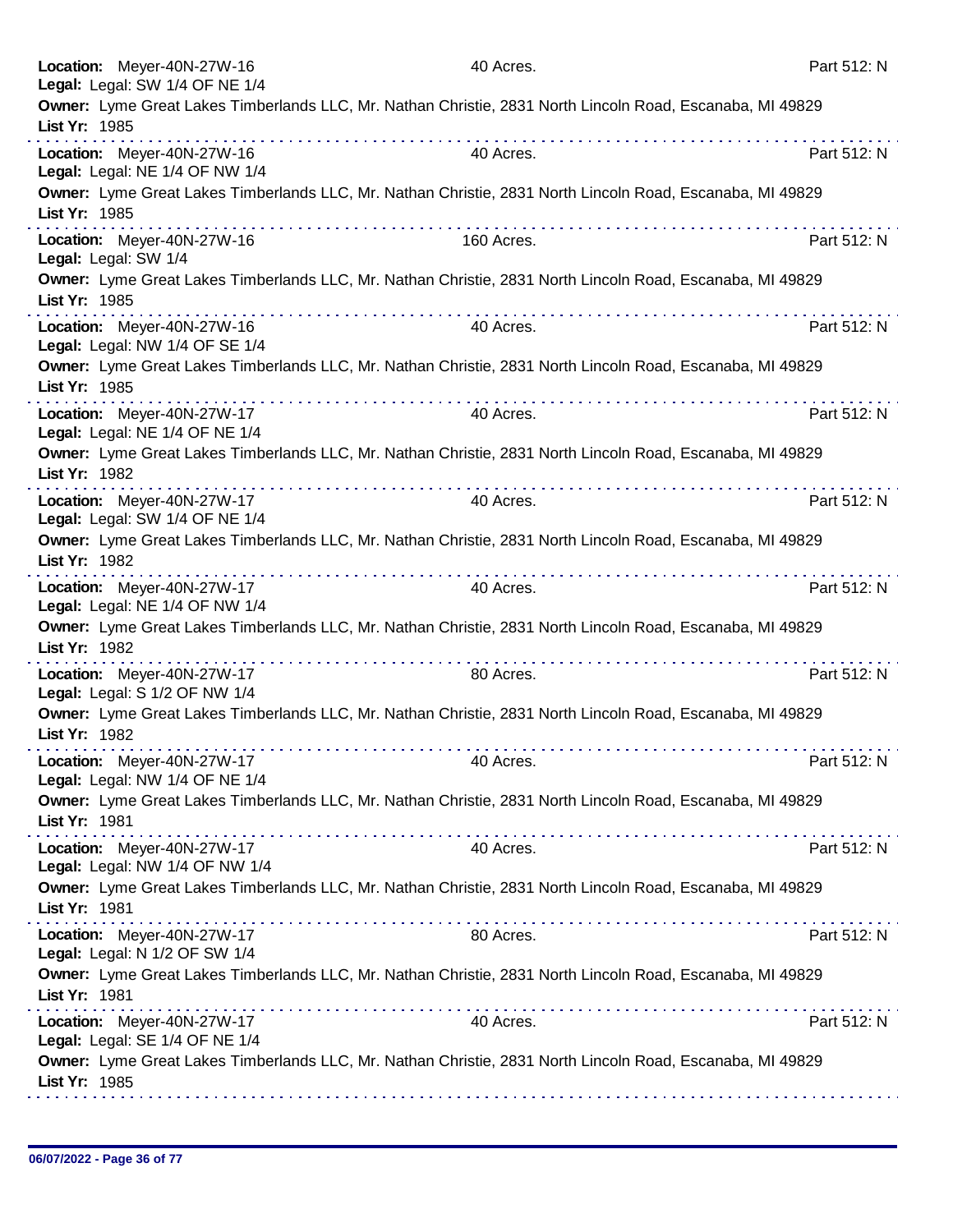|               | Location: Meyer-40N-27W-17<br>Legal: Legal: S1/2 OF SW1/4               | 80 Acres.                                                                                                 | Part 512: N |
|---------------|-------------------------------------------------------------------------|-----------------------------------------------------------------------------------------------------------|-------------|
| List Yr: 1985 |                                                                         | Owner: Lyme Great Lakes Timberlands LLC, Mr. Nathan Christie, 2831 North Lincoln Road, Escanaba, MI 49829 |             |
|               | Location: Meyer-40N-27W-17<br>Legal: Legal: SE 1/4                      | 160 Acres.                                                                                                | Part 512: N |
| List Yr: 1985 |                                                                         | Owner: Lyme Great Lakes Timberlands LLC, Mr. Nathan Christie, 2831 North Lincoln Road, Escanaba, MI 49829 |             |
|               | Location: Meyer-40N-27W-18<br>Legal: Legal: NE 1/4                      | 160 Acres.                                                                                                | Part 512: N |
| List Yr: 1981 |                                                                         | Owner: Lyme Great Lakes Timberlands LLC, Mr. Nathan Christie, 2831 North Lincoln Road, Escanaba, MI 49829 |             |
|               | Location: Meyer-40N-27W-18<br>Legal: Legal: SE 1/4 OF NW 1/4            | 40 Acres.                                                                                                 | Part 512: N |
| List Yr: 1981 |                                                                         | Owner: Lyme Great Lakes Timberlands LLC, Mr. Nathan Christie, 2831 North Lincoln Road, Escanaba, MI 49829 |             |
|               | Location: Meyer-40N-27W-18<br>Legal: Legal: E 1/2 OF SE 1/4             | 80 Acres.                                                                                                 | Part 512: N |
| List Yr: 1981 |                                                                         | Owner: Lyme Great Lakes Timberlands LLC, Mr. Nathan Christie, 2831 North Lincoln Road, Escanaba, MI 49829 |             |
|               | Location: Meyer-40N-27W-19<br>Legal: Legal: SW1/4 OF NW1/4              | 40 Acres.                                                                                                 | Part 512: N |
| List Yr: 1968 |                                                                         | Owner: Gerald, Janice, and Timothy Johnson, W3764 Gravel Point Rd,, Vulcan, MI 49892                      |             |
|               | Location: Meyer-40N-27W-19<br>Legal: Legal: NW1/4 OF NW1/4              | .<br>40 Acres.                                                                                            | Part 512: N |
| List Yr: 1968 |                                                                         | Owner: Gerald, Janice, and Timothy Johnson, W3764 Gravel Point Rd,, Vulcan, MI 49892                      |             |
|               | Location: Meyer-40N-27W-19<br>Legal: Legal: E1/2; AND E1/2 OF NW1/4     | 376.84 Acres.                                                                                             | Part 512: N |
| List Yr: 1968 |                                                                         | Owner: American Forest Management, Mr. Eric E. Stier, 850 W Sharon Ave Ste 2, Houghton, MI 49931          |             |
|               | Location: Meyer-40N-27W-20<br>Legal: Legal: N1/2 OF S1/2, S1/2 OF SW1/4 | 240 Acres.                                                                                                | Part 512: N |
| List Yr: 1968 |                                                                         | Owner: American Forest Management, Mr. Eric E. Stier, 850 W Sharon Ave Ste 2, Houghton, MI 49931          |             |
|               | Location: Meyer-40N-27W-20<br>Legal: Legal: NW 1/4                      | 160 Acres.                                                                                                | Part 512: N |
| List Yr: 1981 |                                                                         | Owner: Lyme Great Lakes Timberlands LLC, Mr. Nathan Christie, 2831 North Lincoln Road, Escanaba, MI 49829 |             |
|               | Location: Meyer-40N-27W-20<br>Legal: Legal: S 1/2 OF SE 1/4             | 80 Acres.                                                                                                 | Part 512: N |
| List Yr: 1981 |                                                                         | Owner: Lyme Great Lakes Timberlands LLC, Mr. Nathan Christie, 2831 North Lincoln Road, Escanaba, MI 49829 |             |
|               | Location: Meyer-40N-27W-20<br>Legal: Legal: NE 1/4                      | 160 Acres.                                                                                                | Part 512: N |
| List Yr: 1985 |                                                                         | Owner: Lyme Great Lakes Timberlands LLC, Mr. Nathan Christie, 2831 North Lincoln Road, Escanaba, MI 49829 |             |
|               |                                                                         |                                                                                                           |             |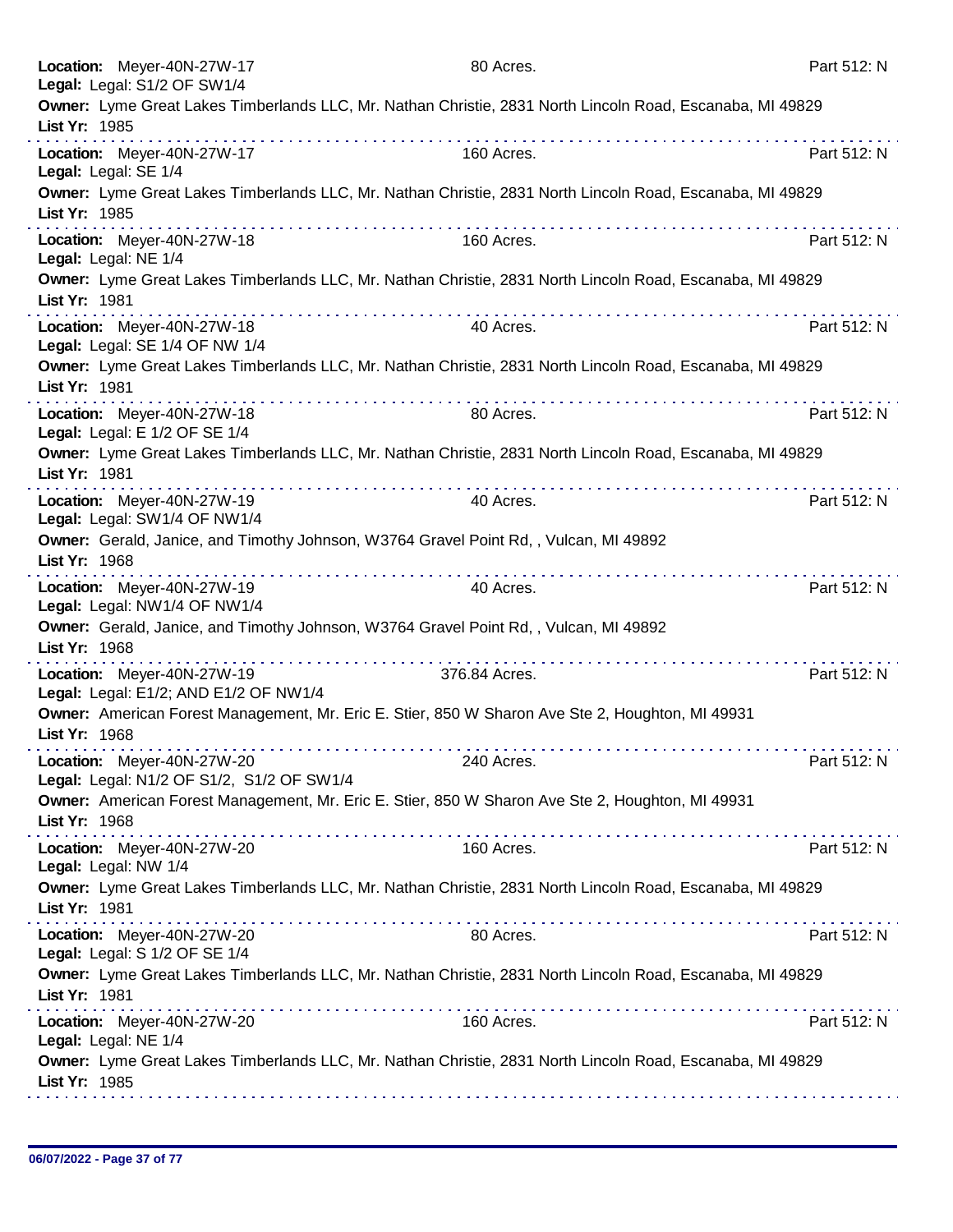| Location: Meyer-40N-27W-21<br>Legal: Legal: NE 1/4                        | 160 Acres.                                                                                                                                                                                                                       | Part 512: N |
|---------------------------------------------------------------------------|----------------------------------------------------------------------------------------------------------------------------------------------------------------------------------------------------------------------------------|-------------|
| List Yr: 1981                                                             | Owner: Lyme Great Lakes Timberlands LLC, Mr. Nathan Christie, 2831 North Lincoln Road, Escanaba, MI 49829                                                                                                                        |             |
| Location: Meyer-40N-27W-21<br>Legal: Legal: S 1/2 OF NW 1/4               | 80 Acres.                                                                                                                                                                                                                        | Part 512: N |
| List Yr: 1981                                                             | Owner: Lyme Great Lakes Timberlands LLC, Mr. Nathan Christie, 2831 North Lincoln Road, Escanaba, MI 49829                                                                                                                        |             |
| Location: Meyer-40N-27W-21<br>Legal: Legal: NW 1/4 OF SW 1/4              | 40 Acres.                                                                                                                                                                                                                        | Part 512: N |
| List Yr: 1981                                                             | Owner: Lyme Great Lakes Timberlands LLC, Mr. Nathan Christie, 2831 North Lincoln Road, Escanaba, MI 49829                                                                                                                        |             |
| Location: Meyer-40N-27W-21<br>Legal: Legal: S 1/2 OF SW 1/4               | 80 Acres.                                                                                                                                                                                                                        | Part 512: N |
| List Yr: 1981                                                             | Owner: Lyme Great Lakes Timberlands LLC, Mr. Nathan Christie, 2831 North Lincoln Road, Escanaba, MI 49829                                                                                                                        |             |
| Location: Meyer-40N-27W-21<br>Legal: Legal: S 1/2 OF SE 1/4               | 80 Acres.                                                                                                                                                                                                                        | Part 512: N |
| List Yr: 1981                                                             | Owner: Lyme Great Lakes Timberlands LLC, Mr. Nathan Christie, 2831 North Lincoln Road, Escanaba, MI 49829                                                                                                                        |             |
| Location: Meyer-40N-27W-21<br>Legal: Legal: N 1/2 OF NW 1/4               | 80 Acres.                                                                                                                                                                                                                        | Part 512: N |
| List Yr: 1985                                                             | Owner: Lyme Great Lakes Timberlands LLC, Mr. Nathan Christie, 2831 North Lincoln Road, Escanaba, MI 49829                                                                                                                        |             |
| Location: Meyer-40N-27W-21<br>Legal: Legal: NE 1/4 OF SW 1/4              | 40 Acres.                                                                                                                                                                                                                        | Part 512: N |
| List Yr: 1985                                                             | Owner: Lyme Great Lakes Timberlands LLC, Mr. Nathan Christie, 2831 North Lincoln Road, Escanaba, MI 49829                                                                                                                        |             |
| Location: Meyer-40N-27W-21<br>Legal: Legal: N 1/2 OF SE 1/4               | 80 Acres.                                                                                                                                                                                                                        | Part 512: N |
| List Yr: 1985                                                             | Owner: Lyme Great Lakes Timberlands LLC, Mr. Nathan Christie, 2831 North Lincoln Road, Escanaba, MI 49829                                                                                                                        |             |
| Location: Meyer-40N-27W-28<br>Legal: Legal: SW1/4 OF NW1/4, W1/2 OF SW1/4 | 120 Acres.                                                                                                                                                                                                                       | Part 512: N |
| List Yr: 1968                                                             | Owner: UP Northwoods Land Co., LLC, Mr. Jeffrey Noeldner, 2300 Lineville Road, Suite 200, Green Bay, WI 54313                                                                                                                    |             |
| Location: Meyer-40N-27W-28<br>Legal: Legal: NE 1/4                        | 160 Acres.                                                                                                                                                                                                                       | Part 512: N |
| List Yr: 1981                                                             | Owner: Lyme Great Lakes Timberlands LLC, Mr. Nathan Christie, 2831 North Lincoln Road, Escanaba, MI 49829                                                                                                                        |             |
| Location: Meyer-40N-27W-28<br>Legal: Legal: N 1/2 OF NW 1/4               | 80 Acres.                                                                                                                                                                                                                        | Part 512: N |
| List Yr: 1981                                                             | Owner: Lyme Great Lakes Timberlands LLC, Mr. Nathan Christie, 2831 North Lincoln Road, Escanaba, MI 49829                                                                                                                        |             |
| Location: Meyer-40N-27W-28<br>Legal: Legal: SE 1/4 OF NW 1/4              | 40 Acres.                                                                                                                                                                                                                        | Part 512: N |
| List Yr: 1981                                                             | Owner: Lyme Great Lakes Timberlands LLC, Mr. Nathan Christie, 2831 North Lincoln Road, Escanaba, MI 49829<br>.<br>1999. – Prince Paris, predsedent politike i predsedent i predsedent i predsedent i predsedent i predsedent i p |             |
|                                                                           |                                                                                                                                                                                                                                  |             |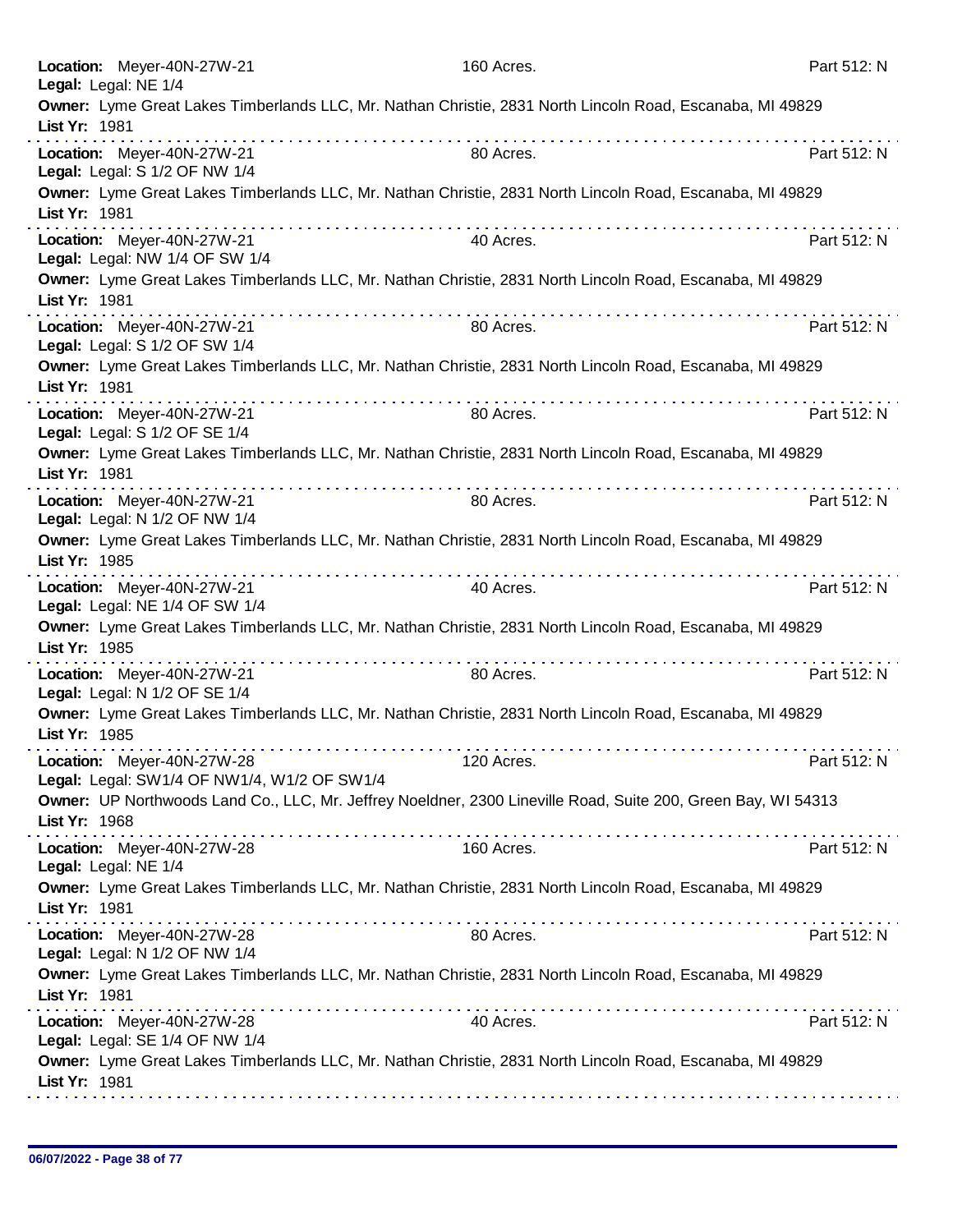|                    | Location: Meyer-40N-27W-28<br>Legal: Legal: E 1/2 OF SW 1/4                  | 80 Acres.                                                                                                     | Part 512: N |
|--------------------|------------------------------------------------------------------------------|---------------------------------------------------------------------------------------------------------------|-------------|
| List Yr: 1981      |                                                                              | Owner: Lyme Great Lakes Timberlands LLC, Mr. Nathan Christie, 2831 North Lincoln Road, Escanaba, MI 49829     |             |
|                    | Location: Meyer-40N-27W-28<br>Legal: Legal: SE 1/4                           | 160 Acres.                                                                                                    | Part 512: N |
| List Yr: 1981      |                                                                              | Owner: Lyme Great Lakes Timberlands LLC, Mr. Nathan Christie, 2831 North Lincoln Road, Escanaba, MI 49829     |             |
| Legal: Legal: S1/2 | Location: Meyer-40N-27W-29                                                   | a construction of the construction of<br>320 Acres.                                                           | Part 512: N |
| List Yr: 1968      |                                                                              | Owner: American Forest Management, Mr. Eric E. Stier, 850 W Sharon Ave Ste 2, Houghton, MI 49931              |             |
|                    | Location: Meyer-40N-27W-29<br>Legal: Legal: N1/2 EXCEPT N1/2 OF NW1/4        | 240 Acres.                                                                                                    | Part 512: N |
| List Yr: 1981      |                                                                              | Owner: Lyme Great Lakes Timberlands LLC, Mr. Nathan Christie, 2831 North Lincoln Road, Escanaba, MI 49829     |             |
|                    | Location: Meyer-40N-27W-30<br>Legal: Legal: ENTIRE                           | 623.51 Acres.                                                                                                 | Part 512: N |
| List Yr: 1968      |                                                                              | Owner: American Forest Management, Mr. Eric E. Stier, 850 W Sharon Ave Ste 2, Houghton, MI 49931              |             |
|                    | Location: Meyer-40N-27W-31<br>Legal: Legal: FRAC SW1/4 OF SW1/4              | 36.13 Acres.                                                                                                  | Part 512: N |
| List Yr: 2012      |                                                                              | Owner: American Forest Management, Mr. Eric E. Stier, 850 W Sharon Ave Ste 2, Houghton, MI 49931              |             |
|                    | Location: Meyer-40N-27W-31<br>Legal: Legal: ENTIRE EXC SW1/4 OF SW1/4        | .<br>588.69 Acres.                                                                                            | Part 512: N |
| List Yr: 1968      |                                                                              | Owner: American Forest Management, Mr. Eric E. Stier, 850 W Sharon Ave Ste 2, Houghton, MI 49931              |             |
|                    | Location: Meyer-40N-27W-32<br>Legal: Legal: NE1/4                            | 160 Acres.                                                                                                    | Part 512: N |
| List Yr: 1968      |                                                                              | Owner: UP Northwoods Land Co., LLC, Mr. Jeffrey Noeldner, 2300 Lineville Road, Suite 200, Green Bay, WI 54313 |             |
|                    | Location: Meyer-40N-27W-32<br>Legal: Legal: NW1/4; AND S1/2                  | 480 Acres.                                                                                                    | Part 512: N |
| List Yr: 1968      |                                                                              | Owner: American Forest Management, Mr. Eric E. Stier, 850 W Sharon Ave Ste 2, Houghton, MI 49931              |             |
|                    | Location: Meyer-40N-27W-33<br>Legal: Legal: NW1/4 OF NE1/4                   | 40 Acres.                                                                                                     | Part 512: N |
| List Yr: 1968      |                                                                              | Owner: UP Northwoods Land Co., LLC, Mr. Jeffrey Noeldner, 2300 Lineville Road, Suite 200, Green Bay, WI 54313 |             |
| Legal: Legal: S1/2 | Location: Meyer-40N-27W-33                                                   | 320 Acres.                                                                                                    | Part 512: N |
| List Yr: 1968      |                                                                              | Owner: American Forest Management, Mr. Eric E. Stier, 850 W Sharon Ave Ste 2, Houghton, MI 49931              |             |
|                    | Location: Meyer-40N-27W-33<br>Legal: Legal: NE1/4 OF NE1/4 AND S1/2 OF NE1/4 | 120 Acres.                                                                                                    | Part 512: N |
| List Yr: 1968      | Owner: Anthony and Jolene Marcelle, 136 E Main St,, Mishicot, WI 54228       |                                                                                                               |             |
|                    |                                                                              |                                                                                                               |             |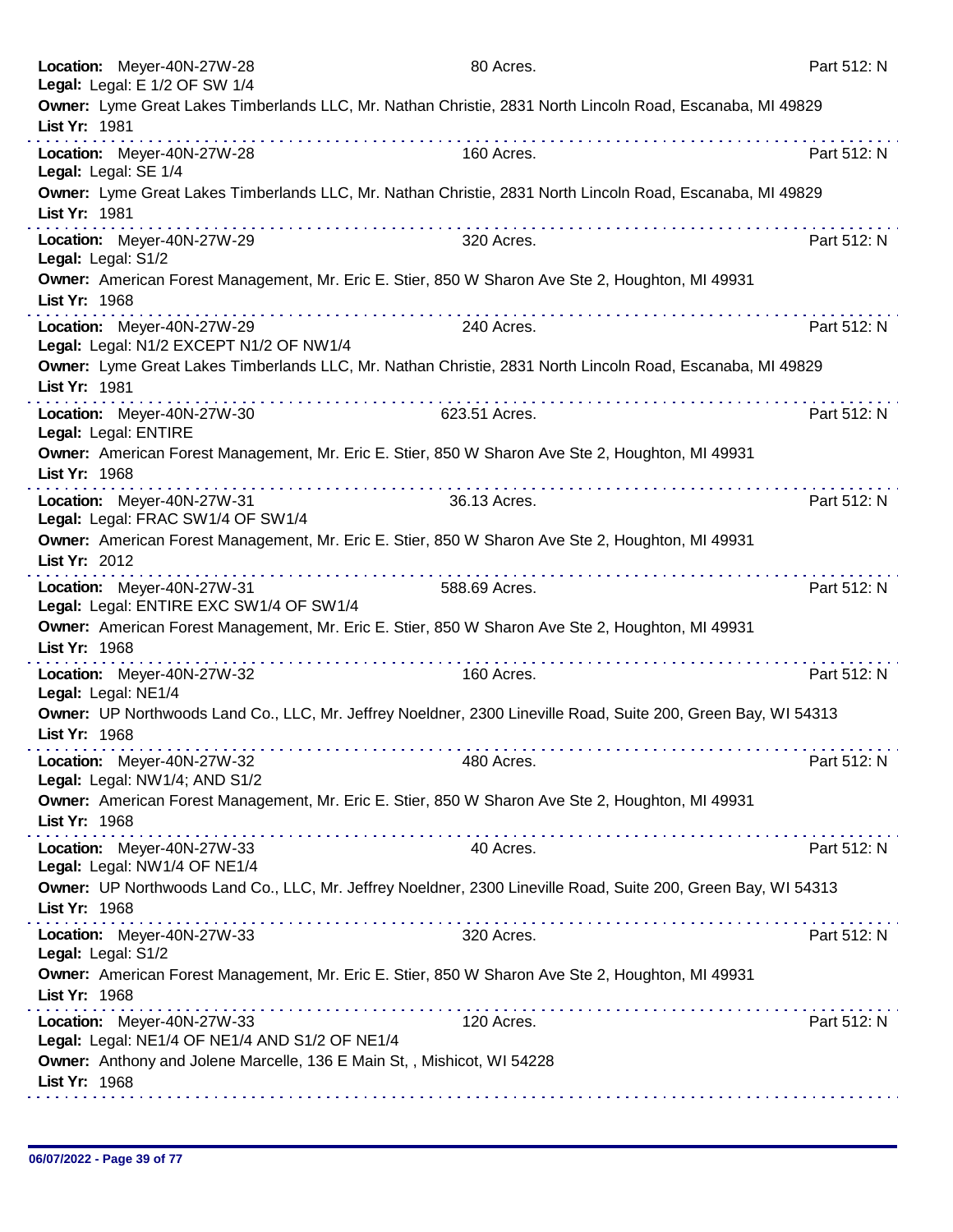| Location: Nadeau-37N-26W-25                                     | Legal: Legal: SW1/4 OF NE1/4, SE1/4 OF NW1/4, N1/2 OF SW1/4      | 160 Acres.                                                                                                | Part 512: N |
|-----------------------------------------------------------------|------------------------------------------------------------------|-----------------------------------------------------------------------------------------------------------|-------------|
|                                                                 | Owner: Mr. Kenneth Trudell, 3544 Solitude Rd, , DePere, WI 54115 |                                                                                                           |             |
| List Yr: 1977                                                   |                                                                  |                                                                                                           |             |
| Location: Nadeau-37N-26W-32<br>Legal: Legal: NE1/4 OF NW1/4     |                                                                  | 40 Acres.                                                                                                 | Part 512: N |
| List Yr: 1981                                                   | Owner: Mr. Edward Faber, W4330 Oakwood Road, , Daggett, MI 49821 |                                                                                                           |             |
| Location: Nadeau-37N-26W-32<br>Legal: Legal: SE1/4 OF NW1/4     |                                                                  | 40 Acres.                                                                                                 | Part 512: N |
| List Yr: 1981                                                   | Owner: Mr. Edward Faber, W4330 Oakwood Road, , Daggett, MI 49821 |                                                                                                           |             |
| Location: Nadeau-37N-26W-32<br>Legal: Legal: SW1/4 OF NE1/4     |                                                                  | 40 Acres.                                                                                                 | Part 512: N |
| List Yr: 1981                                                   | Owner: Mr. Edward Faber, W4330 Oakwood Road, , Daggett, MI 49821 |                                                                                                           |             |
| Location: Spalding-38N-26W-30<br>Legal: Legal: NW1/4 OF NW1/4   |                                                                  | 40 Acres.                                                                                                 | Part 512: N |
| List Yr: 1969                                                   |                                                                  | Owner: St. John Real Estate Company, Mr. Trevor St. John, P.O. Box 130, Spalding, MI 49886                |             |
| Location: Spalding-39N-26W-01<br>Legal: Legal: NW 1/4 OF NE 1/4 |                                                                  | 36.98 Acres.                                                                                              | Part 512: N |
| List Yr: 1981                                                   |                                                                  | Owner: Lyme Great Lakes Timberlands LLC, Mr. Nathan Christie, 2831 North Lincoln Road, Escanaba, MI 49829 |             |
| Location: Spalding-39N-26W-01<br>Legal: Legal: NW 1/4           |                                                                  | 149.13 Acres.                                                                                             | Part 512: N |
| List Yr: 1981                                                   |                                                                  | Owner: Lyme Great Lakes Timberlands LLC, Mr. Nathan Christie, 2831 North Lincoln Road, Escanaba, MI 49829 |             |
| Location: Spalding-39N-26W-01<br>Legal: Legal: S 1/2            |                                                                  | 320 Acres.                                                                                                | Part 512: N |
| List Yr: 1981                                                   |                                                                  | Owner: Lyme Great Lakes Timberlands LLC, Mr. Nathan Christie, 2831 North Lincoln Road, Escanaba, MI 49829 |             |
| Location: Spalding-39N-26W-01<br>Legal: Legal: SW1/4 NE1/4      |                                                                  | 40 Acres.                                                                                                 | Part 512: N |
| List Yr: 1981                                                   |                                                                  | Owner: Lyme Great Lakes Timberlands LLC, Mr. Nathan Christie, 2831 North Lincoln Road, Escanaba, MI 49829 |             |
| Location: Spalding-39N-26W-01<br>Legal: Legal: SE1/4 NE1/4      |                                                                  | 40 Acres.                                                                                                 | Part 512: N |
| List Yr: 1981                                                   |                                                                  | Owner: Donald J., Donald G., Patricia L. and Kevin W. Arnold, W2691 Waucedah Road, Vulcan, MI 49892       |             |
| Location: Spalding-39N-26W-02<br>Legal: Legal: ENTIRE           |                                                                  | 616.1 Acres.                                                                                              | Part 512: N |
| List Yr: 1981                                                   |                                                                  | Owner: Lyme Great Lakes Timberlands LLC, Mr. Nathan Christie, 2831 North Lincoln Road, Escanaba, MI 49829 |             |
| Location: Spalding-39N-26W-03<br>Legal: Legal: NW 1/4           |                                                                  | 150.95 Acres.                                                                                             | Part 512: N |
| List Yr: 1981                                                   |                                                                  | Owner: Lyme Great Lakes Timberlands LLC, Mr. Nathan Christie, 2831 North Lincoln Road, Escanaba, MI 49829 |             |
|                                                                 |                                                                  |                                                                                                           |             |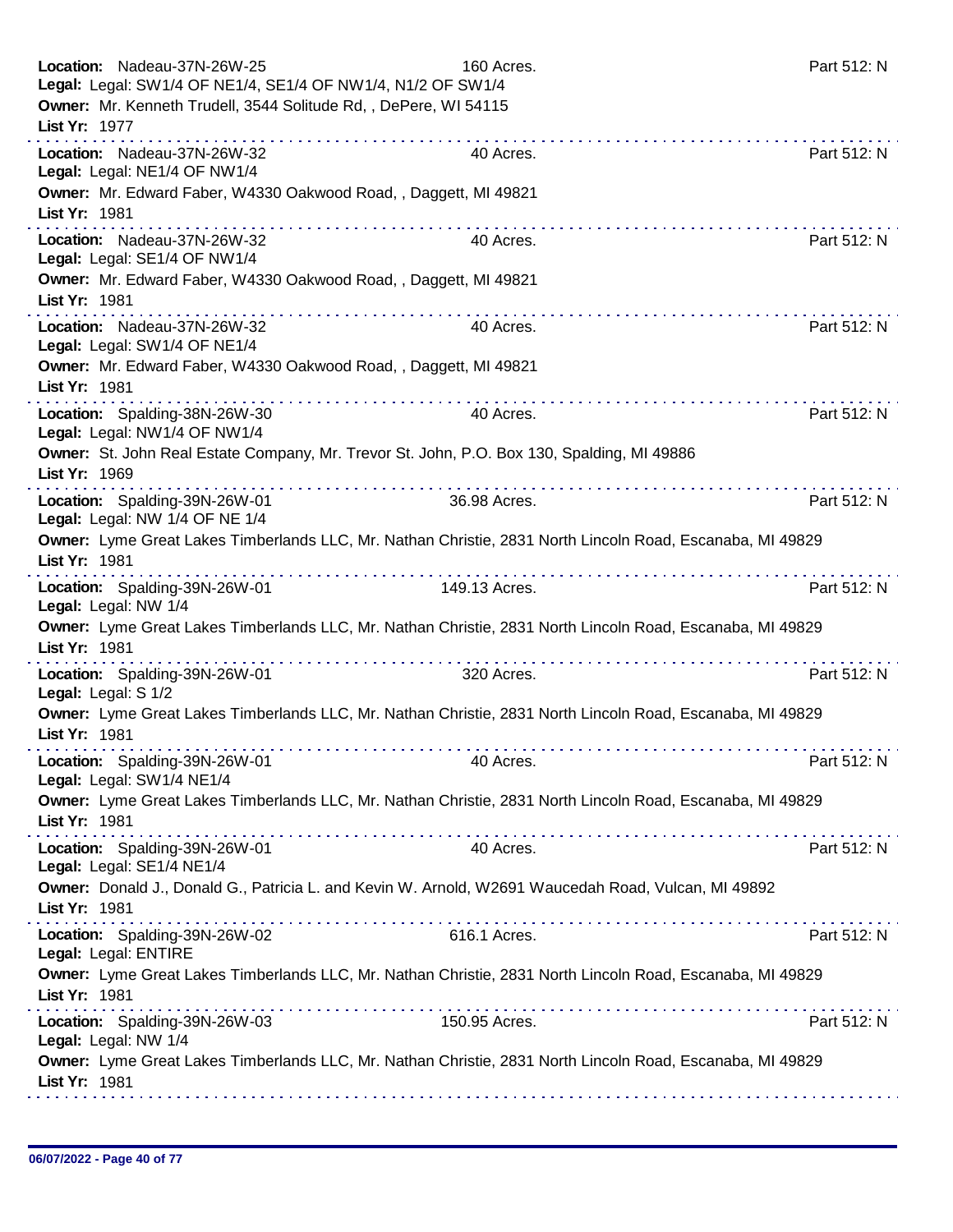| Legal: Legal: W 1/2 OF SW 1/4<br>Owner: Lyme Great Lakes Timberlands LLC, Mr. Nathan Christie, 2831 North Lincoln Road, Escanaba, MI 49829<br>List Yr: 1981<br>Location: Spalding-39N-26W-03<br>40 Acres.<br>Part 512: N<br>Legal: Legal: SE 1/4 OF SW 1/4<br>Owner: Lyme Great Lakes Timberlands LLC, Mr. Nathan Christie, 2831 North Lincoln Road, Escanaba, MI 49829<br>List Yr: 1981<br>Location: Spalding-39N-26W-03<br>Part 512: N<br>40 Acres.<br>Legal: Legal: NE 1/4 OF SW 1/4<br>Owner: Lyme Great Lakes Timberlands LLC, Mr. Nathan Christie, 2831 North Lincoln Road, Escanaba, MI 49829<br>List Yr: 1988<br>Location: Spalding-39N-26W-03<br>300.43 Acres.<br>Part 512: N |
|----------------------------------------------------------------------------------------------------------------------------------------------------------------------------------------------------------------------------------------------------------------------------------------------------------------------------------------------------------------------------------------------------------------------------------------------------------------------------------------------------------------------------------------------------------------------------------------------------------------------------------------------------------------------------------------|
|                                                                                                                                                                                                                                                                                                                                                                                                                                                                                                                                                                                                                                                                                        |
|                                                                                                                                                                                                                                                                                                                                                                                                                                                                                                                                                                                                                                                                                        |
|                                                                                                                                                                                                                                                                                                                                                                                                                                                                                                                                                                                                                                                                                        |
|                                                                                                                                                                                                                                                                                                                                                                                                                                                                                                                                                                                                                                                                                        |
|                                                                                                                                                                                                                                                                                                                                                                                                                                                                                                                                                                                                                                                                                        |
| Legal: Legal: E 1/2 EXCEPT SE1/4 OF SW1/4 OF SE1/4                                                                                                                                                                                                                                                                                                                                                                                                                                                                                                                                                                                                                                     |
| Owner: Lyme Great Lakes Timberlands LLC, Mr. Nathan Christie, 2831 North Lincoln Road, Escanaba, MI 49829<br>List Yr: 1987                                                                                                                                                                                                                                                                                                                                                                                                                                                                                                                                                             |
| Location: Spalding-39N-26W-04<br>71.83 Acres.<br>Part 512: N<br>Legal: Legal: N 1/2 OF NE 1/4                                                                                                                                                                                                                                                                                                                                                                                                                                                                                                                                                                                          |
| Owner: Lyme Great Lakes Timberlands LLC, Mr. Nathan Christie, 2831 North Lincoln Road, Escanaba, MI 49829<br>List Yr: 1981                                                                                                                                                                                                                                                                                                                                                                                                                                                                                                                                                             |
| Part 512: N<br>Location: Spalding-39N-26W-04<br>40 Acres.<br>Legal: Legal: SW 1/4 OF NE 1/4                                                                                                                                                                                                                                                                                                                                                                                                                                                                                                                                                                                            |
| Owner: Lyme Great Lakes Timberlands LLC, Mr. Nathan Christie, 2831 North Lincoln Road, Escanaba, MI 49829<br>List Yr: 1981<br>.                                                                                                                                                                                                                                                                                                                                                                                                                                                                                                                                                        |
| Location: Spalding-39N-26W-04<br>153.07 Acres.<br>Part 512: N<br>Legal: Legal: NW 1/4                                                                                                                                                                                                                                                                                                                                                                                                                                                                                                                                                                                                  |
| Owner: Lyme Great Lakes Timberlands LLC, Mr. Nathan Christie, 2831 North Lincoln Road, Escanaba, MI 49829<br>List Yr: 1981<br>.                                                                                                                                                                                                                                                                                                                                                                                                                                                                                                                                                        |
| Location: Spalding-39N-26W-04<br>320 Acres.<br>Part 512: N<br>Legal: Legal: S 1/2                                                                                                                                                                                                                                                                                                                                                                                                                                                                                                                                                                                                      |
| Owner: Lyme Great Lakes Timberlands LLC, Mr. Nathan Christie, 2831 North Lincoln Road, Escanaba, MI 49829<br>List Yr: 1981                                                                                                                                                                                                                                                                                                                                                                                                                                                                                                                                                             |
| Location: Spalding-39N-26W-05<br>153.11 Acres.<br>Part 512: N<br>Legal: Legal: NE 1/4                                                                                                                                                                                                                                                                                                                                                                                                                                                                                                                                                                                                  |
| Owner: Lyme Great Lakes Timberlands LLC, Mr. Nathan Christie, 2831 North Lincoln Road, Escanaba, MI 49829<br>List Yr: 1981                                                                                                                                                                                                                                                                                                                                                                                                                                                                                                                                                             |
| Location: Spalding-39N-26W-05<br>Part 512: N<br>76.13 Acres.<br>Legal: Legal: E 1/2 OF NW 1/4                                                                                                                                                                                                                                                                                                                                                                                                                                                                                                                                                                                          |
| Owner: Lyme Great Lakes Timberlands LLC, Mr. Nathan Christie, 2831 North Lincoln Road, Escanaba, MI 49829<br>List Yr: 1981<br><b>The contract of the contract of the contract of the contract of the contract of the contract of the contract of the contract of the contract of the contract of the contract of the contract of the contract of the contract </b>                                                                                                                                                                                                                                                                                                                     |
| Location: Spalding-39N-26W-05<br>75.85 Acres.<br>Part 512: N<br>Legal: Legal: W 1/2 OF NW 1/4                                                                                                                                                                                                                                                                                                                                                                                                                                                                                                                                                                                          |
| Owner: Lyme Great Lakes Timberlands LLC, Mr. Nathan Christie, 2831 North Lincoln Road, Escanaba, MI 49829<br>List Yr: 1981                                                                                                                                                                                                                                                                                                                                                                                                                                                                                                                                                             |
| 320 Acres.<br>Location: Spalding-39N-26W-05<br>Part 512: N<br>Legal: Legal: S 1/2                                                                                                                                                                                                                                                                                                                                                                                                                                                                                                                                                                                                      |
| Owner: Lyme Great Lakes Timberlands LLC, Mr. Nathan Christie, 2831 North Lincoln Road, Escanaba, MI 49829<br>List Yr: 1981                                                                                                                                                                                                                                                                                                                                                                                                                                                                                                                                                             |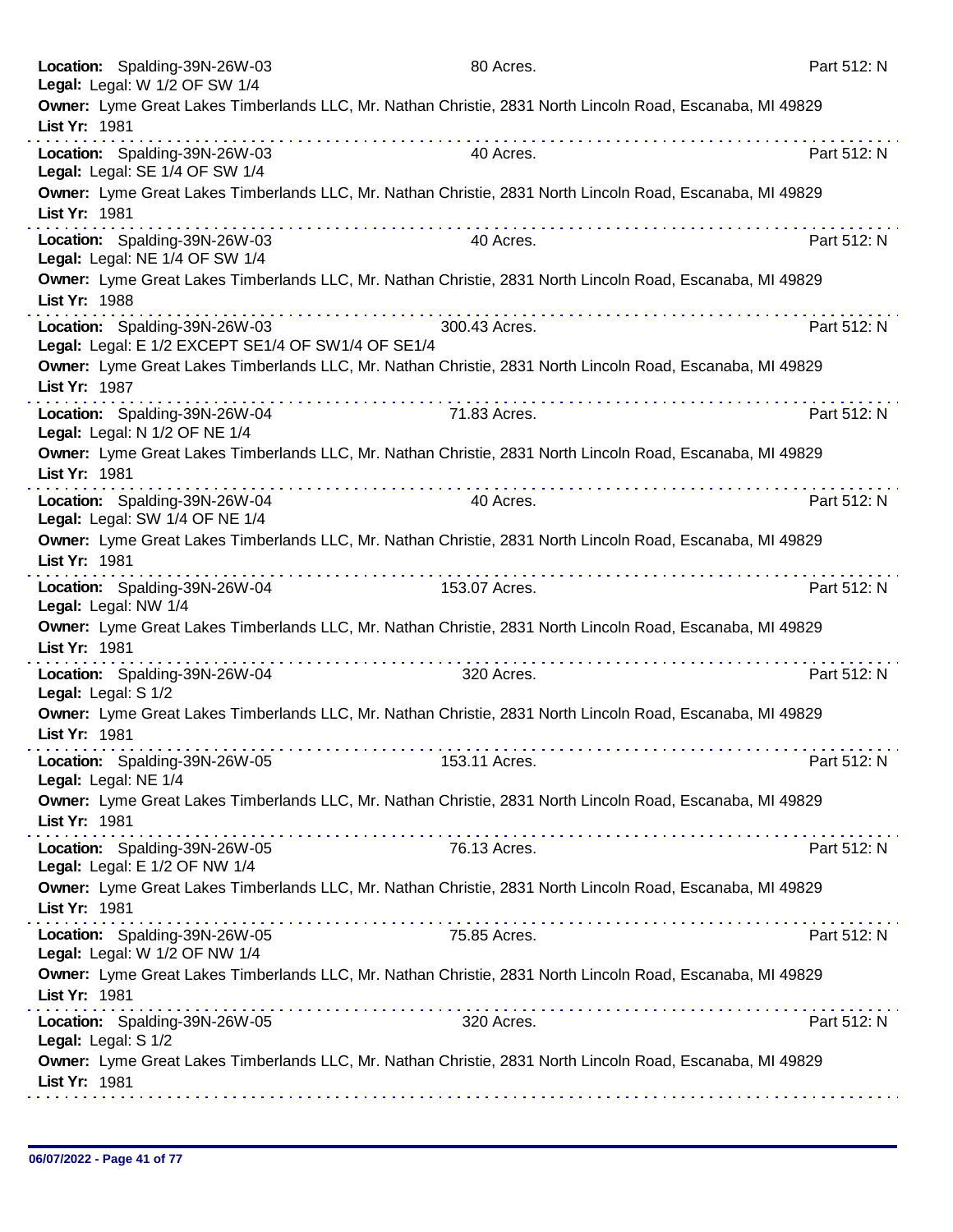|                     | Location: Spalding-39N-26W-06<br>Legal: Legal: NE 1/4 OF NE 1/4 | 36.34 Acres.                                                                        |                                                                                                                | Part 512: N |
|---------------------|-----------------------------------------------------------------|-------------------------------------------------------------------------------------|----------------------------------------------------------------------------------------------------------------|-------------|
| List Yr: 1981       |                                                                 |                                                                                     | Owner: Lyme Great Lakes Timberlands LLC, Mr. Nathan Christie, 2831 North Lincoln Road, Escanaba, MI 49829      |             |
|                     | Location: Spalding-39N-26W-06<br>Legal: Legal: S 1/2 OF NE 1/4  | 80 Acres.                                                                           |                                                                                                                | Part 512: N |
| List Yr: 1981       |                                                                 |                                                                                     | Owner: Lyme Great Lakes Timberlands LLC, Mr. Nathan Christie, 2831 North Lincoln Road, Escanaba, MI 49829      |             |
|                     | Location: Spalding-39N-26W-06<br>Legal: Legal: SE 1/4           | 160 Acres.                                                                          |                                                                                                                | Part 512: N |
| List Yr: 1981       |                                                                 |                                                                                     | Owner: Lyme Great Lakes Timberlands LLC, Mr. Nathan Christie, 2831 North Lincoln Road, Escanaba, MI 49829      |             |
|                     | Location: Spalding-39N-26W-06<br>Legal: Legal: SW 1/4           | 163.32 Acres.                                                                       |                                                                                                                | Part 512: N |
| List Yr: 1990       |                                                                 |                                                                                     | Owner: Lyme Great Lakes Timberlands LLC, Mr. Nathan Christie, 2831 North Lincoln Road, Escanaba, MI 49829      |             |
|                     | Location: Spalding-39N-26W-06<br>Legal: Legal: SW1/4 NW1/4      | 39.77 Acres.                                                                        |                                                                                                                | Part 512: N |
| List Yr: 1981       |                                                                 |                                                                                     | Owner: Lyme Great Lakes Timberlands LLC, Mr. Nathan Christie, 2831 North Lincoln Road, Escanaba, MI 49829<br>. |             |
|                     | Location: Spalding-39N-26W-06<br>Legal: Legal: NW1/4 NW1/4      | 38.46 Acres.                                                                        |                                                                                                                | Part 512: N |
| List Yr: 1981       |                                                                 | Owner: Mr. and Mrs. Ralph E. Beyer, 3665 Olde Farm Lane,, Ortonville, MI 48462<br>. |                                                                                                                |             |
|                     | Location: Spalding-39N-26W-07<br>Legal: Legal: NE 1/4 OF NE 1/4 | 40 Acres.                                                                           |                                                                                                                | Part 512: N |
| List Yr: 1981       |                                                                 |                                                                                     | Owner: Lyme Great Lakes Timberlands LLC, Mr. Nathan Christie, 2831 North Lincoln Road, Escanaba, MI 49829      |             |
|                     | Location: Spalding-39N-26W-07<br>Legal: Legal: SW 1/4 OF NE 1/4 | 40 Acres.                                                                           |                                                                                                                | Part 512: N |
| List Yr: 1981       |                                                                 |                                                                                     | Owner: Lyme Great Lakes Timberlands LLC, Mr. Nathan Christie, 2831 North Lincoln Road, Escanaba, MI 49829      |             |
| Legal: Legal: S 1/2 | Location: Spalding-39N-26W-07                                   | 333.76 Acres.                                                                       |                                                                                                                | Part 512: N |
| List Yr: 1981       |                                                                 |                                                                                     | Owner: Lyme Great Lakes Timberlands LLC, Mr. Nathan Christie, 2831 North Lincoln Road, Escanaba, MI 49829      |             |
|                     | Location: Spalding-39N-26W-07<br>Legal: Legal: NW 1/4 OF NE 1/4 | 40 Acres.                                                                           |                                                                                                                | Part 512: N |
| List Yr: 1984       |                                                                 |                                                                                     | Owner: Lyme Great Lakes Timberlands LLC, Mr. Nathan Christie, 2831 North Lincoln Road, Escanaba, MI 49829      |             |
|                     | Location: Spalding-39N-26W-07<br>Legal: Legal: NW1/4            | 168.48 Acres.                                                                       |                                                                                                                | Part 512: N |
| List Yr: 1996       |                                                                 |                                                                                     | Owner: Lyme Great Lakes Timberlands LLC, Mr. Nathan Christie, 2831 North Lincoln Road, Escanaba, MI 49829      |             |
|                     | Location: Spalding-39N-26W-08<br>Legal: Legal: NE 1/4           | 160 Acres.                                                                          |                                                                                                                | Part 512: N |
| List Yr: 1981       |                                                                 |                                                                                     | Owner: Lyme Great Lakes Timberlands LLC, Mr. Nathan Christie, 2831 North Lincoln Road, Escanaba, MI 49829      |             |
|                     |                                                                 |                                                                                     |                                                                                                                |             |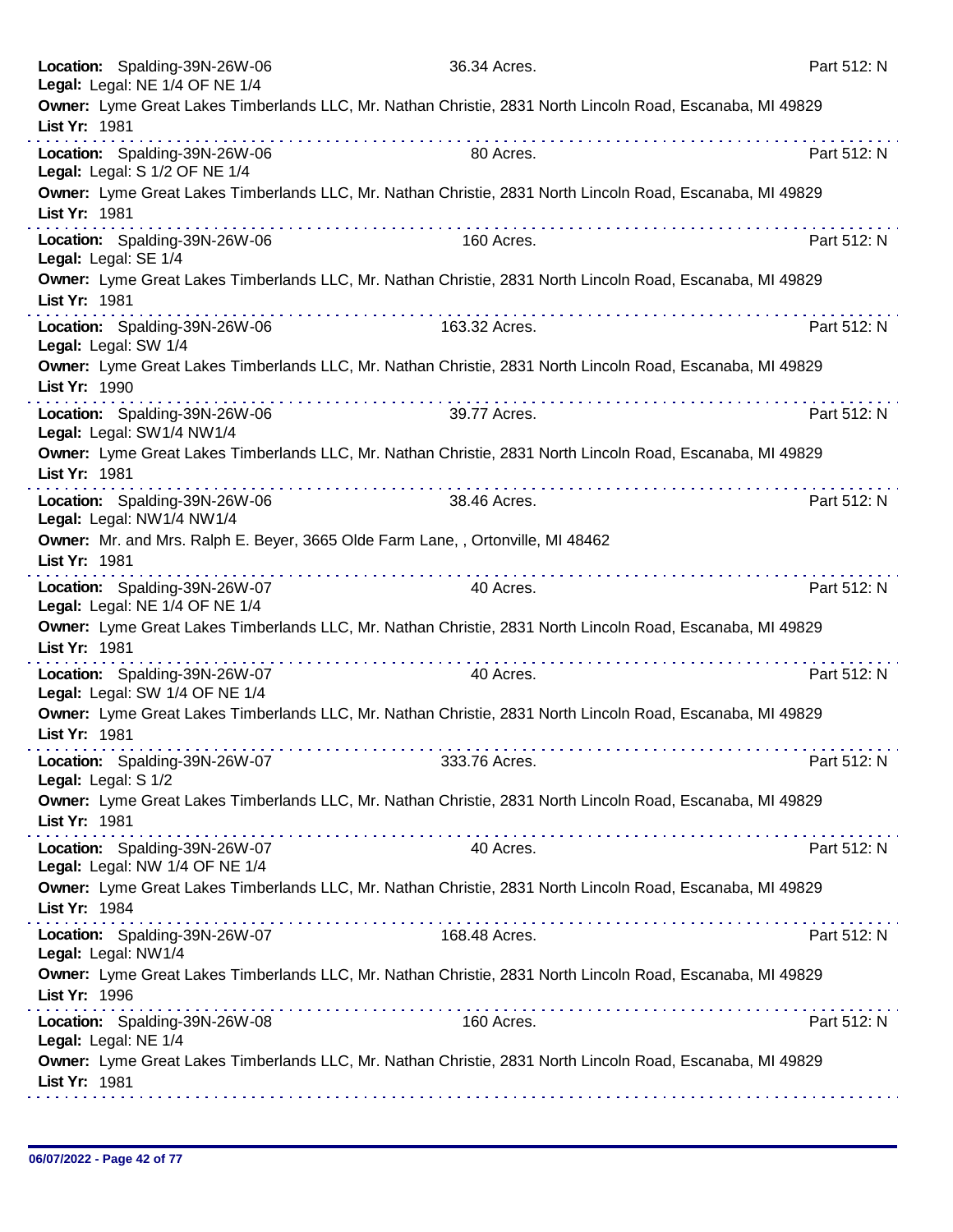|                     | Location: Spalding-39N-26W-08<br>Legal: Legal: N 1/2 OF NW 1/4                               | 80 Acres.  |                                                                                                           | Part 512: N |
|---------------------|----------------------------------------------------------------------------------------------|------------|-----------------------------------------------------------------------------------------------------------|-------------|
| List Yr: 1981       |                                                                                              |            | Owner: Lyme Great Lakes Timberlands LLC, Mr. Nathan Christie, 2831 North Lincoln Road, Escanaba, MI 49829 |             |
|                     | Location: Spalding-39N-26W-08<br>Legal: Legal: S 1/2                                         | 320 Acres. |                                                                                                           | Part 512: N |
| List Yr: 1981       |                                                                                              |            | Owner: Lyme Great Lakes Timberlands LLC, Mr. Nathan Christie, 2831 North Lincoln Road, Escanaba, MI 49829 |             |
|                     | Location: Spalding-39N-26W-08<br>Legal: Legal: SE 1/4 OF NW 1/4                              | 40 Acres.  |                                                                                                           | Part 512: N |
| List Yr: 1984       |                                                                                              |            | Owner: Lyme Great Lakes Timberlands LLC, Mr. Nathan Christie, 2831 North Lincoln Road, Escanaba, MI 49829 |             |
|                     | Location: Spalding-39N-26W-09<br>Legal: Legal: ENTIRE                                        | 640 Acres. |                                                                                                           | Part 512: N |
| List Yr: 1981       |                                                                                              |            | Owner: Lyme Great Lakes Timberlands LLC, Mr. Nathan Christie, 2831 North Lincoln Road, Escanaba, MI 49829 |             |
|                     | Location: Spalding-39N-26W-10<br>Legal: Legal: SW 1/4 OF NE1/4                               | 40 Acres.  |                                                                                                           | Part 512: N |
| List Yr: 1981       |                                                                                              | .          | Owner: Lyme Great Lakes Timberlands LLC, Mr. Nathan Christie, 2831 North Lincoln Road, Escanaba, MI 49829 |             |
|                     | Location: Spalding-39N-26W-10<br>Legal: Legal: NE 1/4 OF NW 1/4                              | 40 Acres.  |                                                                                                           | Part 512: N |
| List Yr: 1981       |                                                                                              |            | Owner: Lyme Great Lakes Timberlands LLC, Mr. Nathan Christie, 2831 North Lincoln Road, Escanaba, MI 49829 |             |
|                     | Location: Spalding-39N-26W-10<br>Legal: Legal: SW 1/4 OF NW 1/4                              | 40 Acres.  |                                                                                                           | Part 512: N |
| List Yr: 1981       |                                                                                              |            | Owner: Lyme Great Lakes Timberlands LLC, Mr. Nathan Christie, 2831 North Lincoln Road, Escanaba, MI 49829 |             |
| Legal: Legal: S 1/2 | Location: Spalding-39N-26W-10                                                                | 320 Acres. |                                                                                                           | Part 512: N |
| List Yr: 1981       |                                                                                              |            | Owner: Lyme Great Lakes Timberlands LLC, Mr. Nathan Christie, 2831 North Lincoln Road, Escanaba, MI 49829 |             |
|                     | Location: Spalding-39N-26W-11<br>Legal: Legal: NW 1/4 OF NW 1/4                              | 40 Acres.  |                                                                                                           | Part 512: N |
| List Yr: 1981       |                                                                                              |            | Owner: Lyme Great Lakes Timberlands LLC, Mr. Nathan Christie, 2831 North Lincoln Road, Escanaba, MI 49829 |             |
|                     | Location: Spalding-39N-26W-11<br>Legal: Legal: SE1/4 OF NE1/4, E1/2 OF SE1/4, SW1/4 OF SE1/4 | 160 Acres. |                                                                                                           | Part 512: N |
| List Yr: 1966       |                                                                                              |            | Owner: Lyme Great Lakes Timberlands LLC, Mr. Nathan Christie, 2831 North Lincoln Road, Escanaba, MI 49829 |             |
|                     | Location: Spalding-39N-26W-11<br>Legal: Legal: SE1/4 OF SW1/4                                | 40 Acres.  |                                                                                                           | Part 512: N |
| List Yr: 2017       |                                                                                              |            | Owner: Lyme Great Lakes Timberlands LLC, Mr. Nathan Christie, 2831 North Lincoln Road, Escanaba, MI 49829 |             |
| Legal: Legal: N 1/2 | Location: Spalding-39N-26W-12                                                                | 320 Acres. |                                                                                                           | Part 512: N |
| List Yr: 1981       |                                                                                              |            | Owner: Lyme Great Lakes Timberlands LLC, Mr. Nathan Christie, 2831 North Lincoln Road, Escanaba, MI 49829 |             |
|                     |                                                                                              |            |                                                                                                           |             |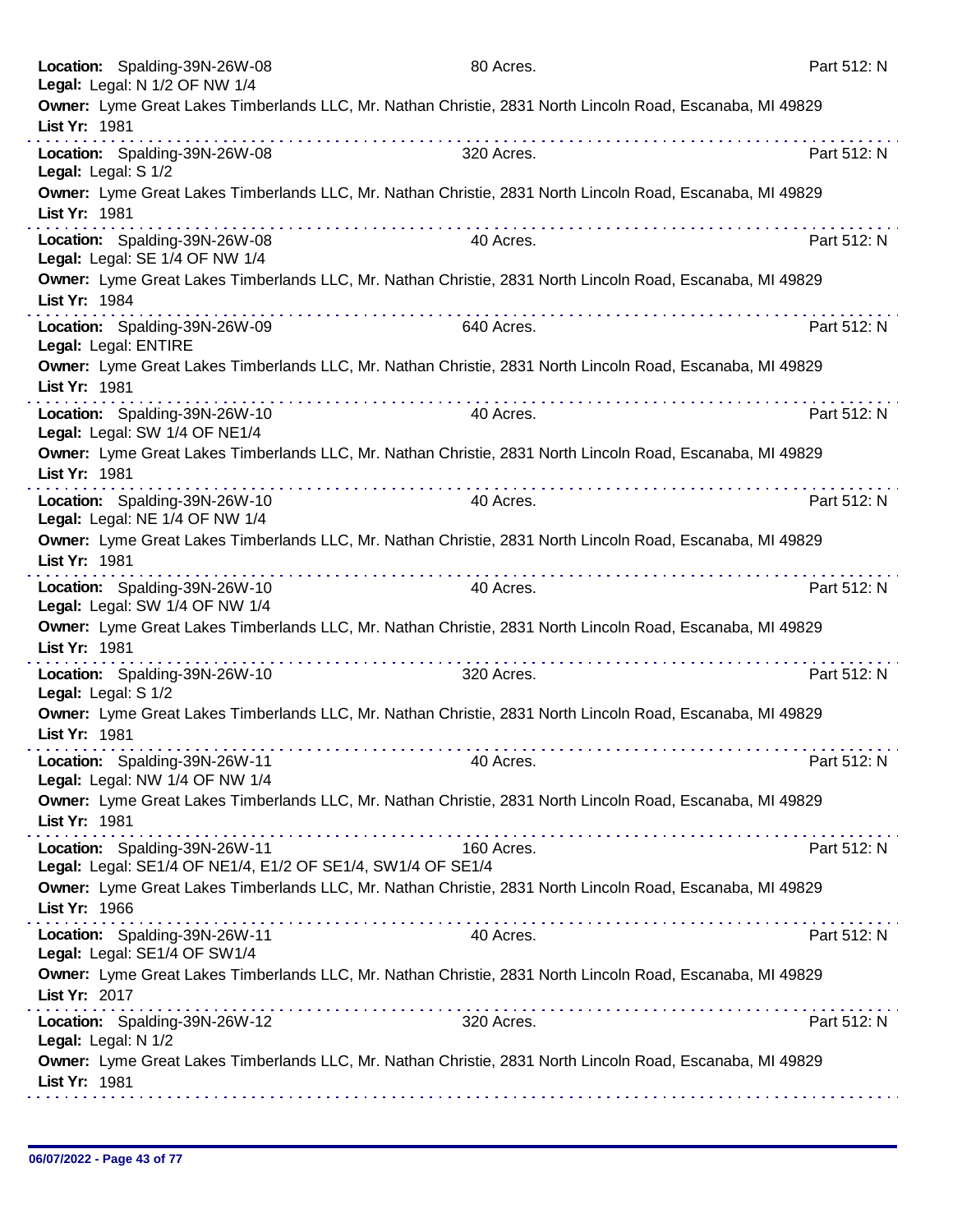| Location: Spalding-39N-26W-12                                   | 80 Acres.                                                                                                 | Part 512: N |
|-----------------------------------------------------------------|-----------------------------------------------------------------------------------------------------------|-------------|
| Legal: Legal: N1/2 OF SW1/4                                     |                                                                                                           |             |
|                                                                 | Owner: Lyme Great Lakes Timberlands LLC, Mr. Nathan Christie, 2831 North Lincoln Road, Escanaba, MI 49829 |             |
| List Yr: 1991                                                   |                                                                                                           |             |
| Location: Spalding-39N-26W-12                                   | 40 Acres.                                                                                                 | Part 512: N |
| Legal: Legal: NW 1/4 OF SE 1/4                                  |                                                                                                           |             |
|                                                                 | Owner: Lyme Great Lakes Timberlands LLC, Mr. Nathan Christie, 2831 North Lincoln Road, Escanaba, MI 49829 |             |
| List Yr: 1991                                                   |                                                                                                           |             |
| Location: Spalding-39N-26W-13                                   | 73.9 Acres.                                                                                               | Part 512: N |
| Legal: Legal: S1/2 OF SW1/4 EXC RAILROAD R/W                    |                                                                                                           |             |
|                                                                 | Owner: Lyme Great Lakes Timberlands LLC, Mr. Nathan Christie, 2831 North Lincoln Road, Escanaba, MI 49829 |             |
| List Yr: 1964                                                   |                                                                                                           |             |
| Location: Spalding-39N-26W-13                                   | 6.1 Acres.                                                                                                | Part 512: N |
|                                                                 | Legal: Legal: VACATED 100' RAILROAD RIGHT OF WAY THROUGH THE S1/2 OF SW1/4                                |             |
|                                                                 | Owner: Lyme Great Lakes Timberlands LLC, Mr. Nathan Christie, 2831 North Lincoln Road, Escanaba, MI 49829 |             |
| List Yr: 1994                                                   |                                                                                                           |             |
| Location: Spalding-39N-26W-13                                   | 200 Acres.                                                                                                | Part 512: N |
| Legal: Legal: N1/2 OF S1/2, SW1/4 OF SE1/4                      |                                                                                                           |             |
|                                                                 | Owner: Lyme Great Lakes Timberlands LLC, Mr. Nathan Christie, 2831 North Lincoln Road, Escanaba, MI 49829 |             |
| List Yr: 1965                                                   |                                                                                                           |             |
| Location: Spalding-39N-26W-14                                   | 40 Acres.                                                                                                 | Part 512: N |
| Legal: Legal: NW1/4 OF NE1/4                                    |                                                                                                           |             |
|                                                                 | Owner: Lyme Great Lakes Timberlands LLC, Mr. Nathan Christie, 2831 North Lincoln Road, Escanaba, MI 49829 |             |
| List Yr: 1969                                                   |                                                                                                           |             |
| Location: Spalding-39N-26W-14                                   | 40 Acres.                                                                                                 | Part 512: N |
| Legal: Legal: SW1/4 OF SW1/4                                    |                                                                                                           |             |
| List Yr: 1965                                                   | Owner: Lyme Great Lakes Timberlands LLC, Mr. Nathan Christie, 2831 North Lincoln Road, Escanaba, MI 49829 |             |
| .                                                               |                                                                                                           |             |
| Location: Spalding-39N-26W-15                                   | 640 Acres.                                                                                                | Part 512: N |
| Legal: Legal: ENTIRE                                            | Owner: Lyme Great Lakes Timberlands LLC, Mr. Nathan Christie, 2831 North Lincoln Road, Escanaba, MI 49829 |             |
| List Yr: 1981                                                   |                                                                                                           |             |
|                                                                 |                                                                                                           |             |
| Location: Spalding-39N-26W-16<br>Legal: Legal: NE 1/4 OF SW 1/4 | 40 Acres.                                                                                                 | Part 512: N |
|                                                                 | Owner: Lyme Great Lakes Timberlands LLC, Mr. Nathan Christie, 2831 North Lincoln Road, Escanaba, MI 49829 |             |
| List Yr: 1981                                                   |                                                                                                           |             |
| a provincia de la caractería de la caractería de                |                                                                                                           |             |
| Location: Spalding-39N-26W-16<br>Legal: Legal: S 1/2 OF SW 1/4  | 80 Acres.                                                                                                 | Part 512: N |
|                                                                 | Owner: Lyme Great Lakes Timberlands LLC, Mr. Nathan Christie, 2831 North Lincoln Road, Escanaba, MI 49829 |             |
| List Yr: 1981                                                   |                                                                                                           |             |
|                                                                 | 160 Acres.                                                                                                | Part 512: N |
| Location: Spalding-39N-26W-16<br>Legal: Legal: SE 1/4           |                                                                                                           |             |
|                                                                 | Owner: Lyme Great Lakes Timberlands LLC, Mr. Nathan Christie, 2831 North Lincoln Road, Escanaba, MI 49829 |             |
| List Yr: 1981                                                   |                                                                                                           |             |
| Location: Spalding-39N-26W-16                                   | 260.4 Acres.                                                                                              | Part 512: N |
|                                                                 | Legal: Legal: N1/2, EXCEPT THAT PORTION OF NW1/4 OF NW1/4 LYING NORTH OF THE NORTH RIGHT OF WAY           |             |
| BOUNDARY OF THE OL D R/R GRADE, AND EXCEPT THE SW1/4 NW1/4      |                                                                                                           |             |
|                                                                 | Owner: Lyme Great Lakes Timberlands LLC, Mr. Nathan Christie, 2831 North Lincoln Road, Escanaba, MI 49829 |             |
| List Yr: 1981                                                   |                                                                                                           |             |
|                                                                 |                                                                                                           |             |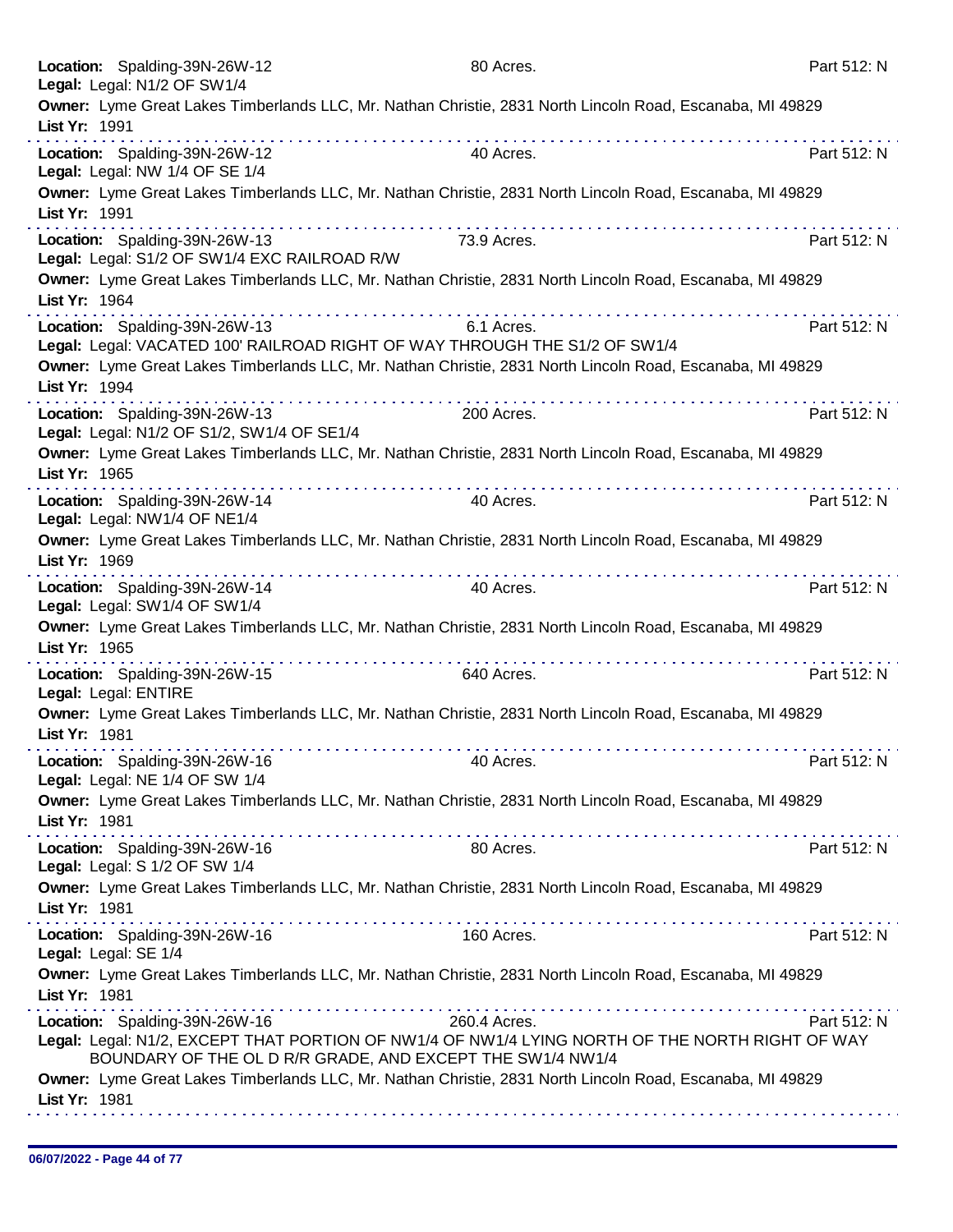| Location: Spalding-39N-26W-17<br>Legal: Legal: NE 1/4                  | 160 Acres.                                                                                                                                | Part 512: N |
|------------------------------------------------------------------------|-------------------------------------------------------------------------------------------------------------------------------------------|-------------|
| List Yr: 1981                                                          | Owner: Lyme Great Lakes Timberlands LLC, Mr. Nathan Christie, 2831 North Lincoln Road, Escanaba, MI 49829                                 |             |
| Location: Spalding-39N-26W-17<br>Legal: Legal: E 1/2 OF NW 1/4         | 80 Acres.                                                                                                                                 | Part 512: N |
| List Yr: 1981                                                          | Owner: Lyme Great Lakes Timberlands LLC, Mr. Nathan Christie, 2831 North Lincoln Road, Escanaba, MI 49829                                 |             |
| Location: Spalding-39N-26W-17<br>Legal: Legal: SE 1/4                  | 160 Acres.                                                                                                                                | Part 512: N |
| List Yr: 1981                                                          | Owner: Lyme Great Lakes Timberlands LLC, Mr. Nathan Christie, 2831 North Lincoln Road, Escanaba, MI 49829                                 |             |
| Location: Spalding-39N-26W-17<br>Legal: Legal: W 1/2 OF NW 1/4         | 80 Acres.                                                                                                                                 | Part 512: N |
| List Yr: 1988                                                          | Owner: Lyme Great Lakes Timberlands LLC, Mr. Nathan Christie, 2831 North Lincoln Road, Escanaba, MI 49829                                 |             |
| Location: Spalding-39N-26W-18<br>Legal: Legal: NE 1/4 SE 1/4           | 40 Acres.                                                                                                                                 | Part 512: N |
| List Yr: 1988                                                          | Owner: Michael W. Ryan, Michael C. Ryan, and Julie A. Wheatley, 414 East E Street, , Iron Mountain, MI 49801<br>a se se se se se se se se |             |
| Location: Spalding-39N-26W-18<br>Legal: Legal: W 1/2                   | 346.07 Acres.                                                                                                                             | Part 512: N |
| List Yr: 1981                                                          | Owner: Lyme Great Lakes Timberlands LLC, Mr. Nathan Christie, 2831 North Lincoln Road, Escanaba, MI 49829                                 |             |
| Location: Spalding-39N-26W-18<br>Legal: Legal: E 1/2 EXC NE 1/4 SE 1/4 | 280 Acres.                                                                                                                                | Part 512: N |
| List Yr: 1988                                                          | Owner: Lyme Great Lakes Timberlands LLC, Mr. Nathan Christie, 2831 North Lincoln Road, Escanaba, MI 49829<br>.                            |             |
| Location: Spalding-39N-26W-19<br>Legal: Legal: NW 1/4 OF NW1/4         | 44.37 Acres.                                                                                                                              | Part 512: N |
| List Yr: 1981                                                          | Owner: Gary and Scott Johnson, c/o Gary Johnson, W5640 Hwy 2, Hermansville, MI 49847                                                      |             |
| Location: Spalding-39N-26W-19<br>Legal: Legal: W 1/2 OF SW 1/4         | 84.23 Acres.                                                                                                                              | Part 512: N |
| List Yr: 1981                                                          | Owner: Lyme Great Lakes Timberlands LLC, Mr. Nathan Christie, 2831 North Lincoln Road, Escanaba, MI 49829                                 |             |
| Location: Spalding-39N-26W-19<br>Legal: Legal: SE 1/4 OF SW 1/4        | 40 Acres.                                                                                                                                 | Part 512: N |
| List Yr: 1981                                                          | Owner: Lyme Great Lakes Timberlands LLC, Mr. Nathan Christie, 2831 North Lincoln Road, Escanaba, MI 49829                                 |             |
| Location: Spalding-39N-26W-19<br>Legal: Legal: SW 1/4 OF SE 1/4        | 40 Acres.                                                                                                                                 | Part 512: N |
| List Yr: 1981                                                          | Owner: Lyme Great Lakes Timberlands LLC, Mr. Nathan Christie, 2831 North Lincoln Road, Escanaba, MI 49829                                 |             |
| Location: Spalding-39N-26W-19<br>Legal: Legal: NE 1/4                  | 160 Acres.                                                                                                                                | Part 512: N |
| List Yr: 1988                                                          | Owner: Lyme Great Lakes Timberlands LLC, Mr. Nathan Christie, 2831 North Lincoln Road, Escanaba, MI 49829                                 |             |
|                                                                        |                                                                                                                                           |             |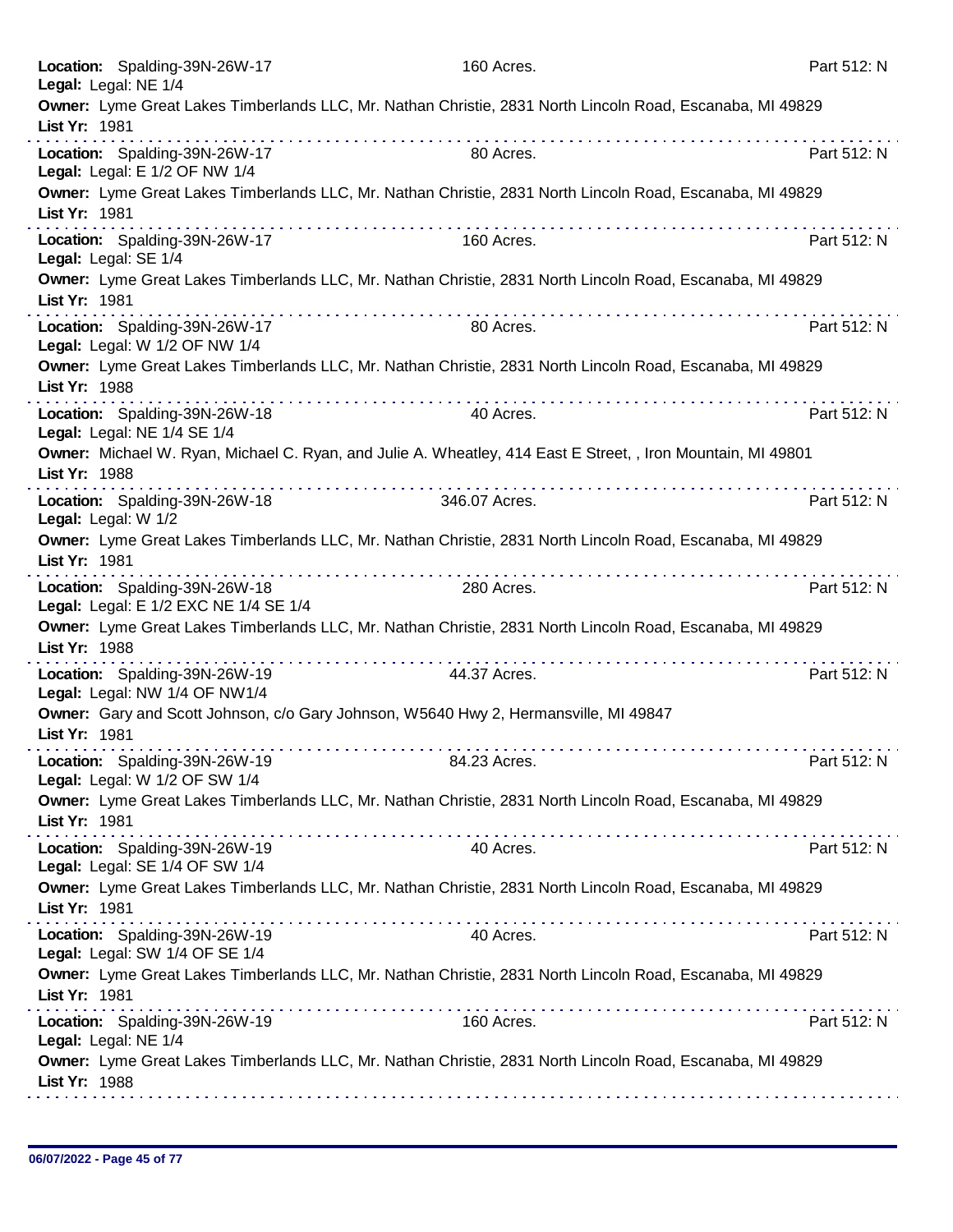|               | Location: Spalding-39N-26W-19<br>Legal: Legal: NE 1/4 OF SW 1/4                               | 40 Acres.                                                                                                 | Part 512: N |
|---------------|-----------------------------------------------------------------------------------------------|-----------------------------------------------------------------------------------------------------------|-------------|
| List Yr: 1988 |                                                                                               | Owner: Lyme Great Lakes Timberlands LLC, Mr. Nathan Christie, 2831 North Lincoln Road, Escanaba, MI 49829 |             |
|               | Location: Spalding-39N-26W-19<br>Legal: Legal: N 1/2 OF SE 1/4                                | 80 Acres.                                                                                                 | Part 512: N |
| List Yr: 1988 |                                                                                               | Owner: Lyme Great Lakes Timberlands LLC, Mr. Nathan Christie, 2831 North Lincoln Road, Escanaba, MI 49829 |             |
|               | Location: Spalding-39N-26W-19<br>Legal: Legal: SE1/4 OF SE1/4                                 | 40 Acres.                                                                                                 | Part 512: N |
| List Yr: 1990 |                                                                                               | Owner: Lyme Great Lakes Timberlands LLC, Mr. Nathan Christie, 2831 North Lincoln Road, Escanaba, MI 49829 |             |
|               | Location: Spalding-39N-26W-19<br>Legal: Legal: NW 1/4 EXC NW1/4 OF NW1/4                      | 123.47 Acres.                                                                                             | Part 512: N |
| List Yr: 1981 |                                                                                               | Owner: Lyme Great Lakes Timberlands LLC, Mr. Nathan Christie, 2831 North Lincoln Road, Escanaba, MI 49829 |             |
|               | Location: Spalding-39N-26W-20<br>Legal: Legal: W 1/2 OF NE 1/4                                | 80 Acres.                                                                                                 | Part 512: N |
| List Yr: 1981 |                                                                                               | Owner: Lyme Great Lakes Timberlands LLC, Mr. Nathan Christie, 2831 North Lincoln Road, Escanaba, MI 49829 |             |
|               | Location: Spalding-39N-26W-20<br>Legal: Legal: SE 1/4 OF NE 1/4                               | 40 Acres.                                                                                                 | Part 512: N |
| List Yr: 1981 |                                                                                               | Owner: Lyme Great Lakes Timberlands LLC, Mr. Nathan Christie, 2831 North Lincoln Road, Escanaba, MI 49829 |             |
|               | Location: Spalding-39N-26W-20<br>Legal: Legal: S 1/2 OF NW 1/4                                | .<br>80 Acres.                                                                                            | Part 512: N |
| List Yr: 1981 |                                                                                               | Owner: Lyme Great Lakes Timberlands LLC, Mr. Nathan Christie, 2831 North Lincoln Road, Escanaba, MI 49829 |             |
|               | Location: Spalding-39N-26W-20<br>Legal: Legal: NE 1/4 OF SE 1/4                               | .<br>40 Acres.                                                                                            | Part 512: N |
| List Yr: 1981 |                                                                                               | Owner: Lyme Great Lakes Timberlands LLC, Mr. Nathan Christie, 2831 North Lincoln Road, Escanaba, MI 49829 |             |
|               | Location: Spalding-39N-26W-20<br>Legal: Legal: W 1/2 OF SE 1/4 EXCEPT SW1/4 OF SW1/4 OF SE1/4 | 70 Acres.                                                                                                 | Part 512: N |
| List Yr: 1981 |                                                                                               | Owner: Lyme Great Lakes Timberlands LLC, Mr. Nathan Christie, 2831 North Lincoln Road, Escanaba, MI 49829 |             |
|               | Location: Spalding-39N-26W-21<br>Legal: Legal: NE 1/4 OF NW 1/4                               | 40 Acres.                                                                                                 | Part 512: N |
| List Yr: 1981 |                                                                                               | Owner: Lyme Great Lakes Timberlands LLC, Mr. Nathan Christie, 2831 North Lincoln Road, Escanaba, MI 49829 |             |
|               | Location: Spalding-39N-26W-21<br>Legal: Legal: S 1/2 OF NW 1/4                                | 80 Acres.                                                                                                 | Part 512: N |
| List Yr: 1981 |                                                                                               | Owner: Lyme Great Lakes Timberlands LLC, Mr. Nathan Christie, 2831 North Lincoln Road, Escanaba, MI 49829 |             |
|               | Location: Spalding-39N-26W-21<br>Legal: Legal: W 1/2 OF SW 1/4                                | 80 Acres.                                                                                                 | Part 512: N |
| List Yr: 1981 |                                                                                               | Owner: Lyme Great Lakes Timberlands LLC, Mr. Nathan Christie, 2831 North Lincoln Road, Escanaba, MI 49829 |             |
|               |                                                                                               |                                                                                                           |             |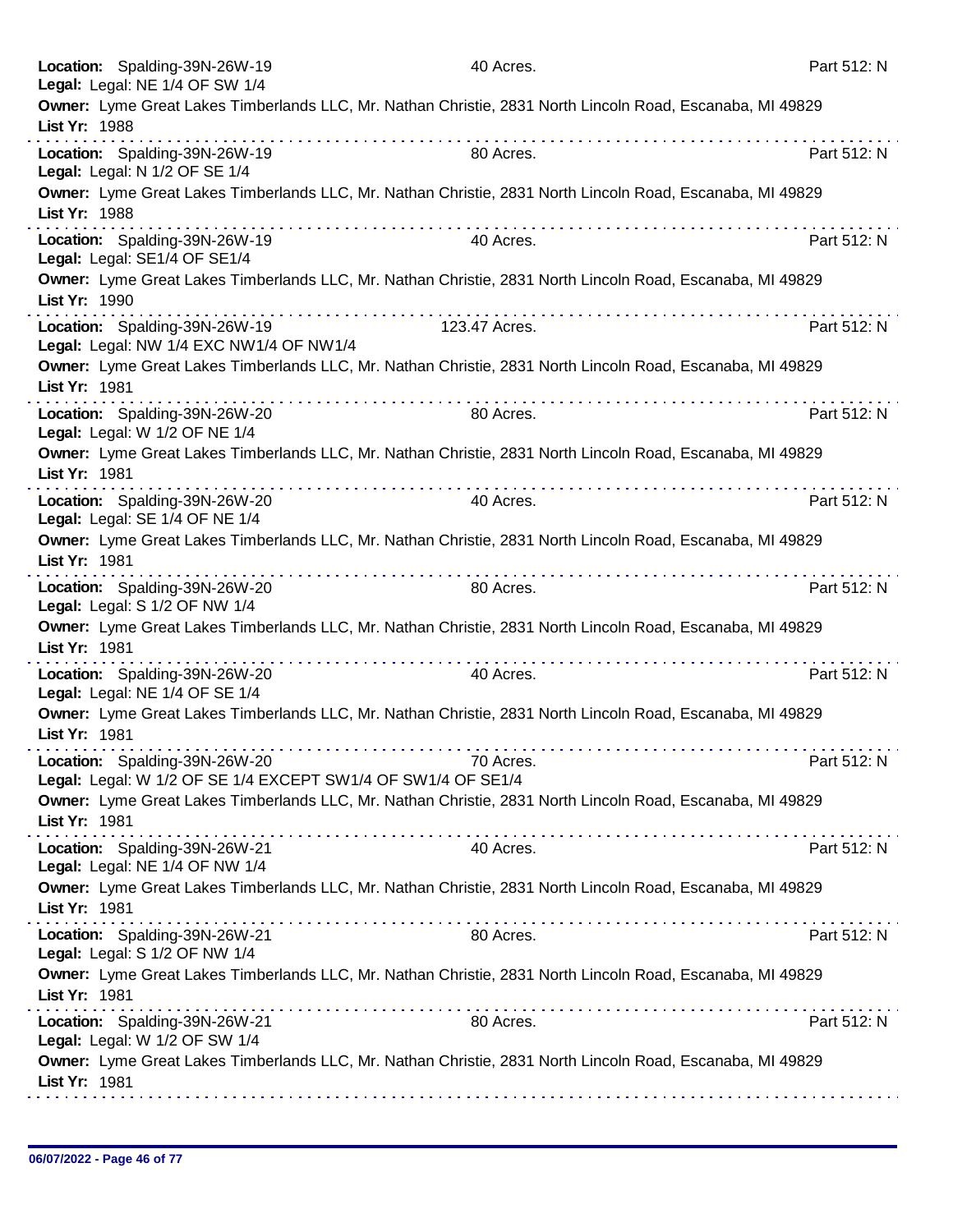| List Yr: 1964       |                                                                                              |                                                                                                                                                                                                                                                                                                                                                                                                                                                                                                                                            |             |
|---------------------|----------------------------------------------------------------------------------------------|--------------------------------------------------------------------------------------------------------------------------------------------------------------------------------------------------------------------------------------------------------------------------------------------------------------------------------------------------------------------------------------------------------------------------------------------------------------------------------------------------------------------------------------------|-------------|
|                     | Legal: Legal: E1/2 OF NW1/4                                                                  | Owner: Lyme Great Lakes Timberlands LLC, Mr. Nathan Christie, 2831 North Lincoln Road, Escanaba, MI 49829                                                                                                                                                                                                                                                                                                                                                                                                                                  |             |
| List Yr: 1965       | Location: Spalding-39N-26W-24                                                                | Owner: Lyme Great Lakes Timberlands LLC, Mr. Nathan Christie, 2831 North Lincoln Road, Escanaba, MI 49829<br>80 Acres.                                                                                                                                                                                                                                                                                                                                                                                                                     | Part 512: N |
|                     | Location: Spalding-39N-26W-24<br>Legal: Legal: NW1/4 OF NE1/4, W1/2 OF SW1/4, SE1/4 OF SW1/4 | 160 Acres.                                                                                                                                                                                                                                                                                                                                                                                                                                                                                                                                 | Part 512: N |
| List Yr: 1965       |                                                                                              | Owner: Lyme Great Lakes Timberlands LLC, Mr. Nathan Christie, 2831 North Lincoln Road, Escanaba, MI 49829<br>$\label{eq:2.1} \begin{array}{lllllllllllllllllllll} \mathbf{1}_{\mathbf{1}}&\mathbf{1}_{\mathbf{1}}&\mathbf{1}_{\mathbf{1}}&\mathbf{1}_{\mathbf{1}}&\mathbf{1}_{\mathbf{1}}&\mathbf{1}_{\mathbf{1}}&\mathbf{1}_{\mathbf{1}}&\mathbf{1}_{\mathbf{1}}&\mathbf{1}_{\mathbf{1}}&\mathbf{1}_{\mathbf{1}}&\mathbf{1}_{\mathbf{1}}&\mathbf{1}_{\mathbf{1}}&\mathbf{1}_{\mathbf{1}}&\mathbf{1}_{\mathbf{1}}&\mathbf{1}_{\mathbf{1}}$ |             |
|                     | Location: Spalding-39N-26W-23<br>Legal: Legal: NW1/4 NW1/4 AND SE1/4 OF NE1/4                | 80 Acres.                                                                                                                                                                                                                                                                                                                                                                                                                                                                                                                                  | Part 512: N |
| List Yr: 1965       |                                                                                              | Owner: Mr. and Mrs. William Bourdeau, 6684 P Rd,, Gladstone, MI 49837                                                                                                                                                                                                                                                                                                                                                                                                                                                                      |             |
|                     | Location: Spalding-39N-26W-23<br>THENCE SOUTH 467 FT; THEN EAST 467 FT TO THE POB            | 75 Acres.<br>Legal: Legal: SW1/4 OF NW1/4 AND NE1/4 OF NW1/4 EXCEPT A PARCEL DESCRIBED AS COMMENCING AT THE<br>SE CORNER OF NE1/4 OF NW1/4; THENCE NORTH 467 FT ALONG ORO RD; THENCE WEST 467 FT;                                                                                                                                                                                                                                                                                                                                          | Part 512: N |
| List Yr: 1981       |                                                                                              | Owner: Lyme Great Lakes Timberlands LLC, Mr. Nathan Christie, 2831 North Lincoln Road, Escanaba, MI 49829                                                                                                                                                                                                                                                                                                                                                                                                                                  |             |
| Legal: Legal: S 1/2 | Location: Spalding-39N-26W-22                                                                | $\label{eq:reduced} \begin{split} \mathbf{u}^{\prime} & = \mathbf{u}^{\prime} \cdot \mathbf{u}^{\prime} + \mathbf{u}^{\prime} \cdot \mathbf{u}^{\prime} + \mathbf{u}^{\prime} \cdot \mathbf{u}^{\prime} + \mathbf{u}^{\prime} \cdot \mathbf{u}^{\prime} + \mathbf{u}^{\prime} \cdot \mathbf{u}^{\prime} + \mathbf{u}^{\prime} \cdot \mathbf{u}^{\prime} \end{split}$<br>320 Acres.                                                                                                                                                         | Part 512: N |
| List Yr: 1981       |                                                                                              | Owner: Lyme Great Lakes Timberlands LLC, Mr. Nathan Christie, 2831 North Lincoln Road, Escanaba, MI 49829                                                                                                                                                                                                                                                                                                                                                                                                                                  |             |
|                     | Location: Spalding-39N-26W-22<br>Legal: Legal: E 1/2 OF NE 1/4                               | 80 Acres.                                                                                                                                                                                                                                                                                                                                                                                                                                                                                                                                  | Part 512: N |
| List Yr: 1966       |                                                                                              | Owner: Lyme Great Lakes Timberlands LLC, Mr. Nathan Christie, 2831 North Lincoln Road, Escanaba, MI 49829                                                                                                                                                                                                                                                                                                                                                                                                                                  |             |
|                     | Location: Spalding-39N-26W-22<br>Legal: Legal: W1/2 OF NE1/4, NW1/4                          | 240 Acres.                                                                                                                                                                                                                                                                                                                                                                                                                                                                                                                                 | Part 512: N |
| List Yr: 1981       |                                                                                              | Owner: Anthony M. Evans and Evan Robert Evans, W4517 Swan Acre Drive, Cecil, WI 54111                                                                                                                                                                                                                                                                                                                                                                                                                                                      |             |
|                     | Location: Spalding-39N-26W-21<br>Legal: Legal: SW1/4 NE1/4; W1/2 SE1/4 NE1/4                 | 60 Acres.                                                                                                                                                                                                                                                                                                                                                                                                                                                                                                                                  | Part 512: N |
| List Yr: 1981       |                                                                                              | Owner: Lyme Great Lakes Land Company LLC, Mr. Nathan Christie, 2831 North Lincoln Road, Escanaba, MI 49829                                                                                                                                                                                                                                                                                                                                                                                                                                 |             |
|                     | Location: Spalding-39N-26W-21<br>Legal: Legal: E1/2 SE1/4 NE1/4                              | 20 Acres.                                                                                                                                                                                                                                                                                                                                                                                                                                                                                                                                  | Part 512: N |
| List Yr: 1981       | Legal: Legal: N1/2 NE1/4                                                                     | Owner: Lyme Great Lakes Timberlands LLC, Mr. Nathan Christie, 2831 North Lincoln Road, Escanaba, MI 49829                                                                                                                                                                                                                                                                                                                                                                                                                                  |             |
|                     | Location: Spalding-39N-26W-21                                                                | 80 Acres.                                                                                                                                                                                                                                                                                                                                                                                                                                                                                                                                  | Part 512: N |
| List Yr: 1981       | Legal: Legal: W 1/2 OF SE 1/4                                                                | Owner: Lyme Great Lakes Timberlands LLC, Mr. Nathan Christie, 2831 North Lincoln Road, Escanaba, MI 49829                                                                                                                                                                                                                                                                                                                                                                                                                                  |             |
| List Yr: 1981       | Location: Spalding-39N-26W-21                                                                | 80 Acres.                                                                                                                                                                                                                                                                                                                                                                                                                                                                                                                                  | Part 512: N |
|                     | Legal: Legal: SE 1/4 OF SW 1/4                                                               | Owner: Lyme Great Lakes Timberlands LLC, Mr. Nathan Christie, 2831 North Lincoln Road, Escanaba, MI 49829                                                                                                                                                                                                                                                                                                                                                                                                                                  |             |
|                     | Location: Spalding-39N-26W-21                                                                | 40 Acres.                                                                                                                                                                                                                                                                                                                                                                                                                                                                                                                                  | Part 512: N |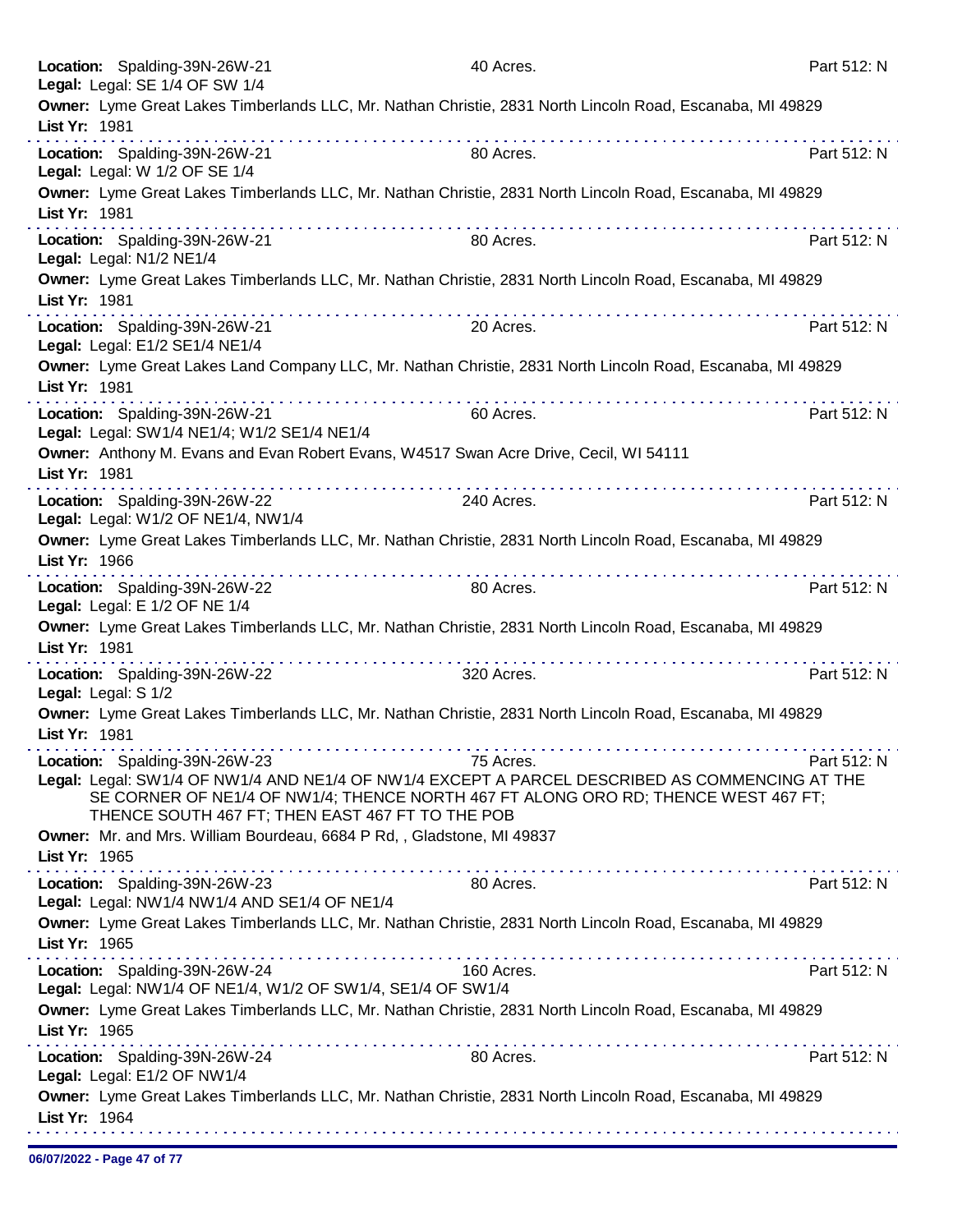|               | Location: Spalding-39N-26W-25<br>Legal: Legal: SE1/4 OF NE1/4                                | 36.6 Acres.                                                                                                                                                                                                         | Part 512: N |
|---------------|----------------------------------------------------------------------------------------------|---------------------------------------------------------------------------------------------------------------------------------------------------------------------------------------------------------------------|-------------|
| List Yr: 1964 |                                                                                              | Owner: Lyme Great Lakes Timberlands LLC, Mr. Nathan Christie, 2831 North Lincoln Road, Escanaba, MI 49829                                                                                                           |             |
|               | Location: Spalding-39N-26W-25<br>Legal: Legal: W1/2 OF W1/2                                  | 160 Acres.                                                                                                                                                                                                          | Part 512: N |
| List Yr: 1965 |                                                                                              | Owner: Lyme Great Lakes Timberlands LLC, Mr. Nathan Christie, 2831 North Lincoln Road, Escanaba, MI 49829                                                                                                           |             |
|               | Location: Spalding-39N-26W-27<br>(SW1/4 OF SW1/4 OF SW1/4)                                   | .<br>70 Acres.<br>Legal: Legal: W1/2 OF SW1/4 EXCEPT A PARCEL OF LAND DESCRIBED AS BEGINNING AT THE SW CORNER OF<br>THE SW1/4 OF SW1/4, THEN 660 FT NORTH, THEN 660 FT EAST, THEN 660 FT SOUTH, THEN 660 FT WEST    | Part 512: N |
| List Yr: 1981 |                                                                                              | Owner: Lawrence E., Carol L., Kyle L And Lindsey R. Weeks, 511 Bloomfield Road, , Traverse City, MI 49686                                                                                                           |             |
|               | Location: Spalding-39N-26W-27<br>Legal: Legal: NE1/4 OF SE1/4                                | 40 Acres.                                                                                                                                                                                                           | Part 512: N |
| List Yr: 1981 | Owner: Bobby J. and Mary E. Benson, 6528 Kawula Ln,, Sobieski, WI 54171                      |                                                                                                                                                                                                                     |             |
|               | Location: Spalding-39N-26W-27<br>WEST OF SWANTE AHORD                                        | 40 Acres.<br>Legal: Legal: ALL THAT PART OF THE N1/2 OF NE1/4 OF NE1/4 EXCEPTING THEREFROM THAT PART LYING                                                                                                          | Part 512: N |
| List Yr: 1981 | Owner: Mr. Dawson Fredrick, N17511 Oro Lane H.5, , Powers, MI 49874                          |                                                                                                                                                                                                                     |             |
|               | Location: Spalding-39N-26W-27<br>Legal: Legal: SE1/4 OF SE1/4                                | 40 Acres.                                                                                                                                                                                                           | Part 512: N |
| List Yr: 1981 | Owner: Robert J. Benson, 6528 Kawula Ln,, Sobieski, WI 54171                                 |                                                                                                                                                                                                                     |             |
|               | Location: Spalding-39N-26W-27<br>WEST OF SWANTE AHORD                                        | 40 Acres.<br>Legal: Legal: ALL THAT PART OF THE N1/2 OF NE1/4 OF NE1/4 EXCEPTING THEREFROM THAT PART LYING                                                                                                          | Part 512: N |
| List Yr: 1981 | Owner: Mr. and Mrs. Dawson Fredrick, N17511 Oro Lane H.5,, Powers, MI 49874                  |                                                                                                                                                                                                                     |             |
|               | .<br>Location: Spalding-39N-26W-27                                                           | 400 Acres.<br>Legal: Legal: ENTIRE EXCEPT W1/2 OF SW1/4 AND EXC E1/2 OF SE1/4 AND EXCEPT E1/2 OF NE1/4<br>Owner: Lyme Great Lakes Timberlands LLC, Mr. Nathan Christie, 2831 North Lincoln Road, Escanaba, MI 49829 | Part 512: N |
| List Yr: 1981 |                                                                                              |                                                                                                                                                                                                                     |             |
|               | Location: Spalding-39N-26W-28<br>Legal: Legal: NW1/4 OF NE1/4                                | 40 Acres.                                                                                                                                                                                                           | Part 512: N |
| List Yr: 1981 | Owner: Mr. Glen A. Schoen, Jr., Ms. Trisha Bedarczk, N16628 N-4 Road, Hermansville, MI 49847 |                                                                                                                                                                                                                     |             |
|               | Location: Spalding-39N-26W-28<br>Legal: Legal: NE 1/4 OF NW 1/4                              | 40 Acres.                                                                                                                                                                                                           | Part 512: N |
| List Yr: 1981 |                                                                                              | Owner: Lyme Great Lakes Timberlands LLC, Mr. Nathan Christie, 2831 North Lincoln Road, Escanaba, MI 49829                                                                                                           |             |
|               | Location: Spalding-39N-26W-28<br>Legal: Legal: SE 1/4                                        | 160 Acres.                                                                                                                                                                                                          | Part 512: N |
| List Yr: 1981 |                                                                                              | Owner: Lyme Great Lakes Timberlands LLC, Mr. Nathan Christie, 2831 North Lincoln Road, Escanaba, MI 49829                                                                                                           |             |
|               |                                                                                              |                                                                                                                                                                                                                     |             |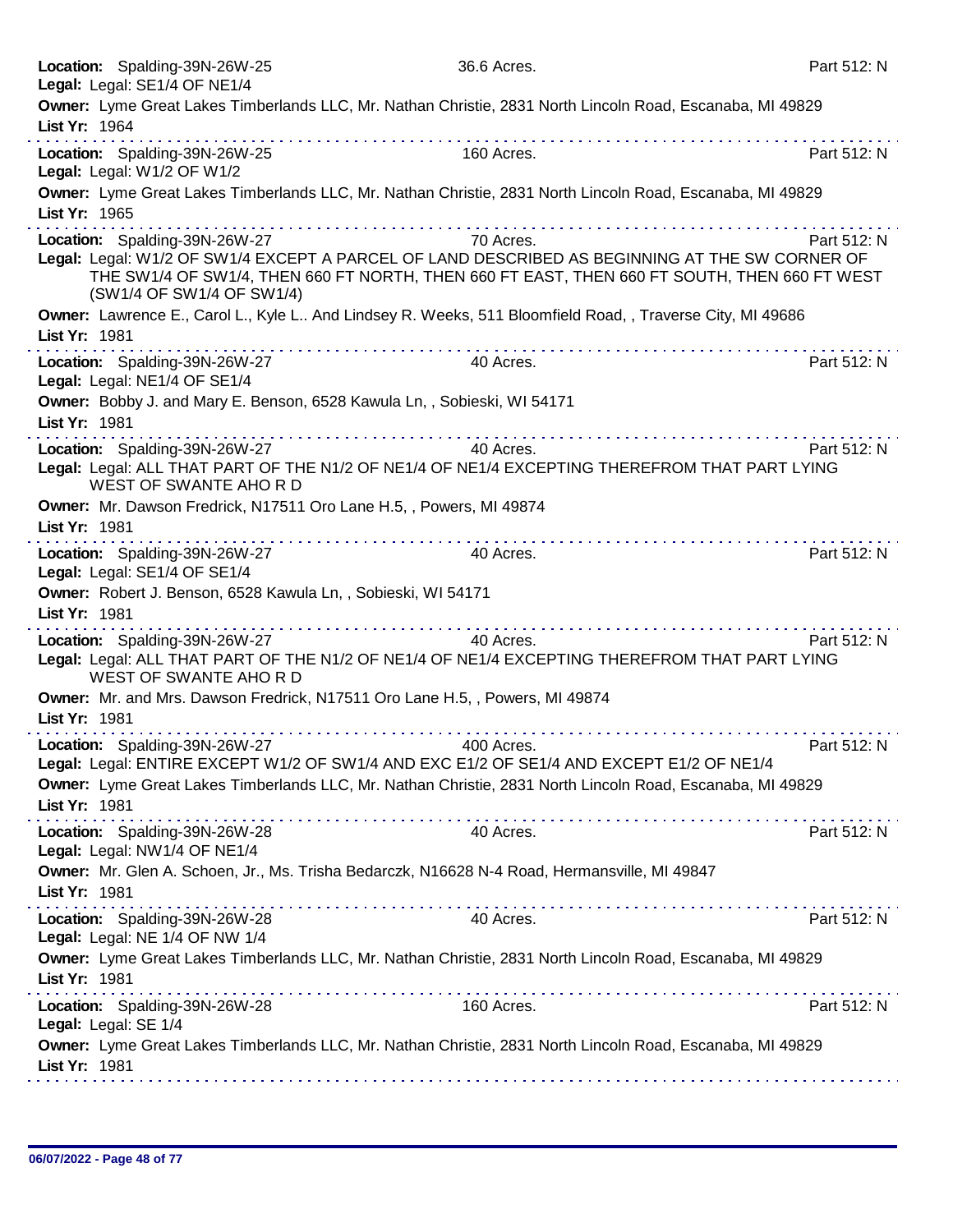|                      | Location: Spalding-39N-26W-28<br>Legal: Legal: NE1/4 SW1/4                                   | 40 Acres.                                                                                                                                                                                                                     |                                                                                                                       | Part 512: N |
|----------------------|----------------------------------------------------------------------------------------------|-------------------------------------------------------------------------------------------------------------------------------------------------------------------------------------------------------------------------------|-----------------------------------------------------------------------------------------------------------------------|-------------|
| List Yr: 1981        |                                                                                              |                                                                                                                                                                                                                               | Owner: Lyme Great Lakes Timberlands LLC, Mr. Nathan Christie, 2831 North Lincoln Road, Escanaba, MI 49829             |             |
|                      | Location: Spalding-39N-26W-28<br>Legal: Legal: SW1/4 OF NE1/4                                | 40 Acres.                                                                                                                                                                                                                     |                                                                                                                       | Part 512: N |
| List Yr: 1981        |                                                                                              |                                                                                                                                                                                                                               | Owner: Lyme Great Lakes Timberlands LLC, Mr. Nathan Christie, 2831 North Lincoln Road, Escanaba, MI 49829             |             |
|                      | Location: Spalding-39N-26W-29<br>Legal: Legal: SE 1/4 OF NW 1/4                              | 40 Acres.                                                                                                                                                                                                                     |                                                                                                                       | Part 512: N |
| List Yr: 1981        |                                                                                              |                                                                                                                                                                                                                               | Owner: Lyme Great Lakes Timberlands LLC, Mr. Nathan Christie, 2831 North Lincoln Road, Escanaba, MI 49829             |             |
| Legal: Legal: S 1/2  | Location: Spalding-39N-26W-29                                                                | 320 Acres.                                                                                                                                                                                                                    |                                                                                                                       | Part 512: N |
| List Yr: 1981        |                                                                                              |                                                                                                                                                                                                                               | Owner: Lyme Great Lakes Timberlands LLC, Mr. Nathan Christie, 2831 North Lincoln Road, Escanaba, MI 49829             |             |
|                      | Location: Spalding-39N-26W-29<br>Legal: Legal: N1/2 NE1/4 NW1/4                              | 20 Acres.                                                                                                                                                                                                                     |                                                                                                                       | Part 512: N |
| List Yr: 2020        |                                                                                              |                                                                                                                                                                                                                               | Owner: Lyme Great Lakes Timberlands LLC, Mr. Nathan Christie, 2831 North Lincoln Road, Escanaba, MI 49829             |             |
|                      | Location: Spalding-39N-26W-29<br>Legal: Legal: N 1/2 OF NW 1/4 EXCEPT N1/2 OF NE1/4 OF NW1/4 | 60 Acres.                                                                                                                                                                                                                     |                                                                                                                       | Part 512: N |
| List Yr: 1981        |                                                                                              |                                                                                                                                                                                                                               | Owner: Lyme Great Lakes Timberlands LLC, Mr. Nathan Christie, 2831 North Lincoln Road, Escanaba, MI 49829<br><u>.</u> |             |
| Legal: Legal: NW 1/4 | Location: Spalding-39N-26W-30                                                                | 161.87 Acres.                                                                                                                                                                                                                 |                                                                                                                       | Part 512: N |
| List Yr: 1981        |                                                                                              | .                                                                                                                                                                                                                             | Owner: Lyme Great Lakes Timberlands LLC, Mr. Nathan Christie, 2831 North Lincoln Road, Escanaba, MI 49829             |             |
| Legal: Legal: SW 1/4 | Location: Spalding-39N-26W-30                                                                | 160.79 Acres.                                                                                                                                                                                                                 |                                                                                                                       | Part 512: N |
| List Yr: 1988        |                                                                                              |                                                                                                                                                                                                                               | Owner: Lyme Great Lakes Timberlands LLC, Mr. Nathan Christie, 2831 North Lincoln Road, Escanaba, MI 49829             |             |
| Legal: Legal: E 1/2  | Location: Spalding-39N-26W-30                                                                | 320 Acres.                                                                                                                                                                                                                    |                                                                                                                       | Part 512: N |
| List Yr: 1990        |                                                                                              | a construction of the construction of the construction of the construction of the construction of the construction of the construction of the construction of the construction of the construction of the construction of the | Owner: Lyme Great Lakes Timberlands LLC, Mr. Nathan Christie, 2831 North Lincoln Road, Escanaba, MI 49829             |             |
|                      | Location: Spalding-39N-26W-31<br>Legal: Legal: W 1/2 OF NW 1/4                               | 78.68 Acres.                                                                                                                                                                                                                  |                                                                                                                       | Part 512: N |
| List Yr: 1981        |                                                                                              |                                                                                                                                                                                                                               | Owner: Lyme Great Lakes Timberlands LLC, Mr. Nathan Christie, 2831 North Lincoln Road, Escanaba, MI 49829             |             |
|                      | Location: Spalding-39N-26W-31<br>Legal: Legal: NE 1/4, E 1/2 OF NW 1/4                       | 240 Acres.                                                                                                                                                                                                                    |                                                                                                                       | Part 512: N |
| List Yr: 1990        |                                                                                              |                                                                                                                                                                                                                               | Owner: Lyme Great Lakes Timberlands LLC, Mr. Nathan Christie, 2831 North Lincoln Road, Escanaba, MI 49829             |             |
| Legal: Legal: SW 1/4 | Location: Spalding-39N-26W-31                                                                | 155.56 Acres.                                                                                                                                                                                                                 |                                                                                                                       | Part 512: N |
| List Yr: 1990        |                                                                                              |                                                                                                                                                                                                                               | Owner: Lyme Great Lakes Timberlands LLC, Mr. Nathan Christie, 2831 North Lincoln Road, Escanaba, MI 49829             |             |
|                      |                                                                                              |                                                                                                                                                                                                                               |                                                                                                                       |             |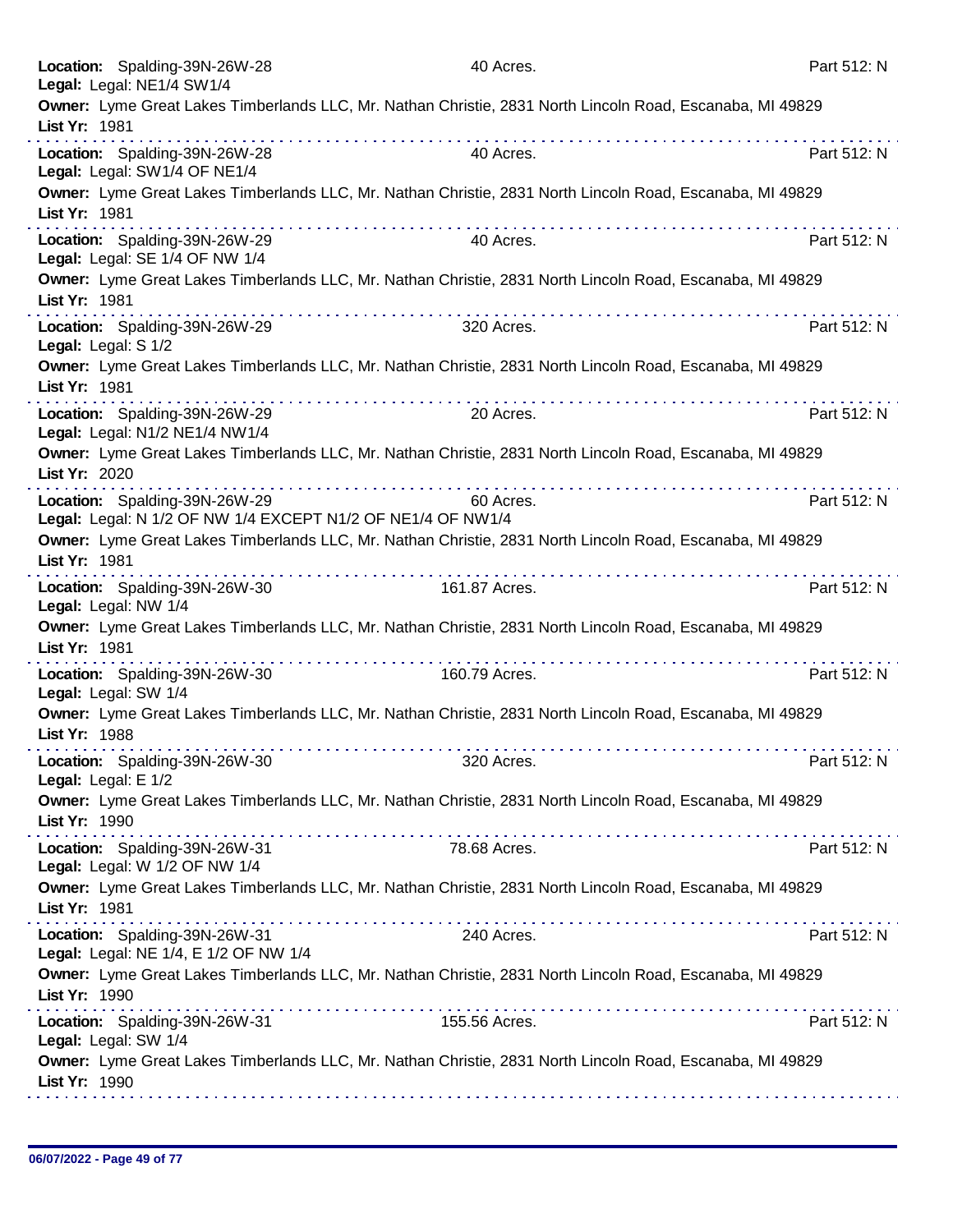| Owner: Lyme Great Lakes Timberlands LLC, Mr. Nathan Christie, 2831 North Lincoln Road, Escanaba, MI 49829<br>List Yr: 1990<br>Location: Spalding-39N-26W-32<br>320 Acres.<br>Part 512: N<br>Legal: Legal: N 1/2<br>Owner: Lyme Great Lakes Timberlands LLC, Mr. Nathan Christie, 2831 North Lincoln Road, Escanaba, MI 49829<br>List Yr: 1981<br>Location: Spalding-39N-26W-32<br>Part 512: N<br>40 Acres.<br>Legal: Legal: NW 1/4 OF SW 1/4<br>Owner: Lyme Great Lakes Timberlands LLC, Mr. Nathan Christie, 2831 North Lincoln Road, Escanaba, MI 49829<br>List Yr: 1981<br>Location: Spalding-39N-26W-32<br>Part 512: N<br>80 Acres.<br>Legal: Legal: E 1/2 OF SE 1/4<br>Owner: Lyme Great Lakes Timberlands LLC, Mr. Nathan Christie, 2831 North Lincoln Road, Escanaba, MI 49829<br>List Yr: 1981<br>Location: Spalding-39N-26W-33<br>Part 512: N<br>40 Acres.<br>Legal: Legal: SE1/4 OF SE1/4<br>Owner: Thomas and Theresa Pietsch, 5183 County 420 21st Rd,, Gladstone, MI 49837<br>List Yr: 1965<br>.<br>Location: Spalding-39N-26W-33<br>Part 512: N<br>80 Acres.<br>Legal: Legal: N 1/2 OF SE 1/4<br>Owner: Lyme Great Lakes Timberlands LLC, Mr. Nathan Christie, 2831 North Lincoln Road, Escanaba, MI 49829<br>List Yr: 1981<br>Location: Spalding-39N-26W-33<br>295 Acres.<br>Part 512: N<br>Legal: Legal: N1/2 Except N1/2 N1/2 NW1/4 lying East of River Rd J5<br>Owner: Lyme Great Lakes Timberlands LLC, Mr. Nathan Christie, 2831 North Lincoln Road, Escanaba, MI 49829<br>List Yr: 1981<br>.<br>did a charactere and and analysis<br>Location: Spalding-39N-26W-34<br>40 Acres.<br>Part 512: N<br>Legal: Legal: NE 1/4 OF NW 1/4<br>Owner: Mr. and Mrs. Jeffery Buffman, 2917 Mackinaw Rd, , Kawkawlin, MI 48631<br>List Yr: 1981<br>Location: Spalding-39N-26W-34<br>Part 512: N<br>40 Acres.<br>Legal: Legal: SW 1/4 OF NW 1/4<br>Owner: Lyme Great Lakes Timberlands LLC, Mr. Nathan Christie, 2831 North Lincoln Road, Escanaba, MI 49829<br>List Yr: 1981<br>Location: Spalding-39N-26W-34<br>40 Acres.<br>Part 512: N<br>Legal: Legal: NW 1/4 OF NW 1/4<br>Owner: Mr. Brian Lee Cole, 804 Nietling Street, Chesaning, MI 48616<br>List Yr: 1981<br>Location: Spalding-40N-26W-01<br>47.03 Acres.<br>Part 512: N<br>Legal: Legal: NW1/4 OF NE1/4<br>Owner: American Forest Management, Mr. Eric E. Stier, 850 W Sharon Ave Ste 2, Houghton, MI 49931<br>List Yr: 1969<br>Location: Spalding-40N-26W-01<br>129.66 Acres.<br>Part 512: N<br>Legal: Legal: SW1/4 OF NE1/4, E1/2 OF NW1/4<br>Owner: Lyme Great Lakes Timberlands LLC, Mr. Nathan Christie, 2831 North Lincoln Road, Escanaba, MI 49829<br>List Yr: 1955 | Location: Spalding-39N-26W-31<br>Legal: Legal: N 1/2 OF SE 1/4, SW 1/4 OF SE 1/4 | 120 Acres. | Part 512: N |
|-----------------------------------------------------------------------------------------------------------------------------------------------------------------------------------------------------------------------------------------------------------------------------------------------------------------------------------------------------------------------------------------------------------------------------------------------------------------------------------------------------------------------------------------------------------------------------------------------------------------------------------------------------------------------------------------------------------------------------------------------------------------------------------------------------------------------------------------------------------------------------------------------------------------------------------------------------------------------------------------------------------------------------------------------------------------------------------------------------------------------------------------------------------------------------------------------------------------------------------------------------------------------------------------------------------------------------------------------------------------------------------------------------------------------------------------------------------------------------------------------------------------------------------------------------------------------------------------------------------------------------------------------------------------------------------------------------------------------------------------------------------------------------------------------------------------------------------------------------------------------------------------------------------------------------------------------------------------------------------------------------------------------------------------------------------------------------------------------------------------------------------------------------------------------------------------------------------------------------------------------------------------------------------------------------------------------------------------------------------------------------------------------------------------------------------------------------------------------------------------------------------------------------------------------------------------------------------------------------------------------------------------------|----------------------------------------------------------------------------------|------------|-------------|
|                                                                                                                                                                                                                                                                                                                                                                                                                                                                                                                                                                                                                                                                                                                                                                                                                                                                                                                                                                                                                                                                                                                                                                                                                                                                                                                                                                                                                                                                                                                                                                                                                                                                                                                                                                                                                                                                                                                                                                                                                                                                                                                                                                                                                                                                                                                                                                                                                                                                                                                                                                                                                                               |                                                                                  |            |             |
|                                                                                                                                                                                                                                                                                                                                                                                                                                                                                                                                                                                                                                                                                                                                                                                                                                                                                                                                                                                                                                                                                                                                                                                                                                                                                                                                                                                                                                                                                                                                                                                                                                                                                                                                                                                                                                                                                                                                                                                                                                                                                                                                                                                                                                                                                                                                                                                                                                                                                                                                                                                                                                               |                                                                                  |            |             |
|                                                                                                                                                                                                                                                                                                                                                                                                                                                                                                                                                                                                                                                                                                                                                                                                                                                                                                                                                                                                                                                                                                                                                                                                                                                                                                                                                                                                                                                                                                                                                                                                                                                                                                                                                                                                                                                                                                                                                                                                                                                                                                                                                                                                                                                                                                                                                                                                                                                                                                                                                                                                                                               |                                                                                  |            |             |
|                                                                                                                                                                                                                                                                                                                                                                                                                                                                                                                                                                                                                                                                                                                                                                                                                                                                                                                                                                                                                                                                                                                                                                                                                                                                                                                                                                                                                                                                                                                                                                                                                                                                                                                                                                                                                                                                                                                                                                                                                                                                                                                                                                                                                                                                                                                                                                                                                                                                                                                                                                                                                                               |                                                                                  |            |             |
|                                                                                                                                                                                                                                                                                                                                                                                                                                                                                                                                                                                                                                                                                                                                                                                                                                                                                                                                                                                                                                                                                                                                                                                                                                                                                                                                                                                                                                                                                                                                                                                                                                                                                                                                                                                                                                                                                                                                                                                                                                                                                                                                                                                                                                                                                                                                                                                                                                                                                                                                                                                                                                               |                                                                                  |            |             |
|                                                                                                                                                                                                                                                                                                                                                                                                                                                                                                                                                                                                                                                                                                                                                                                                                                                                                                                                                                                                                                                                                                                                                                                                                                                                                                                                                                                                                                                                                                                                                                                                                                                                                                                                                                                                                                                                                                                                                                                                                                                                                                                                                                                                                                                                                                                                                                                                                                                                                                                                                                                                                                               |                                                                                  |            |             |
|                                                                                                                                                                                                                                                                                                                                                                                                                                                                                                                                                                                                                                                                                                                                                                                                                                                                                                                                                                                                                                                                                                                                                                                                                                                                                                                                                                                                                                                                                                                                                                                                                                                                                                                                                                                                                                                                                                                                                                                                                                                                                                                                                                                                                                                                                                                                                                                                                                                                                                                                                                                                                                               |                                                                                  |            |             |
|                                                                                                                                                                                                                                                                                                                                                                                                                                                                                                                                                                                                                                                                                                                                                                                                                                                                                                                                                                                                                                                                                                                                                                                                                                                                                                                                                                                                                                                                                                                                                                                                                                                                                                                                                                                                                                                                                                                                                                                                                                                                                                                                                                                                                                                                                                                                                                                                                                                                                                                                                                                                                                               |                                                                                  |            |             |
|                                                                                                                                                                                                                                                                                                                                                                                                                                                                                                                                                                                                                                                                                                                                                                                                                                                                                                                                                                                                                                                                                                                                                                                                                                                                                                                                                                                                                                                                                                                                                                                                                                                                                                                                                                                                                                                                                                                                                                                                                                                                                                                                                                                                                                                                                                                                                                                                                                                                                                                                                                                                                                               |                                                                                  |            |             |
|                                                                                                                                                                                                                                                                                                                                                                                                                                                                                                                                                                                                                                                                                                                                                                                                                                                                                                                                                                                                                                                                                                                                                                                                                                                                                                                                                                                                                                                                                                                                                                                                                                                                                                                                                                                                                                                                                                                                                                                                                                                                                                                                                                                                                                                                                                                                                                                                                                                                                                                                                                                                                                               |                                                                                  |            |             |
|                                                                                                                                                                                                                                                                                                                                                                                                                                                                                                                                                                                                                                                                                                                                                                                                                                                                                                                                                                                                                                                                                                                                                                                                                                                                                                                                                                                                                                                                                                                                                                                                                                                                                                                                                                                                                                                                                                                                                                                                                                                                                                                                                                                                                                                                                                                                                                                                                                                                                                                                                                                                                                               |                                                                                  |            |             |
|                                                                                                                                                                                                                                                                                                                                                                                                                                                                                                                                                                                                                                                                                                                                                                                                                                                                                                                                                                                                                                                                                                                                                                                                                                                                                                                                                                                                                                                                                                                                                                                                                                                                                                                                                                                                                                                                                                                                                                                                                                                                                                                                                                                                                                                                                                                                                                                                                                                                                                                                                                                                                                               |                                                                                  |            |             |
|                                                                                                                                                                                                                                                                                                                                                                                                                                                                                                                                                                                                                                                                                                                                                                                                                                                                                                                                                                                                                                                                                                                                                                                                                                                                                                                                                                                                                                                                                                                                                                                                                                                                                                                                                                                                                                                                                                                                                                                                                                                                                                                                                                                                                                                                                                                                                                                                                                                                                                                                                                                                                                               |                                                                                  |            |             |
|                                                                                                                                                                                                                                                                                                                                                                                                                                                                                                                                                                                                                                                                                                                                                                                                                                                                                                                                                                                                                                                                                                                                                                                                                                                                                                                                                                                                                                                                                                                                                                                                                                                                                                                                                                                                                                                                                                                                                                                                                                                                                                                                                                                                                                                                                                                                                                                                                                                                                                                                                                                                                                               |                                                                                  |            |             |
|                                                                                                                                                                                                                                                                                                                                                                                                                                                                                                                                                                                                                                                                                                                                                                                                                                                                                                                                                                                                                                                                                                                                                                                                                                                                                                                                                                                                                                                                                                                                                                                                                                                                                                                                                                                                                                                                                                                                                                                                                                                                                                                                                                                                                                                                                                                                                                                                                                                                                                                                                                                                                                               |                                                                                  |            |             |
|                                                                                                                                                                                                                                                                                                                                                                                                                                                                                                                                                                                                                                                                                                                                                                                                                                                                                                                                                                                                                                                                                                                                                                                                                                                                                                                                                                                                                                                                                                                                                                                                                                                                                                                                                                                                                                                                                                                                                                                                                                                                                                                                                                                                                                                                                                                                                                                                                                                                                                                                                                                                                                               |                                                                                  |            |             |
|                                                                                                                                                                                                                                                                                                                                                                                                                                                                                                                                                                                                                                                                                                                                                                                                                                                                                                                                                                                                                                                                                                                                                                                                                                                                                                                                                                                                                                                                                                                                                                                                                                                                                                                                                                                                                                                                                                                                                                                                                                                                                                                                                                                                                                                                                                                                                                                                                                                                                                                                                                                                                                               |                                                                                  |            |             |
|                                                                                                                                                                                                                                                                                                                                                                                                                                                                                                                                                                                                                                                                                                                                                                                                                                                                                                                                                                                                                                                                                                                                                                                                                                                                                                                                                                                                                                                                                                                                                                                                                                                                                                                                                                                                                                                                                                                                                                                                                                                                                                                                                                                                                                                                                                                                                                                                                                                                                                                                                                                                                                               |                                                                                  |            |             |
|                                                                                                                                                                                                                                                                                                                                                                                                                                                                                                                                                                                                                                                                                                                                                                                                                                                                                                                                                                                                                                                                                                                                                                                                                                                                                                                                                                                                                                                                                                                                                                                                                                                                                                                                                                                                                                                                                                                                                                                                                                                                                                                                                                                                                                                                                                                                                                                                                                                                                                                                                                                                                                               |                                                                                  |            |             |
|                                                                                                                                                                                                                                                                                                                                                                                                                                                                                                                                                                                                                                                                                                                                                                                                                                                                                                                                                                                                                                                                                                                                                                                                                                                                                                                                                                                                                                                                                                                                                                                                                                                                                                                                                                                                                                                                                                                                                                                                                                                                                                                                                                                                                                                                                                                                                                                                                                                                                                                                                                                                                                               |                                                                                  |            |             |
|                                                                                                                                                                                                                                                                                                                                                                                                                                                                                                                                                                                                                                                                                                                                                                                                                                                                                                                                                                                                                                                                                                                                                                                                                                                                                                                                                                                                                                                                                                                                                                                                                                                                                                                                                                                                                                                                                                                                                                                                                                                                                                                                                                                                                                                                                                                                                                                                                                                                                                                                                                                                                                               |                                                                                  |            |             |
|                                                                                                                                                                                                                                                                                                                                                                                                                                                                                                                                                                                                                                                                                                                                                                                                                                                                                                                                                                                                                                                                                                                                                                                                                                                                                                                                                                                                                                                                                                                                                                                                                                                                                                                                                                                                                                                                                                                                                                                                                                                                                                                                                                                                                                                                                                                                                                                                                                                                                                                                                                                                                                               |                                                                                  |            |             |
|                                                                                                                                                                                                                                                                                                                                                                                                                                                                                                                                                                                                                                                                                                                                                                                                                                                                                                                                                                                                                                                                                                                                                                                                                                                                                                                                                                                                                                                                                                                                                                                                                                                                                                                                                                                                                                                                                                                                                                                                                                                                                                                                                                                                                                                                                                                                                                                                                                                                                                                                                                                                                                               |                                                                                  |            |             |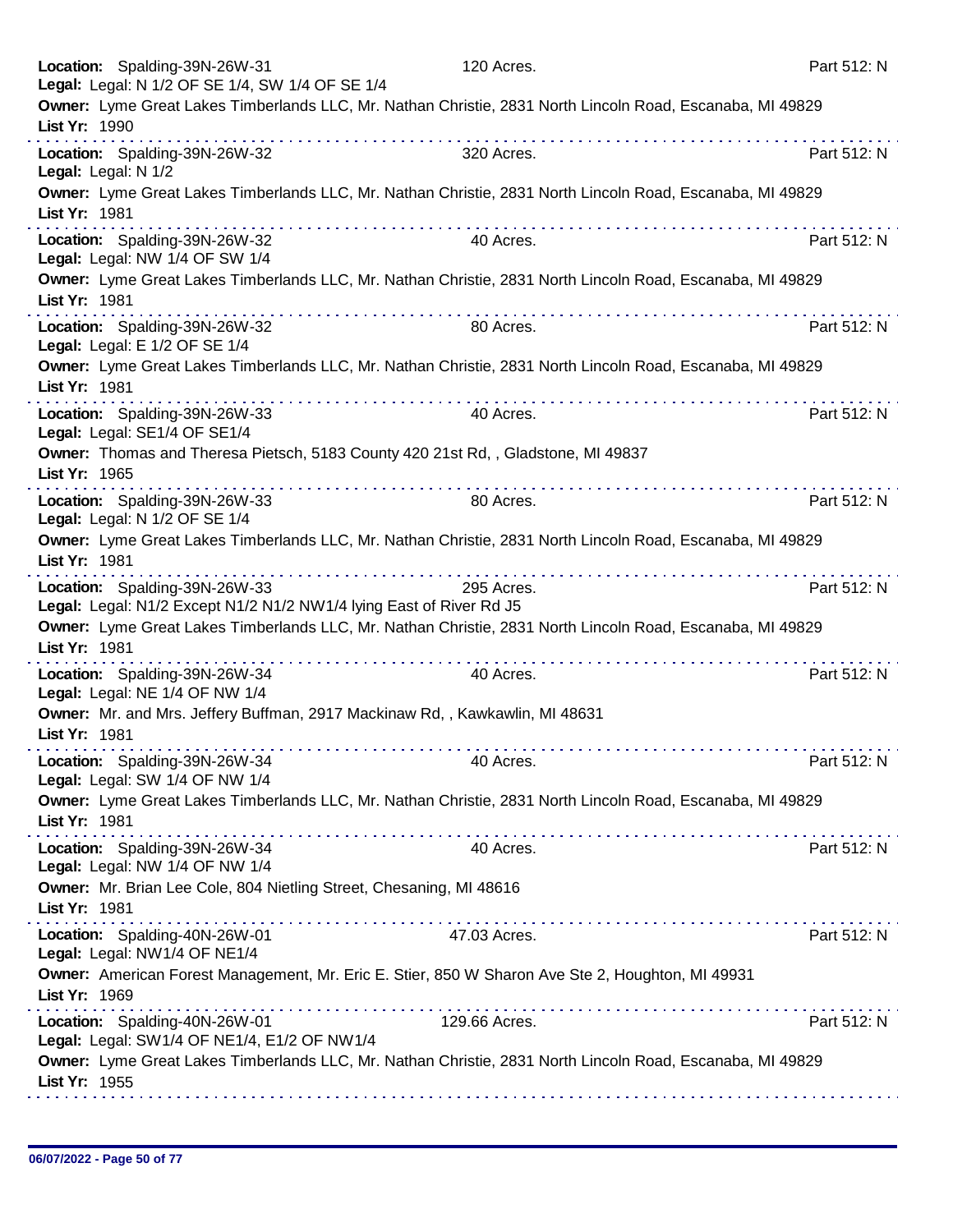| Location: Spalding-40N-26W-03<br>Legal: Legal: SE1/4 OF SW1/4                           | 40 Acres.                                                                                                 | Part 512: N                                                                                                        |
|-----------------------------------------------------------------------------------------|-----------------------------------------------------------------------------------------------------------|--------------------------------------------------------------------------------------------------------------------|
|                                                                                         | Owner: Lyme Great Lakes Timberlands LLC, Mr. Nathan Christie, 2831 North Lincoln Road, Escanaba, MI 49829 |                                                                                                                    |
| List Yr: 1955                                                                           |                                                                                                           |                                                                                                                    |
| Location: Spalding-40N-26W-03<br>Legal: Legal: SE1/4 OF SE1/4 LYING SOUTH OF HWY 69 ROW | 37 Acres.                                                                                                 | Part 512: N                                                                                                        |
| List Yr: 1981                                                                           | Owner: Lyme Great Lakes Timberlands LLC, Mr. Nathan Christie, 2831 North Lincoln Road, Escanaba, MI 49829 |                                                                                                                    |
| Location: Spalding-40N-26W-03<br>Legal: Legal: NE1/4 OF SE1/4 LYING SOUTH OF HWY 69 ROW | 1.8 Acres.                                                                                                | .<br>Part 512: N                                                                                                   |
| List Yr: 1981                                                                           | Owner: Lyme Great Lakes Timberlands LLC, Mr. Nathan Christie, 2831 North Lincoln Road, Escanaba, MI 49829 |                                                                                                                    |
| Location: Spalding-40N-26W-04<br>Legal: Legal: W1/2 OF SW1/4                            | <u>a serie de la característica de la </u><br>80 Acres.                                                   | Part 512: N                                                                                                        |
| List Yr: 1965                                                                           | Owner: Lyme Great Lakes Timberlands LLC, Mr. Nathan Christie, 2831 North Lincoln Road, Escanaba, MI 49829 |                                                                                                                    |
| Location: Spalding-40N-26W-05<br>Legal: Legal: W 1/2 OF NE 1/4                          | .<br>91.36 Acres.                                                                                         | Part 512: N                                                                                                        |
| List Yr: 1981                                                                           | Owner: Lyme Great Lakes Timberlands LLC, Mr. Nathan Christie, 2831 North Lincoln Road, Escanaba, MI 49829 |                                                                                                                    |
| Location: Spalding-40N-26W-05<br>Legal: Legal: SE 1/4 OF NE 1/4                         | 40 Acres.                                                                                                 | Part 512: N                                                                                                        |
| List Yr: 1981                                                                           | Owner: Lyme Great Lakes Timberlands LLC, Mr. Nathan Christie, 2831 North Lincoln Road, Escanaba, MI 49829 |                                                                                                                    |
| Location: Spalding-40N-26W-05<br>Legal: Legal: NE 1/4 OF NW 1/4                         | .<br>51.3 Acres.                                                                                          | Part 512: N                                                                                                        |
| List Yr: 1981                                                                           | Owner: Lyme Great Lakes Timberlands LLC, Mr. Nathan Christie, 2831 North Lincoln Road, Escanaba, MI 49829 |                                                                                                                    |
| Location: Spalding-40N-26W-05<br>Legal: Legal: NW 1/4 OF NW 1/4                         | 51.24 Acres.                                                                                              | Part 512: N                                                                                                        |
| List Yr: 1981                                                                           | Owner: Lyme Great Lakes Timberlands LLC, Mr. Nathan Christie, 2831 North Lincoln Road, Escanaba, MI 49829 |                                                                                                                    |
| Location: Spalding-40N-26W-05<br>Legal: Legal: S 1/2 OF NW 1/4                          | 80 Acres.                                                                                                 | Part 512: N                                                                                                        |
| List Yr: 1981                                                                           | Owner: Lyme Great Lakes Timberlands LLC, Mr. Nathan Christie, 2831 North Lincoln Road, Escanaba, MI 49829 |                                                                                                                    |
| Location: Spalding-40N-26W-05<br>Legal: Legal: S 1/2                                    | 320 Acres.                                                                                                | Part 512: N                                                                                                        |
| List Yr: 1981                                                                           | Owner: Lyme Great Lakes Timberlands LLC, Mr. Nathan Christie, 2831 North Lincoln Road, Escanaba, MI 49829 |                                                                                                                    |
| Location: Spalding-40N-26W-06<br>Legal: Legal: S 1/2 OF NE 1/4                          | 80 Acres.                                                                                                 | Part 512: N                                                                                                        |
| List Yr: 1981                                                                           | Owner: Lyme Great Lakes Timberlands LLC, Mr. Nathan Christie, 2831 North Lincoln Road, Escanaba, MI 49829 |                                                                                                                    |
| Location: Spalding-40N-26W-06<br>Legal: Legal: W 1/2 OF NW 1/4                          | 92.22 Acres.                                                                                              | Part 512: N                                                                                                        |
| List Yr: 1981                                                                           | Owner: Lyme Great Lakes Timberlands LLC, Mr. Nathan Christie, 2831 North Lincoln Road, Escanaba, MI 49829 | .<br>1999 - Prince Participe de Partide de la propieda de la propieda de la propieda de la propieda de la propieda |
|                                                                                         |                                                                                                           |                                                                                                                    |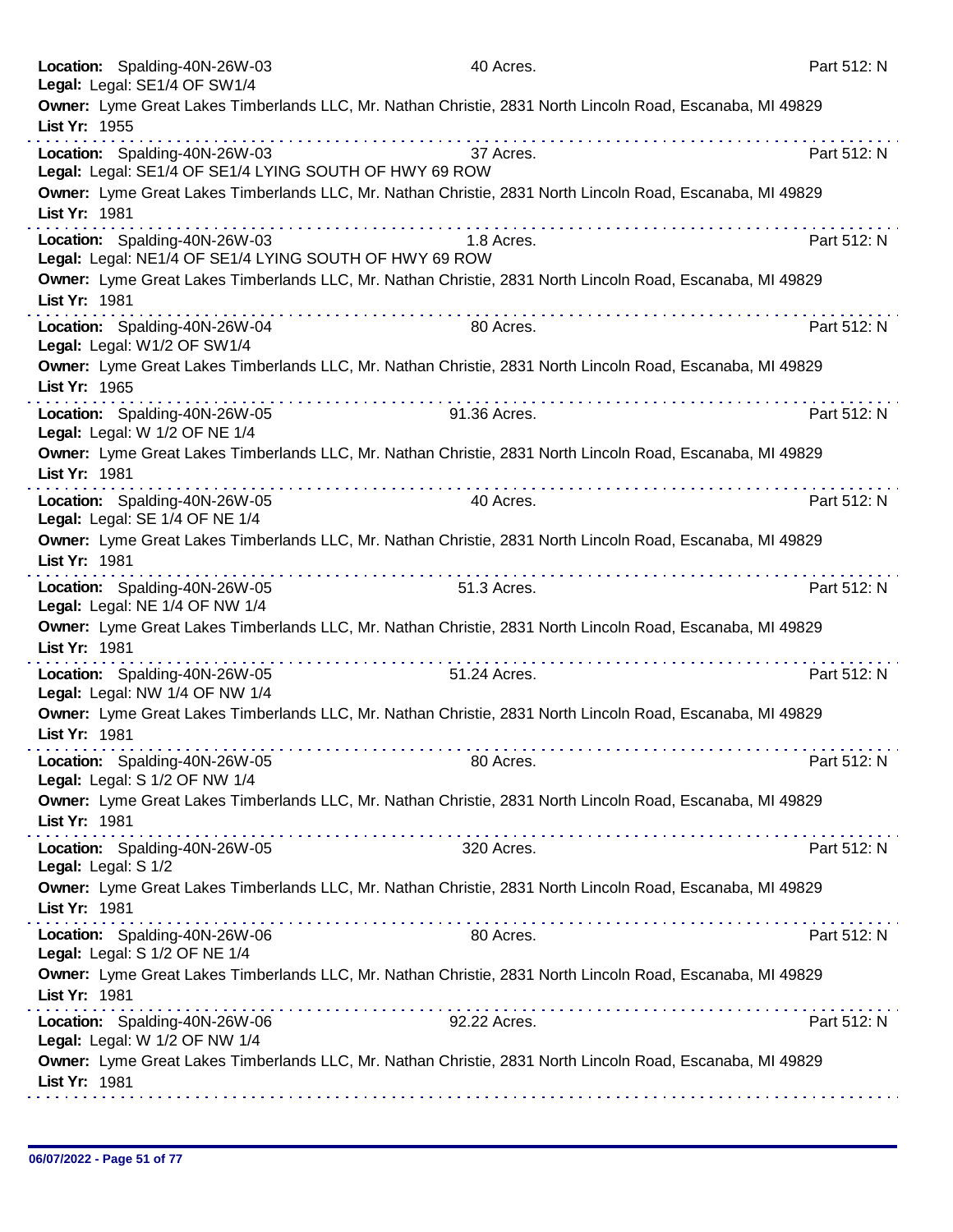|               | Location: Spalding-40N-26W-06<br>Legal: Legal: SE 1/4 OF NW 1/4 | 40 Acres.     | Part 512: N                                                                                               |
|---------------|-----------------------------------------------------------------|---------------|-----------------------------------------------------------------------------------------------------------|
| List Yr: 1981 |                                                                 |               | Owner: Lyme Great Lakes Timberlands LLC, Mr. Nathan Christie, 2831 North Lincoln Road, Escanaba, MI 49829 |
|               | Location: Spalding-40N-26W-06<br>Legal: Legal: SW 1/4           | 171.24 Acres. | Part 512: N                                                                                               |
| List Yr: 1981 |                                                                 |               | Owner: Lyme Great Lakes Timberlands LLC, Mr. Nathan Christie, 2831 North Lincoln Road, Escanaba, MI 49829 |
|               | Location: Spalding-40N-26W-06<br>Legal: Legal: SE 1/4           | 160 Acres.    | Part 512: N                                                                                               |
| List Yr: 1981 |                                                                 |               | Owner: Lyme Great Lakes Timberlands LLC, Mr. Nathan Christie, 2831 North Lincoln Road, Escanaba, MI 49829 |
|               | Location: Spalding-40N-26W-06<br>Legal: Legal: N1/2 OF NE1/4    | 99.63 Acres.  | Part 512: N                                                                                               |
| List Yr: 1957 |                                                                 |               | Owner: Lyme Great Lakes Timberlands LLC, Mr. Nathan Christie, 2831 North Lincoln Road, Escanaba, MI 49829 |
|               | Location: Spalding-40N-26W-06<br>Legal: Legal: NE1/4 OF NW1/4   | 47.51 Acres.  | Part 512: N                                                                                               |
| List Yr: 1972 |                                                                 |               | Owner: Lyme Great Lakes Timberlands LLC, Mr. Nathan Christie, 2831 North Lincoln Road, Escanaba, MI 49829 |
|               | Location: Spalding-40N-26W-07<br>Legal: Legal: NE 1/4           | 160 Acres.    | Part 512: N                                                                                               |
| List Yr: 1981 |                                                                 |               | Owner: Lyme Great Lakes Timberlands LLC, Mr. Nathan Christie, 2831 North Lincoln Road, Escanaba, MI 49829 |
|               | Location: Spalding-40N-26W-07<br>Legal: Legal: N 1/2 OF NW 1/4  | 86.9 Acres.   | Part 512: N                                                                                               |
| List Yr: 1981 |                                                                 |               | Owner: Lyme Great Lakes Timberlands LLC, Mr. Nathan Christie, 2831 North Lincoln Road, Escanaba, MI 49829 |
|               | Location: Spalding-40N-26W-07<br>Legal: Legal: NE 1/4 OF SW 1/4 | 40 Acres.     | Part 512: N                                                                                               |
| List Yr: 1981 |                                                                 |               | Owner: Lyme Great Lakes Timberlands LLC, Mr. Nathan Christie, 2831 North Lincoln Road, Escanaba, MI 49829 |
|               | Location: Spalding-40N-26W-07<br>Legal: Legal: SW 1/4 OF SW 1/4 | 46.79 Acres.  | Part 512: N                                                                                               |
| List Yr: 1981 |                                                                 |               | Owner: Lyme Great Lakes Timberlands LLC, Mr. Nathan Christie, 2831 North Lincoln Road, Escanaba, MI 49829 |
|               | Location: Spalding-40N-26W-07<br>Legal: Legal: N 1/2 OF SE 1/4  | 80 Acres.     | Part 512: N                                                                                               |
| List Yr: 1981 |                                                                 |               | Owner: Lyme Great Lakes Timberlands LLC, Mr. Nathan Christie, 2831 North Lincoln Road, Escanaba, MI 49829 |
|               | Location: Spalding-40N-26W-07<br>Legal: Legal: S 1/2 OF NW 1/4  | 86.86 Acres.  | Part 512: N                                                                                               |
| List Yr: 1984 |                                                                 |               | Owner: Lyme Great Lakes Timberlands LLC, Mr. Nathan Christie, 2831 North Lincoln Road, Escanaba, MI 49829 |
|               | Location: Spalding-40N-26W-07<br>Legal: Legal: NW 1/4 OF SW 1/4 | 46.82 Acres.  | Part 512: N                                                                                               |
| List Yr: 1984 |                                                                 |               | Owner: Lyme Great Lakes Timberlands LLC, Mr. Nathan Christie, 2831 North Lincoln Road, Escanaba, MI 49829 |
|               |                                                                 |               |                                                                                                           |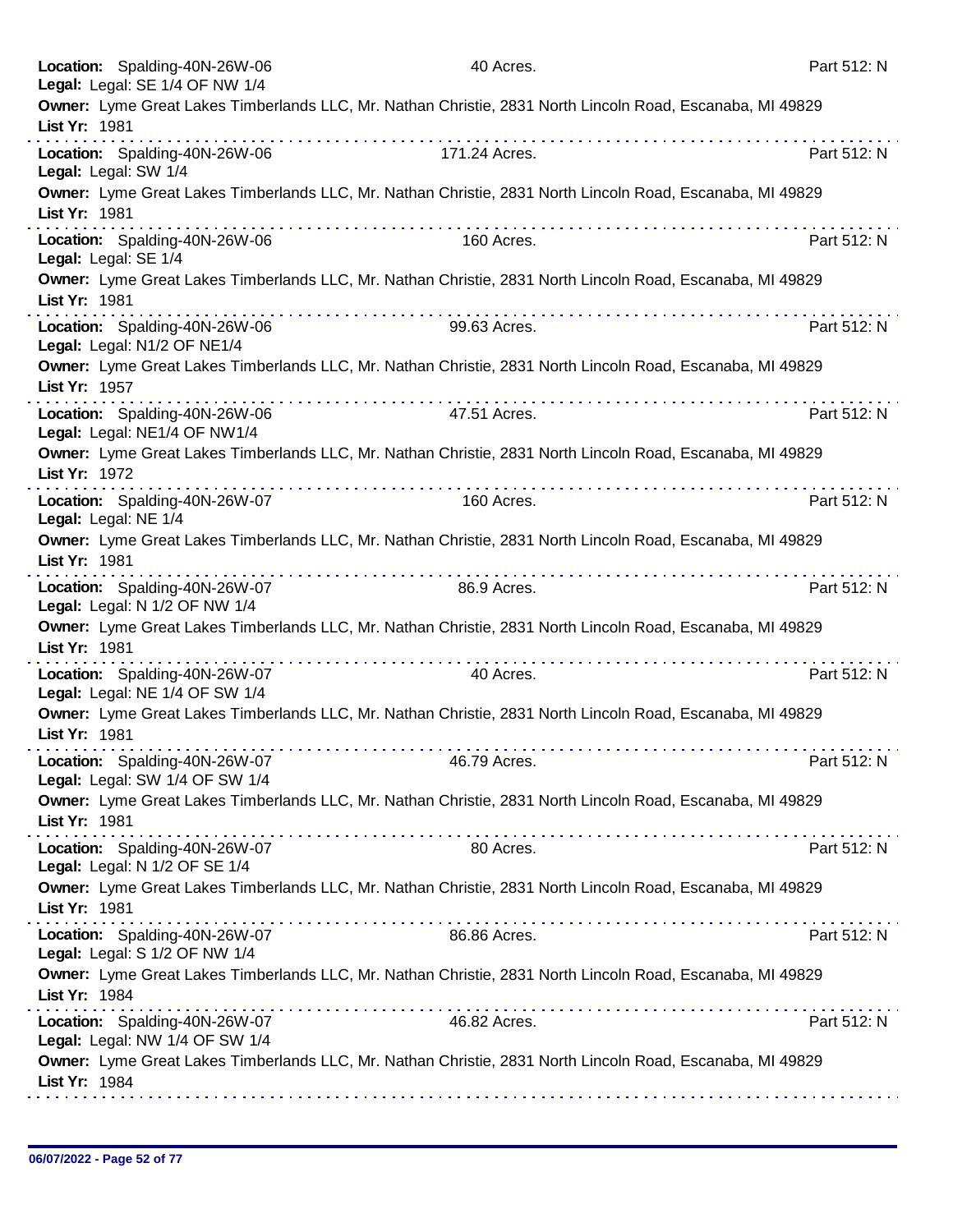| Location: Spalding-40N-26W-07<br>Legal: Legal: SE 1/4 OF SW 1/4                               | 40 Acres.                                                                                                 | Part 512: N |
|-----------------------------------------------------------------------------------------------|-----------------------------------------------------------------------------------------------------------|-------------|
| List Yr: 1984                                                                                 | Owner: Lyme Great Lakes Timberlands LLC, Mr. Nathan Christie, 2831 North Lincoln Road, Escanaba, MI 49829 |             |
| Location: Spalding-40N-26W-07<br>Legal: Legal: S 1/2 OF SE 1/4                                | 80 Acres.                                                                                                 | Part 512: N |
| List Yr: 1984                                                                                 | Owner: Lyme Great Lakes Timberlands LLC, Mr. Nathan Christie, 2831 North Lincoln Road, Escanaba, MI 49829 |             |
| Location: Spalding-40N-26W-08<br>Legal: Legal: NE 1/4                                         | 160 Acres.                                                                                                | Part 512: N |
| List Yr: 1981                                                                                 | Owner: Lyme Great Lakes Timberlands LLC, Mr. Nathan Christie, 2831 North Lincoln Road, Escanaba, MI 49829 |             |
| Location: Spalding-40N-26W-08<br>Legal: Legal: N 1/2 OF NW 1/4                                | 80 Acres.                                                                                                 | Part 512: N |
| List Yr: 1981                                                                                 | Owner: Lyme Great Lakes Timberlands LLC, Mr. Nathan Christie, 2831 North Lincoln Road, Escanaba, MI 49829 |             |
| Location: Spalding-40N-26W-08<br>Legal: Legal: SE 1/4 OF NW 1/4                               | 40 Acres.                                                                                                 | Part 512: N |
| List Yr: 1981                                                                                 | Owner: Lyme Great Lakes Timberlands LLC, Mr. Nathan Christie, 2831 North Lincoln Road, Escanaba, MI 49829 |             |
| Location: Spalding-40N-26W-08<br>Legal: Legal: NE 1/4 OF SW 1/4                               | 40 Acres.                                                                                                 | Part 512: N |
| List Yr: 1981                                                                                 | Owner: Lyme Great Lakes Timberlands LLC, Mr. Nathan Christie, 2831 North Lincoln Road, Escanaba, MI 49829 |             |
| Location: Spalding-40N-26W-08<br>Legal: Legal: SW 1/4 OF SW 1/4                               | 40 Acres.                                                                                                 | Part 512: N |
| List Yr: 1981                                                                                 | Owner: Lyme Great Lakes Timberlands LLC, Mr. Nathan Christie, 2831 North Lincoln Road, Escanaba, MI 49829 |             |
| Location: Spalding-40N-26W-08<br>Legal: Legal: SE 1/4                                         | 160 Acres.                                                                                                | Part 512: N |
| List Yr: 1981                                                                                 | Owner: Lyme Great Lakes Timberlands LLC, Mr. Nathan Christie, 2831 North Lincoln Road, Escanaba, MI 49829 |             |
| Location: Spalding-40N-26W-09<br>Legal: Legal: SE1/4 OF SE1/4                                 | 40 Acres.                                                                                                 | Part 512: N |
| Owner: Timothy and Barbara Craighead, 4939 Bellmann Dr,, West Bend, WI 53095<br>List Yr: 1965 |                                                                                                           |             |
| Location: Spalding-40N-26W-09<br>Legal: Legal: NE1/4 OF SE1/4                                 | 40 Acres.                                                                                                 | Part 512: N |
| Owner: Timothy and Barbara Craighead, 4939 Bellmann Dr,, West Bend, WI 53095<br>List Yr: 1964 |                                                                                                           |             |
| Location: Spalding-40N-26W-09<br>Legal: Legal: NW1/4                                          | 160 Acres.                                                                                                | Part 512: N |
| List Yr: 1964                                                                                 | Owner: Lyme Great Lakes Timberlands LLC, Mr. Nathan Christie, 2831 North Lincoln Road, Escanaba, MI 49829 |             |
| Location: Spalding-40N-26W-09<br>Legal: Legal: N1/2 OF SW1/4, SW1/4 OF SW1/4, SW1/4 OF SE1/4  | 160 Acres.                                                                                                | Part 512: N |
| List Yr: 1965                                                                                 | Owner: Lyme Great Lakes Timberlands LLC, Mr. Nathan Christie, 2831 North Lincoln Road, Escanaba, MI 49829 |             |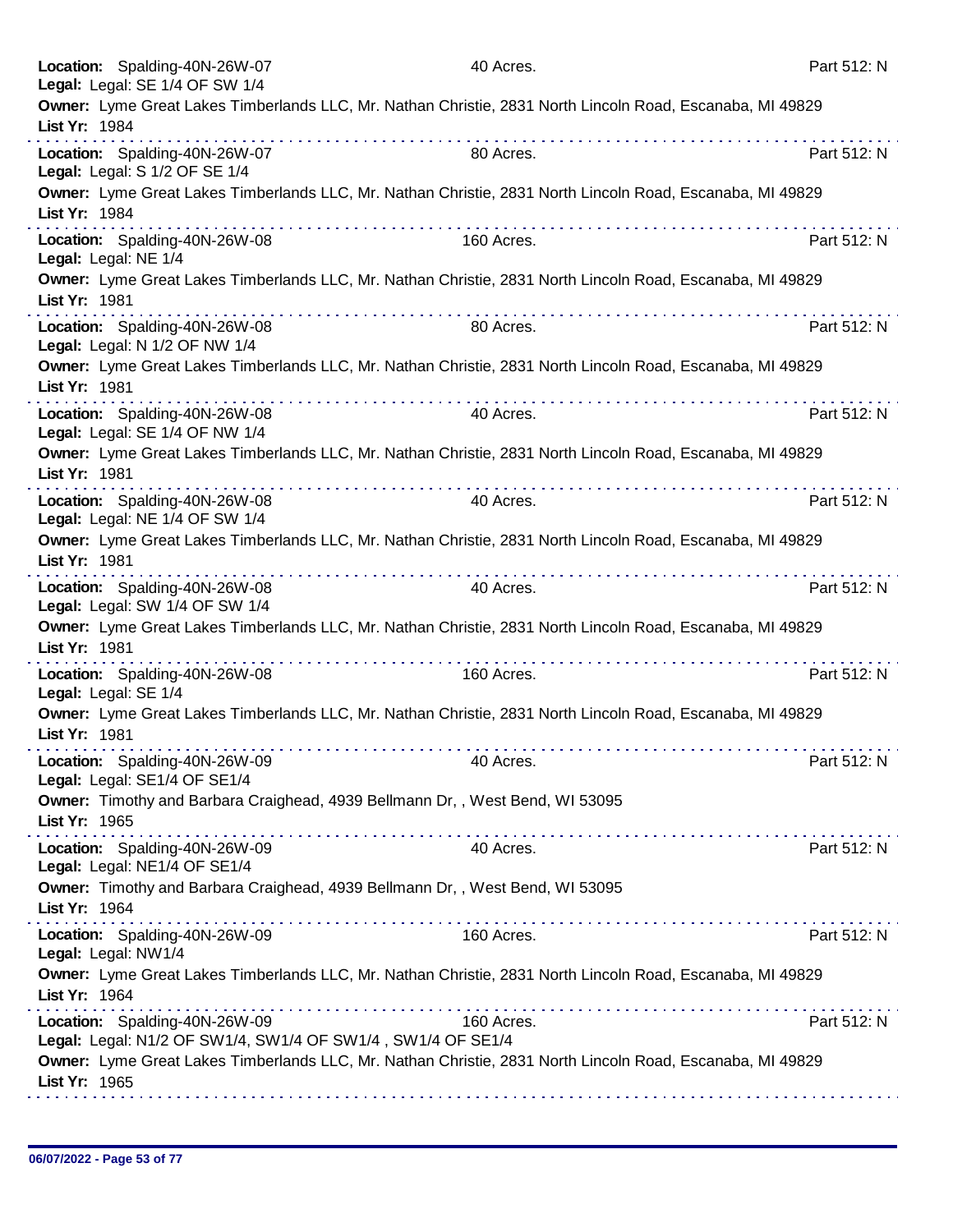|                                                                                                                            | 200 Acres.                                                                                | Part 512: N |  |
|----------------------------------------------------------------------------------------------------------------------------|-------------------------------------------------------------------------------------------|-------------|--|
| Legal: Legal: NE1/4, NW1/4 OF SE1/4                                                                                        |                                                                                           |             |  |
| Owner: Lyme Great Lakes Timberlands LLC, Mr. Nathan Christie, 2831 North Lincoln Road, Escanaba, MI 49829                  |                                                                                           |             |  |
| List Yr: 1964                                                                                                              |                                                                                           |             |  |
| Location: Spalding-40N-26W-10                                                                                              | 120 Acres.                                                                                | Part 512: N |  |
| Legal: Legal: N1/2 OF NE1/4, SW1/4 OF NE1/4                                                                                |                                                                                           |             |  |
| Owner: Lyme Great Lakes Timberlands LLC, Mr. Nathan Christie, 2831 North Lincoln Road, Escanaba, MI 49829                  |                                                                                           |             |  |
| List Yr: 1955                                                                                                              |                                                                                           |             |  |
| Location: Spalding-40N-26W-10                                                                                              | 40 Acres.                                                                                 | Part 512: N |  |
| Legal: Legal: NW1/4 OF SW1/4                                                                                               |                                                                                           |             |  |
| Owner: Lyme Great Lakes Timberlands LLC, Mr. Nathan Christie, 2831 North Lincoln Road, Escanaba, MI 49829                  |                                                                                           |             |  |
| List Yr: 1965                                                                                                              |                                                                                           |             |  |
|                                                                                                                            |                                                                                           |             |  |
| Location: Spalding-40N-26W-10                                                                                              | 160 Acres.                                                                                | Part 512: N |  |
| Legal: Legal: SE1/4 NE1/4; S1/2 SW1/4; NE1/4 SE1/4                                                                         |                                                                                           |             |  |
| Owner: Lyme Great Lakes Timberlands LLC, Mr. Nathan Christie, 2831 North Lincoln Road, Escanaba, MI 49829                  |                                                                                           |             |  |
| List Yr: 1964                                                                                                              |                                                                                           |             |  |
| Location: Spalding-40N-26W-10                                                                                              | 70 Acres.                                                                                 | Part 512: N |  |
| Legal: Legal: NW1/4 SE1/4 and W3/4 SW1/4 SE1/4                                                                             |                                                                                           |             |  |
| Owner: Lyme Great Lakes Land Company LLC, Mr. Nathan Christie, 2831 North Lincoln Road, Escanaba, MI 49829                 |                                                                                           |             |  |
| List Yr: 1964                                                                                                              |                                                                                           |             |  |
| Location: Spalding-40N-26W-11                                                                                              | 80 Acres.                                                                                 | Part 512: N |  |
| Legal: Legal: W1/2 OF SW1/4                                                                                                |                                                                                           |             |  |
| Owner: Lyme Great Lakes Timberlands LLC, Mr. Nathan Christie, 2831 North Lincoln Road, Escanaba, MI 49829                  |                                                                                           |             |  |
| List Yr: 1981                                                                                                              |                                                                                           |             |  |
|                                                                                                                            |                                                                                           |             |  |
| Location: Spalding-40N-26W-11                                                                                              | 80 Acres.                                                                                 | Part 512: N |  |
| Legal: Legal: W1/2 OF NW1/4                                                                                                |                                                                                           |             |  |
| Owner: Lyme Great Lakes Timberlands LLC, Mr. Nathan Christie, 2831 North Lincoln Road, Escanaba, MI 49829                  |                                                                                           |             |  |
| List Yr: 1981                                                                                                              |                                                                                           |             |  |
|                                                                                                                            |                                                                                           |             |  |
| Location: Spalding-40N-26W-13                                                                                              | 120 Acres.                                                                                | Part 512: N |  |
| Legal: Legal: W1/2 OF NE1/4, SE1/4 OF NW1/4 EXCEPTING THEREFROM A STRIP OF LAND 100 FT IN WIDTH                            |                                                                                           |             |  |
|                                                                                                                            | BEING 50 FT ON EAC H SIDE OF THE CENTERLINE OF THE MAIN TRACK (NOW REMOVED) OF THE        |             |  |
|                                                                                                                            | CHICAGO AND NW RAILWAY CO'S NARENTATO FELCH BRANCH LINE, AS ORIGINALLY LOCATED AND        |             |  |
|                                                                                                                            | ESTABLISHED OVER AND ACROSS THE NW1/4 OF NE1/4 OF SEC 13, T40N, R26W; ALSO SUBJECT TO THE |             |  |
| PORTION WHICH MAY BE IN USE FOR COUNTY ROAD PURPOSES                                                                       |                                                                                           |             |  |
| Owner: John and Judy LaMarch, LaMarch Legacy Trust, 4242 L.5 Road, Escanaba, MI 49829                                      |                                                                                           |             |  |
| List Yr: 1969                                                                                                              |                                                                                           |             |  |
| Location: Spalding-40N-26W-13                                                                                              | 240 Acres.                                                                                | Part 512: N |  |
| Legal: Legal: SW1/4, S1/2 OF SE1/4                                                                                         |                                                                                           |             |  |
| Owner: Lyme Great Lakes Timberlands LLC, Mr. Nathan Christie, 2831 North Lincoln Road, Escanaba, MI 49829                  |                                                                                           |             |  |
| List Yr: 1969                                                                                                              |                                                                                           |             |  |
|                                                                                                                            | 40 Acres.                                                                                 | Part 512: N |  |
| Location: Spalding-40N-26W-14<br>Legal: Legal: NE1/4 OF SW1/4                                                              |                                                                                           |             |  |
| Owner: Michael and Wayne Madelinski, 6518 N 3rd,, Wells, MI 49894                                                          |                                                                                           |             |  |
| List Yr: 1969                                                                                                              |                                                                                           |             |  |
| a construction and a construction of the construction                                                                      |                                                                                           |             |  |
| Location: Spalding-40N-26W-14                                                                                              | 40 Acres.                                                                                 | Part 512: N |  |
| Legal: Legal: NW1/4 OF NW1/4                                                                                               |                                                                                           |             |  |
| Owner: Lyme Great Lakes Timberlands LLC, Mr. Nathan Christie, 2831 North Lincoln Road, Escanaba, MI 49829<br>List Yr: 1966 |                                                                                           |             |  |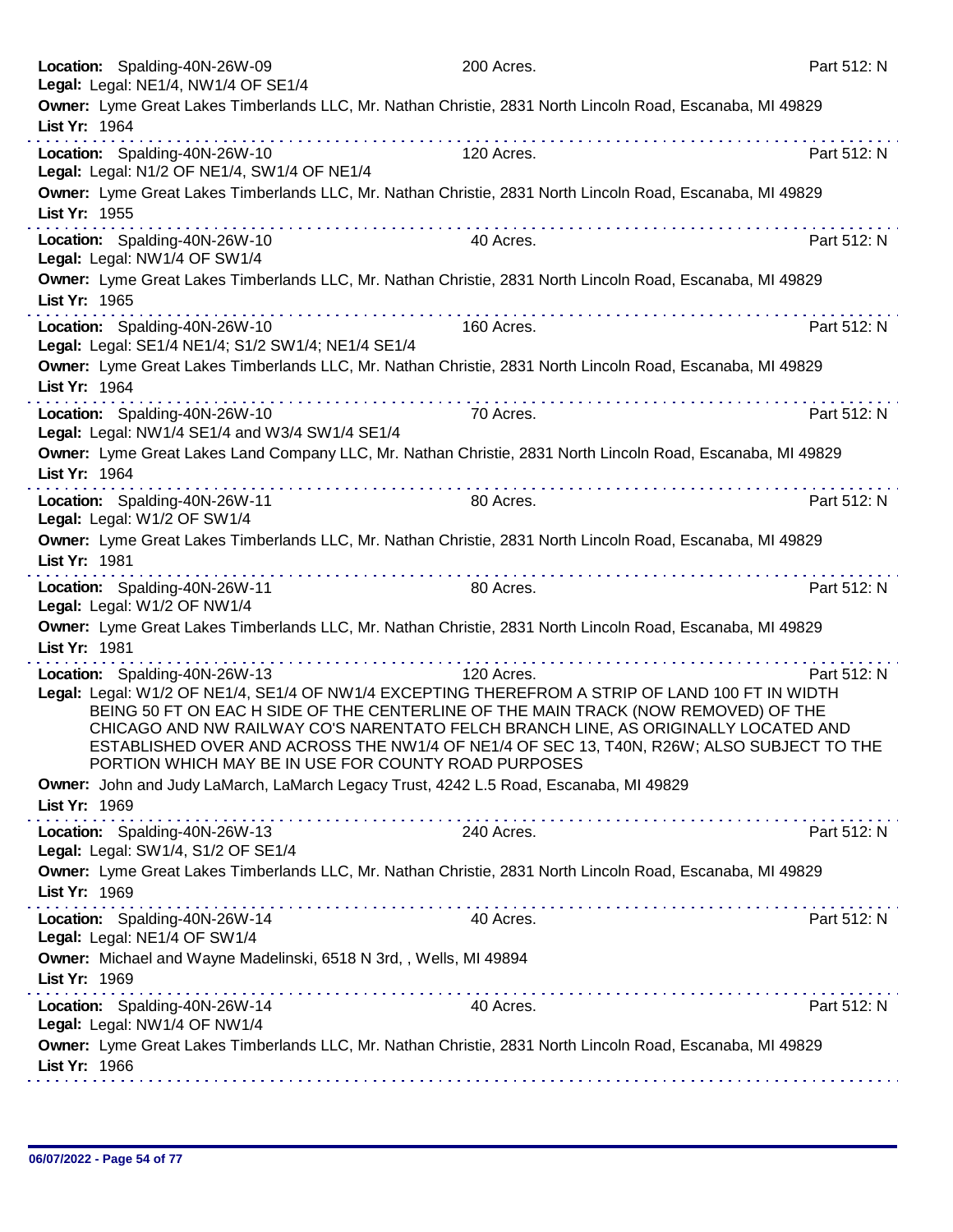|               | Location: Spalding-40N-26W-14<br>Legal: Legal: NE 1/4 OF SE 1/4 | 40 Acres.                                                                                                 | Part 512: N |
|---------------|-----------------------------------------------------------------|-----------------------------------------------------------------------------------------------------------|-------------|
| List Yr: 1990 |                                                                 | Owner: Lyme Great Lakes Timberlands LLC, Mr. Nathan Christie, 2831 North Lincoln Road, Escanaba, MI 49829 |             |
|               | Location: Spalding-40N-26W-14                                   | 120 Acres.                                                                                                | Part 512: N |
|               | Legal: Legal: NW1/4 OF SE1/4, S1/2 OF SE1/4                     |                                                                                                           |             |
| List Yr: 1969 | .                                                               | Owner: Lyme Great Lakes Timberlands LLC, Mr. Nathan Christie, 2831 North Lincoln Road, Escanaba, MI 49829 |             |
|               | Location: Spalding-40N-26W-15<br>Legal: Legal: N 1/2 OF NE 1/4  | 80 Acres.                                                                                                 | Part 512: N |
| List Yr: 1981 |                                                                 | Owner: Lyme Great Lakes Timberlands LLC, Mr. Nathan Christie, 2831 North Lincoln Road, Escanaba, MI 49829 |             |
|               | Location: Spalding-40N-26W-15<br>Legal: Legal: N 1/2 OF NW 1/4  | 80 Acres.                                                                                                 | Part 512: N |
| List Yr: 1981 |                                                                 | Owner: Lyme Great Lakes Timberlands LLC, Mr. Nathan Christie, 2831 North Lincoln Road, Escanaba, MI 49829 |             |
|               | Location: Spalding-40N-26W-15<br>Legal: Legal: NW 1/4 OF SW 1/4 | 40 Acres.                                                                                                 | Part 512: N |
| List Yr: 1981 |                                                                 | Owner: Lyme Great Lakes Timberlands LLC, Mr. Nathan Christie, 2831 North Lincoln Road, Escanaba, MI 49829 |             |
|               | Location: Spalding-40N-26W-15<br>Legal: Legal: S 1/2 OF NE 1/4  | .<br>.<br>80 Acres.                                                                                       | Part 512: N |
| List Yr: 1987 |                                                                 | Owner: Lyme Great Lakes Timberlands LLC, Mr. Nathan Christie, 2831 North Lincoln Road, Escanaba, MI 49829 |             |
|               | Location: Spalding-40N-26W-15<br>Legal: Legal: SE 1/4 OF NW 1/4 | 40 Acres.                                                                                                 | Part 512: N |
| List Yr: 1987 |                                                                 | Owner: Lyme Great Lakes Timberlands LLC, Mr. Nathan Christie, 2831 North Lincoln Road, Escanaba, MI 49829 |             |
|               | Location: Spalding-40N-26W-15<br>Legal: Legal: E 1/2 OF SW 1/4  | 80 Acres.                                                                                                 | Part 512: N |
| List Yr: 1988 |                                                                 | Owner: Lyme Great Lakes Timberlands LLC, Mr. Nathan Christie, 2831 North Lincoln Road, Escanaba, MI 49829 |             |
|               | Location: Spalding-40N-26W-15<br>Legal: Legal: SE 1/4           | 160 Acres.                                                                                                | Part 512: N |
| List Yr: 1988 |                                                                 | Owner: Lyme Great Lakes Timberlands LLC, Mr. Nathan Christie, 2831 North Lincoln Road, Escanaba, MI 49829 |             |
|               | Location: Spalding-40N-26W-16<br>Legal: Legal: N 1/2 OF NW 1/4  | 80 Acres.                                                                                                 | Part 512: N |
| List Yr: 1981 |                                                                 | Owner: Lyme Great Lakes Timberlands LLC, Mr. Nathan Christie, 2831 North Lincoln Road, Escanaba, MI 49829 |             |
|               | Location: Spalding-40N-26W-16<br>Legal: Legal: SE 1/4 OF NW 1/4 | 40 Acres.                                                                                                 | Part 512: N |
| List Yr: 1981 |                                                                 | Owner: Lyme Great Lakes Timberlands LLC, Mr. Nathan Christie, 2831 North Lincoln Road, Escanaba, MI 49829 |             |
|               | Location: Spalding-40N-26W-16<br>Legal: Legal: S 1/2 OF SW 1/4  | 80 Acres.                                                                                                 | Part 512: N |
| List Yr: 1981 |                                                                 | Owner: Lyme Great Lakes Timberlands LLC, Mr. Nathan Christie, 2831 North Lincoln Road, Escanaba, MI 49829 |             |
|               |                                                                 |                                                                                                           |             |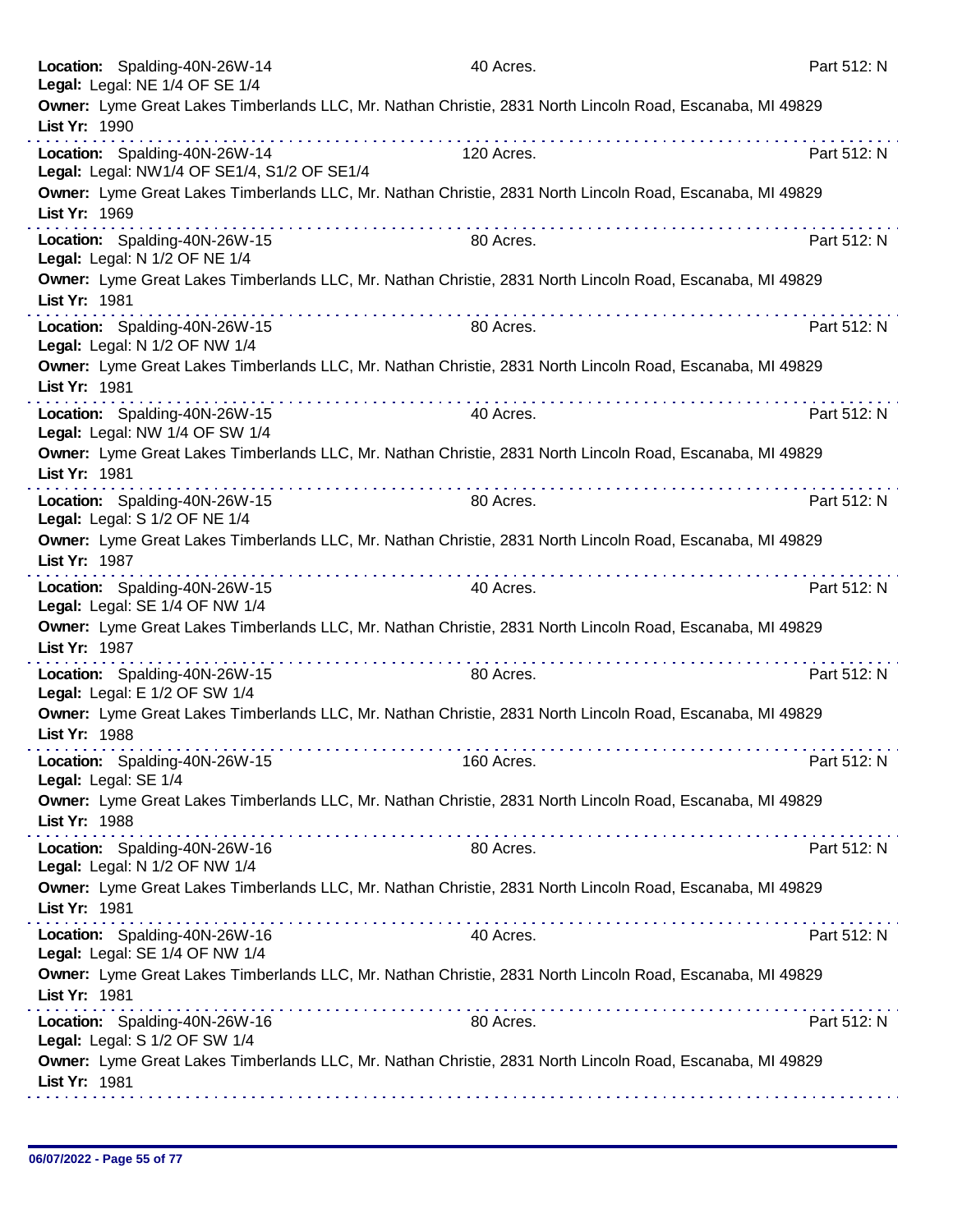| Location: Spalding-40N-26W-16                                                |                                                             | 80 Acres.                                                                                                 | Part 512: N |
|------------------------------------------------------------------------------|-------------------------------------------------------------|-----------------------------------------------------------------------------------------------------------|-------------|
| Legal: Legal: N 1/2 OF SE 1/4                                                |                                                             |                                                                                                           |             |
| List Yr: 1981                                                                |                                                             | Owner: Lyme Great Lakes Timberlands LLC, Mr. Nathan Christie, 2831 North Lincoln Road, Escanaba, MI 49829 |             |
| Location: Spalding-40N-26W-16<br>Legal: Legal: SE 1/4 OF SE 1/4              |                                                             | 40 Acres.                                                                                                 | Part 512: N |
| List Yr: 1981                                                                |                                                             | Owner: Lyme Great Lakes Timberlands LLC, Mr. Nathan Christie, 2831 North Lincoln Road, Escanaba, MI 49829 |             |
| Location: Spalding-40N-26W-17                                                |                                                             | 580 Acres.                                                                                                | Part 512: N |
| 1/4                                                                          |                                                             | Legal: Legal: ENTIRE EXCEPT SW1/4 OF NE1/4 OF SW1/4 AND EXCEPT SE1/4 OF NW1/4 OF SW1/4 and SW 1/4 SW      |             |
| List Yr: 1981                                                                |                                                             | Owner: Lyme Great Lakes Timberlands LLC, Mr. Nathan Christie, 2831 North Lincoln Road, Escanaba, MI 49829 |             |
| Location: Spalding-40N-26W-18<br>Legal: Legal: SW 1/4 OF NE 1/4              |                                                             | 40 Acres.                                                                                                 | Part 512: N |
| List Yr: 1981                                                                |                                                             | Owner: Lyme Great Lakes Timberlands LLC, Mr. Nathan Christie, 2831 North Lincoln Road, Escanaba, MI 49829 |             |
| Location: Spalding-40N-26W-18<br>Legal: Legal: W 1/2 OF NW 1/4               |                                                             | 92.41 Acres.                                                                                              | Part 512: N |
| List Yr: 1981                                                                |                                                             | Owner: Lyme Great Lakes Timberlands LLC, Mr. Nathan Christie, 2831 North Lincoln Road, Escanaba, MI 49829 |             |
| Location: Spalding-40N-26W-18<br>Legal: Legal: SE 1/4 OF NW 1/4              |                                                             | 40 Acres.                                                                                                 | Part 512: N |
| List Yr: 1981                                                                |                                                             | Owner: Lyme Great Lakes Timberlands LLC, Mr. Nathan Christie, 2831 North Lincoln Road, Escanaba, MI 49829 |             |
| Location: Spalding-40N-26W-18<br>Legal: Legal: N 1/2 OF SE 1/4               | . <b>.</b>                                                  | 80 Acres.                                                                                                 | Part 512: N |
| List Yr: 1981                                                                |                                                             | Owner: Lyme Great Lakes Timberlands LLC, Mr. Nathan Christie, 2831 North Lincoln Road, Escanaba, MI 49829 |             |
| Location: Spalding-40N-26W-18<br>Legal: Legal: NE 1/4 OF NW 1/4              |                                                             | 40 Acres.                                                                                                 | Part 512: N |
| List Yr: 1984                                                                |                                                             | Owner: Lyme Great Lakes Timberlands LLC, Mr. Nathan Christie, 2831 North Lincoln Road, Escanaba, MI 49829 |             |
| Location: Spalding-40N-26W-18<br>Legal: Legal: NW1/4 SW1/4; N1/2 SW1/4 SW1/4 |                                                             | 67.79 Acres.                                                                                              | Part 512: N |
| List Yr: 1981                                                                |                                                             | Owner: Lyme Great Lakes Timberlands LLC, Mr. Nathan Christie, 2831 North Lincoln Road, Escanaba, MI 49829 |             |
| Location: Spalding-40N-26W-18                                                | Legal: Legal: NE 1/4 OF NE 1/4 EXCEPT S1/2 OF S1/2          | 30 Acres.                                                                                                 | Part 512: N |
| List Yr: 1981                                                                |                                                             | Owner: Lyme Great Lakes Timberlands LLC, Mr. Nathan Christie, 2831 North Lincoln Road, Escanaba, MI 49829 |             |
| Location: Spalding-40N-26W-18<br>Legal: Legal: S1/2 SW1/4 SW1/4              |                                                             | 22.41 Acres.                                                                                              | Part 512: N |
| List Yr: 1981                                                                | Owner: Mason Loose, 7234 County Road W, Greenleaf, WI 54126 |                                                                                                           |             |
| Location: Spalding-40N-26W-19<br>Legal: Legal: E 1/2 OF NE 1/4               |                                                             | 80 Acres.                                                                                                 | Part 512: N |
| List Yr: 1982                                                                |                                                             | Owner: Lyme Great Lakes Timberlands LLC, Mr. Nathan Christie, 2831 North Lincoln Road, Escanaba, MI 49829 |             |
|                                                                              |                                                             |                                                                                                           |             |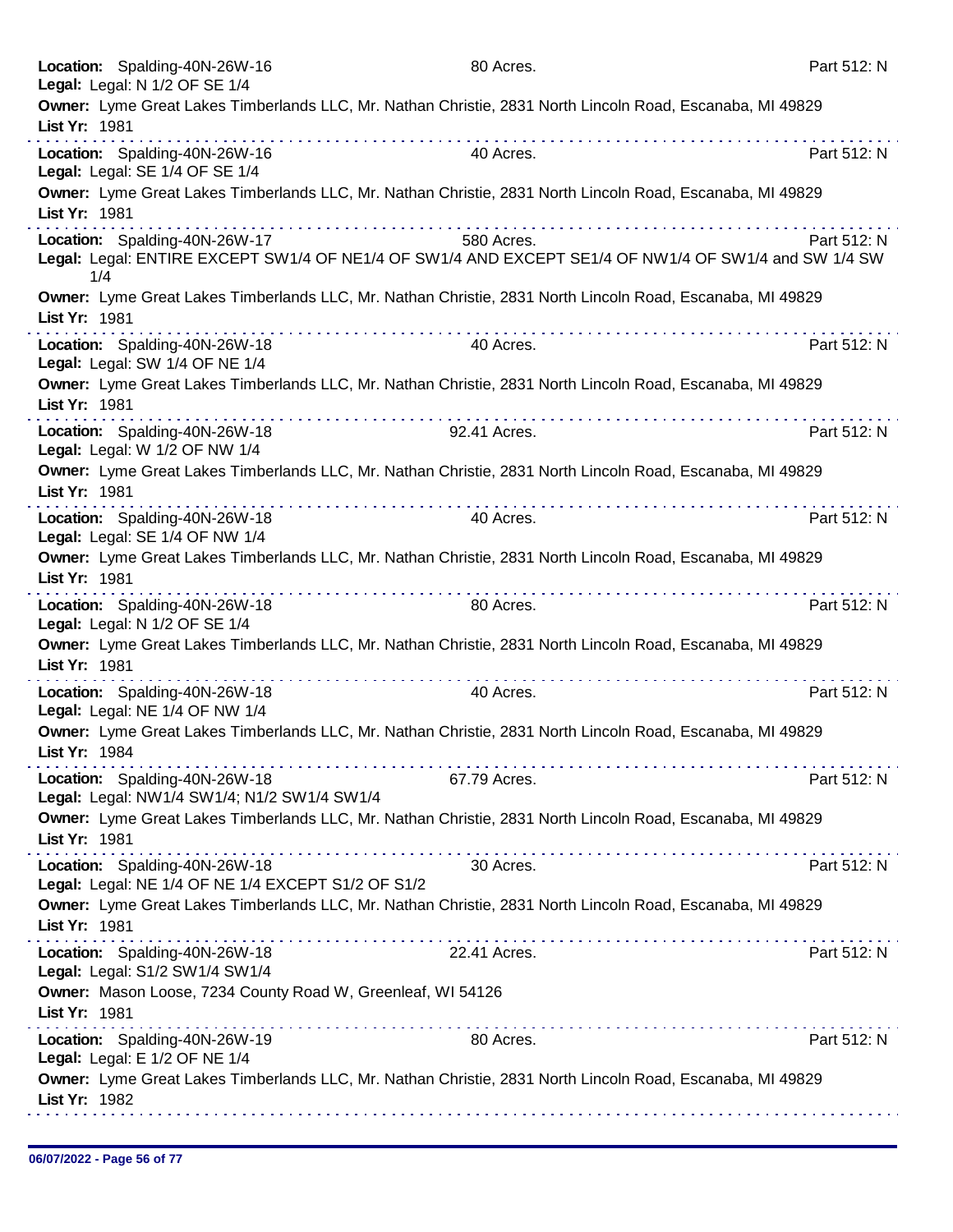| Location: Spalding-40N-26W-19<br>Legal: Legal: S 1/2 OF SW 1/4                    | 82.23 Acres.                                                                                                                                                                                                                  | Part 512: N |
|-----------------------------------------------------------------------------------|-------------------------------------------------------------------------------------------------------------------------------------------------------------------------------------------------------------------------------|-------------|
| List Yr: 1982                                                                     | Owner: Lyme Great Lakes Timberlands LLC, Mr. Nathan Christie, 2831 North Lincoln Road, Escanaba, MI 49829                                                                                                                     |             |
| Location: Spalding-40N-26W-19<br>Legal: Legal: N 1/2 OF SE 1/4                    | 80 Acres.                                                                                                                                                                                                                     | Part 512: N |
| List Yr: 1982                                                                     | Owner: Lyme Great Lakes Timberlands LLC, Mr. Nathan Christie, 2831 North Lincoln Road, Escanaba, MI 49829                                                                                                                     |             |
| Location: Spalding-40N-26W-19<br>Legal: Legal: NE 1/4 OF SW 1/4                   | 40 Acres.                                                                                                                                                                                                                     | Part 512: N |
| List Yr: 1981                                                                     | Owner: Lyme Great Lakes Timberlands LLC, Mr. Nathan Christie, 2831 North Lincoln Road, Escanaba, MI 49829                                                                                                                     |             |
| Location: Spalding-40N-26W-19<br>Legal: Legal: S 1/2 OF SE 1/4                    | 80 Acres.                                                                                                                                                                                                                     | Part 512: N |
| List Yr: 1981                                                                     | Owner: Lyme Great Lakes Timberlands LLC, Mr. Nathan Christie, 2831 North Lincoln Road, Escanaba, MI 49829                                                                                                                     |             |
| Location: Spalding-40N-26W-19<br>Legal: Legal: W 1/2 OF NE 1/4                    | 80 Acres.                                                                                                                                                                                                                     | Part 512: N |
| List Yr: 1985                                                                     | Owner: Lyme Great Lakes Timberlands LLC, Mr. Nathan Christie, 2831 North Lincoln Road, Escanaba, MI 49829<br>.                                                                                                                |             |
| Location: Spalding-40N-26W-19<br>Legal: Legal: NW 1/4 OF SW 1/4                   | 42.89 Acres.                                                                                                                                                                                                                  | Part 512: N |
| List Yr: 1985                                                                     | Owner: Lyme Great Lakes Timberlands LLC, Mr. Nathan Christie, 2831 North Lincoln Road, Escanaba, MI 49829<br>.                                                                                                                |             |
| Location: Spalding-40N-26W-19<br>Legal: Legal: S1/2 NE1/4 NW1/4; SE1/4 NW1/4      | 60 Acres.                                                                                                                                                                                                                     | Part 512: N |
| List Yr: 1985                                                                     | Owner: Lyme Great Lakes Timberlands LLC, Mr. Nathan Christie, 2831 North Lincoln Road, Escanaba, MI 49829                                                                                                                     |             |
| Location: Spalding-40N-26W-19<br>Legal: Legal: N1/2 NE1/4 NW1/4                   | 20 Acres.                                                                                                                                                                                                                     | Part 512: N |
| Owner: Mason Loose, 7234 County Road W, Greenleaf, WI 54126<br>List Yr: 1985      |                                                                                                                                                                                                                               |             |
| Location: Spalding-40N-26W-19<br>Legal: Legal: N1/2 NW1/4 NW1/4                   | 22.11 Acres.                                                                                                                                                                                                                  | Part 512: N |
| Owner: Mason Loose, 7234 County Road W, Greenleaf, WI 54126<br>List Yr: 1981      | a construction of the construction of the construction of the construction of the construction of the construction of the construction of the construction of the construction of the construction of the construction of the |             |
| Location: Spalding-40N-26W-19<br>Legal: Legal: S1/2 NW1/4 NW1/4                   | 22.1 Acres.                                                                                                                                                                                                                   | Part 512: N |
| Owner: Scott and Haley Lesperance, N5744 US41, Wallace, MI 49893<br>List Yr: 1981 |                                                                                                                                                                                                                               |             |
| Location: Spalding-40N-26W-19<br>Legal: Legal: SW 1/4 OF NW 1/4                   | 43.55 Acres.                                                                                                                                                                                                                  | Part 512: N |
| Owner: Scott and Haley Lesperance, N5744 US41, Wallace, MI 49893<br>List Yr: 1985 |                                                                                                                                                                                                                               |             |
| Location: Spalding-40N-26W-20<br>Legal: Legal: SW 1/4 OF NE 1/4                   | 40 Acres.                                                                                                                                                                                                                     | Part 512: N |
| List Yr: 1981                                                                     | Owner: Lyme Great Lakes Timberlands LLC, Mr. Nathan Christie, 2831 North Lincoln Road, Escanaba, MI 49829                                                                                                                     |             |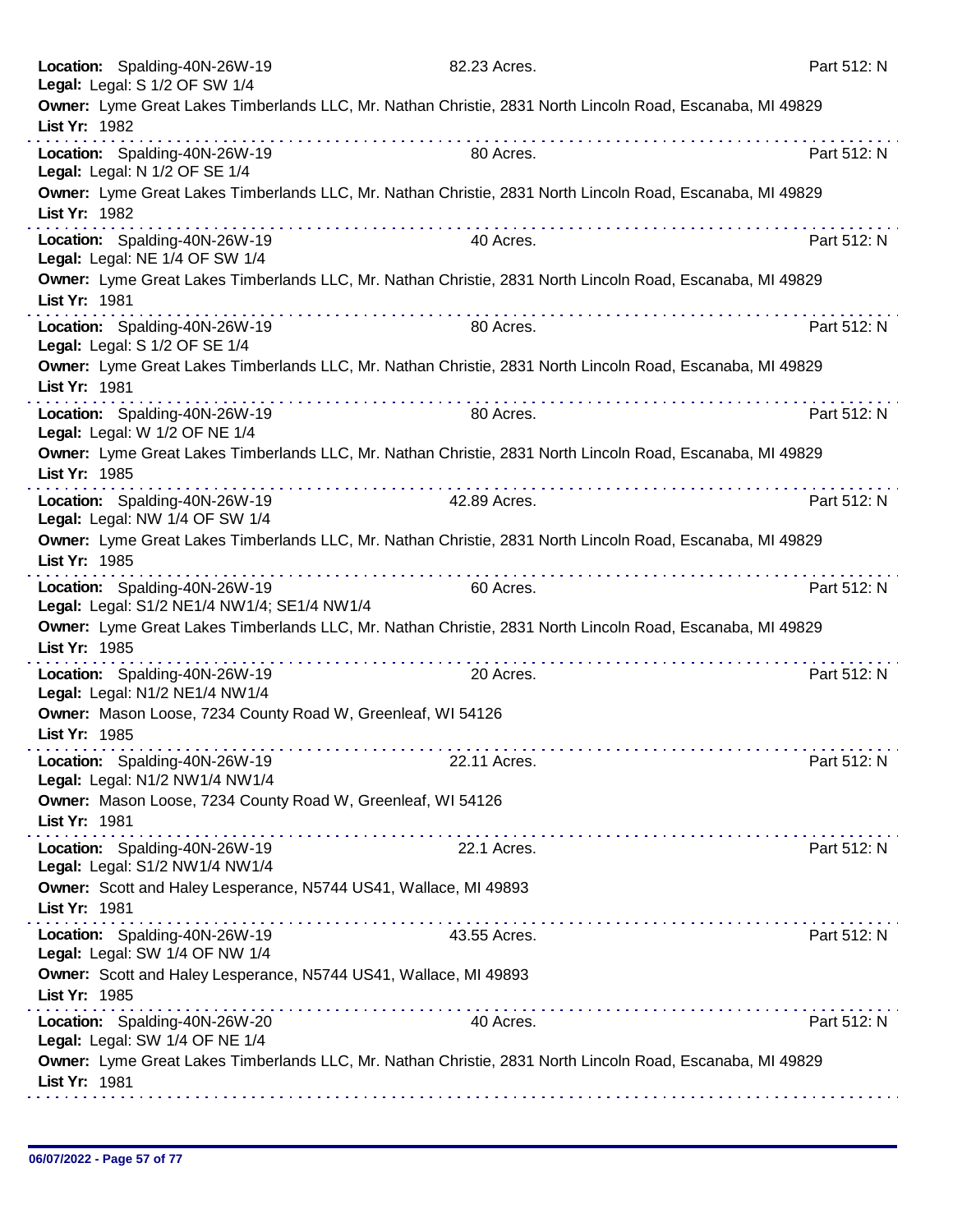|                     | Location: Spalding-40N-26W-20<br>Legal: Legal: SE 1/4 OF NW 1/4                | 40 Acres.                                                                                                                                                                                                                                                                                                                                                                                                                                                     | Part 512: N |
|---------------------|--------------------------------------------------------------------------------|---------------------------------------------------------------------------------------------------------------------------------------------------------------------------------------------------------------------------------------------------------------------------------------------------------------------------------------------------------------------------------------------------------------------------------------------------------------|-------------|
| List Yr: 1981       |                                                                                | Owner: Lyme Great Lakes Timberlands LLC, Mr. Nathan Christie, 2831 North Lincoln Road, Escanaba, MI 49829                                                                                                                                                                                                                                                                                                                                                     |             |
| Legal: Legal: S 1/2 | Location: Spalding-40N-26W-20                                                  | 320 Acres.                                                                                                                                                                                                                                                                                                                                                                                                                                                    | Part 512: N |
| List Yr: 1981       |                                                                                | Owner: Lyme Great Lakes Timberlands LLC, Mr. Nathan Christie, 2831 North Lincoln Road, Escanaba, MI 49829                                                                                                                                                                                                                                                                                                                                                     |             |
|                     | Location: Spalding-40N-26W-20<br>Legal: Legal: W 1/2 OF NW 1/4                 | 80 Acres.                                                                                                                                                                                                                                                                                                                                                                                                                                                     | Part 512: N |
| List Yr: 1984       |                                                                                | Owner: Lyme Great Lakes Timberlands LLC, Mr. Nathan Christie, 2831 North Lincoln Road, Escanaba, MI 49829<br>$\label{eq:reduced} \begin{split} \mathcal{L}_{\mathcal{A}}(\mathbf{x},\mathbf{y},\mathbf{y}) = \mathcal{L}_{\mathcal{A}}(\mathbf{x},\mathbf{y},\mathbf{y}) = \mathcal{L}_{\mathcal{A}}(\mathbf{x},\mathbf{y},\mathbf{y},\mathbf{y},\mathbf{y},\mathbf{y}) + \mathcal{L}_{\mathcal{A}}(\mathbf{x},\mathbf{y},\mathbf{y},\mathbf{y}) \end{split}$ |             |
|                     | Location: Spalding-40N-26W-21<br>Legal: Legal: S1/2 SE1/4 and E1/2 SE1/4 SW1/4 | 100 Acres.                                                                                                                                                                                                                                                                                                                                                                                                                                                    | Part 512: N |
| List Yr: 1981       |                                                                                | Owner: Mr. Damien Kudej, Ms. Paige Mason, 12202 Mantawauka Drive, Fenton, MI 48430                                                                                                                                                                                                                                                                                                                                                                            |             |
|                     | Location: Spalding-40N-26W-21                                                  | 299 Acres.                                                                                                                                                                                                                                                                                                                                                                                                                                                    | Part 512: N |
|                     |                                                                                | Legal: Legal: ENTIRE EXCEPT NW1/4 NW1/4 AND EXC NE1/4 NW1/4 AND EXC THAT PART OF NW1/4 NE1/4 LYING<br>NORTH OF RIVER ROAD AND EXC THE SW1/4 NE1/4 AND EXC NW1/4 SE1/4 AND EXC NW1/4 NE1/4 LYING<br>SOUTH OF RIVER ROAD AND EXC S1/2 SE1/4, AND EXC E1/2 SE1/4 SW1/4, AND EXC NE1/4 SE1/4                                                                                                                                                                      |             |
| List Yr: 1981       |                                                                                | Owner: Lyme Great Lakes Timberlands LLC, Mr. Nathan Christie, 2831 North Lincoln Road, Escanaba, MI 49829                                                                                                                                                                                                                                                                                                                                                     |             |
|                     | Location: Spalding-40N-26W-21<br>Legal: Legal: NE1/4 SE1/4                     | 40 Acres.                                                                                                                                                                                                                                                                                                                                                                                                                                                     | Part 512: N |
| List Yr: 1981       | Owner: Richard Frisque, N 12179 US Hwy 41, Daggett, MI 49821                   |                                                                                                                                                                                                                                                                                                                                                                                                                                                               |             |
|                     | Location: Spalding-40N-26W-22<br>Legal: Legal: ENTIRE                          | 640 Acres.                                                                                                                                                                                                                                                                                                                                                                                                                                                    | Part 512: N |
| List Yr: 1981       |                                                                                | Owner: Lyme Great Lakes Timberlands LLC, Mr. Nathan Christie, 2831 North Lincoln Road, Escanaba, MI 49829                                                                                                                                                                                                                                                                                                                                                     |             |
|                     | Location: Spalding-40N-26W-23<br>Legal: Legal: SW 1/4                          | 160 Acres.                                                                                                                                                                                                                                                                                                                                                                                                                                                    | Part 512: N |
| List Yr: 1981       |                                                                                | Owner: Lyme Great Lakes Timberlands LLC, Mr. Nathan Christie, 2831 North Lincoln Road, Escanaba, MI 49829                                                                                                                                                                                                                                                                                                                                                     |             |
|                     | Location: Spalding-40N-26W-23<br>Legal: Legal: NW1/4 OF NE1/4                  | 40 Acres.                                                                                                                                                                                                                                                                                                                                                                                                                                                     | Part 512: N |
| List Yr: 1969       |                                                                                | Owner: Lyme Great Lakes Timberlands LLC, Mr. Nathan Christie, 2831 North Lincoln Road, Escanaba, MI 49829                                                                                                                                                                                                                                                                                                                                                     |             |
|                     | Location: Spalding-40N-26W-23<br>Legal: Legal: NE 1/4 OF NE 1/4                | 40 Acres.                                                                                                                                                                                                                                                                                                                                                                                                                                                     | Part 512: N |
| List Yr: 1987       |                                                                                | Owner: Lyme Great Lakes Timberlands LLC, Mr. Nathan Christie, 2831 North Lincoln Road, Escanaba, MI 49829<br>the second complete service in the second complete service                                                                                                                                                                                                                                                                                       |             |
|                     | Location: Spalding-40N-26W-23<br>Legal: Legal: S 1/2 OF NE 1/4                 | 80 Acres.                                                                                                                                                                                                                                                                                                                                                                                                                                                     | Part 512: N |
| List Yr: 1987       |                                                                                | Owner: Lyme Great Lakes Timberlands LLC, Mr. Nathan Christie, 2831 North Lincoln Road, Escanaba, MI 49829                                                                                                                                                                                                                                                                                                                                                     |             |
|                     | Location: Spalding-40N-26W-23<br>Legal: Legal: SW1/4 OF NW1/4                  | 40 Acres.                                                                                                                                                                                                                                                                                                                                                                                                                                                     | Part 512: N |
| List Yr: 1987       |                                                                                | Owner: Lyme Great Lakes Timberlands LLC, Mr. Nathan Christie, 2831 North Lincoln Road, Escanaba, MI 49829                                                                                                                                                                                                                                                                                                                                                     |             |
|                     |                                                                                |                                                                                                                                                                                                                                                                                                                                                                                                                                                               |             |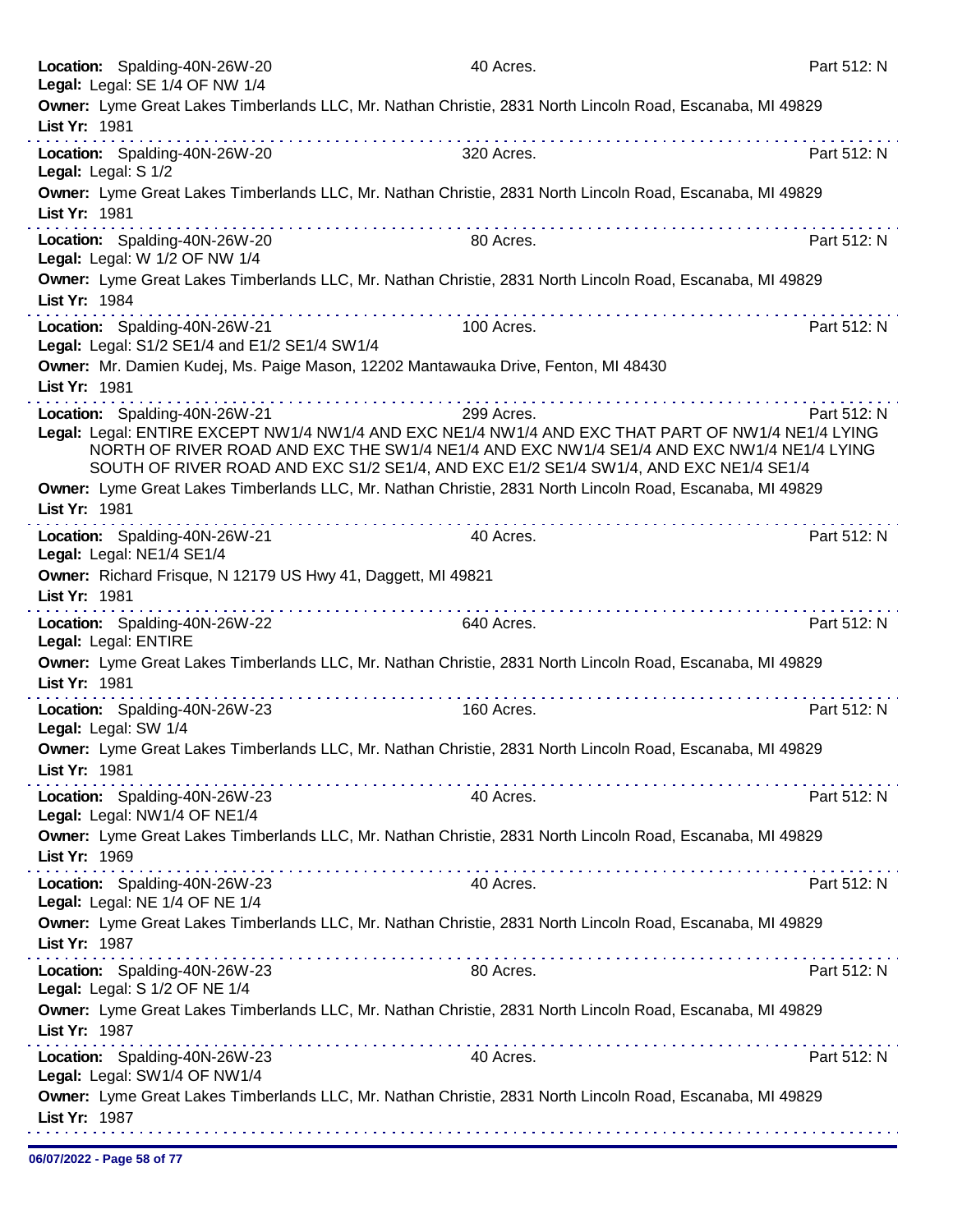| Location: Spalding-40N-26W-23<br>Legal: Legal: SE1/4 OF NW1/4   | 40 Acres.                                                                                                 | Part 512: N |
|-----------------------------------------------------------------|-----------------------------------------------------------------------------------------------------------|-------------|
|                                                                 | Owner: Lyme Great Lakes Timberlands LLC, Mr. Nathan Christie, 2831 North Lincoln Road, Escanaba, MI 49829 |             |
| List Yr: 1981                                                   |                                                                                                           |             |
| Location: Spalding-40N-26W-24                                   | 360 Acres.                                                                                                | Part 512: N |
|                                                                 | Legal: Legal: S1/2 OF NW1/4, SE1/4 OF NE1/4, N1/2 OF SW1/4, SE1/4 OF SW1/4, N1/2 OF SE1/4, SW1/4 OF SE1/4 |             |
| List Yr: 1980                                                   | Owner: Lyme Great Lakes Timberlands LLC, Mr. Nathan Christie, 2831 North Lincoln Road, Escanaba, MI 49829 |             |
| Location: Spalding-40N-26W-24<br>Legal: Legal: N 1/2 OF NE 1/4  | 80 Acres.                                                                                                 | Part 512: N |
| List Yr: 1990                                                   | Owner: Lyme Great Lakes Timberlands LLC, Mr. Nathan Christie, 2831 North Lincoln Road, Escanaba, MI 49829 |             |
| Location: Spalding-40N-26W-24<br>Legal: Legal: NE 1/4 OF NW 1/4 | 40 Acres.                                                                                                 | Part 512: N |
| List Yr: 1990                                                   | Owner: Lyme Great Lakes Timberlands LLC, Mr. Nathan Christie, 2831 North Lincoln Road, Escanaba, MI 49829 |             |
| Location: Spalding-40N-26W-27<br>Legal: Legal: ENTIRE           | 640 Acres.                                                                                                | Part 512: N |
| List Yr: 1981                                                   | Owner: Lyme Great Lakes Timberlands LLC, Mr. Nathan Christie, 2831 North Lincoln Road, Escanaba, MI 49829 |             |
| Location: Spalding-40N-26W-28<br>Legal: Legal: N 1/2 OF NE 1/4  | 80 Acres.                                                                                                 | Part 512: N |
| List Yr: 1981                                                   | Owner: Lyme Great Lakes Timberlands LLC, Mr. Nathan Christie, 2831 North Lincoln Road, Escanaba, MI 49829 |             |
| Location: Spalding-40N-26W-28<br>Legal: Legal: SE 1/4 OF NE 1/4 | 40 Acres.                                                                                                 | Part 512: N |
| List Yr: 1981                                                   | Owner: Lyme Great Lakes Timberlands LLC, Mr. Nathan Christie, 2831 North Lincoln Road, Escanaba, MI 49829 |             |
| Location: Spalding-40N-26W-28<br>Legal: Legal: W 1/2            | 320 Acres.                                                                                                | Part 512: N |
| List Yr: 1981                                                   | Owner: Lyme Great Lakes Timberlands LLC, Mr. Nathan Christie, 2831 North Lincoln Road, Escanaba, MI 49829 |             |
| Location: Spalding-40N-26W-28<br>Legal: Legal: NE 1/4 OF SE 1/4 | 40 Acres.                                                                                                 | Part 512: N |
| List Yr: 1981                                                   | Owner: Lyme Great Lakes Timberlands LLC, Mr. Nathan Christie, 2831 North Lincoln Road, Escanaba, MI 49829 |             |
| Location: Spalding-40N-26W-28<br>Legal: Legal: S 1/2 OF SE 1/4  | 80 Acres.                                                                                                 | Part 512: N |
| List Yr: 1981                                                   | Owner: Lyme Great Lakes Timberlands LLC, Mr. Nathan Christie, 2831 North Lincoln Road, Escanaba, MI 49829 |             |
| Location: Spalding-40N-26W-28<br>Legal: Legal: SW1/4 OF NE1/4   | 40 Acres.                                                                                                 | Part 512: N |
| List Yr: 1991                                                   | Owner: Lyme Great Lakes Timberlands LLC, Mr. Nathan Christie, 2831 North Lincoln Road, Escanaba, MI 49829 |             |
| Location: Spalding-40N-26W-28<br>Legal: Legal: NW1/4 OF SE1/4   | 40 Acres.                                                                                                 | Part 512: N |
| List Yr: 1991                                                   | Owner: Lyme Great Lakes Timberlands LLC, Mr. Nathan Christie, 2831 North Lincoln Road, Escanaba, MI 49829 |             |
|                                                                 |                                                                                                           |             |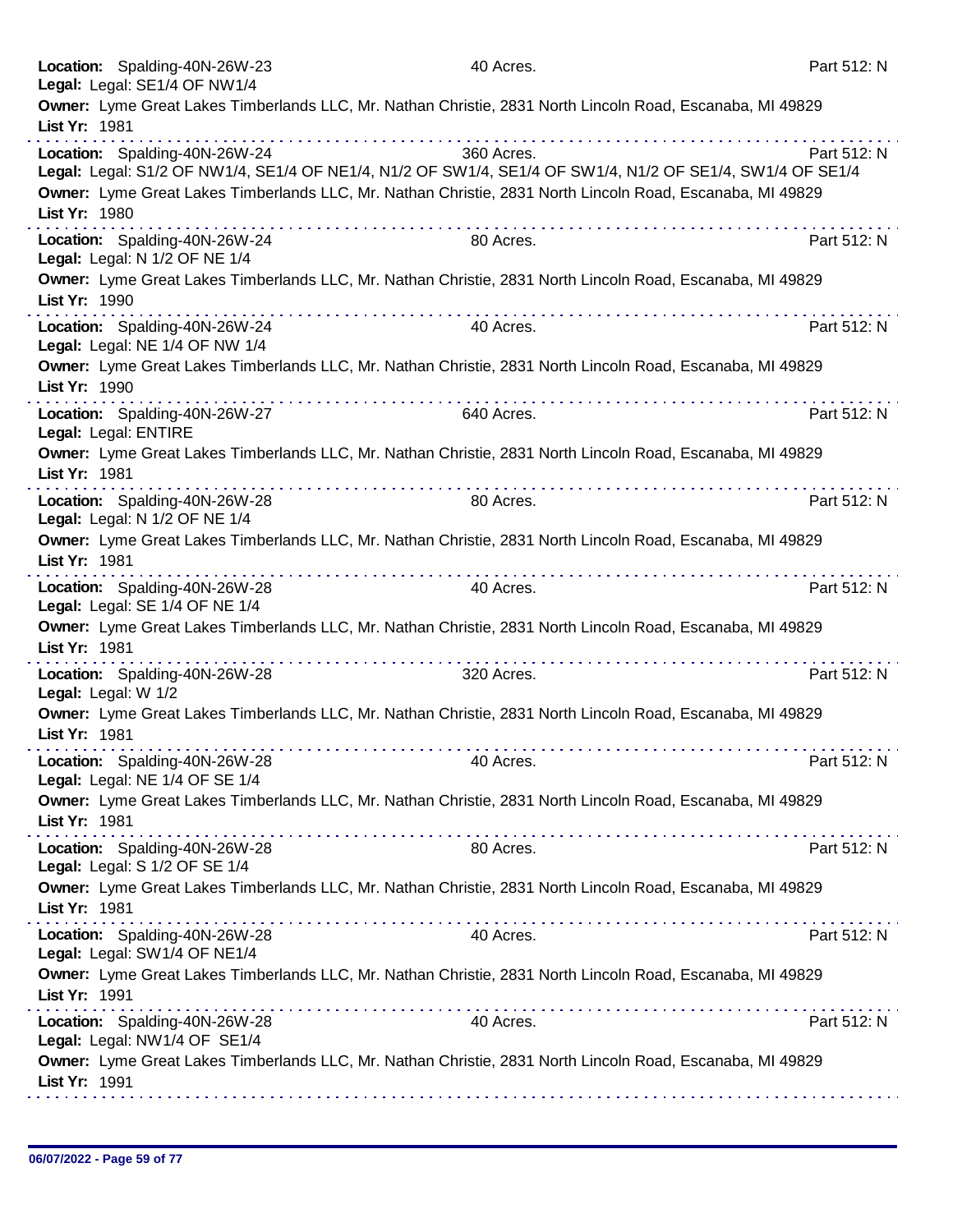| 320 Acres.                                                                                                | Part 512: N                                                                                                                                                                                                                                                                                                                                                                                                                                                                                                                                                                                                                                                                                                                                                                                                                                                                                                                                                                                                            |
|-----------------------------------------------------------------------------------------------------------|------------------------------------------------------------------------------------------------------------------------------------------------------------------------------------------------------------------------------------------------------------------------------------------------------------------------------------------------------------------------------------------------------------------------------------------------------------------------------------------------------------------------------------------------------------------------------------------------------------------------------------------------------------------------------------------------------------------------------------------------------------------------------------------------------------------------------------------------------------------------------------------------------------------------------------------------------------------------------------------------------------------------|
| Owner: Lyme Great Lakes Timberlands LLC, Mr. Nathan Christie, 2831 North Lincoln Road, Escanaba, MI 49829 |                                                                                                                                                                                                                                                                                                                                                                                                                                                                                                                                                                                                                                                                                                                                                                                                                                                                                                                                                                                                                        |
| 320 Acres.                                                                                                | Part 512: N                                                                                                                                                                                                                                                                                                                                                                                                                                                                                                                                                                                                                                                                                                                                                                                                                                                                                                                                                                                                            |
| Owner: Lyme Great Lakes Timberlands LLC, Mr. Nathan Christie, 2831 North Lincoln Road, Escanaba, MI 49829 |                                                                                                                                                                                                                                                                                                                                                                                                                                                                                                                                                                                                                                                                                                                                                                                                                                                                                                                                                                                                                        |
| 160 Acres.                                                                                                | Part 512: N                                                                                                                                                                                                                                                                                                                                                                                                                                                                                                                                                                                                                                                                                                                                                                                                                                                                                                                                                                                                            |
| Owner: Lyme Great Lakes Timberlands LLC, Mr. Nathan Christie, 2831 North Lincoln Road, Escanaba, MI 49829 |                                                                                                                                                                                                                                                                                                                                                                                                                                                                                                                                                                                                                                                                                                                                                                                                                                                                                                                                                                                                                        |
| 80.93 Acres.                                                                                              | Part 512: N                                                                                                                                                                                                                                                                                                                                                                                                                                                                                                                                                                                                                                                                                                                                                                                                                                                                                                                                                                                                            |
|                                                                                                           |                                                                                                                                                                                                                                                                                                                                                                                                                                                                                                                                                                                                                                                                                                                                                                                                                                                                                                                                                                                                                        |
| 40 Acres.                                                                                                 | Part 512: N                                                                                                                                                                                                                                                                                                                                                                                                                                                                                                                                                                                                                                                                                                                                                                                                                                                                                                                                                                                                            |
|                                                                                                           |                                                                                                                                                                                                                                                                                                                                                                                                                                                                                                                                                                                                                                                                                                                                                                                                                                                                                                                                                                                                                        |
| 80 Acres.                                                                                                 | Part 512: N                                                                                                                                                                                                                                                                                                                                                                                                                                                                                                                                                                                                                                                                                                                                                                                                                                                                                                                                                                                                            |
|                                                                                                           |                                                                                                                                                                                                                                                                                                                                                                                                                                                                                                                                                                                                                                                                                                                                                                                                                                                                                                                                                                                                                        |
| 40 Acres.                                                                                                 | Part 512: N                                                                                                                                                                                                                                                                                                                                                                                                                                                                                                                                                                                                                                                                                                                                                                                                                                                                                                                                                                                                            |
|                                                                                                           |                                                                                                                                                                                                                                                                                                                                                                                                                                                                                                                                                                                                                                                                                                                                                                                                                                                                                                                                                                                                                        |
| 40 Acres.                                                                                                 | Part 512: N                                                                                                                                                                                                                                                                                                                                                                                                                                                                                                                                                                                                                                                                                                                                                                                                                                                                                                                                                                                                            |
|                                                                                                           |                                                                                                                                                                                                                                                                                                                                                                                                                                                                                                                                                                                                                                                                                                                                                                                                                                                                                                                                                                                                                        |
| 40 Acres.                                                                                                 | Part 512: N                                                                                                                                                                                                                                                                                                                                                                                                                                                                                                                                                                                                                                                                                                                                                                                                                                                                                                                                                                                                            |
|                                                                                                           |                                                                                                                                                                                                                                                                                                                                                                                                                                                                                                                                                                                                                                                                                                                                                                                                                                                                                                                                                                                                                        |
| 80 Acres.                                                                                                 | Part 512: N                                                                                                                                                                                                                                                                                                                                                                                                                                                                                                                                                                                                                                                                                                                                                                                                                                                                                                                                                                                                            |
|                                                                                                           |                                                                                                                                                                                                                                                                                                                                                                                                                                                                                                                                                                                                                                                                                                                                                                                                                                                                                                                                                                                                                        |
| 38.7 Acres.                                                                                               | Part 512: N                                                                                                                                                                                                                                                                                                                                                                                                                                                                                                                                                                                                                                                                                                                                                                                                                                                                                                                                                                                                            |
|                                                                                                           |                                                                                                                                                                                                                                                                                                                                                                                                                                                                                                                                                                                                                                                                                                                                                                                                                                                                                                                                                                                                                        |
| 80 Acres.                                                                                                 | Part 512: N                                                                                                                                                                                                                                                                                                                                                                                                                                                                                                                                                                                                                                                                                                                                                                                                                                                                                                                                                                                                            |
|                                                                                                           |                                                                                                                                                                                                                                                                                                                                                                                                                                                                                                                                                                                                                                                                                                                                                                                                                                                                                                                                                                                                                        |
|                                                                                                           | .<br>Owner: Lyme Great Lakes Timberlands LLC, Mr. Nathan Christie, 2831 North Lincoln Road, Escanaba, MI 49829<br>Owner: Lyme Great Lakes Timberlands LLC, Mr. Nathan Christie, 2831 North Lincoln Road, Escanaba, MI 49829<br>Owner: Lyme Great Lakes Timberlands LLC, Mr. Nathan Christie, 2831 North Lincoln Road, Escanaba, MI 49829<br>Owner: Lyme Great Lakes Timberlands LLC, Mr. Nathan Christie, 2831 North Lincoln Road, Escanaba, MI 49829<br>Owner: Lyme Great Lakes Timberlands LLC, Mr. Nathan Christie, 2831 North Lincoln Road, Escanaba, MI 49829<br>Owner: Lyme Great Lakes Timberlands LLC, Mr. Nathan Christie, 2831 North Lincoln Road, Escanaba, MI 49829<br>Owner: Lyme Great Lakes Timberlands LLC, Mr. Nathan Christie, 2831 North Lincoln Road, Escanaba, MI 49829<br>Owner: Lyme Great Lakes Timberlands LLC, Mr. Nathan Christie, 2831 North Lincoln Road, Escanaba, MI 49829<br>Owner: Lyme Great Lakes Timberlands LLC, Mr. Nathan Christie, 2831 North Lincoln Road, Escanaba, MI 49829 |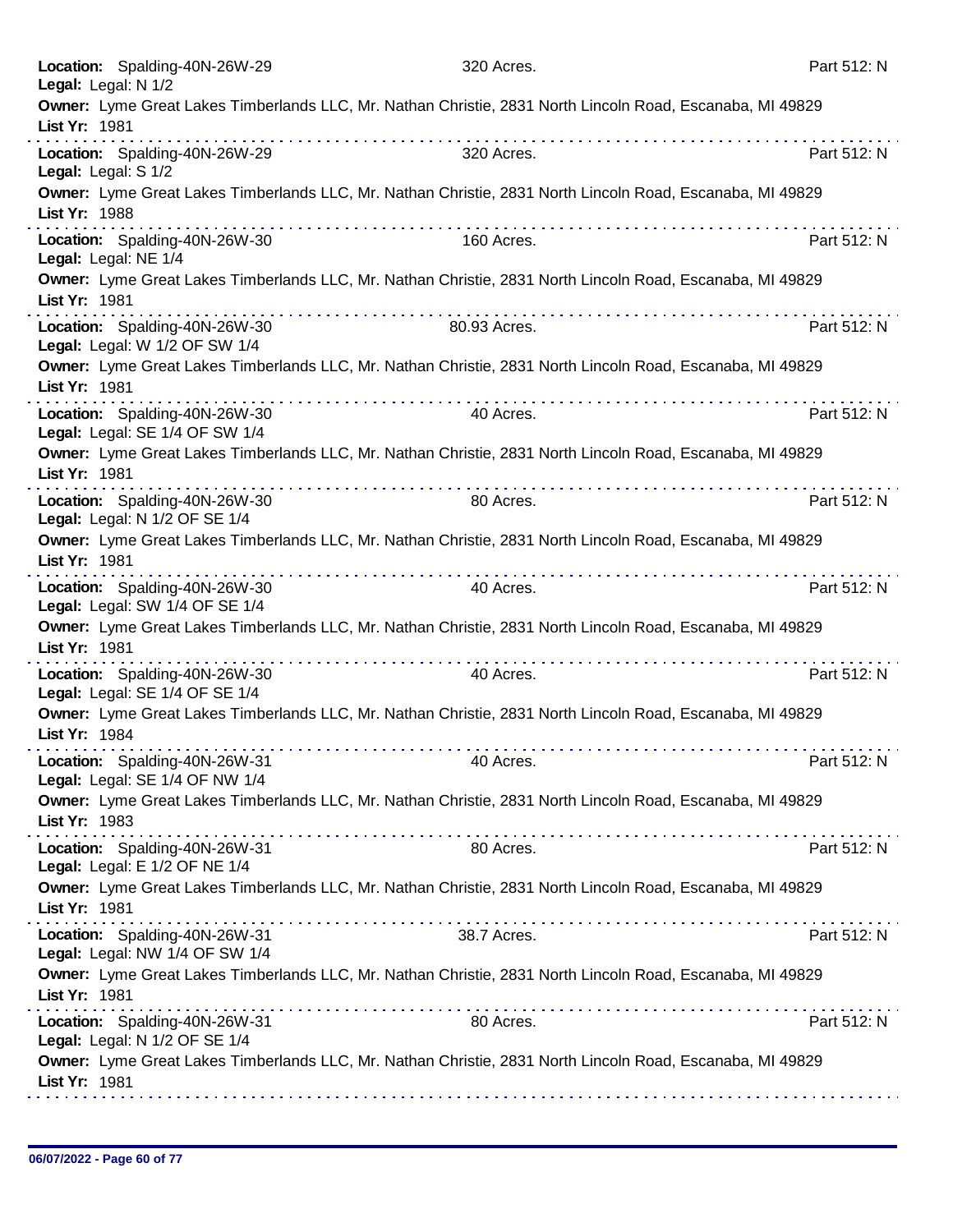| Location: Spalding-40N-26W-31<br>Legal: Legal: SE 1/4 OF SE 1/4                                  |   | 40 Acres.    |                                                                                                           | Part 512: N |
|--------------------------------------------------------------------------------------------------|---|--------------|-----------------------------------------------------------------------------------------------------------|-------------|
| List Yr: 1981                                                                                    |   |              | Owner: Lyme Great Lakes Timberlands LLC, Mr. Nathan Christie, 2831 North Lincoln Road, Escanaba, MI 49829 |             |
| Location: Spalding-40N-26W-31<br>Legal: Legal: NW 1/4 OF NE 1/4                                  | . | 40 Acres.    |                                                                                                           | Part 512: N |
| List Yr: 1984                                                                                    | . |              | Owner: Lyme Great Lakes Timberlands LLC, Mr. Nathan Christie, 2831 North Lincoln Road, Escanaba, MI 49829 |             |
| Location: Spalding-40N-26W-31<br>Legal: Legal: NE 1/4 OF SW 1/4                                  |   | 40 Acres.    |                                                                                                           | Part 512: N |
| List Yr: 1984                                                                                    |   |              | Owner: Lyme Great Lakes Timberlands LLC, Mr. Nathan Christie, 2831 North Lincoln Road, Escanaba, MI 49829 |             |
| Location: Spalding-40N-26W-31<br>Legal: Legal: SW 1/4 OF SE 1/4                                  |   | 40 Acres.    |                                                                                                           | Part 512: N |
| List Yr: 1984                                                                                    |   |              | Owner: Lyme Great Lakes Timberlands LLC, Mr. Nathan Christie, 2831 North Lincoln Road, Escanaba, MI 49829 |             |
| Location: Spalding-40N-26W-31<br>Legal: Legal: N 1/2 OF NW 1/4                                   |   | 79.74 Acres. |                                                                                                           | Part 512: N |
| List Yr: 1985                                                                                    |   |              | Owner: Lyme Great Lakes Timberlands LLC, Mr. Nathan Christie, 2831 North Lincoln Road, Escanaba, MI 49829 |             |
| Location: Spalding-40N-26W-31<br>Legal: Legal: SE1/4 SW1/4                                       |   | 40 Acres.    |                                                                                                           | Part 512: N |
| List Yr: 1984                                                                                    |   |              | Owner: Lyme Great Lakes Timberlands LLC, Mr. Nathan Christie, 2831 North Lincoln Road, Escanaba, MI 49829 |             |
| Location: Spalding-40N-26W-31<br>Legal: Legal: SW1/4 SW1/4                                       |   | 38.17 Acres. |                                                                                                           | Part 512: N |
| Owner: Mr. and Mrs. Ralph E. Beyer, 3665 Olde Farm Lane, , Ortonville, MI 48462<br>List Yr: 1984 |   |              |                                                                                                           |             |
| Location: Spalding-40N-26W-32<br>Legal: Legal: ENTIRE                                            |   | 640 Acres.   |                                                                                                           | Part 512: N |
| List Yr: 1981                                                                                    |   |              | Owner: Lyme Great Lakes Timberlands LLC, Mr. Nathan Christie, 2831 North Lincoln Road, Escanaba, MI 49829 |             |
| Location: Spalding-40N-26W-33<br>Legal: Legal: SW 1/4                                            |   | 160 Acres.   |                                                                                                           | Part 512: N |
| List Yr: 1981                                                                                    |   |              | Owner: Lyme Great Lakes Timberlands LLC, Mr. Nathan Christie, 2831 North Lincoln Road, Escanaba, MI 49829 |             |
| Location: Spalding-40N-26W-33<br>Legal: Legal: N 1/2 OF SE 1/4                                   |   | 80 Acres.    |                                                                                                           | Part 512: N |
| List Yr: 1981                                                                                    |   |              | Owner: Lyme Great Lakes Timberlands LLC, Mr. Nathan Christie, 2831 North Lincoln Road, Escanaba, MI 49829 |             |
| Location: Spalding-40N-26W-33<br>Legal: Legal: SE 1/4 OF SE 1/4                                  |   | 40 Acres.    |                                                                                                           | Part 512: N |
| List Yr: 1981                                                                                    |   |              | Owner: Lyme Great Lakes Timberlands LLC, Mr. Nathan Christie, 2831 North Lincoln Road, Escanaba, MI 49829 |             |
| Location: Spalding-40N-26W-33<br>Legal: Legal: N1/2 EXCEPT W1/2 OF NE1/4                         |   | 240 Acres.   |                                                                                                           | Part 512: N |
| List Yr: 1981                                                                                    |   |              | Owner: Lyme Great Lakes Timberlands LLC, Mr. Nathan Christie, 2831 North Lincoln Road, Escanaba, MI 49829 |             |
|                                                                                                  |   |              |                                                                                                           |             |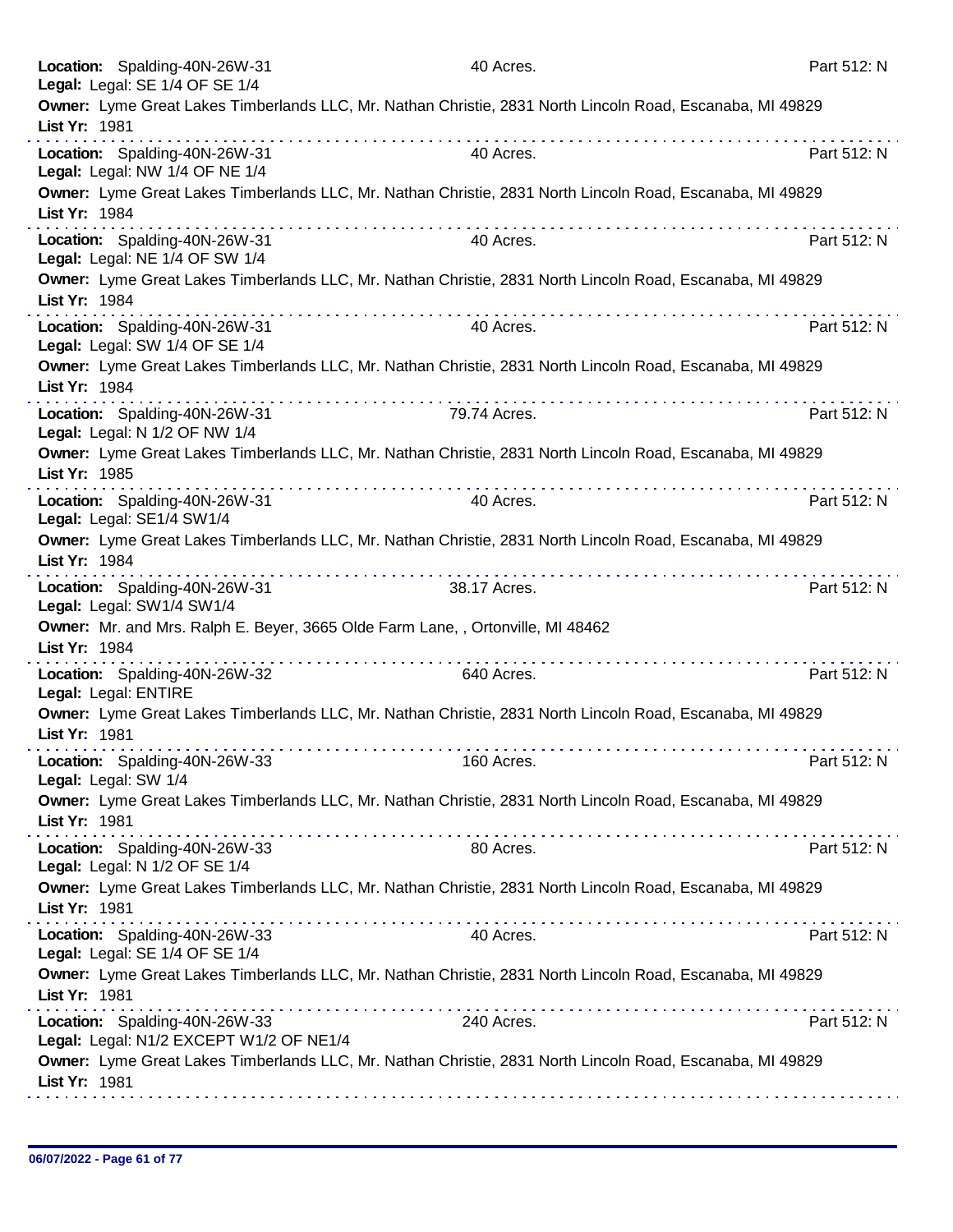| Location: Spalding-40N-26W-34<br>Legal: Legal: NE 1/4 OF NE 1/4                         | 40 Acres.                                                                                                                  | Part 512: N |
|-----------------------------------------------------------------------------------------|----------------------------------------------------------------------------------------------------------------------------|-------------|
|                                                                                         | Owner: Lyme Great Lakes Timberlands LLC, Mr. Nathan Christie, 2831 North Lincoln Road, Escanaba, MI 49829                  |             |
| List Yr: 1981                                                                           |                                                                                                                            |             |
| Location: Spalding-40N-26W-34                                                           | 80 Acres.                                                                                                                  | Part 512: N |
| Legal: Legal: S 1/2 OF NE 1/4                                                           |                                                                                                                            |             |
| List Yr: 1981                                                                           | Owner: Lyme Great Lakes Timberlands LLC, Mr. Nathan Christie, 2831 North Lincoln Road, Escanaba, MI 49829                  |             |
| Location: Spalding-40N-26W-34<br>Legal: Legal: S 1/2                                    | 320 Acres.                                                                                                                 | Part 512: N |
| List Yr: 1981                                                                           | Owner: Lyme Great Lakes Timberlands LLC, Mr. Nathan Christie, 2831 North Lincoln Road, Escanaba, MI 49829                  |             |
| Location: Spalding-40N-26W-34<br>Legal: Legal: SE1/4 NW1/4 NW1/4 and NW1/4 SW1/4 NW1/4  | 20 Acres.                                                                                                                  | Part 512: N |
| List Yr: 2020                                                                           | Owner: Lyme Great Lakes Timberlands LLC, Mr. Nathan Christie, 2831 North Lincoln Road, Escanaba, MI 49829                  |             |
| Location: Spalding-40N-26W-34                                                           | 140 Acres.                                                                                                                 | Part 512: N |
|                                                                                         | Legal: Legal: NW 1/4 EXCEPT SE1/4 OF NW1/4 OF NW1/4 AND EXCEPT NW1/4 OF SW1/4 OF NW1/4                                     |             |
| List Yr: 1981                                                                           | Owner: Lyme Great Lakes Timberlands LLC, Mr. Nathan Christie, 2831 North Lincoln Road, Escanaba, MI 49829                  |             |
|                                                                                         |                                                                                                                            |             |
| Location: Spalding-40N-26W-35                                                           | 255 Acres.<br>Legal: Legal: W1/2 W1/2; NE1/4 NW1/4; W1/2 SE1/4 NW1/4; N1/2 SE1/4 NW1/4; N1/2 SE1/4 SE1/4 NW1/4; W1/2 NE1/4 | Part 512: N |
| SW1/4                                                                                   | Owner: Lyme Great Lakes Timberlands LLC, Mr. Nathan Christie, 2831 North Lincoln Road, Escanaba, MI 49829                  |             |
| List Yr: 1981                                                                           | <u>.</u>                                                                                                                   |             |
| Location: Spalding-40N-26W-35<br>Legal: Legal: SE1/4 SW1/4                              | 40 Acres.                                                                                                                  | Part 512: N |
| Owner: Michael and Carrie Fisher, 5463 Vanwagnen Road, Vassar, MI 48768                 |                                                                                                                            |             |
| List Yr: 1981                                                                           |                                                                                                                            |             |
| Location: Spalding-40N-26W-35<br>Legal: Legal: E1/2 NE1/4 SW1/4; S1/2 SE1/4 SE1/4 NW1/4 | 25 Acres.                                                                                                                  | Part 512: N |
| Owner: Michael and Carrie Fisher, 5463 Vanwagnen Road, Vassar, MI 48768                 |                                                                                                                            |             |
| List Yr: 1981                                                                           |                                                                                                                            |             |
| Location: Spalding-40N-27W-01<br>Legal: Legal: NE 1/4                                   | 173.98 Acres.                                                                                                              | Part 512: N |
|                                                                                         | Owner: Lyme Great Lakes Timberlands LLC, Mr. Nathan Christie, 2831 North Lincoln Road, Escanaba, MI 49829                  |             |
| List Yr: 1981                                                                           |                                                                                                                            |             |
| Location: Spalding-40N-27W-01<br>Legal: Legal: NE 1/4 OF NW 1/4                         | 49 Acres.                                                                                                                  | Part 512: N |
| List Yr: 1981                                                                           | Owner: Lyme Great Lakes Timberlands LLC, Mr. Nathan Christie, 2831 North Lincoln Road, Escanaba, MI 49829                  |             |
| Location: Spalding-40N-27W-01                                                           | 50.34 Acres.                                                                                                               | Part 512: N |
| Legal: Legal: NW 1/4 OF NW 1/4                                                          |                                                                                                                            |             |
| List Yr: 1981                                                                           | Owner: Lyme Great Lakes Timberlands LLC, Mr. Nathan Christie, 2831 North Lincoln Road, Escanaba, MI 49829                  |             |
| Location: Spalding-40N-27W-01<br>Legal: Legal: S 1/2 OF NW 1/4                          | 80 Acres.                                                                                                                  | Part 512: N |
| List Yr: 1981                                                                           | Owner: Lyme Great Lakes Timberlands LLC, Mr. Nathan Christie, 2831 North Lincoln Road, Escanaba, MI 49829                  |             |
|                                                                                         |                                                                                                                            |             |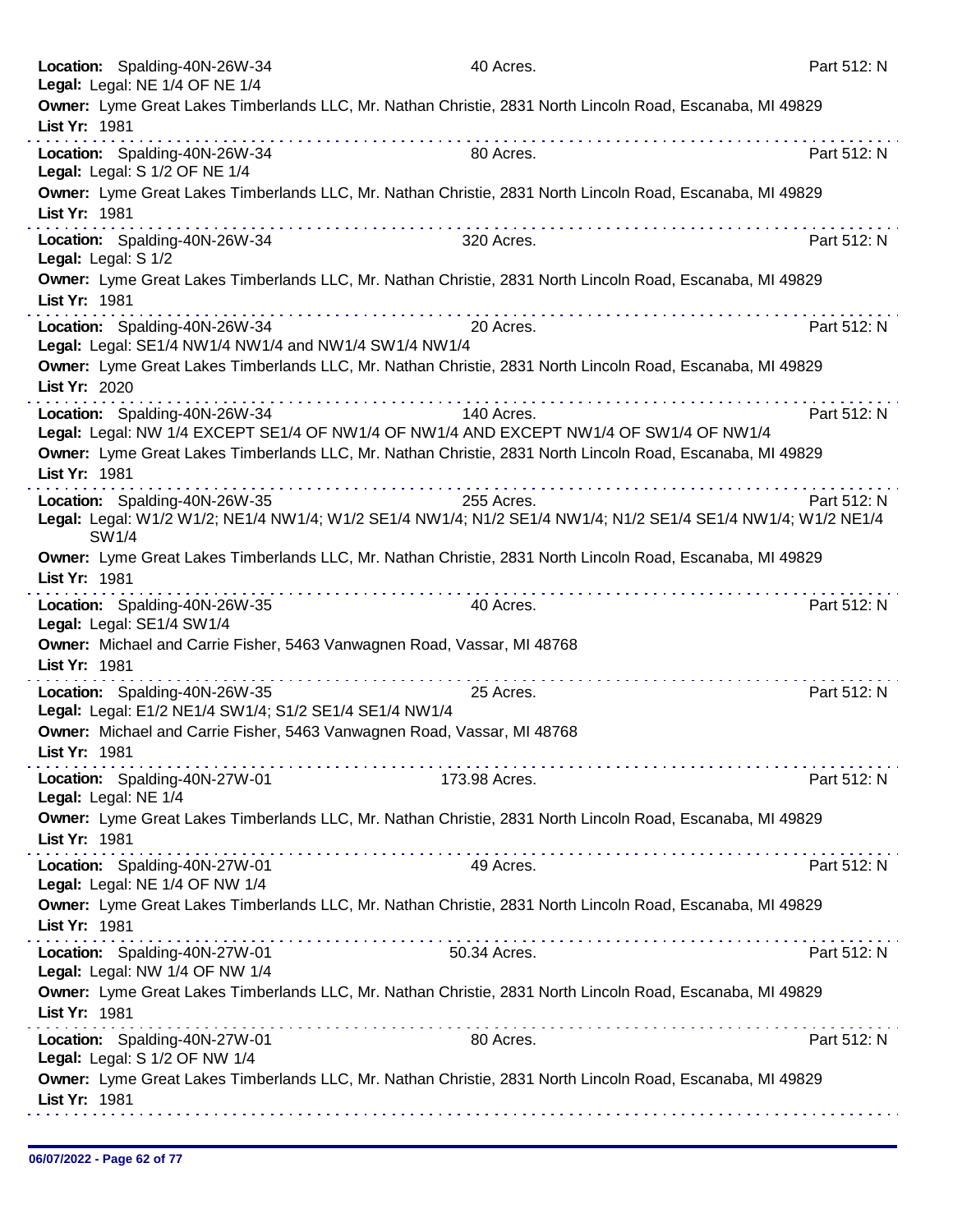| Location: Spalding-40N-27W-01<br>Legal: Legal: S 1/2            | 320 Acres.                                                                                                                                                                         | Part 512: N |
|-----------------------------------------------------------------|------------------------------------------------------------------------------------------------------------------------------------------------------------------------------------|-------------|
| List Yr: 1981                                                   | Owner: Lyme Great Lakes Timberlands LLC, Mr. Nathan Christie, 2831 North Lincoln Road, Escanaba, MI 49829                                                                          |             |
| Location: Spalding-40N-27W-02<br>Legal: Legal: N 1/2 OF NE 1/4  | 100.95 Acres.                                                                                                                                                                      | Part 512: N |
| List Yr: 1981                                                   | Owner: Lyme Great Lakes Timberlands LLC, Mr. Nathan Christie, 2831 North Lincoln Road, Escanaba, MI 49829                                                                          |             |
| Location: Spalding-40N-27W-02<br>Legal: Legal: S 1/2 OF NE 1/4  | 80 Acres.                                                                                                                                                                          | Part 512: N |
| List Yr: 1981                                                   | Owner: Lyme Great Lakes Timberlands LLC, Mr. Nathan Christie, 2831 North Lincoln Road, Escanaba, MI 49829<br>in die stellen van die stelling van die stelling van die stelling van |             |
| Location: Spalding-40N-27W-02<br>Legal: Legal: NE 1/4 OF NW 1/4 | 50.53 Acres.                                                                                                                                                                       | Part 512: N |
| List Yr: 1981                                                   | Owner: Lyme Great Lakes Timberlands LLC, Mr. Nathan Christie, 2831 North Lincoln Road, Escanaba, MI 49829<br>.                                                                     |             |
| Location: Spalding-40N-27W-02<br>Legal: Legal: NW 1/4 OF NW 1/4 | 50.57 Acres.                                                                                                                                                                       | Part 512: N |
| List Yr: 1981                                                   | Owner: Lyme Great Lakes Timberlands LLC, Mr. Nathan Christie, 2831 North Lincoln Road, Escanaba, MI 49829                                                                          |             |
| Location: Spalding-40N-27W-02<br>Legal: Legal: S 1/2 OF NW 1/4  | 80 Acres.                                                                                                                                                                          | Part 512: N |
| List Yr: 1981                                                   | Owner: Lyme Great Lakes Timberlands LLC, Mr. Nathan Christie, 2831 North Lincoln Road, Escanaba, MI 49829                                                                          |             |
| Location: Spalding-40N-27W-02<br>Legal: Legal: S 1/2            | 320 Acres.                                                                                                                                                                         | Part 512: N |
| List Yr: 1981                                                   | Owner: Lyme Great Lakes Timberlands LLC, Mr. Nathan Christie, 2831 North Lincoln Road, Escanaba, MI 49829                                                                          |             |
| Location: Spalding-40N-27W-03<br>Legal: Legal: NE 1/4           | 181.71 Acres.                                                                                                                                                                      | Part 512: N |
| List Yr: 1981                                                   | Owner: Lyme Great Lakes Timberlands LLC, Mr. Nathan Christie, 2831 North Lincoln Road, Escanaba, MI 49829                                                                          |             |
| Location: Spalding-40N-27W-03<br>Legal: Legal: E 1/2 OF NW 1/4  | 90.99 Acres.                                                                                                                                                                       | Part 512: N |
| List Yr: 1981                                                   | Owner: Lyme Great Lakes Timberlands LLC, Mr. Nathan Christie, 2831 North Lincoln Road, Escanaba, MI 49829                                                                          |             |
| Location: Spalding-40N-27W-03<br>Legal: Legal: W 1/2 OF NW 1/4  | 91.08 Acres.                                                                                                                                                                       | Part 512: N |
| List Yr: 1981                                                   | Owner: Lyme Great Lakes Timberlands LLC, Mr. Nathan Christie, 2831 North Lincoln Road, Escanaba, MI 49829                                                                          |             |
| Location: Spalding-40N-27W-03<br>Legal: Legal: S 1/2            | 320 Acres.                                                                                                                                                                         | Part 512: N |
| List Yr: 1981                                                   | Owner: Lyme Great Lakes Timberlands LLC, Mr. Nathan Christie, 2831 North Lincoln Road, Escanaba, MI 49829                                                                          |             |
| Location: Spalding-40N-27W-10<br>Legal: Legal: N 1/2            | 320 Acres.                                                                                                                                                                         | Part 512: N |
| List Yr: 1981                                                   | Owner: Lyme Great Lakes Timberlands LLC, Mr. Nathan Christie, 2831 North Lincoln Road, Escanaba, MI 49829                                                                          |             |
|                                                                 |                                                                                                                                                                                    |             |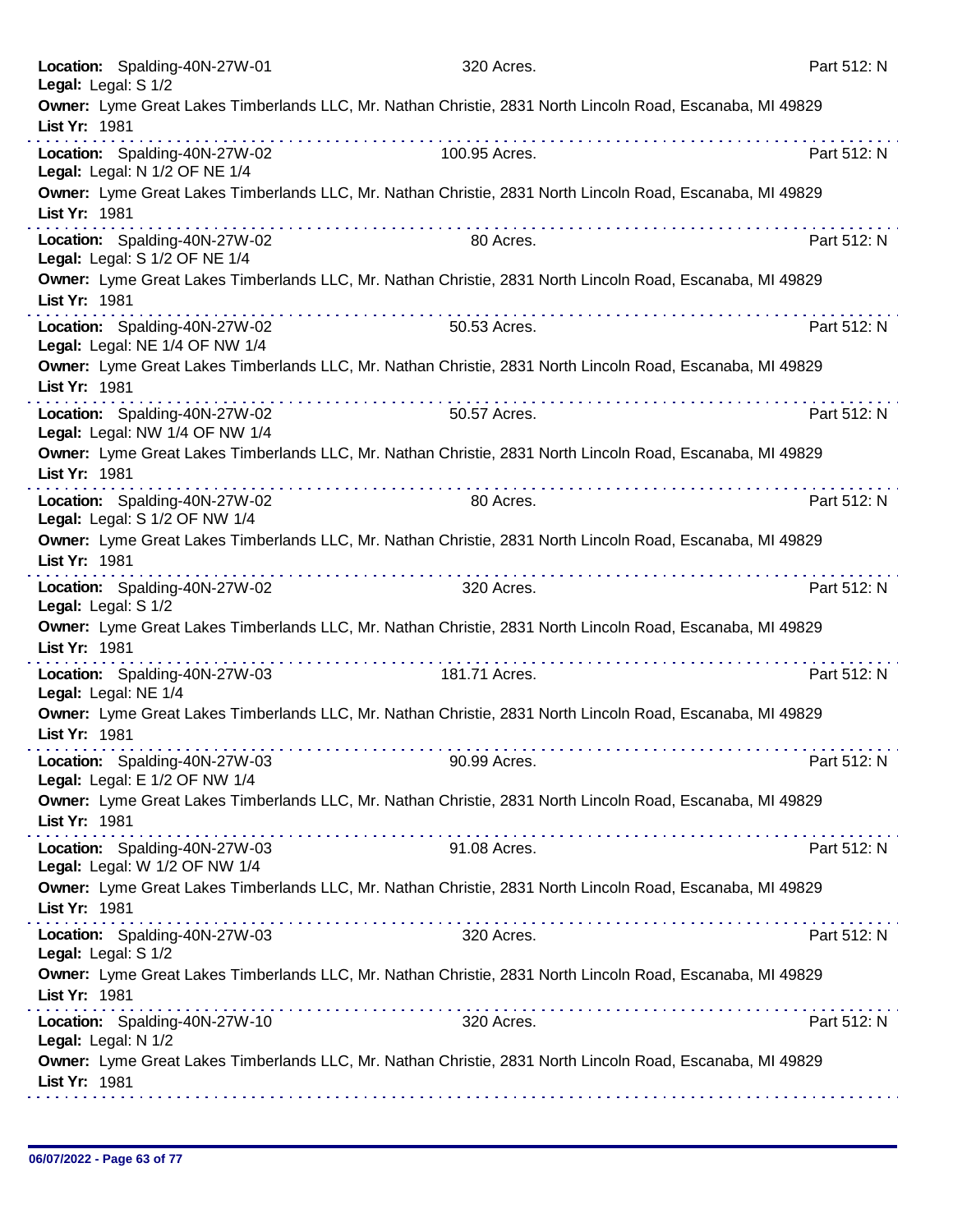| Location: Spalding-40N-27W-10<br>Legal: Legal: S 1/2                                                                       | 320 Acres.                                                                                                                                                                                                                           | Part 512: N |
|----------------------------------------------------------------------------------------------------------------------------|--------------------------------------------------------------------------------------------------------------------------------------------------------------------------------------------------------------------------------------|-------------|
| Owner: Lyme Great Lakes Timberlands LLC, Mr. Nathan Christie, 2831 North Lincoln Road, Escanaba, MI 49829<br>List Yr: 1988 | <u>a dia ana ana ana ana ana ana ana ana ana</u>                                                                                                                                                                                     |             |
| Location: Spalding-40N-27W-11<br>Legal: Legal: ENTIRE                                                                      | 640 Acres.                                                                                                                                                                                                                           | Part 512: N |
| Owner: Lyme Great Lakes Timberlands LLC, Mr. Nathan Christie, 2831 North Lincoln Road, Escanaba, MI 49829<br>List Yr: 1981 |                                                                                                                                                                                                                                      |             |
| Location: Spalding-40N-27W-12<br>Legal: Legal: W 1/2 OF NE 1/4                                                             | 80 Acres.                                                                                                                                                                                                                            | Part 512: N |
| Owner: Lyme Great Lakes Timberlands LLC, Mr. Nathan Christie, 2831 North Lincoln Road, Escanaba, MI 49829<br>List Yr: 1981 |                                                                                                                                                                                                                                      |             |
| Location: Spalding-40N-27W-12<br>Legal: Legal: W 1/2                                                                       | 320 Acres.                                                                                                                                                                                                                           | Part 512: N |
| Owner: Lyme Great Lakes Timberlands LLC, Mr. Nathan Christie, 2831 North Lincoln Road, Escanaba, MI 49829<br>List Yr: 1981 |                                                                                                                                                                                                                                      |             |
| Location: Spalding-40N-27W-12<br>Legal: Legal: NW 1/4 OF SE 1/4                                                            | 40 Acres.                                                                                                                                                                                                                            | Part 512: N |
| Owner: Lyme Great Lakes Timberlands LLC, Mr. Nathan Christie, 2831 North Lincoln Road, Escanaba, MI 49829<br>List Yr: 1981 |                                                                                                                                                                                                                                      |             |
| Location: Spalding-40N-27W-12<br>Legal: Legal: S 1/2 OF SE 1/4                                                             | 80 Acres.                                                                                                                                                                                                                            | Part 512: N |
| Owner: Lyme Great Lakes Timberlands LLC, Mr. Nathan Christie, 2831 North Lincoln Road, Escanaba, MI 49829<br>List Yr: 1981 | .                                                                                                                                                                                                                                    |             |
| Location: Spalding-40N-27W-12<br>Legal: Legal: E 1/2 OF NE 1/4                                                             | 80 Acres.                                                                                                                                                                                                                            | Part 512: N |
| Owner: Lyme Great Lakes Timberlands LLC, Mr. Nathan Christie, 2831 North Lincoln Road, Escanaba, MI 49829<br>List Yr: 1984 |                                                                                                                                                                                                                                      |             |
| Location: Spalding-40N-27W-12<br>Legal: Legal: NE1/4 OF SE1/4                                                              | 40 Acres.                                                                                                                                                                                                                            | Part 512: N |
| Owner: Lyme Great Lakes Timberlands LLC, Mr. Nathan Christie, 2831 North Lincoln Road, Escanaba, MI 49829<br>List Yr: 1984 |                                                                                                                                                                                                                                      |             |
| Location: Spalding-40N-27W-13<br>Legal: Legal: ENTIRE                                                                      | 640 Acres.                                                                                                                                                                                                                           | Part 512: N |
| Owner: Lyme Great Lakes Timberlands LLC, Mr. Nathan Christie, 2831 North Lincoln Road, Escanaba, MI 49829<br>List Yr: 1981 |                                                                                                                                                                                                                                      |             |
| Location: Spalding-40N-27W-14<br>Legal: Legal: E 1/2 OF NE 1/4                                                             | 80 Acres.                                                                                                                                                                                                                            | Part 512: N |
| Owner: Lyme Great Lakes Timberlands LLC, Mr. Nathan Christie, 2831 North Lincoln Road, Escanaba, MI 49829<br>List Yr: 1981 |                                                                                                                                                                                                                                      |             |
| Location: Spalding-40N-27W-14<br>Legal: Legal: SW 1/4 OF NE 1/4                                                            | 40 Acres.                                                                                                                                                                                                                            | Part 512: N |
| Owner: Lyme Great Lakes Timberlands LLC, Mr. Nathan Christie, 2831 North Lincoln Road, Escanaba, MI 49829<br>List Yr: 1981 | <b>The contract of the contract of the contract of the contract of the contract of the contract of the contract of the contract of the contract of the contract of the contract of the contract of the contract of the contract </b> |             |
| Location: Spalding-40N-27W-14<br>Legal: Legal: S 1/2 OF NW 1/4                                                             | 80 Acres.                                                                                                                                                                                                                            | Part 512: N |
| Owner: Lyme Great Lakes Timberlands LLC, Mr. Nathan Christie, 2831 North Lincoln Road, Escanaba, MI 49829<br>List Yr: 1981 |                                                                                                                                                                                                                                      |             |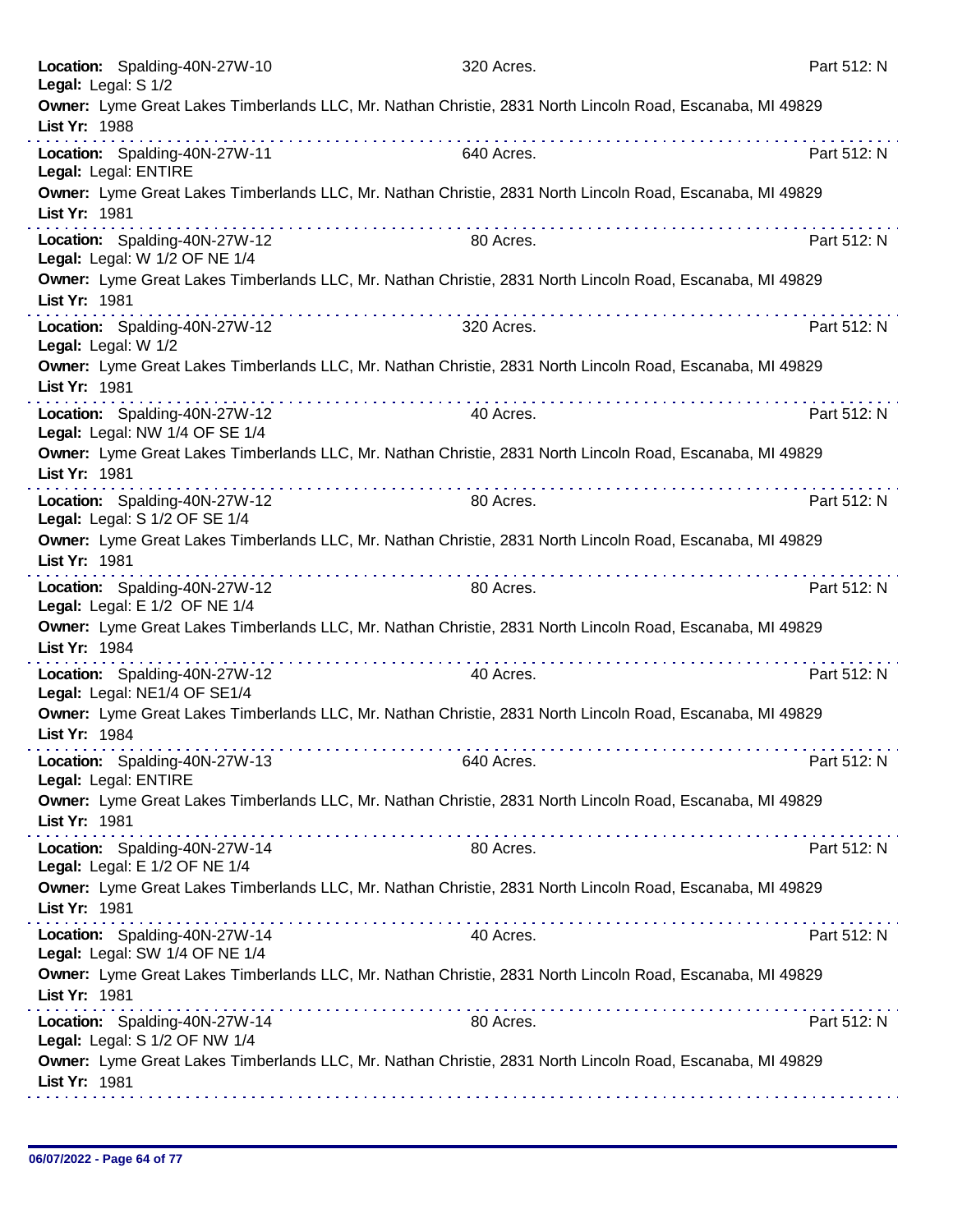|               | Location: Spalding-40N-27W-14<br>Legal: Legal: N 1/2 OF SW 1/4  | 80 Acres.                                                                                                 | Part 512: N |
|---------------|-----------------------------------------------------------------|-----------------------------------------------------------------------------------------------------------|-------------|
| List Yr: 1981 |                                                                 | Owner: Lyme Great Lakes Timberlands LLC, Mr. Nathan Christie, 2831 North Lincoln Road, Escanaba, MI 49829 |             |
|               | Location: Spalding-40N-27W-14<br>Legal: Legal: SW 1/4 OF SW 1/4 | 40 Acres.                                                                                                 | Part 512: N |
| List Yr: 1981 |                                                                 | Owner: Lyme Great Lakes Timberlands LLC, Mr. Nathan Christie, 2831 North Lincoln Road, Escanaba, MI 49829 |             |
|               | Location: Spalding-40N-27W-14<br>Legal: Legal: SE 1/4 OF SE 1/4 | 40 Acres.                                                                                                 | Part 512: N |
| List Yr: 1981 |                                                                 | Owner: Lyme Great Lakes Timberlands LLC, Mr. Nathan Christie, 2831 North Lincoln Road, Escanaba, MI 49829 |             |
|               | Location: Spalding-40N-27W-14<br>Legal: Legal: N 1/2 OF NW 1/4  | 80 Acres.                                                                                                 | Part 512: N |
| List Yr: 1984 |                                                                 | Owner: Lyme Great Lakes Timberlands LLC, Mr. Nathan Christie, 2831 North Lincoln Road, Escanaba, MI 49829 |             |
|               | Location: Spalding-40N-27W-14<br>Legal: Legal: SE 1/4 OF SW 1/4 | 40 Acres.                                                                                                 | Part 512: N |
| List Yr: 1984 |                                                                 | Owner: Lyme Great Lakes Timberlands LLC, Mr. Nathan Christie, 2831 North Lincoln Road, Escanaba, MI 49829 |             |
|               | Location: Spalding-40N-27W-14<br>Legal: Legal: N 1/2 OF SE 1/4  | 80 Acres.                                                                                                 | Part 512: N |
| List Yr: 1985 |                                                                 | Owner: Lyme Great Lakes Timberlands LLC, Mr. Nathan Christie, 2831 North Lincoln Road, Escanaba, MI 49829 |             |
|               | Location: Spalding-40N-27W-15<br>Legal: Legal: E 1/2 OF NE 1/4  | 80 Acres.                                                                                                 | Part 512: N |
| List Yr: 1982 | .                                                               | Owner: Lyme Great Lakes Timberlands LLC, Mr. Nathan Christie, 2831 North Lincoln Road, Escanaba, MI 49829 |             |
|               | Location: Spalding-40N-27W-15<br>Legal: Legal: S 1/2 OF NW 1/4  | 80 Acres.                                                                                                 | Part 512: N |
| List Yr: 1982 |                                                                 | Owner: Lyme Great Lakes Timberlands LLC, Mr. Nathan Christie, 2831 North Lincoln Road, Escanaba, MI 49829 |             |
|               | Location: Spalding-40N-27W-15<br>Legal: Legal: N 1/2 OF SW 1/4  | 80 Acres.                                                                                                 | Part 512: N |
| List Yr: 1982 |                                                                 | Owner: Lyme Great Lakes Timberlands LLC, Mr. Nathan Christie, 2831 North Lincoln Road, Escanaba, MI 49829 |             |
|               | Location: Spalding-40N-27W-15<br>Legal: Legal: W 1/2 OF NE 1/4  | 80 Acres.                                                                                                 | Part 512: N |
| List Yr: 1981 |                                                                 | Owner: Lyme Great Lakes Timberlands LLC, Mr. Nathan Christie, 2831 North Lincoln Road, Escanaba, MI 49829 |             |
|               | Location: Spalding-40N-27W-15<br>Legal: Legal: S 1/2 OF SW 1/4  | 80 Acres.                                                                                                 | Part 512: N |
| List Yr: 1981 |                                                                 | Owner: Lyme Great Lakes Timberlands LLC, Mr. Nathan Christie, 2831 North Lincoln Road, Escanaba, MI 49829 |             |
|               | Location: Spalding-40N-27W-15<br>Legal: Legal: N 1/2 OF NW 1/4  | 80 Acres.                                                                                                 | Part 512: N |
| List Yr: 1981 |                                                                 | Owner: Lyme Great Lakes Timberlands LLC, Mr. Nathan Christie, 2831 North Lincoln Road, Escanaba, MI 49829 |             |
|               |                                                                 |                                                                                                           |             |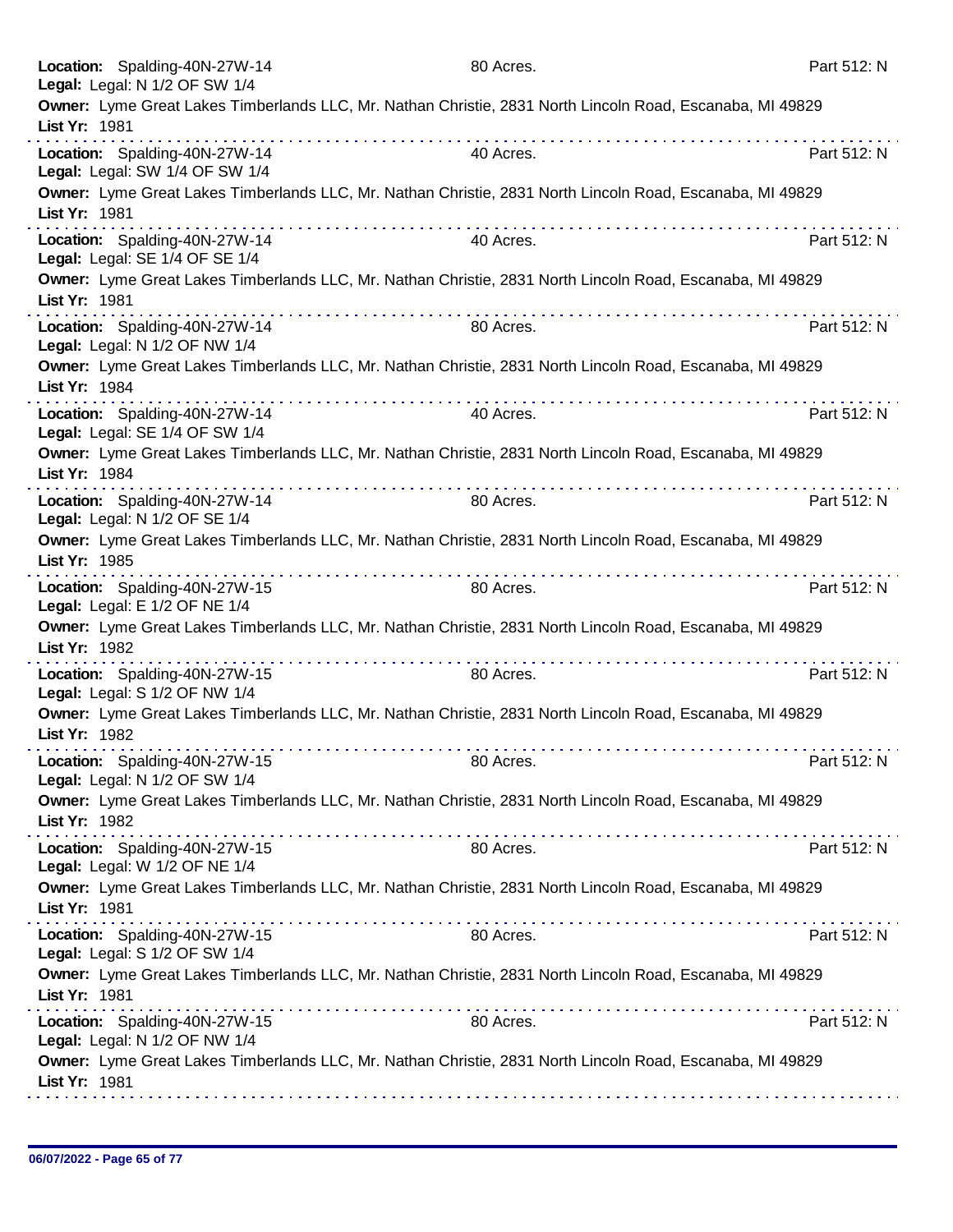| Location: Spalding-40N-27W-15<br>Legal: Legal: SE 1/4           | 160 Acres.                                                                                                | Part 512: N |
|-----------------------------------------------------------------|-----------------------------------------------------------------------------------------------------------|-------------|
| List Yr: 1981                                                   | Owner: Lyme Great Lakes Timberlands LLC, Mr. Nathan Christie, 2831 North Lincoln Road, Escanaba, MI 49829 |             |
| Location: Spalding-40N-27W-22<br>Legal: Legal: N 1/2 OF NE 1/4  | 80 Acres.                                                                                                 | Part 512: N |
| List Yr: 1981                                                   | Owner: Lyme Great Lakes Timberlands LLC, Mr. Nathan Christie, 2831 North Lincoln Road, Escanaba, MI 49829 |             |
| Location: Spalding-40N-27W-22<br>Legal: Legal: SW 1/4 OF NE 1/4 | 40 Acres.                                                                                                 | Part 512: N |
| List Yr: 1981                                                   | Owner: Lyme Great Lakes Timberlands LLC, Mr. Nathan Christie, 2831 North Lincoln Road, Escanaba, MI 49829 |             |
| Location: Spalding-40N-27W-22<br>Legal: Legal: NW 1/4           | 160 Acres.                                                                                                | Part 512: N |
| List Yr: 1981                                                   | Owner: Lyme Great Lakes Timberlands LLC, Mr. Nathan Christie, 2831 North Lincoln Road, Escanaba, MI 49829 |             |
| Location: Spalding-40N-27W-22<br>Legal: Legal: N 1/2 OF SW 1/4  | 80 Acres.                                                                                                 | Part 512: N |
| List Yr: 1981                                                   | Owner: Lyme Great Lakes Timberlands LLC, Mr. Nathan Christie, 2831 North Lincoln Road, Escanaba, MI 49829 |             |
| Location: Spalding-40N-27W-22<br>Legal: Legal: S 1/2 OF SE 1/4  | .<br>80 Acres.                                                                                            | Part 512: N |
| List Yr: 1981                                                   | Owner: Lyme Great Lakes Timberlands LLC, Mr. Nathan Christie, 2831 North Lincoln Road, Escanaba, MI 49829 |             |
| Location: Spalding-40N-27W-22<br>Legal: Legal: SE 1/4 OF NE 1/4 | 40 Acres.                                                                                                 | Part 512: N |
| List Yr: 1984                                                   | Owner: Lyme Great Lakes Timberlands LLC, Mr. Nathan Christie, 2831 North Lincoln Road, Escanaba, MI 49829 |             |
| Location: Spalding-40N-27W-22<br>Legal: Legal: N 1/2 OF SE 1/4  | 80 Acres.                                                                                                 | Part 512: N |
| List Yr: 1984                                                   | Owner: Lyme Great Lakes Timberlands LLC, Mr. Nathan Christie, 2831 North Lincoln Road, Escanaba, MI 49829 |             |
| Location: Spalding-40N-27W-23<br>Legal: Legal: NE 1/4           | 160 Acres.                                                                                                | Part 512: N |
| List Yr: 1983                                                   | Owner: Lyme Great Lakes Timberlands LLC, Mr. Nathan Christie, 2831 North Lincoln Road, Escanaba, MI 49829 |             |
| Location: Spalding-40N-27W-23<br>Legal: Legal: S 1/2            | 320 Acres.                                                                                                | Part 512: N |
| List Yr: 1981                                                   | Owner: Lyme Great Lakes Timberlands LLC, Mr. Nathan Christie, 2831 North Lincoln Road, Escanaba, MI 49829 |             |
| Location: Spalding-40N-27W-23<br>Legal: Legal: NE 1/4 OF NW 1/4 | 40 Acres.                                                                                                 | Part 512: N |
| List Yr: 1984                                                   | Owner: Lyme Great Lakes Timberlands LLC, Mr. Nathan Christie, 2831 North Lincoln Road, Escanaba, MI 49829 |             |
| Location: Spalding-40N-27W-23<br>Legal: Legal: S 1/2 OF NW 1/4  | 80 Acres.                                                                                                 | Part 512: N |
| List Yr: 1984                                                   | Owner: Lyme Great Lakes Timberlands LLC, Mr. Nathan Christie, 2831 North Lincoln Road, Escanaba, MI 49829 |             |
|                                                                 |                                                                                                           |             |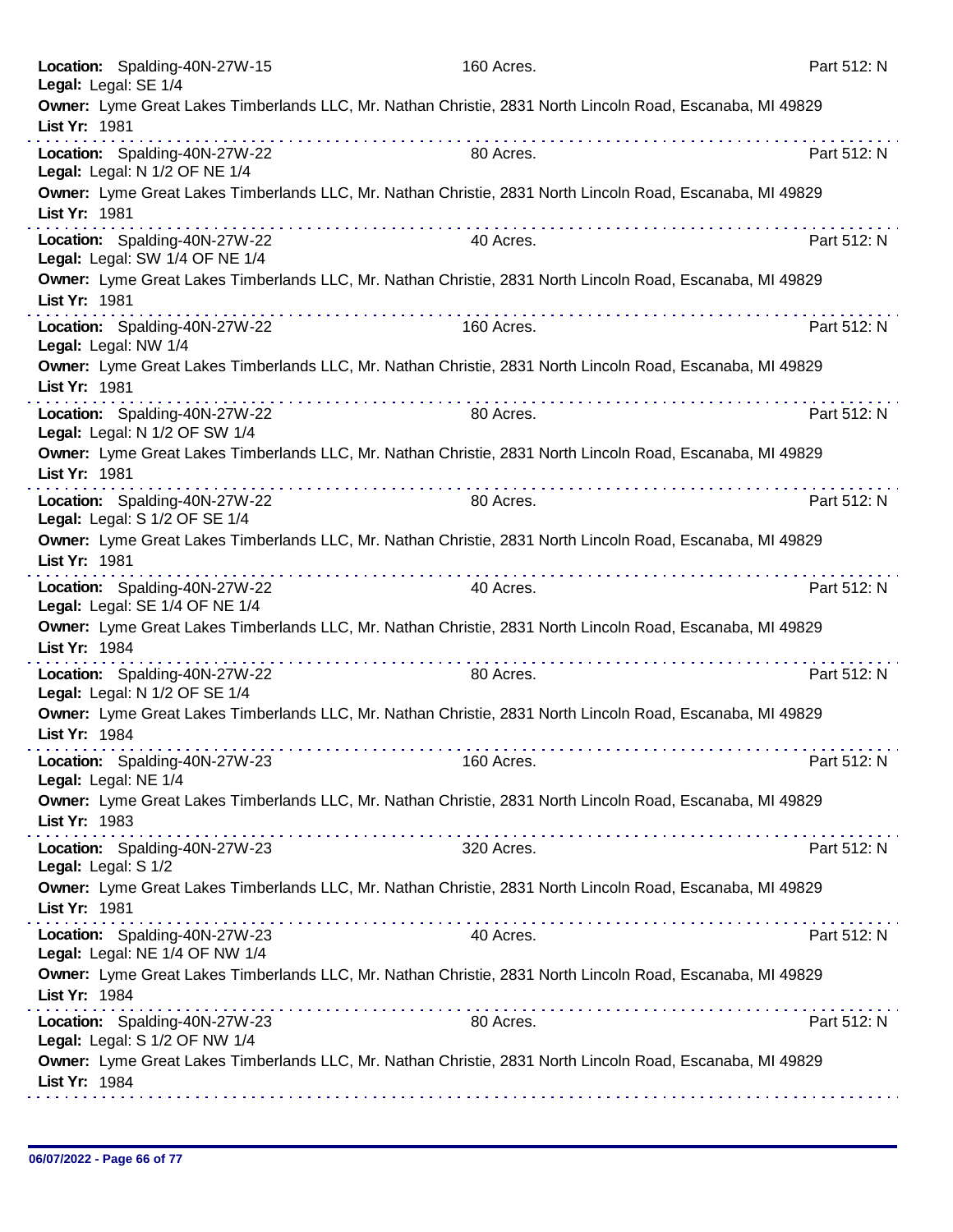| Location: Spalding-40N-27W-24<br>Legal: Legal: SE 1/4 OF NE 1/4<br>Owner: Mr. Shane Miller, 183 Lee Drive S, , Middleburg, FL 32068 | 40 Acres.                                                        | Part 512: N |
|-------------------------------------------------------------------------------------------------------------------------------------|------------------------------------------------------------------|-------------|
| List Yr: 1983                                                                                                                       |                                                                  |             |
| Location: Spalding-40N-27W-24<br>Legal: Legal: SW 1/4 OF NE 1/4                                                                     | 40 Acres.                                                        | Part 512: N |
| Owner: Mr. Shane Miller, 183 Lee Drive S,, Middleburg, FL 32068<br>List Yr: 1988                                                    |                                                                  |             |
| Location: Spalding-40N-27W-24<br>Legal: Legal: N 1/2 OF NE 1/4                                                                      | 80 Acres.                                                        | Part 512: N |
| Owner: Lyme Great Lakes Timberlands LLC, Mr. Nathan Christie, 2831 North Lincoln Road, Escanaba, MI 49829<br>List Yr: 1981          |                                                                  |             |
| Location: Spalding-40N-27W-24<br>Legal: Legal: NE1/4 OF NW1/4                                                                       | a dia 400 metatra. Any kaominina dia 41 metatra.<br>40 Acres.    | Part 512: N |
| Owner: Lyme Great Lakes Timberlands LLC, Mr. Nathan Christie, 2831 North Lincoln Road, Escanaba, MI 49829<br>List Yr: 1981          |                                                                  |             |
| Location: Spalding-40N-27W-24<br>Legal: Legal: SE1/4 EXCEPT NW1/4 OF SE1/4                                                          | 120 Acres.                                                       | Part 512: N |
| Owner: Lyme Great Lakes Timberlands LLC, Mr. Nathan Christie, 2831 North Lincoln Road, Escanaba, MI 49829<br>List Yr: 1982          |                                                                  |             |
| Location: Spalding-40N-27W-24<br>Legal: Legal: SE1/4 OF NW 1/4                                                                      | 40 Acres.                                                        | Part 512: N |
| Owner: Lyme Great Lakes Timberlands LLC, Mr. Nathan Christie, 2831 North Lincoln Road, Escanaba, MI 49829<br>List Yr: 1981          |                                                                  |             |
| Location: Spalding-40N-27W-25<br>Legal: Legal: NE 1/4 OF NW 1/4                                                                     | 40 Acres.                                                        | Part 512: N |
| Owner: Lyme Great Lakes Timberlands LLC, Mr. Nathan Christie, 2831 North Lincoln Road, Escanaba, MI 49829<br>List Yr: 1981          | <u>. De electronico de la contra de la contra de la contra d</u> |             |
| Location: Spalding-40N-27W-25<br>Legal: Legal: W 1/2 OF NW 1/4                                                                      | 80 Acres.                                                        | Part 512: N |
| Owner: Lyme Great Lakes Timberlands LLC, Mr. Nathan Christie, 2831 North Lincoln Road, Escanaba, MI 49829<br>List Yr: 1981          |                                                                  |             |
| Location: Spalding-40N-27W-26<br>Legal: Legal: N 1/2                                                                                | 320 Acres.                                                       | Part 512: N |
| Owner: Lyme Great Lakes Timberlands LLC, Mr. Nathan Christie, 2831 North Lincoln Road, Escanaba, MI 49829<br>List Yr: 1981          |                                                                  |             |
| Location: Spalding-40N-27W-26<br>Legal: Legal: NW 1/4 OF SE 1/4                                                                     | 40 Acres.                                                        | Part 512: N |
| Owner: Lyme Great Lakes Timberlands LLC, Mr. Nathan Christie, 2831 North Lincoln Road, Escanaba, MI 49829<br>List Yr: 1981          |                                                                  |             |
| Location: Spalding-40N-27W-27<br>Legal: Legal: N 1/2                                                                                | 320 Acres.                                                       | Part 512: N |
| Owner: Lyme Great Lakes Timberlands LLC, Mr. Nathan Christie, 2831 North Lincoln Road, Escanaba, MI 49829<br>List Yr: 1981          |                                                                  |             |
| Location: Spalding-40N-27W-27<br>Legal: Legal: S1/2                                                                                 | 320 Acres.                                                       | Part 512: N |
| Owner: Lyme Great Lakes Timberlands LLC, Mr. Nathan Christie, 2831 North Lincoln Road, Escanaba, MI 49829<br>List Yr: 1969          |                                                                  |             |
|                                                                                                                                     |                                                                  |             |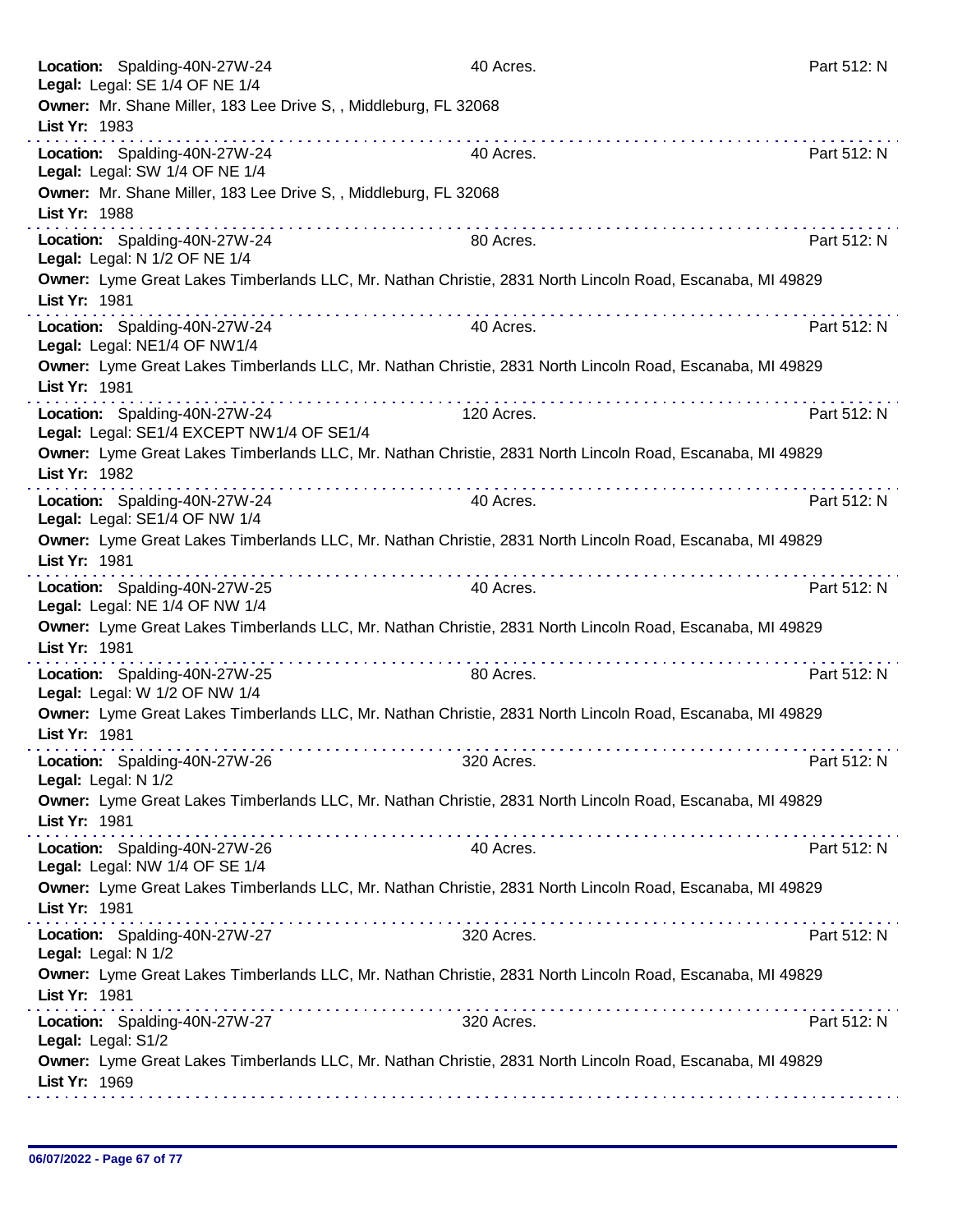| Location: Spalding-40N-27W-34                                   | Legal: Legal: N1/2 OF N1/2, SW1/4 OF NW1/4, SW1/4 OF SW1/4 | 240 Acres. |                                                                                                           | Part 512: N |
|-----------------------------------------------------------------|------------------------------------------------------------|------------|-----------------------------------------------------------------------------------------------------------|-------------|
| List Yr: 1969                                                   |                                                            |            | Owner: Lyme Great Lakes Timberlands LLC, Mr. Nathan Christie, 2831 North Lincoln Road, Escanaba, MI 49829 |             |
| Location: Spalding-40N-27W-35<br>Legal: Legal: N 1/2 OF NE 1/4  |                                                            | 80 Acres.  |                                                                                                           | Part 512: N |
| List Yr: 1981                                                   |                                                            |            | Owner: Lyme Great Lakes Timberlands LLC, Mr. Nathan Christie, 2831 North Lincoln Road, Escanaba, MI 49829 |             |
| Location: Spalding-40N-27W-35<br>Legal: Legal: N 1/2 OF NW 1/4  |                                                            | 80 Acres.  |                                                                                                           | Part 512: N |
| List Yr: 1981                                                   |                                                            |            | Owner: Lyme Great Lakes Timberlands LLC, Mr. Nathan Christie, 2831 North Lincoln Road, Escanaba, MI 49829 |             |
| Location: Spalding-40N-27W-35<br>Legal: Legal: SW 1/4 OF NW 1/4 |                                                            | 40 Acres.  |                                                                                                           | Part 512: N |
| List Yr: 1981                                                   |                                                            |            | Owner: Lyme Great Lakes Timberlands LLC, Mr. Nathan Christie, 2831 North Lincoln Road, Escanaba, MI 49829 |             |
| Location: Spalding-40N-27W-35<br>Legal: Legal: SW 1/4 OF SW 1/4 |                                                            | 40 Acres.  |                                                                                                           | Part 512: N |
| List Yr: 1981                                                   |                                                            |            | Owner: Lyme Great Lakes Timberlands LLC, Mr. Nathan Christie, 2831 North Lincoln Road, Escanaba, MI 49829 |             |
| Location: Spalding-40N-27W-35<br>Legal: Legal: SW 1/4 OF SE 1/4 |                                                            | 40 Acres.  |                                                                                                           | Part 512: N |
| List Yr: 1981                                                   |                                                            |            | Owner: Lyme Great Lakes Timberlands LLC, Mr. Nathan Christie, 2831 North Lincoln Road, Escanaba, MI 49829 |             |
| Location: Spalding-40N-27W-35<br>Legal: Legal: N1/2 OF SE1/4    |                                                            | 80 Acres.  |                                                                                                           | Part 512: N |
| List Yr: 1969                                                   |                                                            |            | Owner: Lyme Great Lakes Timberlands LLC, Mr. Nathan Christie, 2831 North Lincoln Road, Escanaba, MI 49829 |             |
| Location: Spalding-40N-27W-36<br>Legal: Legal: N 1/2 OF NE 1/4  |                                                            | 80 Acres.  |                                                                                                           | Part 512: N |
| List Yr: 1981                                                   |                                                            |            | Owner: Lyme Great Lakes Timberlands LLC, Mr. Nathan Christie, 2831 North Lincoln Road, Escanaba, MI 49829 |             |
| Location: Spalding-40N-27W-36<br>Legal: Legal: NE 1/4 OF NW 1/4 |                                                            | 40 Acres.  |                                                                                                           | Part 512: N |
| List Yr: 1981                                                   |                                                            |            | Owner: Lyme Great Lakes Timberlands LLC, Mr. Nathan Christie, 2831 North Lincoln Road, Escanaba, MI 49829 |             |
| Location: Spalding-40N-27W-36<br>Legal: Legal: N 1/2 OF SW 1/4  |                                                            | 80 Acres.  |                                                                                                           | Part 512: N |
| List Yr: 1981                                                   |                                                            |            | Owner: Lyme Great Lakes Timberlands LLC, Mr. Nathan Christie, 2831 North Lincoln Road, Escanaba, MI 49829 |             |
| Location: Spalding-40N-27W-36<br>Legal: Legal: SW 1/4 OF SW 1/4 |                                                            | 40 Acres.  |                                                                                                           | Part 512: N |
| List Yr: 1981                                                   |                                                            |            | Owner: Lyme Great Lakes Timberlands LLC, Mr. Nathan Christie, 2831 North Lincoln Road, Escanaba, MI 49829 |             |
| Location: Spalding-40N-27W-36                                   | Legal: Legal: SE1/4 OF SW1/4, NE1/4 OF SE1/4               | 80 Acres.  |                                                                                                           | Part 512: N |
| List Yr: 1969                                                   |                                                            |            | Owner: Lyme Great Lakes Timberlands LLC, Mr. Nathan Christie, 2831 North Lincoln Road, Escanaba, MI 49829 |             |
|                                                                 |                                                            |            |                                                                                                           |             |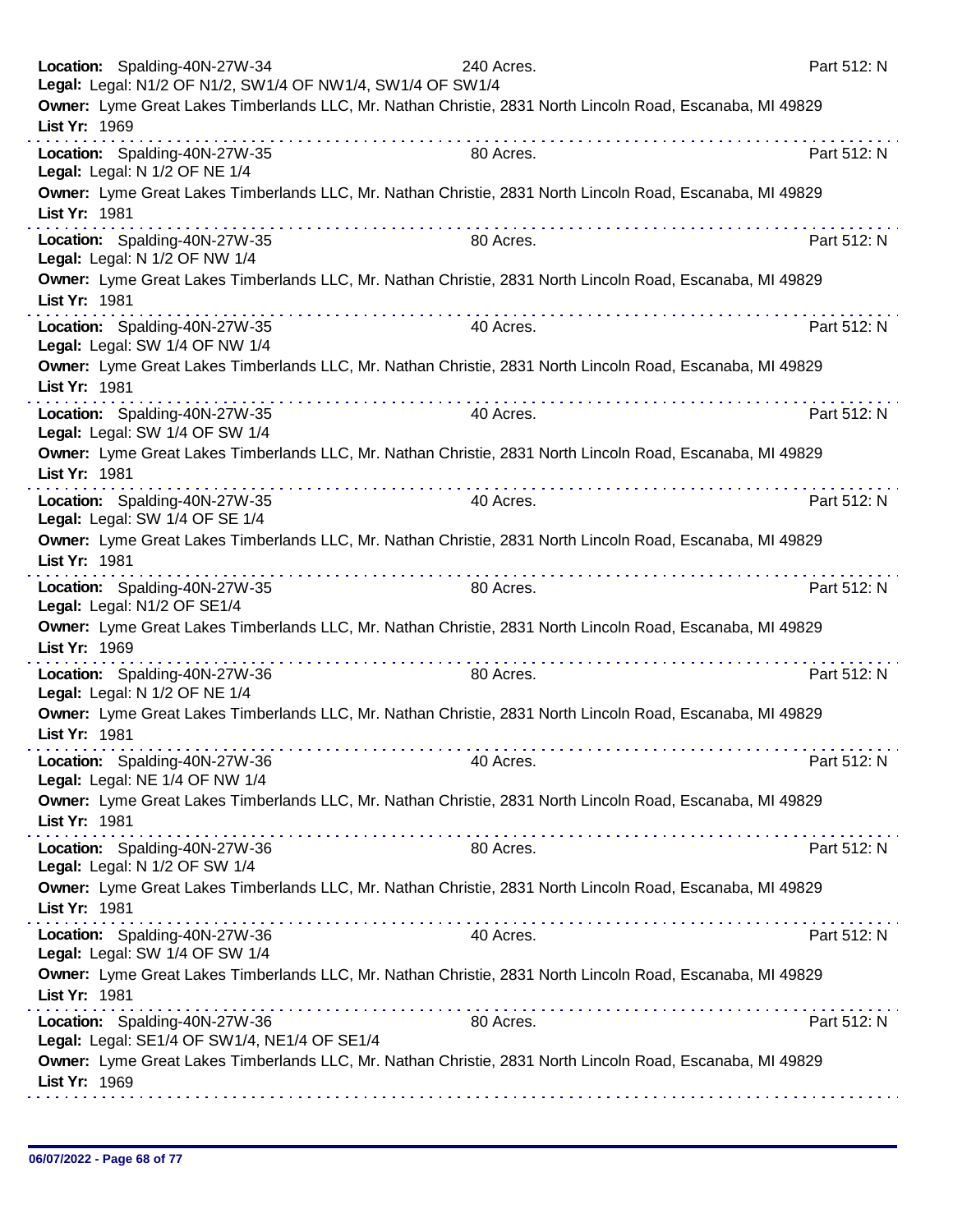| Location: Spalding-40N-27W-36                                                                 | 40 Acres.                                                                                                  | Part 512: N |
|-----------------------------------------------------------------------------------------------|------------------------------------------------------------------------------------------------------------|-------------|
| Legal: Legal: NW1/4 SE1/4                                                                     | Owner: Lyme Great Lakes Timberlands LLC, Mr. Nathan Christie, 2831 North Lincoln Road, Escanaba, MI 49829  |             |
| List Yr: 1981                                                                                 |                                                                                                            |             |
| Location: Spalding-40N-27W-36                                                                 | 40 Acres.                                                                                                  | Part 512: N |
| Legal: Legal: SW1/4 SE1/4<br>List Yr: 1981                                                    | Owner: Lyme Great Lakes Land Company LLC, Mr. Nathan Christie, 2831 North Lincoln Road, Escanaba, MI 49829 |             |
|                                                                                               | 39.59 Acres.                                                                                               | Part 512: N |
| Location: Spalding-41N-26W-01<br>Legal: Legal: NW1/4 OF NW1/4                                 |                                                                                                            |             |
| List Yr: 1964                                                                                 | Owner: Lyme Great Lakes Timberlands LLC, Mr. Nathan Christie, 2831 North Lincoln Road, Escanaba, MI 49829  |             |
| Location: Spalding-41N-26W-03<br>Legal: Legal: SW1/4 OF NE1/4, SE1/4 OF NW1/4, NE1/4 OF SW1/4 | 120 Acres.                                                                                                 | Part 512: N |
| List Yr: 1957                                                                                 | Owner: Lyme Great Lakes Timberlands LLC, Mr. Nathan Christie, 2831 North Lincoln Road, Escanaba, MI 49829  |             |
|                                                                                               | .                                                                                                          |             |
| Location: Spalding-41N-26W-03<br>Legal: Legal: NW1/4 OF NW1/4                                 | 41.3 Acres.                                                                                                | Part 512: N |
| List Yr: 1954                                                                                 | Owner: Lyme Great Lakes Timberlands LLC, Mr. Nathan Christie, 2831 North Lincoln Road, Escanaba, MI 49829  |             |
| Location: Spalding-41N-26W-03<br>Legal: Legal: SW1/4 OF NW1/4, NW1/4 OF SW1/4                 | 80 Acres.                                                                                                  | Part 512: N |
|                                                                                               | Owner: Lyme Great Lakes Timberlands LLC, Mr. Nathan Christie, 2831 North Lincoln Road, Escanaba, MI 49829  |             |
| List Yr: 1952                                                                                 |                                                                                                            |             |
| Location: Spalding-41N-26W-03<br>Legal: Legal: NE1/4 OF NW1/4                                 | 40.8 Acres.                                                                                                | Part 512: N |
| List Yr: 1978                                                                                 | Owner: Lyme Great Lakes Timberlands LLC, Mr. Nathan Christie, 2831 North Lincoln Road, Escanaba, MI 49829  |             |
| Location: Spalding-41N-26W-04<br>Legal: Legal: S 1/2 S1/2 and SE 1/2                          | 120 Acres.                                                                                                 | Part 512: N |
| Owner: Jordan David Nerat, W6759 #10 Road,, Wallace, MI 49893<br>List Yr: 1952                |                                                                                                            |             |
| Location: Spalding-41N-26W-04<br>Legal: Legal: NE1/4, N1/2 OF NW1/4, W1/2 OF SW1/4            | 328.35 Acres.                                                                                              | Part 512: N |
| List Yr: 1960                                                                                 | Owner: Lyme Great Lakes Timberlands LLC, Mr. Nathan Christie, 2831 North Lincoln Road, Escanaba, MI 49829  |             |
| Location: Spalding-41N-26W-04<br>Legal: Legal: S1/2 OF NW1/4                                  | 80 Acres.                                                                                                  | Part 512: N |
| List Yr: 1954                                                                                 | Owner: Lyme Great Lakes Timberlands LLC, Mr. Nathan Christie, 2831 North Lincoln Road, Escanaba, MI 49829  |             |
| Location: Spalding-41N-26W-04                                                                 | 120 Acres.                                                                                                 | Part 512: N |
| Legal: Legal: E1/2 OF SW1/4, SE1/4                                                            |                                                                                                            |             |
| NE 1/4 SW 1/4 and NW 1/4 and NE 1/4 SE 1/4                                                    |                                                                                                            |             |
| List Yr: 1952                                                                                 | Owner: Lyme Great Lakes Timberlands LLC, Mr. Nathan Christie, 2831 North Lincoln Road, Escanaba, MI 49829  |             |
| Location: Spalding-41N-26W-05<br>Legal: Legal: NE1/4 OF NE1/4                                 | 42.93 Acres.                                                                                               | Part 512: N |
| List Yr: 1961                                                                                 | Owner: Lyme Great Lakes Timberlands LLC, Mr. Nathan Christie, 2831 North Lincoln Road, Escanaba, MI 49829  |             |
|                                                                                               |                                                                                                            |             |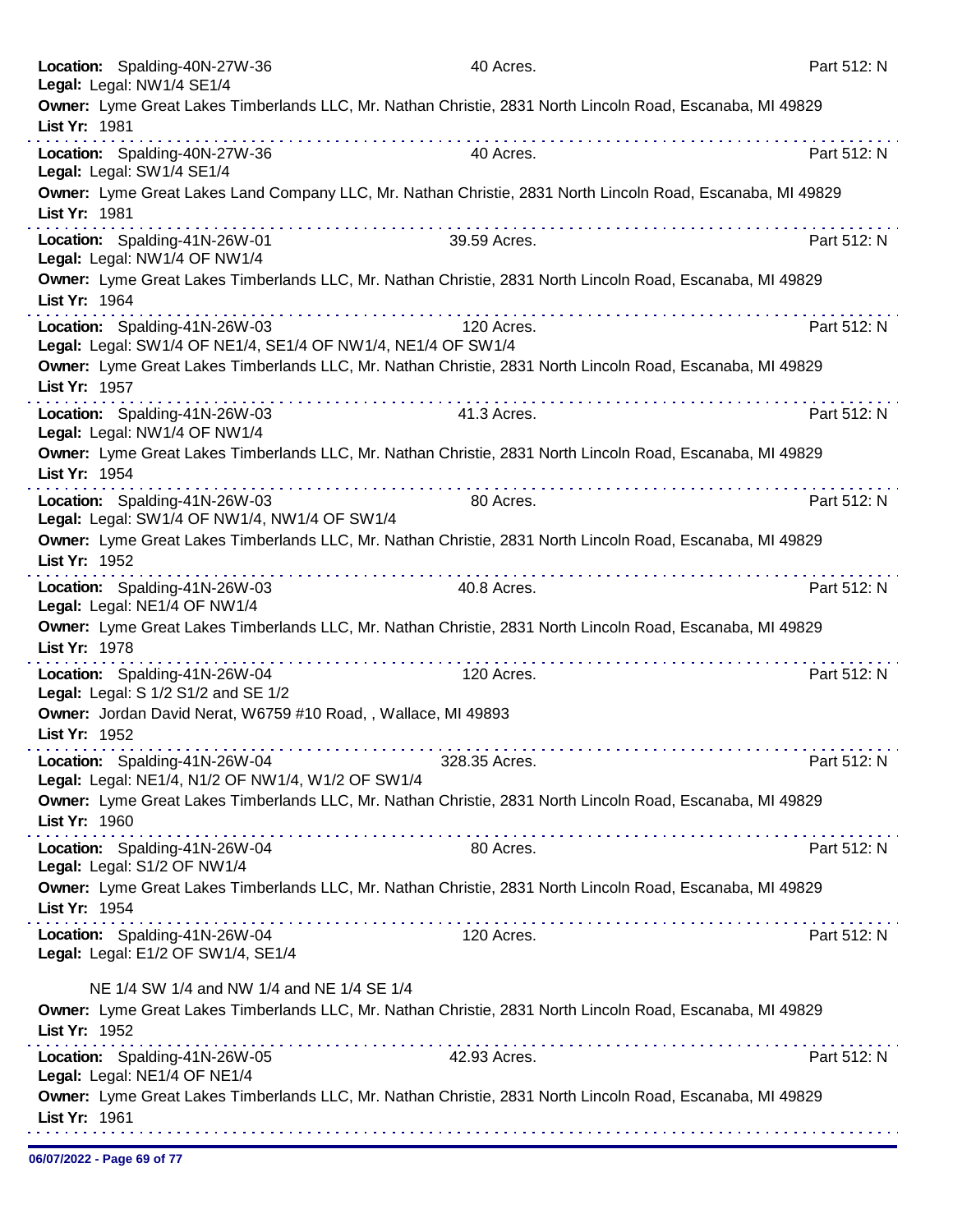| Location: Spalding-41N-26W-05<br>Legal: Legal: NW1/4 OF NE1/4, NE1/4 OF NW1/4                                                                                            | 86.93 Acres.      | Part 512: N |
|--------------------------------------------------------------------------------------------------------------------------------------------------------------------------|-------------------|-------------|
| Owner: Lyme Great Lakes Timberlands LLC, Mr. Nathan Christie, 2831 North Lincoln Road, Escanaba, MI 49829<br>List Yr: 1959                                               |                   |             |
| Location: Spalding-41N-26W-05<br>Legal: Legal: SW1/4 OF NE1/4                                                                                                            | 40 Acres.         | Part 512: N |
| Owner: Lyme Great Lakes Timberlands LLC, Mr. Nathan Christie, 2831 North Lincoln Road, Escanaba, MI 49829<br>List Yr: 1960                                               |                   |             |
| Location: Spalding-41N-26W-05                                                                                                                                            | .<br>163.7 Acres. | Part 512: N |
| Legal: Legal: W1/2 OF NW1/4, SE1/4 OF NW1/4, SW1/4 OF SE1/4<br>Owner: Lyme Great Lakes Timberlands LLC, Mr. Nathan Christie, 2831 North Lincoln Road, Escanaba, MI 49829 |                   |             |
| List Yr: 1957                                                                                                                                                            |                   |             |
| Location: Spalding-41N-26W-05<br>Legal: Legal: E1/2 OF SW1/4, NW1/4 OF SE1/4                                                                                             | 120 Acres.        | Part 512: N |
| Owner: Lyme Great Lakes Timberlands LLC, Mr. Nathan Christie, 2831 North Lincoln Road, Escanaba, MI 49829<br>List Yr: 1964                                               |                   |             |
| .<br>Location: Spalding-41N-26W-05<br>Legal: Legal: NW1/4 OF SW1/4, NE1/4 OF SE1/4                                                                                       | 80 Acres.         | Part 512: N |
| Owner: Lyme Great Lakes Timberlands LLC, Mr. Nathan Christie, 2831 North Lincoln Road, Escanaba, MI 49829<br>List Yr: 1965                                               |                   |             |
| Location: Spalding-41N-26W-05<br>Legal: Legal: SW1/4 OF SW1/4                                                                                                            | 40 Acres.         | Part 512: N |
| Owner: Lyme Great Lakes Timberlands LLC, Mr. Nathan Christie, 2831 North Lincoln Road, Escanaba, MI 49829<br>List Yr: 1966                                               |                   |             |
| Location: Spalding-41N-26W-05<br>Legal: Legal: SE1/4 OF SE1/4                                                                                                            | 40 Acres.         | Part 512: N |
| Owner: Lyme Great Lakes Timberlands LLC, Mr. Nathan Christie, 2831 North Lincoln Road, Escanaba, MI 49829<br>List Yr: 1960<br>.                                          |                   |             |
| Location: Spalding-41N-26W-06<br>Legal: Legal: SE1/4 OF NE1/4, S1/2 OF SW1/4                                                                                             | 123.66 Acres.     | Part 512: N |
| Owner: Lyme Great Lakes Timberlands LLC, Mr. Nathan Christie, 2831 North Lincoln Road, Escanaba, MI 49829<br>List Yr: 1957                                               |                   |             |
| Location: Spalding-41N-26W-06<br>Legal: Legal: N1/2 OF SW1/4                                                                                                             | 83.53 Acres.      | Part 512: N |
| Owner: Lyme Great Lakes Timberlands LLC, Mr. Nathan Christie, 2831 North Lincoln Road, Escanaba, MI 49829<br>List Yr: 1961                                               |                   |             |
| Location: Spalding-41N-26W-06<br>Legal: Legal: NE1/4 OF SE1/4                                                                                                            | 40 Acres.         | Part 512: N |
| Owner: Lyme Great Lakes Timberlands LLC, Mr. Nathan Christie, 2831 North Lincoln Road, Escanaba, MI 49829<br>List Yr: 1966                                               |                   |             |
| Location: Spalding-41N-26W-06<br>Legal: Legal: SE1/4 OF SE1/4                                                                                                            | 40 Acres.         | Part 512: N |
| Owner: Lyme Great Lakes Timberlands LLC, Mr. Nathan Christie, 2831 North Lincoln Road, Escanaba, MI 49829<br>List Yr: 1960                                               |                   |             |
| Location: Spalding-41N-26W-06<br>Legal: Legal: NW1/4 OF SE1/4                                                                                                            | 40 Acres.         | Part 512: N |
| Owner: Lyme Great Lakes Timberlands LLC, Mr. Nathan Christie, 2831 North Lincoln Road, Escanaba, MI 49829<br>List Yr: 1975                                               |                   |             |
|                                                                                                                                                                          |                   |             |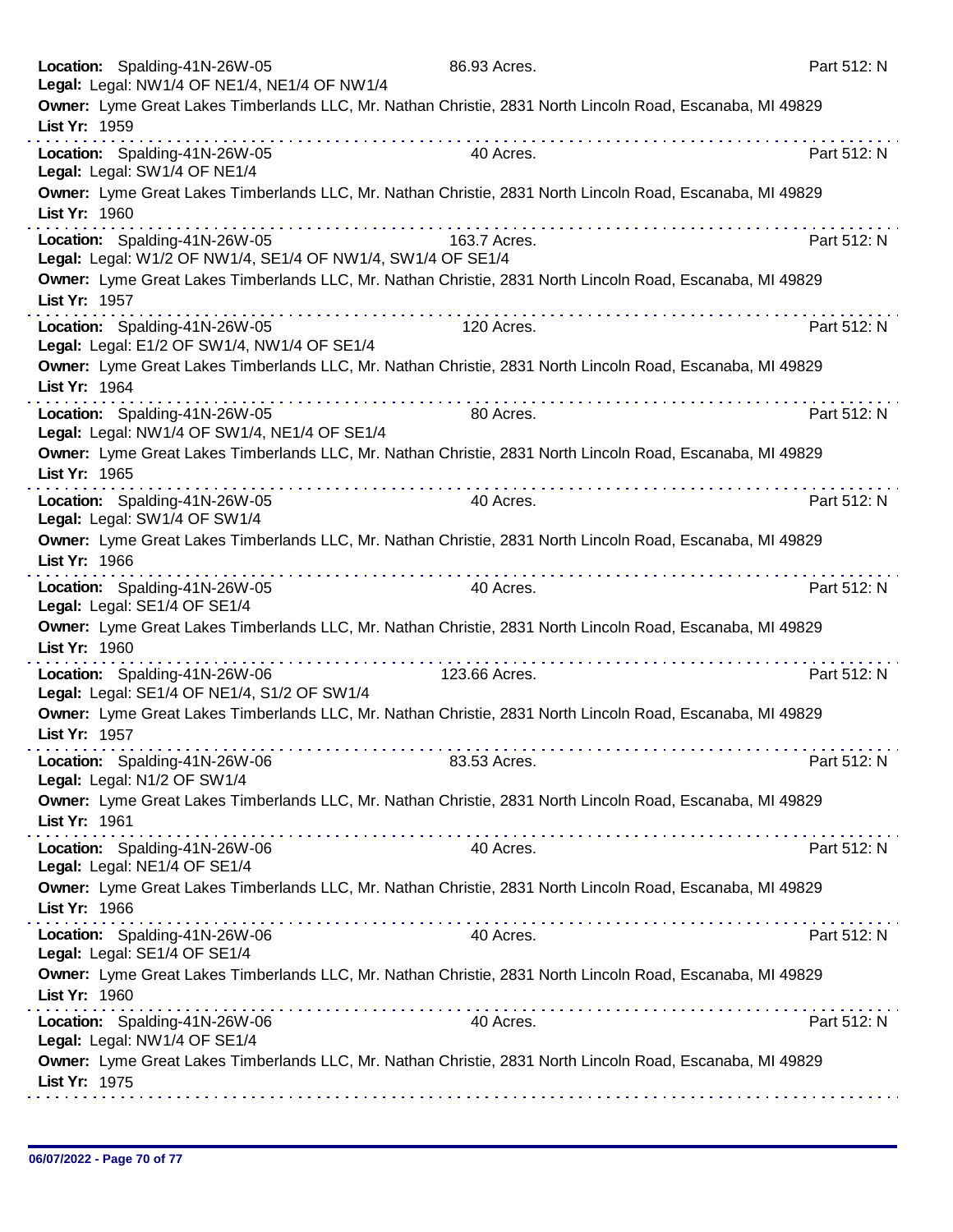| Location: Spalding-41N-26W-07<br>Legal: Legal: N1/2 OF NE1/4                                       | 80 Acres.                                                                                                           | Part 512: N |
|----------------------------------------------------------------------------------------------------|---------------------------------------------------------------------------------------------------------------------|-------------|
| List Yr: 1964                                                                                      | Owner: Lyme Great Lakes Timberlands LLC, Mr. Nathan Christie, 2831 North Lincoln Road, Escanaba, MI 49829           |             |
| Location: Spalding-41N-26W-07<br>Legal: Legal: S1/2 OF NE1/4, SE1/4 OF NW1/4                       | 120 Acres.                                                                                                          | Part 512: N |
| List Yr: 1966                                                                                      | Owner: Lyme Great Lakes Timberlands LLC, Mr. Nathan Christie, 2831 North Lincoln Road, Escanaba, MI 49829           |             |
| Location: Spalding-41N-26W-07<br>Legal: Legal: NE1/4 OF NW1/4                                      | .<br>40 Acres.                                                                                                      | Part 512: N |
| List Yr: 1965                                                                                      | Owner: Lyme Great Lakes Timberlands LLC, Mr. Nathan Christie, 2831 North Lincoln Road, Escanaba, MI 49829           |             |
| Location: Spalding-41N-26W-07                                                                      | 163.73 Acres.<br>Legal: Legal: NW1/4 OF NW1/4, SE1/4 OF SW1/4, NE1/4 OF SE1/4, SW1/4 OF SE1/4                       | Part 512: N |
| List Yr: 1957                                                                                      | Owner: Lyme Great Lakes Timberlands LLC, Mr. Nathan Christie, 2831 North Lincoln Road, Escanaba, MI 49829<br>.<br>. |             |
| Location: Spalding-41N-26W-07<br>Legal: Legal: SW1/4 NW1/4; N1/2 SW1/4; NW1/4 SE1/4                | 167.55 Acres.                                                                                                       | Part 512: N |
| List Yr: 1961                                                                                      | Owner: Lyme Great Lakes Timberlands LLC, Mr. Nathan Christie, 2831 North Lincoln Road, Escanaba, MI 49829           |             |
| Location: Spalding-41N-26W-08<br>Legal: Legal: N1/2 OF NE1/4, SE1/4 OF NE1/4, N1/2 OF SE1/4        | 200 Acres.                                                                                                          | Part 512: N |
| List Yr: 1960                                                                                      | Owner: Lyme Great Lakes Timberlands LLC, Mr. Nathan Christie, 2831 North Lincoln Road, Escanaba, MI 49829           |             |
| Location: Spalding-41N-26W-08<br>Legal: Legal: N1/2 OF NW1/4                                       | 80 Acres.                                                                                                           | Part 512: N |
| List Yr: 1964                                                                                      | Owner: Lyme Great Lakes Timberlands LLC, Mr. Nathan Christie, 2831 North Lincoln Road, Escanaba, MI 49829<br>.      |             |
| Location: Spalding-41N-26W-08<br>Legal: Legal: SW1/4 OF NW1/4, SE1/4 OF SW1/4, S1/2 OF SE1/4       | 160 Acres.                                                                                                          | Part 512: N |
| List Yr: 1965                                                                                      | Owner: Lyme Great Lakes Timberlands LLC, Mr. Nathan Christie, 2831 North Lincoln Road, Escanaba, MI 49829           |             |
| Location: Spalding-41N-26W-08<br>Legal: Legal: SE1/4 OF NW1/4, N1/2 OF SW1/4                       | 120 Acres.                                                                                                          | Part 512: N |
| List Yr: 1961                                                                                      | Owner: Lyme Great Lakes Timberlands LLC, Mr. Nathan Christie, 2831 North Lincoln Road, Escanaba, MI 49829           |             |
| Location: Spalding-41N-26W-09<br>Legal: Legal: NE1/4 OF NE1/4                                      | 40 Acres.                                                                                                           | Part 512: N |
| Owner: Jordan David Nerat, W6759 #10 Road, , Wallace, MI 49893<br>List Yr: 1961                    |                                                                                                                     |             |
| Location: Spalding-41N-26W-09<br>Legal: Legal: NE1/4 OF NW1/4, S1/2 OF NW1/4, SW1/4, W1/2 OF SE1/4 | 360 Acres.                                                                                                          | Part 512: N |
| List Yr: 1957                                                                                      | Owner: Lyme Great Lakes Timberlands LLC, Mr. Nathan Christie, 2831 North Lincoln Road, Escanaba, MI 49829           |             |
| Location: Spalding-41N-26W-09<br>Legal: Legal: NW1/4 OF NW1/4                                      | 40 Acres.                                                                                                           | Part 512: N |
| List Yr: 1959                                                                                      | Owner: Lyme Great Lakes Timberlands LLC, Mr. Nathan Christie, 2831 North Lincoln Road, Escanaba, MI 49829           |             |
|                                                                                                    |                                                                                                                     |             |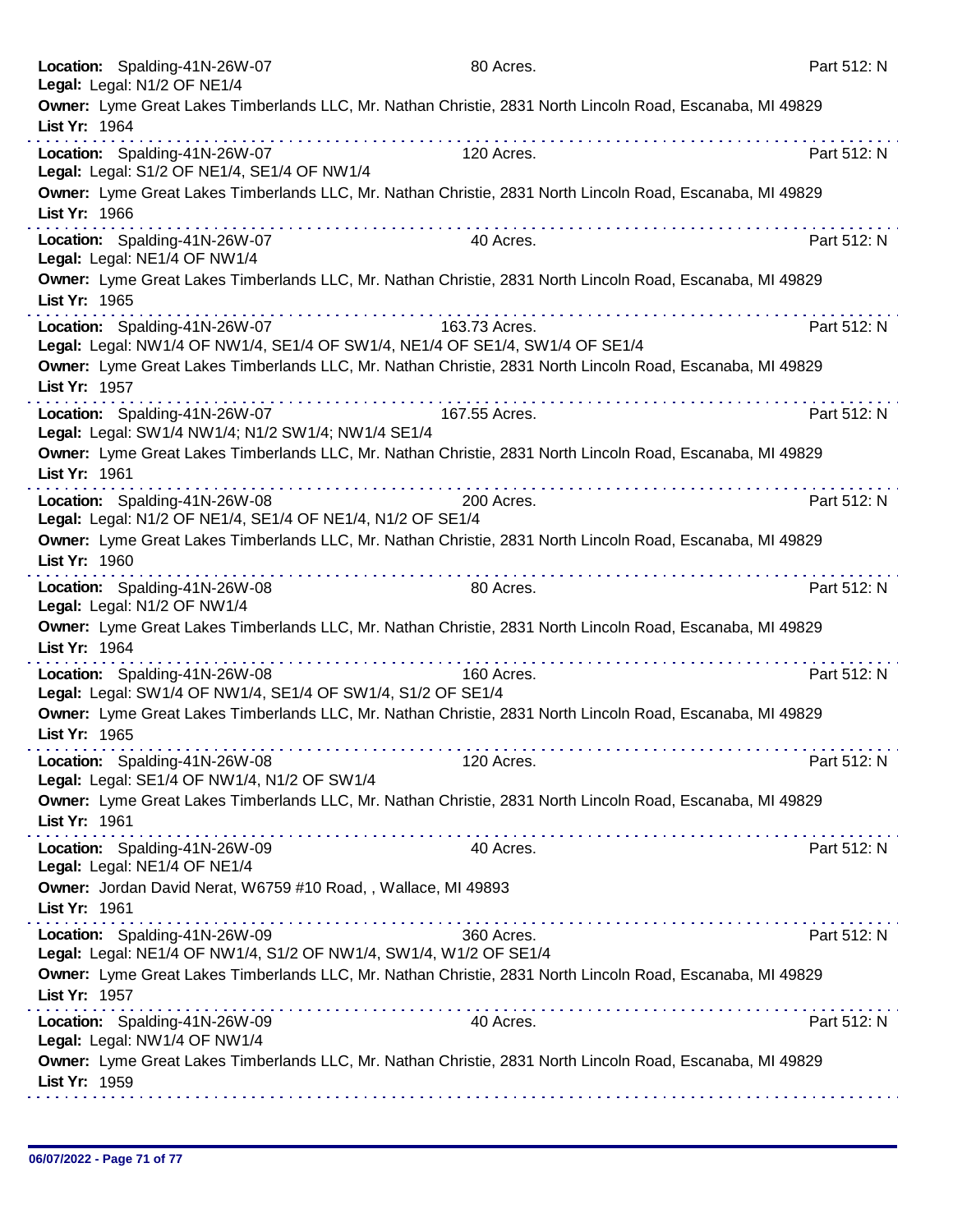|               | Location: Spalding-41N-26W-09<br>Legal: Legal: NW1/4 OF NE1/4                                 | 40 Acres.                                                                                                      | Part 512: N |
|---------------|-----------------------------------------------------------------------------------------------|----------------------------------------------------------------------------------------------------------------|-------------|
| List Yr: 1975 |                                                                                               | Owner: Lyme Great Lakes Timberlands LLC, Mr. Nathan Christie, 2831 North Lincoln Road, Escanaba, MI 49829      |             |
|               | Location: Spalding-41N-26W-09<br>Legal: Legal: SW1/4 OF NE1/4                                 | 40 Acres.                                                                                                      | Part 512: N |
| List Yr: 1961 |                                                                                               | Owner: Lyme Great Lakes Timberlands LLC, Mr. Nathan Christie, 2831 North Lincoln Road, Escanaba, MI 49829      |             |
|               | Location: Spalding-41N-26W-16<br>Legal: Legal: SE1/4 OF NE1/4, NW1/4 OF NW1/4, NE1/4 OF SE1/4 | 120 Acres.                                                                                                     | Part 512: N |
| List Yr: 1957 |                                                                                               | Owner: Lyme Great Lakes Timberlands LLC, Mr. Nathan Christie, 2831 North Lincoln Road, Escanaba, MI 49829      |             |
|               | Location: Spalding-41N-26W-16<br>Legal: Legal: NE1/4 OF NW1/4                                 | 40 Acres.                                                                                                      | Part 512: N |
| List Yr: 1959 |                                                                                               | Owner: Lyme Great Lakes Timberlands LLC, Mr. Nathan Christie, 2831 North Lincoln Road, Escanaba, MI 49829      |             |
|               | Location: Spalding-41N-26W-16<br>Legal: Legal: SW1/4 OF NW1/4                                 | 40 Acres.                                                                                                      | Part 512: N |
| List Yr: 1961 |                                                                                               | Owner: Lyme Great Lakes Timberlands LLC, Mr. Nathan Christie, 2831 North Lincoln Road, Escanaba, MI 49829      |             |
|               | Location: Spalding-41N-26W-16<br>Legal: Legal: S1/2 OF SW1/4                                  | 80 Acres.                                                                                                      | Part 512: N |
| List Yr: 1969 |                                                                                               | Owner: Lyme Great Lakes Timberlands LLC, Mr. Nathan Christie, 2831 North Lincoln Road, Escanaba, MI 49829<br>. | .           |
|               | Location: Spalding-41N-26W-16<br>Legal: Legal: NW1/4 OF SE1/4                                 | 40 Acres.                                                                                                      | Part 512: N |
| List Yr: 1964 |                                                                                               | Owner: Lyme Great Lakes Timberlands LLC, Mr. Nathan Christie, 2831 North Lincoln Road, Escanaba, MI 49829      |             |
|               | Location: Spalding-41N-26W-16<br>Legal: Legal: SW 1/4 OF SE 1/4                               | 40 Acres.                                                                                                      | Part 512: N |
| List Yr: 1990 |                                                                                               | Owner: Lyme Great Lakes Timberlands LLC, Mr. Nathan Christie, 2831 North Lincoln Road, Escanaba, MI 49829      |             |
|               | Location: Spalding-41N-26W-17<br>Legal: Legal: NW1/4 OF SE1/4                                 | 40 Acres.                                                                                                      | Part 512: N |
| List Yr: 1957 |                                                                                               | Owner: Lyme Great Lakes Timberlands LLC, Mr. Nathan Christie, 2831 North Lincoln Road, Escanaba, MI 49829      |             |
|               | Location: Spalding-41N-26W-17<br>Legal: Legal: W1/2 OF NE1/4, E1/2 OF NW1/4, N1/2 OF SW1/4    | 240 Acres.                                                                                                     | Part 512: N |
| List Yr: 1965 |                                                                                               | Owner: Lyme Great Lakes Timberlands LLC, Mr. Nathan Christie, 2831 North Lincoln Road, Escanaba, MI 49829      |             |
|               | Location: Spalding-41N-26W-17<br>Legal: Legal: SE1/4 OF NE1/4                                 | 40 Acres.                                                                                                      | Part 512: N |
| List Yr: 1962 |                                                                                               | Owner: Lyme Great Lakes Timberlands LLC, Mr. Nathan Christie, 2831 North Lincoln Road, Escanaba, MI 49829      |             |
|               | Location: Spalding-41N-26W-17<br>Legal: Legal: SE1/4 OF SW1/4                                 | 40 Acres.                                                                                                      | Part 512: N |
| List Yr: 1969 | Owner: Terry and Glenda Steinmetz, 1231 South 30th, Escanaba, MI 49829                        |                                                                                                                |             |
|               |                                                                                               |                                                                                                                |             |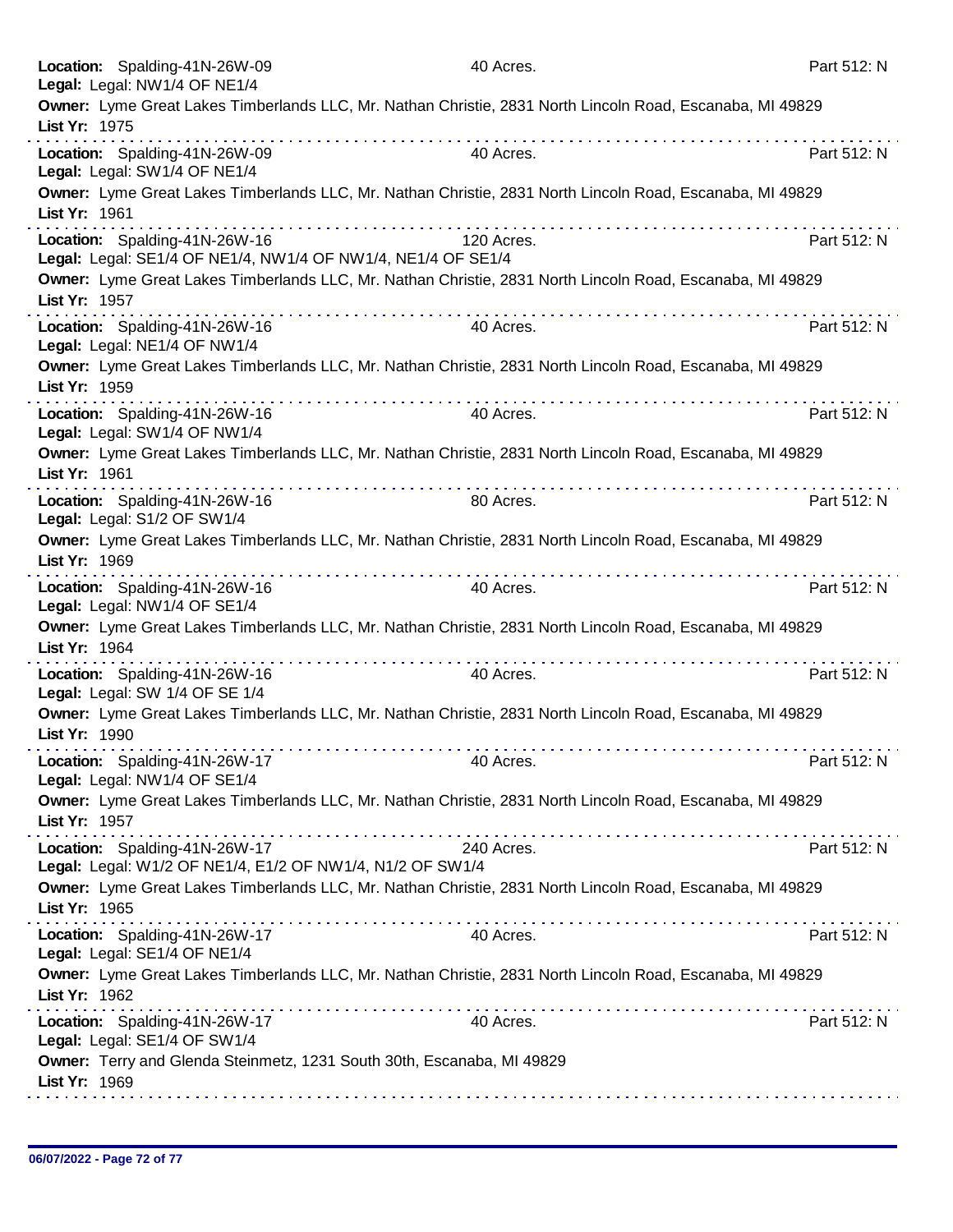| Location: Spalding-41N-26W-18<br>Legal: Legal: SE 1/4 NW 1/4                                                                                                              | 40 Acres.    | Part 512: N |
|---------------------------------------------------------------------------------------------------------------------------------------------------------------------------|--------------|-------------|
| Owner: Mr. Bruce Judson, 7045 L Road, Escanaba, MI 49829                                                                                                                  |              |             |
| List Yr: 1957<br>.                                                                                                                                                        |              |             |
| Location: Spalding-41N-26W-18<br>Legal: Legal: SW 1/4 NE 1/4                                                                                                              | 40 Acres.    | Part 512: N |
| Owner: Mr. Bruce Judson, 7045 L Road, Escanaba, MI 49829<br>List Yr: 1961                                                                                                 |              |             |
| Location: Spalding-41N-26W-18<br>Legal: Legal: SW1/4 OF SW1/4                                                                                                             | 44.68 Acres. | Part 512: N |
| Owner: Lyme Great Lakes Timberlands LLC, Mr. Nathan Christie, 2831 North Lincoln Road, Escanaba, MI 49829<br>List Yr: 1975                                                |              |             |
| Location: Spalding-41N-26W-18<br>Legal: Legal: SE1/4 OF SW1/4, SW1/4 OF SE1/4                                                                                             | 80 Acres.    | Part 512: N |
| Owner: Lyme Great Lakes Timberlands LLC, Mr. Nathan Christie, 2831 North Lincoln Road, Escanaba, MI 49829<br>List Yr: 1961                                                |              |             |
| Location: Spalding-41N-26W-18<br>Legal: Legal: NW1/4 NE1/4; NE1/4 NW1/4; NE1/4 SW1/4; N1/2 SE1/4; SE1/4 SE1/4                                                             | 240 Acres.   | Part 512: N |
| Owner: Lyme Great Lakes Timberlands LLC, Mr. Nathan Christie, 2831 North Lincoln Road, Escanaba, MI 49829<br>List Yr: 1957                                                |              |             |
| Location: Spalding-41N-26W-18<br>Legal: Legal: NW1/4 OF SW1/4                                                                                                             | 43 Acres.    | Part 512: N |
| Owner: Peter J. Dusick, 5975 North Odell, Unit 4F, Chicago, IL 60631<br>List Yr: 1975                                                                                     |              |             |
| .<br>Location: Spalding-41N-26W-19<br>Legal: Legal: NW1/4 OF NE1/4, S1/2 OF NE1/4                                                                                         | 120 Acres.   | Part 512: N |
| Owner: Lyme Great Lakes Timberlands LLC, Mr. Nathan Christie, 2831 North Lincoln Road, Escanaba, MI 49829<br>List Yr: 1961                                                |              |             |
|                                                                                                                                                                           |              | Part 512: N |
| Location: Spalding-41N-26W-20<br>Legal: Legal: NE1/4 OF NE1/4                                                                                                             | 40 Acres.    |             |
| Owner: Lyme Great Lakes Timberlands LLC, Mr. Nathan Christie, 2831 North Lincoln Road, Escanaba, MI 49829<br>List Yr: 1969                                                |              |             |
| Location: Spalding-41N-26W-21<br>Legal: Legal: E 1/2 OF SE 1/4                                                                                                            | 80 Acres.    | Part 512: N |
| Owner: Mr. and Mrs. Gary L. Butryn, 707 Bay Street, , Escanaba, MI 49829<br>List Yr: 1984                                                                                 |              |             |
| Location: Spalding-41N-26W-21                                                                                                                                             | 120 Acres.   | Part 512: N |
| Legal: Legal: N1/2 OF NW1/4, SW1/4 OF NW1/4<br>Owner: Lyme Great Lakes Timberlands LLC, Mr. Nathan Christie, 2831 North Lincoln Road, Escanaba, MI 49829<br>List Yr: 1969 |              |             |
| Location: Spalding-41N-26W-22<br>Legal: Legal: S1/2 OF SE1/4 AND S1/2 OF SW1/4                                                                                            | 160 Acres.   | Part 512: N |
| Owner: Mr. Roger R. Stebbins, W7752 Fernwood Drive,, Menominee, MI 49858<br>List Yr: 1984                                                                                 |              |             |
| Location: Spalding-41N-26W-22                                                                                                                                             | 200 Acres.   | Part 512: N |
| Legal: Legal: E1/2 NW1/4; NW1/4 NE1/4; N1/2 SW1/4<br>Owner: Mr. Roger R. Stebbins, W7752 Fernwood Drive, , Menominee, MI 49858<br>List Yr: 1984                           |              |             |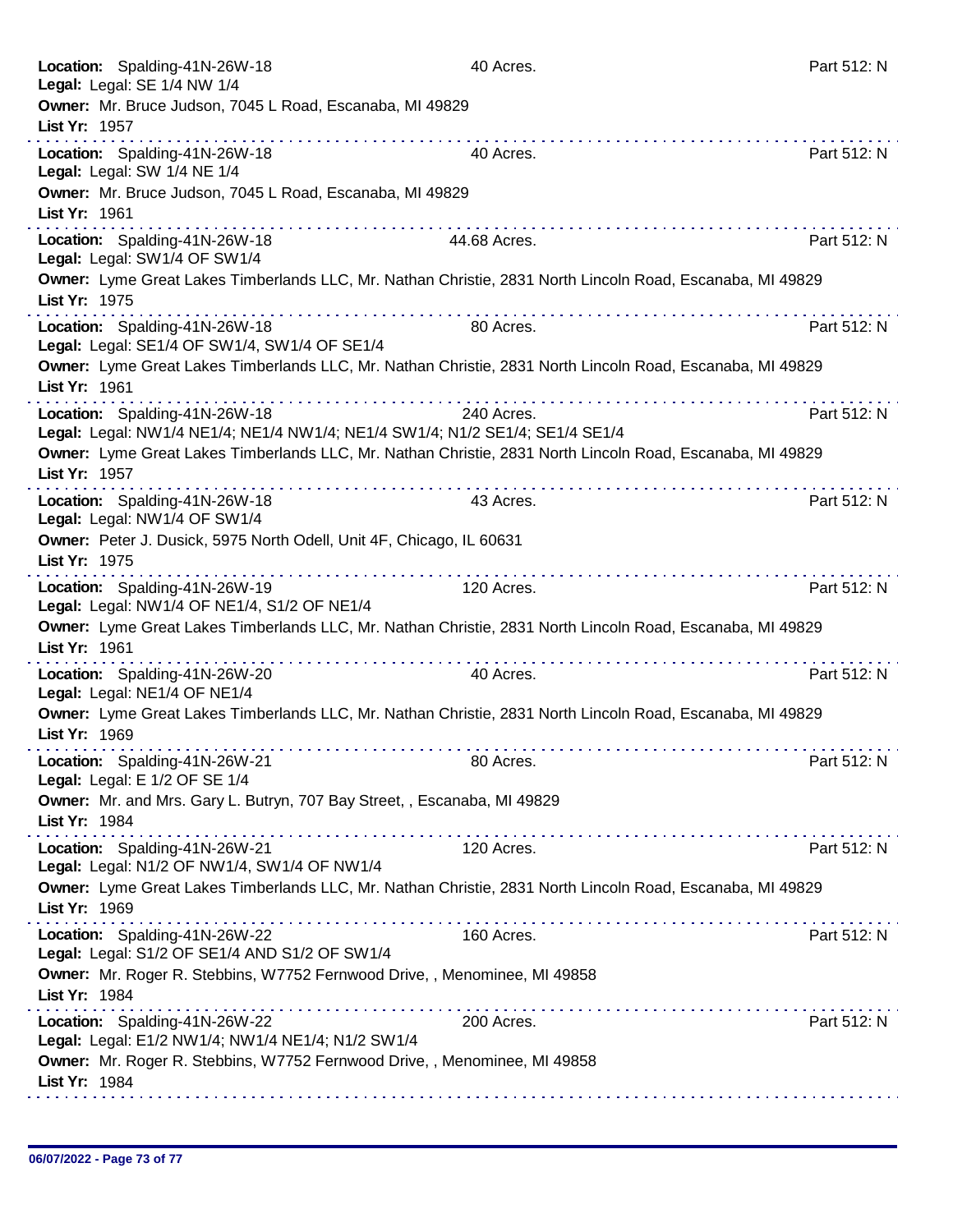| Location: Spalding-41N-26W-22<br>Legal: Legal: W1/2 NW1/4       |                                                                               | 80 Acres.                                                                                                 | Part 512: N |
|-----------------------------------------------------------------|-------------------------------------------------------------------------------|-----------------------------------------------------------------------------------------------------------|-------------|
| List Yr: 1984                                                   | Owner: Mr. and Mrs. Gary L. Butryn, 707 Bay Street, , Escanaba, MI 49829      |                                                                                                           |             |
| Location: Spalding-41N-26W-23<br>Legal: Legal: NW 1/4           |                                                                               | 160 Acres.                                                                                                | Part 512: N |
| List Yr: 1984                                                   | Owner: Mr. and Mrs. Gary L. Butryn, 707 Bay Street, , Escanaba, MI 49829<br>. |                                                                                                           |             |
| Location: Spalding-41N-26W-23<br>Legal: Legal: N 1/2 OF SW 1/4  |                                                                               | 80 Acres.                                                                                                 | Part 512: N |
| List Yr: 1984                                                   | Owner: Mr. and Mrs. Gary L. Butryn, 707 Bay Street, , Escanaba, MI 49829      |                                                                                                           |             |
| Location: Spalding-41N-26W-23<br>Legal: Legal: W 1/2 OF NE 1/4  |                                                                               | 80 Acres.                                                                                                 | Part 512: N |
| List Yr: 1984                                                   | Owner: Mr. and Mrs. Gary L. Butryn, 707 Bay Street, , Escanaba, MI 49829      |                                                                                                           |             |
| Location: Spalding-41N-26W-23<br>Legal: Legal: NW 1/4 OF SE 1/4 |                                                                               | 40 Acres.                                                                                                 | Part 512: N |
| List Yr: 1984                                                   | Owner: Mr. and Mrs. Gary L. Butryn, 707 Bay Street, , Escanaba, MI 49829      |                                                                                                           |             |
| Location: Spalding-41N-26W-25                                   | Legal: Legal: S1/2 OF NE1/4, NE1/4 OF NE1/4, SE1/4 OF NW1/4                   | 160 Acres.                                                                                                | Part 512: N |
| List Yr: 1966                                                   |                                                                               | Owner: Lyme Great Lakes Timberlands LLC, Mr. Nathan Christie, 2831 North Lincoln Road, Escanaba, MI 49829 |             |
| Location: Spalding-41N-26W-26<br>Legal: Legal: SW1/4 OF NE1/4   |                                                                               | 40 Acres.                                                                                                 | Part 512: N |
| List Yr: 1961                                                   |                                                                               | Owner: Lyme Great Lakes Timberlands LLC, Mr. Nathan Christie, 2831 North Lincoln Road, Escanaba, MI 49829 |             |
| Location: Spalding-41N-26W-26                                   | Legal: Legal: SW1/4 OF NW1/4; AND NW1/4 OF SE1/4                              | 80 Acres.                                                                                                 | Part 512: N |
| List Yr: 1957                                                   |                                                                               | Owner: Lyme Great Lakes Timberlands LLC, Mr. Nathan Christie, 2831 North Lincoln Road, Escanaba, MI 49829 |             |
| Location: Spalding-41N-26W-26<br>Legal: Legal: SE1/4 OF NW1/4   |                                                                               | 40 Acres.                                                                                                 | Part 512: N |
| List Yr: 1960                                                   |                                                                               | Owner: Lyme Great Lakes Timberlands LLC, Mr. Nathan Christie, 2831 North Lincoln Road, Escanaba, MI 49829 |             |
| Location: Spalding-41N-26W-26<br>Legal: Legal: NE1/4 OF NE1/4   |                                                                               | 40 Acres.                                                                                                 | Part 512: N |
| List Yr: 1996                                                   | the second contract of the second contract of the                             | Owner: Lyme Great Lakes Timberlands LLC, Mr. Nathan Christie, 2831 North Lincoln Road, Escanaba, MI 49829 |             |
| Location: Spalding-41N-26W-26<br>Legal: Legal: N1/2 OF NW1/4    |                                                                               | 80 Acres.                                                                                                 | Part 512: N |
| List Yr: 2017                                                   |                                                                               | Owner: Lyme Great Lakes Timberlands LLC, Mr. Nathan Christie, 2831 North Lincoln Road, Escanaba, MI 49829 |             |
| Location: Spalding-41N-26W-26<br>Legal: Legal: NE1/4 OF SW1/4   |                                                                               | 40 Acres.                                                                                                 | Part 512: N |
| List Yr: 2017                                                   |                                                                               | Owner: Lyme Great Lakes Timberlands LLC, Mr. Nathan Christie, 2831 North Lincoln Road, Escanaba, MI 49829 |             |
|                                                                 |                                                                               |                                                                                                           |             |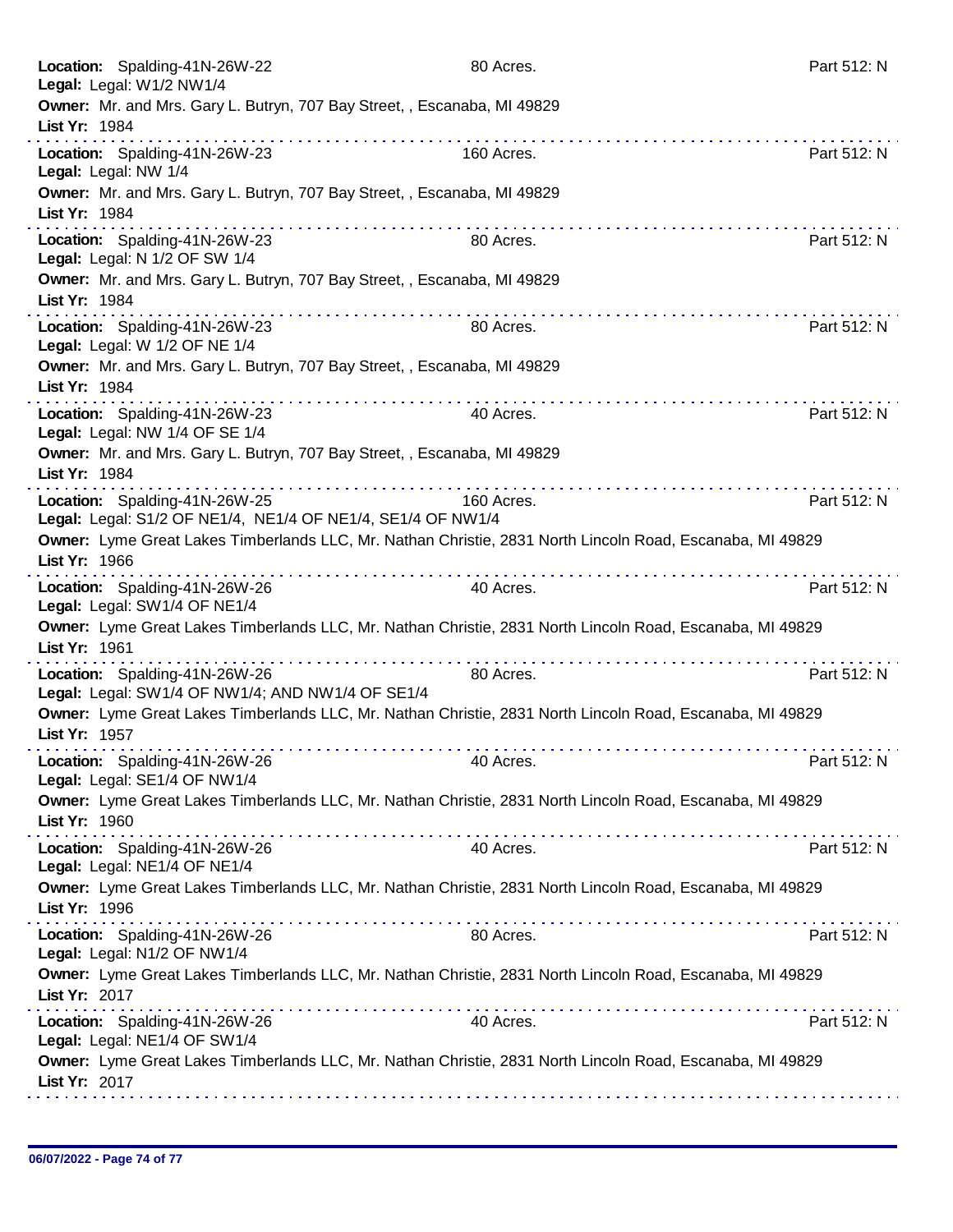|               | Location: Spalding-41N-26W-27<br>Legal: Legal: W 1/2 OF NW 1/4                                                                                                                                                                                                                                                                                                                                                                                                                             | 80 Acres.                                                                                                                                                                                                                                                                                                                                                                        | Part 512: N |
|---------------|--------------------------------------------------------------------------------------------------------------------------------------------------------------------------------------------------------------------------------------------------------------------------------------------------------------------------------------------------------------------------------------------------------------------------------------------------------------------------------------------|----------------------------------------------------------------------------------------------------------------------------------------------------------------------------------------------------------------------------------------------------------------------------------------------------------------------------------------------------------------------------------|-------------|
| List Yr: 1984 | Owner: Mr. and Mrs. Gary L. Butryn, 707 Bay Street, , Escanaba, MI 49829                                                                                                                                                                                                                                                                                                                                                                                                                   |                                                                                                                                                                                                                                                                                                                                                                                  |             |
|               |                                                                                                                                                                                                                                                                                                                                                                                                                                                                                            |                                                                                                                                                                                                                                                                                                                                                                                  |             |
|               | Location: Spalding-41N-26W-27<br>Legal: Legal: SW1/4 OF SW 1/4                                                                                                                                                                                                                                                                                                                                                                                                                             | 40 Acres.                                                                                                                                                                                                                                                                                                                                                                        | Part 512: N |
| List Yr: 1986 |                                                                                                                                                                                                                                                                                                                                                                                                                                                                                            | Owner: American Forest Management, Mr. Eric E. Stier, 850 W Sharon Ave Ste 2, Houghton, MI 49931                                                                                                                                                                                                                                                                                 |             |
|               | Location: Spalding-41N-26W-27                                                                                                                                                                                                                                                                                                                                                                                                                                                              | 20 Acres.                                                                                                                                                                                                                                                                                                                                                                        | Part 512: N |
|               | DIRECTION TO THE POB                                                                                                                                                                                                                                                                                                                                                                                                                                                                       | Legal: Legal: THAT PART OF THE NW1/4 OF SE1/4 OF SECTION 27, T41N, R26W, DESCRIBED AS COMMENCING<br>AT THE SW CORNER OF SAID NW1/4 OF SE1/4, BEING THE POB; THENCE NORTH ON AND ALONG THE<br>WEST LINE TO THE NW CORNER OF SAID NW1/4 OF SE1/4; THENCE EAST ON AND ALONG THE NORTH<br>LINE TO THE NE CORNER OF SIAD NW1/4 OF SE1/4; THENCE ON A STRAIGHT LINE IN A SOUTHWESTERLY |             |
| List Yr: 2009 |                                                                                                                                                                                                                                                                                                                                                                                                                                                                                            | Owner: American Forest Management, Mr. Eric E. Stier, 850 W Sharon Ave Ste 2, Houghton, MI 49931                                                                                                                                                                                                                                                                                 |             |
|               | .<br>Location: Spalding-41N-26W-27<br>Legal: Legal: N1/2 OF SW1/4                                                                                                                                                                                                                                                                                                                                                                                                                          | 80 Acres.                                                                                                                                                                                                                                                                                                                                                                        | Part 512: N |
| List Yr: 1969 |                                                                                                                                                                                                                                                                                                                                                                                                                                                                                            | Owner: American Forest Management, Mr. Eric E. Stier, 850 W Sharon Ave Ste 2, Houghton, MI 49931                                                                                                                                                                                                                                                                                 |             |
|               | $\mathcal{L}^{\mathcal{A}}(\mathcal{A}^{\mathcal{A}}(\mathcal{A}^{\mathcal{A}}(\mathcal{A}^{\mathcal{A}}(\mathcal{A}^{\mathcal{A}}(\mathcal{A}^{\mathcal{A}}(\mathcal{A}^{\mathcal{A}}(\mathcal{A}^{\mathcal{A}}(\mathcal{A}^{\mathcal{A}}(\mathcal{A}^{\mathcal{A}}(\mathcal{A}^{\mathcal{A}}(\mathcal{A}^{\mathcal{A}}(\mathcal{A}^{\mathcal{A}}(\mathcal{A}^{\mathcal{A}}(\mathcal{A}^{\mathcal{A}}(\mathcal{A}^{\mathcal{A}}(\mathcal{A}^{\mathcal{A$<br>Location: Spalding-41N-26W-27 | 80 Acres.                                                                                                                                                                                                                                                                                                                                                                        | Part 512: N |
|               | Legal: Legal: SW1/4 OF NE1/4, SE1/4 OF NW1/4                                                                                                                                                                                                                                                                                                                                                                                                                                               |                                                                                                                                                                                                                                                                                                                                                                                  |             |
|               |                                                                                                                                                                                                                                                                                                                                                                                                                                                                                            | Owner: Lyme Great Lakes Timberlands LLC, Mr. Nathan Christie, 2831 North Lincoln Road, Escanaba, MI 49829                                                                                                                                                                                                                                                                        |             |
| List Yr: 1960 |                                                                                                                                                                                                                                                                                                                                                                                                                                                                                            |                                                                                                                                                                                                                                                                                                                                                                                  |             |
|               | Location: Spalding-41N-26W-27<br>Legal: Legal: N1/2 OF NE1/4                                                                                                                                                                                                                                                                                                                                                                                                                               | 80 Acres.                                                                                                                                                                                                                                                                                                                                                                        | Part 512: N |
| List Yr: 2017 |                                                                                                                                                                                                                                                                                                                                                                                                                                                                                            | Owner: Lyme Great Lakes Timberlands LLC, Mr. Nathan Christie, 2831 North Lincoln Road, Escanaba, MI 49829                                                                                                                                                                                                                                                                        |             |
|               | .<br>Location: Spalding-41N-26W-27<br>Legal: Legal: NE1/4 OF NW1/4                                                                                                                                                                                                                                                                                                                                                                                                                         | .<br>40 Acres.                                                                                                                                                                                                                                                                                                                                                                   | Part 512: N |
| List Yr: 2017 |                                                                                                                                                                                                                                                                                                                                                                                                                                                                                            | Owner: Lyme Great Lakes Timberlands LLC, Mr. Nathan Christie, 2831 North Lincoln Road, Escanaba, MI 49829                                                                                                                                                                                                                                                                        |             |
|               | Location: Spalding-41N-26W-28<br>Legal: Legal: E1/2 OF NE1/4                                                                                                                                                                                                                                                                                                                                                                                                                               | 80 Acres.                                                                                                                                                                                                                                                                                                                                                                        | Part 512: N |
| List Yr: 1984 | Owner: Mr. and Mrs. Gary L. Butryn, 707 Bay Street, , Escanaba, MI 49829                                                                                                                                                                                                                                                                                                                                                                                                                   |                                                                                                                                                                                                                                                                                                                                                                                  |             |
|               | Location: Spalding-41N-26W-29<br>Legal: Legal: NW1/4 OF NW1/4, SE1/4 OF SW1/4, SW1/4 OF SE1/4                                                                                                                                                                                                                                                                                                                                                                                              | 120 Acres.                                                                                                                                                                                                                                                                                                                                                                       | Part 512: N |
| List Yr: 1957 |                                                                                                                                                                                                                                                                                                                                                                                                                                                                                            | Owner: Lyme Great Lakes Timberlands LLC, Mr. Nathan Christie, 2831 North Lincoln Road, Escanaba, MI 49829                                                                                                                                                                                                                                                                        |             |
|               | Location: Spalding-41N-26W-30<br>Legal: Legal: NE1/4 OF NE1/4                                                                                                                                                                                                                                                                                                                                                                                                                              | 40 Acres.                                                                                                                                                                                                                                                                                                                                                                        | Part 512: N |
| List Yr: 1961 |                                                                                                                                                                                                                                                                                                                                                                                                                                                                                            | Owner: Lyme Great Lakes Timberlands LLC, Mr. Nathan Christie, 2831 North Lincoln Road, Escanaba, MI 49829                                                                                                                                                                                                                                                                        |             |
|               | .<br>Location: Spalding-41N-26W-30<br>Legal: Legal: N1/2 OF NW1/4, SW1/4 OF NW1/4                                                                                                                                                                                                                                                                                                                                                                                                          | 129.35 Acres.                                                                                                                                                                                                                                                                                                                                                                    | Part 512: N |
| List Yr: 1961 |                                                                                                                                                                                                                                                                                                                                                                                                                                                                                            | Owner: Lyme Great Lakes Timberlands LLC, Mr. Nathan Christie, 2831 North Lincoln Road, Escanaba, MI 49829                                                                                                                                                                                                                                                                        |             |
|               |                                                                                                                                                                                                                                                                                                                                                                                                                                                                                            |                                                                                                                                                                                                                                                                                                                                                                                  |             |